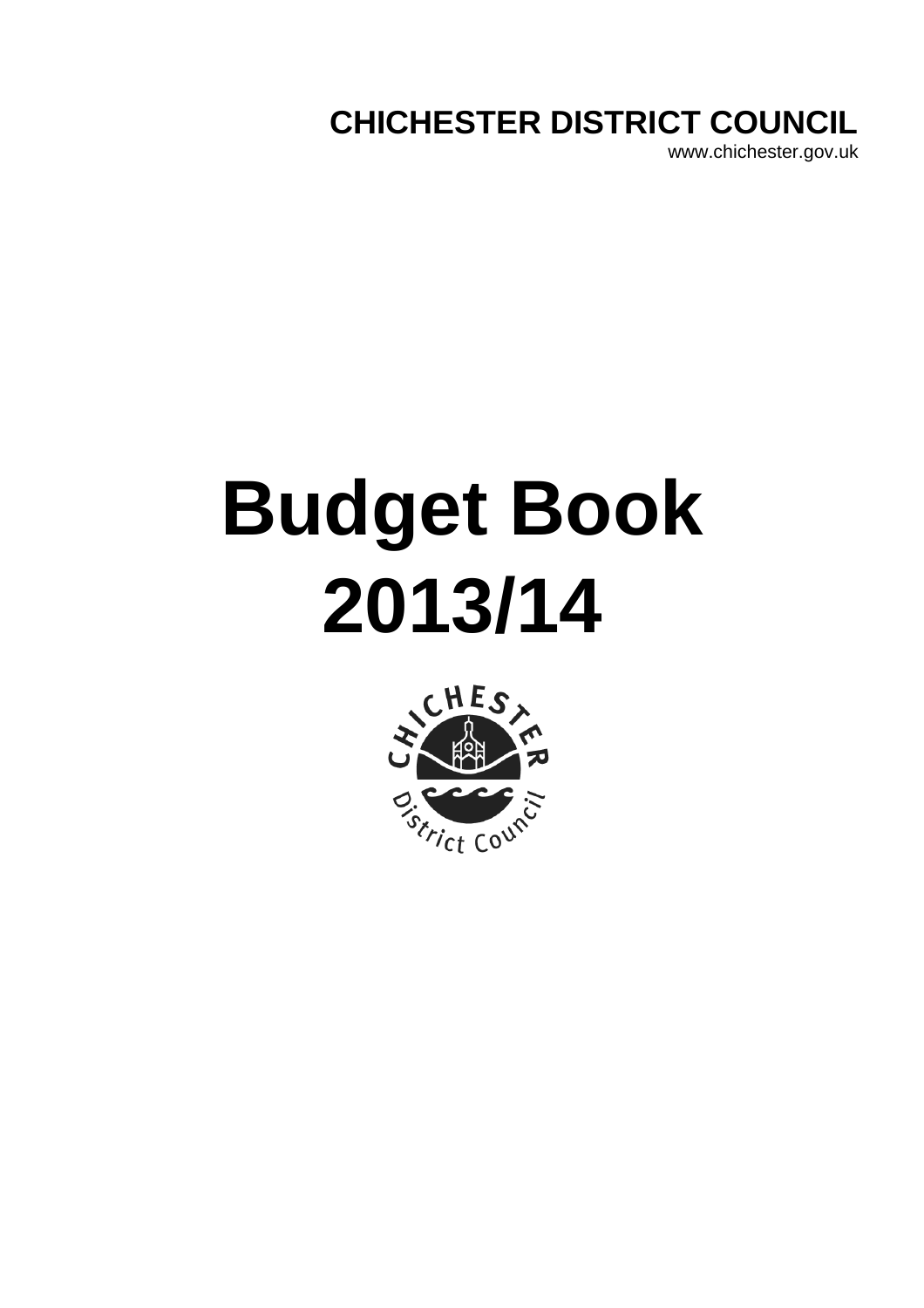## **Chichester District Council**

## **Budget 2013/14**

#### **Table of Contents**

|    | 3. Revenue Budget (Detailed)                                     |
|----|------------------------------------------------------------------|
|    |                                                                  |
|    |                                                                  |
|    |                                                                  |
|    |                                                                  |
| 6. | Revenue Budget (Service Reporting Code of Practice Analysis) 144 |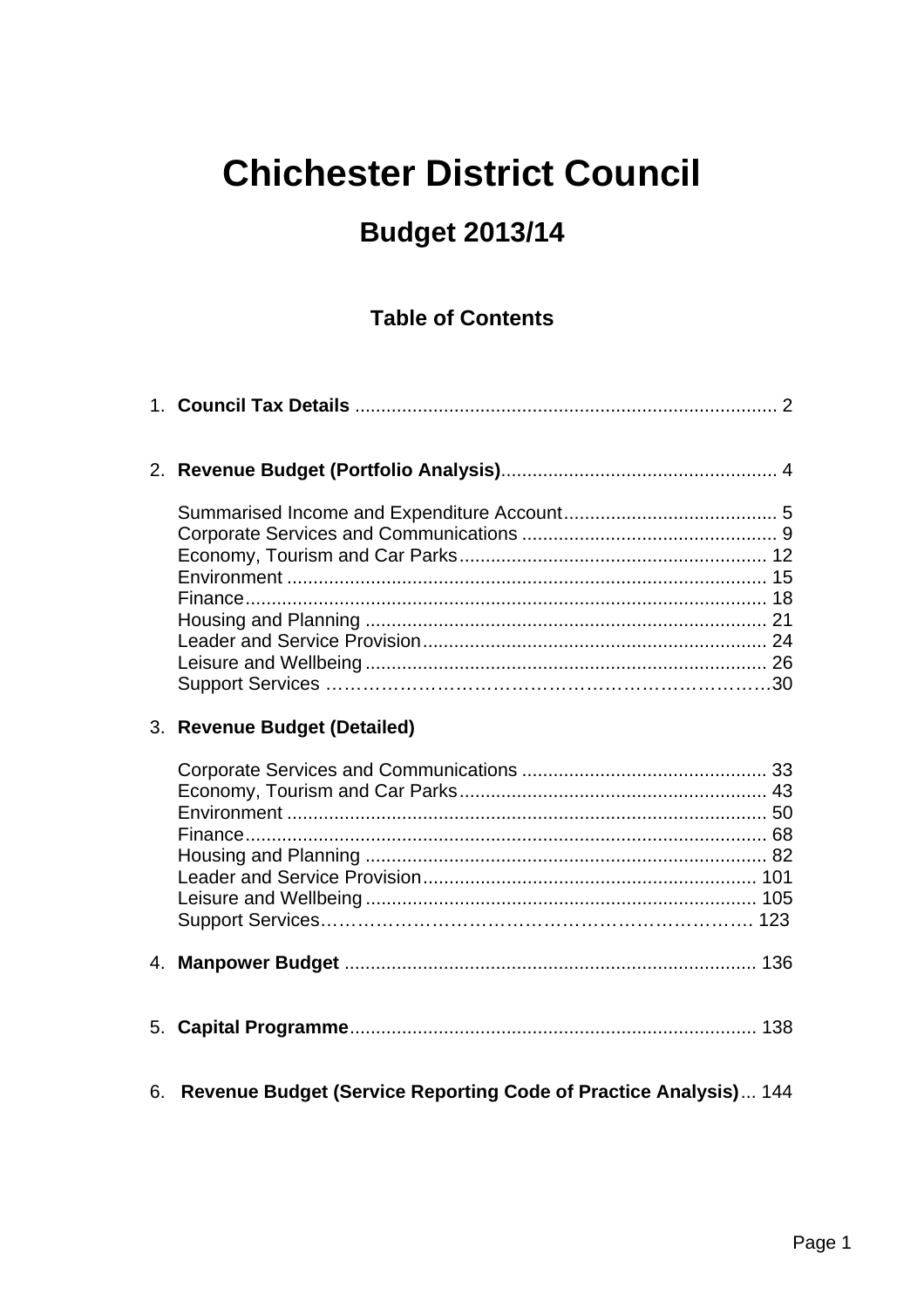## **PARISH PRECEPTS AND BAND 'D' COUNCIL TAX**

<span id="page-2-0"></span>

| <b>Band 'D' Standard Charges</b>   |          | $\%$   |
|------------------------------------|----------|--------|
| <b>West Sussex County Council</b>  | 1,161.99 | 78.36% |
| <b>Chichester District Council</b> | 138.19   | 9.32%  |
| Police and Crime Commissioner      | 138.42   | 9.33%  |
| for Sussex                         |          |        |
| <b>Total (Excluding Parishes)</b>  | 1,438.60 | 97.01% |

|                                | <b>Amount of Parish Requirements</b> |                 |                |               | <b>Council</b> |
|--------------------------------|--------------------------------------|-----------------|----------------|---------------|----------------|
| <b>PARISH</b>                  |                                      | <b>Precepts</b> | <b>Parish</b>  | Local         | <b>Tax</b>     |
|                                | 2012/13                              | 2013/14         | <b>Taxbase</b> | <b>Charge</b> |                |
|                                | £                                    | £               | at Band D      | £             | £              |
| Appledram                      | 1,800                                | 1,796           | 86.8           | 20.69         | 1459.29        |
| Barlavington                   | 2,066                                | 2,089           | 50.3           | 41.52         | 1480.12        |
| <b>Bepton</b>                  | 4,300                                | 4,209           | 137.9          | 30.52         | 1469.12        |
| <b>Bignor</b>                  | 0                                    | $\overline{0}$  | 67.4           | 0.00          | 1438.60        |
| <b>Birdham</b>                 | 36,927                               | 37,614          | 751.5          | 50.05         | 1488.65        |
| <b>Bosham</b>                  | 60,000                               | 57,827          | 1,602.6        | 36.08         | 1474.68        |
| <b>Boxgrove</b>                | 32,000                               | 28,776          | 418.4          | 68.78         | 1507.38        |
| <b>Bury</b>                    | 21,000                               | 19,893          | 360.1          | 55.24         | 1493.84        |
| <b>Chichester City</b>         | 529,268                              | 476,303         | 10,048.6       | 47.40         | 1486.00        |
| Chidham and Hambrook           | 20,000                               | 13,986          | 622.1          | 22.48         | 1461.08        |
| Cocking                        | 13,000                               | 12,154          | 202.1          | 60.14         | 1498.74        |
| Compton                        | 11,500                               | 11,786          | 217.7          | 54.14         | 1492.74        |
| Donnington                     | 23,664                               | 22,036          | 844.5          | 26.09         | 1464.69        |
| Duncton                        | 7,250                                | 7,105           | 229.0          | 31.03         | 1469.63        |
| Earnley                        | 9,950                                | 10,998          | 335.2          | 32.81         | 1471.41        |
| Eartham                        | 0                                    | 0               | 47.2           | 0.00          | 1438.60        |
| Easebourne                     | 12,500                               | 11,537          | 831.2          | 13.88         | 1452.48        |
| East Dean                      | 1,200                                | 1,135           | 117.1          | 9.69          | 1448.29        |
| East Lavington                 | 3,000                                | 2,969           | 99.3           | 29.90         | 1468.50        |
| East Wittering and Bracklesham | 112,000                              | 106,000         | 1,872.8        | 56.60         | 1495.20        |
| Ebernoe                        | 1,520                                | 1,527           | 130.8          | 11.67         | 1450.27        |
| <b>Elsted and Treyford</b>     | 2,520                                | 2,626           | 160.9          | 16.32         | 1454.92        |
| Fernhurst                      | 66,677                               | 62,926          | 1,296.7        | 48.53         | 1487.13        |
| Fishbourne                     | 39,928                               | 37,799          | 977.8          | 38.66         | 1477.26        |
| Fittleworth                    | 17,000                               | 16,621          | 508.4          | 32.69         | 1471.29        |
| Funtington                     | 15,000                               | 16,340          | 785.4          | 20.80         | 1459.40        |
| Graffham                       | 8,000                                | 7,945           | 329.2          | 24.13         | 1462.73        |
| Harting                        | 29,952                               | 28,305          | 695.0          | 40.73         | 1479.33        |
| Heyshott                       | 3,500                                | 4,000           | 155.4          | 25.74         | 1464.34        |
| Hunston                        | 30,626                               | 30,636          | 382.1          | 80.18         | 1518.78        |
| Kirdford                       | 29,950                               | 30,036          | 495.2          | 60.65         | 1499.25        |
| Lavant                         | 19,000                               | 19,219          | 634.0          | 30.31         | 1468.91        |
| Linch                          | 0                                    | 0               | 43.2           | 0.00          | 1438.60        |
| Linchmere                      | 55,825                               | 53,609          | 1,012.1        | 52.97         | 1491.57        |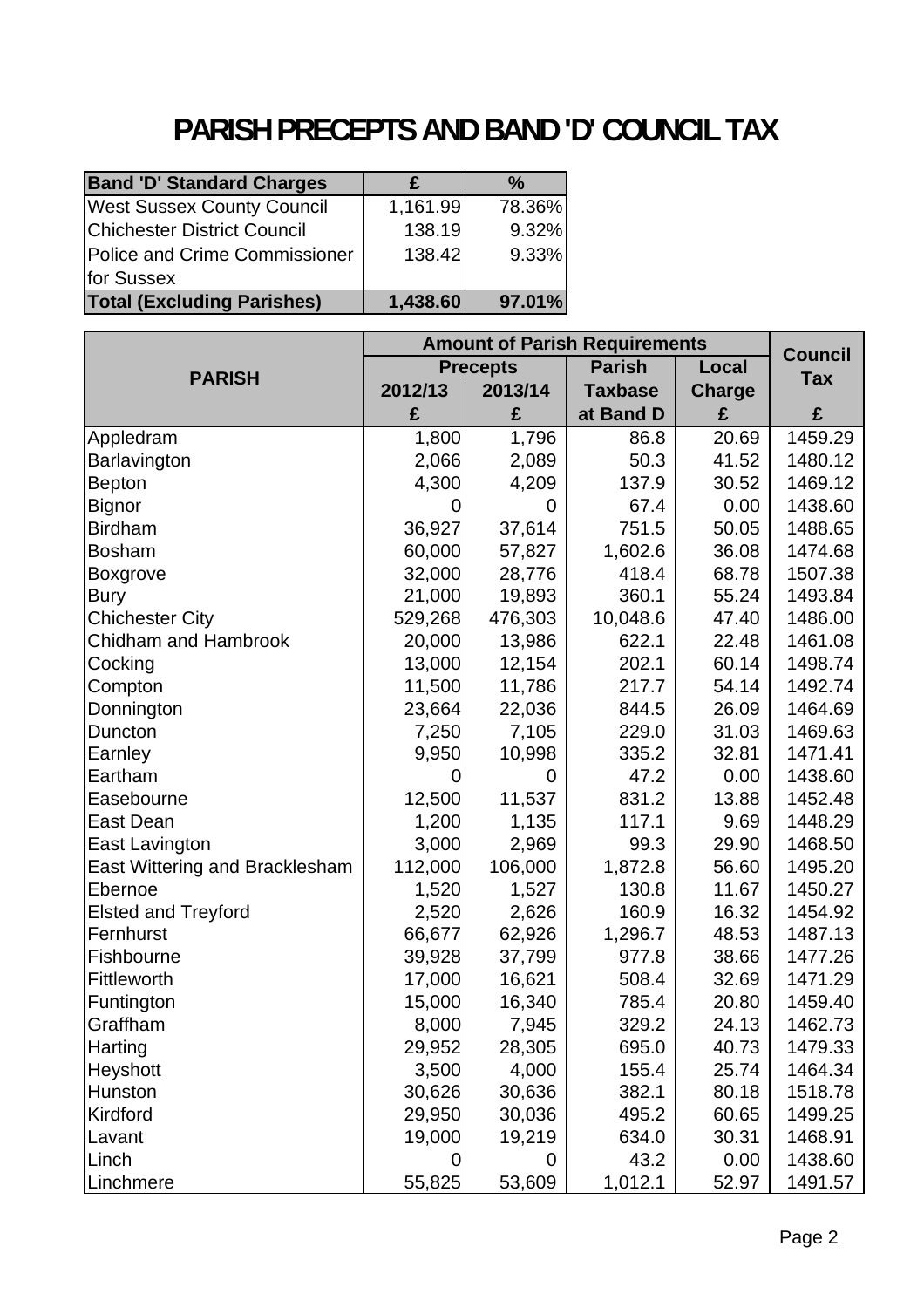## **PARISH PRECEPTS AND BAND 'D' COUNCIL TAX**

|                               | <b>Amount of Parish Requirements</b> |                 |                |               |                              |
|-------------------------------|--------------------------------------|-----------------|----------------|---------------|------------------------------|
|                               |                                      | <b>Precepts</b> | <b>Parish</b>  | Local         | <b>Council</b><br><b>Tax</b> |
| <b>PARISH</b>                 | 2012/13                              | 2013/14         | <b>Taxbase</b> | <b>Charge</b> |                              |
|                               | £                                    | £               | at Band D      | £             | £                            |
| Lodsworth                     | $\overline{11}$ ,025                 | 11,777          | 376.3          | 31.30         | 1469.90                      |
| Loxwood                       | 40,800                               | 38,850          | 731.0          | 53.15         | 1491.75                      |
| Lurgashall                    | 13,000                               | 13,000          | 334.8          | 38.83         | 1477.43                      |
| Marden                        |                                      | 0               | 53.4           | 0.00          | 1438.60                      |
| <b>Midhurst Town</b>          | 101,057                              | 93,571          | 2,072.9        | 45.14         | 1483.74                      |
| Milland                       | 25,370                               | 28,236          | 483.7          | 58.38         | 1496.98                      |
| North Mundham                 | 30,000                               | 29,444          | 553.5          | 53.20         | 1491.80                      |
| Northchapel                   | 30,000                               | 26,688          | 316.9          | 84.22         | 1522.82                      |
| Oving                         | 23,166                               | 24,133          | 401.1          | 60.17         | 1498.77                      |
| Petworth                      | 55,870                               | 51,513          | 1,232.3        | 41.80         | 1480.40                      |
| Plaistow and Ifold            | 29,750                               | 37,700          | 1,063.8        | 35.44         | 1474.04                      |
| Rogate                        | 15,041                               | 14,456          | 758.9          | 19.05         | 1457.65                      |
| <b>Selsey Town</b>            | 264,097                              | 234,806         | 4,063.8        | 57.78         | 1496.38                      |
| Sidlesham                     | 19,735                               | 19,198          | 575.5          | 33.36         | 1471.96                      |
| Singleton                     | 11,025                               | 10,108          | 247.3          | 40.87         | 1479.47                      |
| Southbourne                   | 75,000                               | 86,000          | 2,386.6        | 36.03         | 1474.63                      |
| Stedham with Iping            | 16,550                               | 15,750          | 404.0          | 38.99         | 1477.59                      |
| Stopham                       | 1,000                                | 922             | 45.5           | 20.26         | 1458.86                      |
| Stoughton                     | 7,000                                | 6,796           | 343.4          | 19.79         | 1458.39                      |
| Sutton                        | 5,134                                | 4,999           | 123.1          | 40.61         | 1479.21                      |
| Tangmere                      | 57,500                               | 60,000          | 900.3          | 66.64         | 1505.24                      |
| Tillington                    | 9,750                                | 9,637           | 296.7          | 32.48         | 1471.08                      |
| <b>Trotton with Chithurst</b> | 1,750                                | 1,800           | 156.8          | 11.48         | 1450.08                      |
| Upwaltham                     | 0                                    | 0               | 15.1           | 0.00          | 1438.60                      |
| <b>West Dean</b>              | 10,500                               | 10,016          | 211.4          | 47.38         | 1485.98                      |
| West Itchenor                 | 10,900                               | 13,680          | 411.7          | 33.23         | 1471.83                      |
| <b>West Lavington</b>         | 900                                  | 1,200           | 167.4          | 7.17          | 1445.77                      |
| <b>West Thorney</b>           | 0                                    | 0               | 225.1          | 0.00          | 1438.60                      |
| <b>West Wittering</b>         | 81,052                               | 85,115          | 1,681.4        | 50.62         | 1489.22                      |
| Westbourne                    | 57,156                               | 52,754          | 887.7          | 59.43         | 1498.03                      |
| Westhampnett                  | 8,000                                | 17,000          | 329.2          | 51.64         | 1490.24                      |
| Wisborough Green              | 34,000                               | 33,843          | 728.4          | 46.46         | 1485.06                      |
| Woolbeding with Redford       | 3,000                                | 3,181           | 89.5           | 35.54         | 1474.14                      |
| <b>Total</b>                  | 2,270,051                            | 2,175,974       | 49,216.50      |               |                              |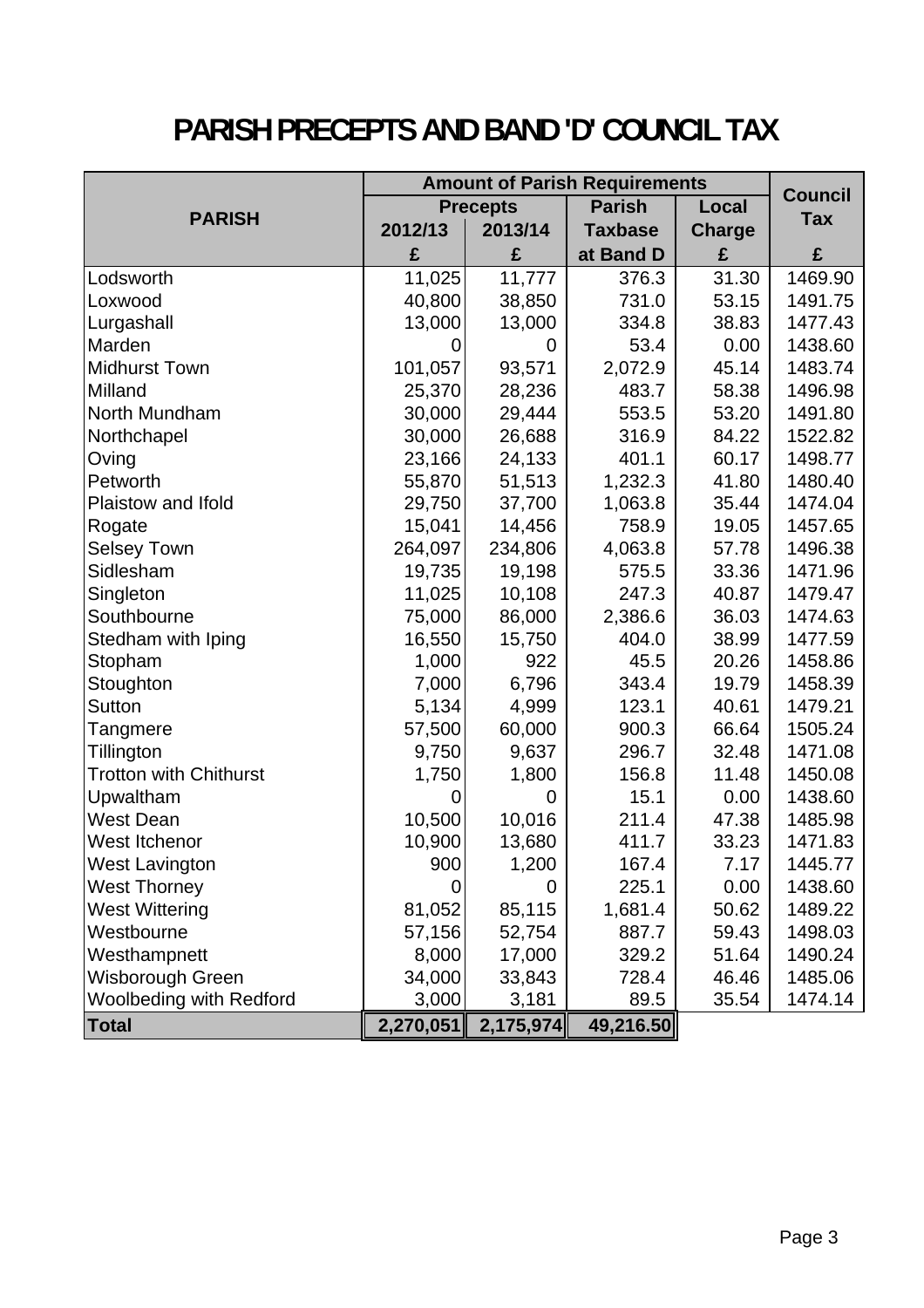## **(Cabinet Members Responsibility) Revenue Budget**

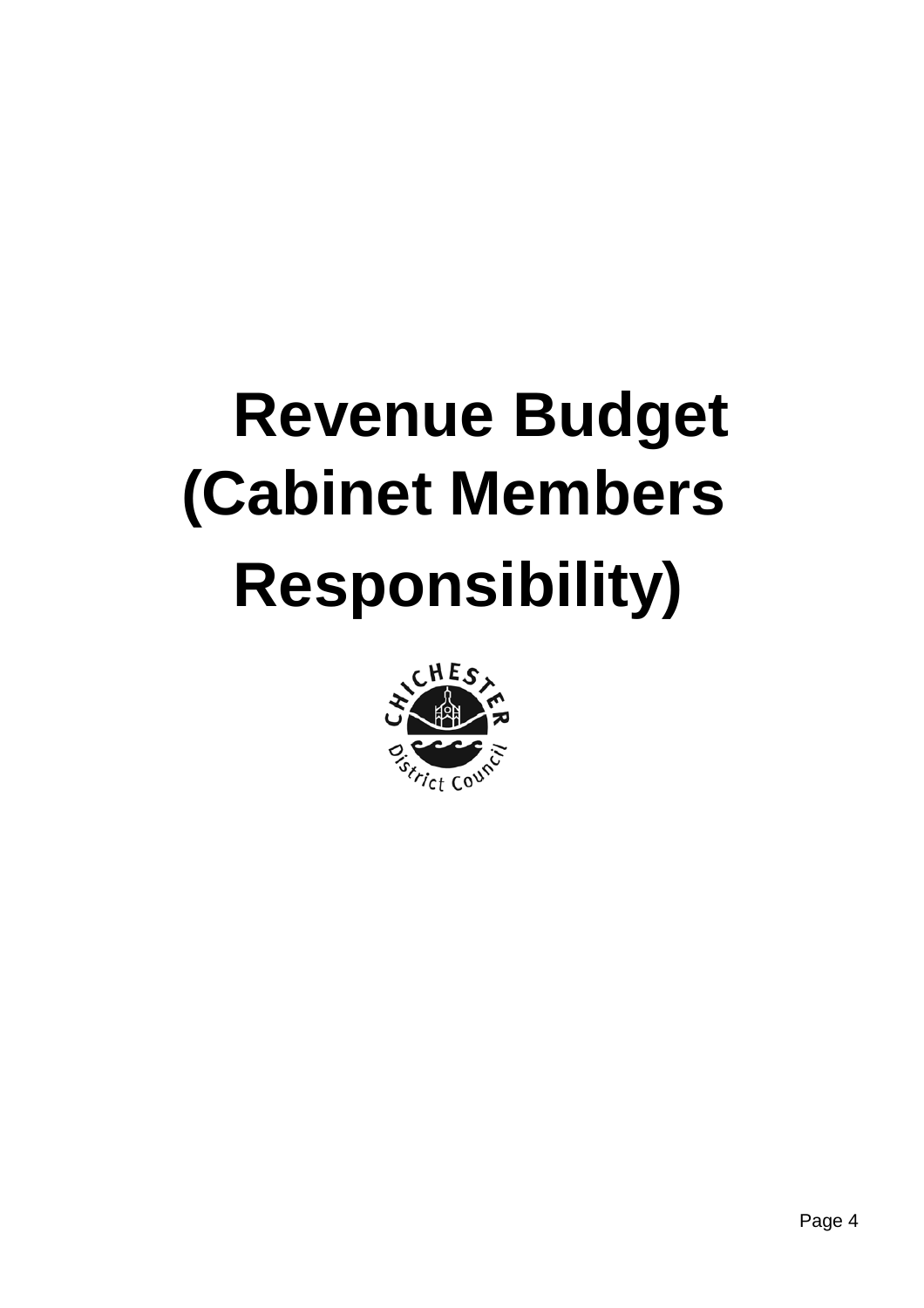### <span id="page-5-0"></span>*Summarised Comprehensive Income and Expenditure*

**Original Budget** 

**Estimated** 

|                                                                          | 2012/13              | <b>Budget 2013/14</b>  |
|--------------------------------------------------------------------------|----------------------|------------------------|
|                                                                          | £                    | £                      |
| 1.0 Corporate Services and Communications                                |                      |                        |
| 1.1 Council Magazine                                                     | 40,400               | 44,200                 |
| 1.2 Democratic Representation and Management                             | 1,275,700            | 1,177,000              |
| 1.3 Economic Trading, including Industrial Estates and Retail Properties | $-729,200$           | -687,800               |
| 1.4 Property Services                                                    | 128,900              | 233,700                |
|                                                                          | 715,800              | 767,100                |
| 2.0 Economy, Tourism and Car Parks                                       |                      |                        |
| 2.1 Car Parks                                                            | $-2,912,300$         | $-3,185,400$           |
| 2.2 Economic Development                                                 | 364,000              | 407,000                |
| 2.3 Tourism                                                              | 140,700              | 45,600                 |
|                                                                          | $-2,407,600$         | $-2,732,800$           |
| <b>3.0 Environment</b>                                                   |                      |                        |
| 3.1 Cemeteries                                                           | 68,600               | 79,100                 |
| 3.2 Cleansing Services and Public Conveniences                           | 3,337,200            | 3,375,600              |
| 3.3 Coastal Management                                                   | 458,200              | 468,400                |
| 3.4 Emergency Planning                                                   | 122,800              | 124,400                |
| 3.5 Environmental Health Licensing                                       | 58,400               | 6,100                  |
| 3.6 Environmental Protection                                             | 557,300              | 498,900                |
| 3.7 Environmental Strategy                                               | 130,000              | 135,900                |
| 3.8 Land Drainage                                                        | 14,100               | 40,500                 |
| 4.0 Finance                                                              | 4,746,600            | 4,728,900              |
|                                                                          |                      |                        |
| 4.1 Car Loans                                                            | $-2,700$             | $-4,200$               |
| 4.2 Corporate Management                                                 | 1,224,100            | 1,195,500              |
| 4.3 Grants                                                               | 260,100              | 211,000                |
| 4.4 Housing Benefits<br>4.5 Non-Distributed Costs                        | 534,700              | 250,700                |
| 4.6 Revenues Services                                                    | $-105,300$           | 29,200                 |
|                                                                          | 975,600<br>2,886,500 | 1,268,000<br>2,950,200 |
| 5.0 Housing and Planning                                                 |                      |                        |
| 5.1 Building Control                                                     | 208,600              | 161,600                |
| 5.2 Design and Implementation                                            | 56,900               | 37,300                 |
| 5.3 Development Management                                               | 1,247,400            | 1,095,700              |
| 5.4 Housing Investments                                                  | 2,117,700            | 1,915,800              |
| 5.5 Housing Options                                                      | 635,400              | 721,400                |
| 5.6 Land Charges                                                         | $-1,800$             | $-6,700$               |
| 5.7 Planning Policy                                                      | 550,600              | 543,500                |
| 5.8 Street Naming and Numbering                                          | 26,400               | 19,500                 |
|                                                                          | 4,841,200            | 4,488,100              |
| 6.0 Leader and Service Provision                                         |                      |                        |
| 6.1 Corporate Plans                                                      | 25,800               | 1,300                  |
| 6.2 Local Partnerships                                                   | 168,000              | 170,500                |
|                                                                          | 193,800              | 171,800                |
| 7.0 Leisure, Wellbeing and Community Services                            |                      |                        |
| 7.1 Arts and Heritage                                                    | 1,132,400            | 1,696,400              |
| 7.2 Careline                                                             | $-65,600$            | $-26,500$              |
| 7.3 Commercial and Public Safety                                         | 481,000              | 459,600                |
| 7.4 Communities                                                          | 611,500              | 339,500                |
| 7.5 Community Safety                                                     | 602,600              | 544,400                |
| 7.6 Health Development                                                   | 185,800              | 201,200                |
| 7.7 Sports and Leisure                                                   | 2,215,200            | 2,456,200              |
| 7.8 Youth                                                                | 73,900               | 74,500                 |
|                                                                          | 5,236,800            | 5,745,300              |
|                                                                          |                      |                        |
| <b>Cost of Services</b>                                                  | 16,213,100           | 16,118,600             |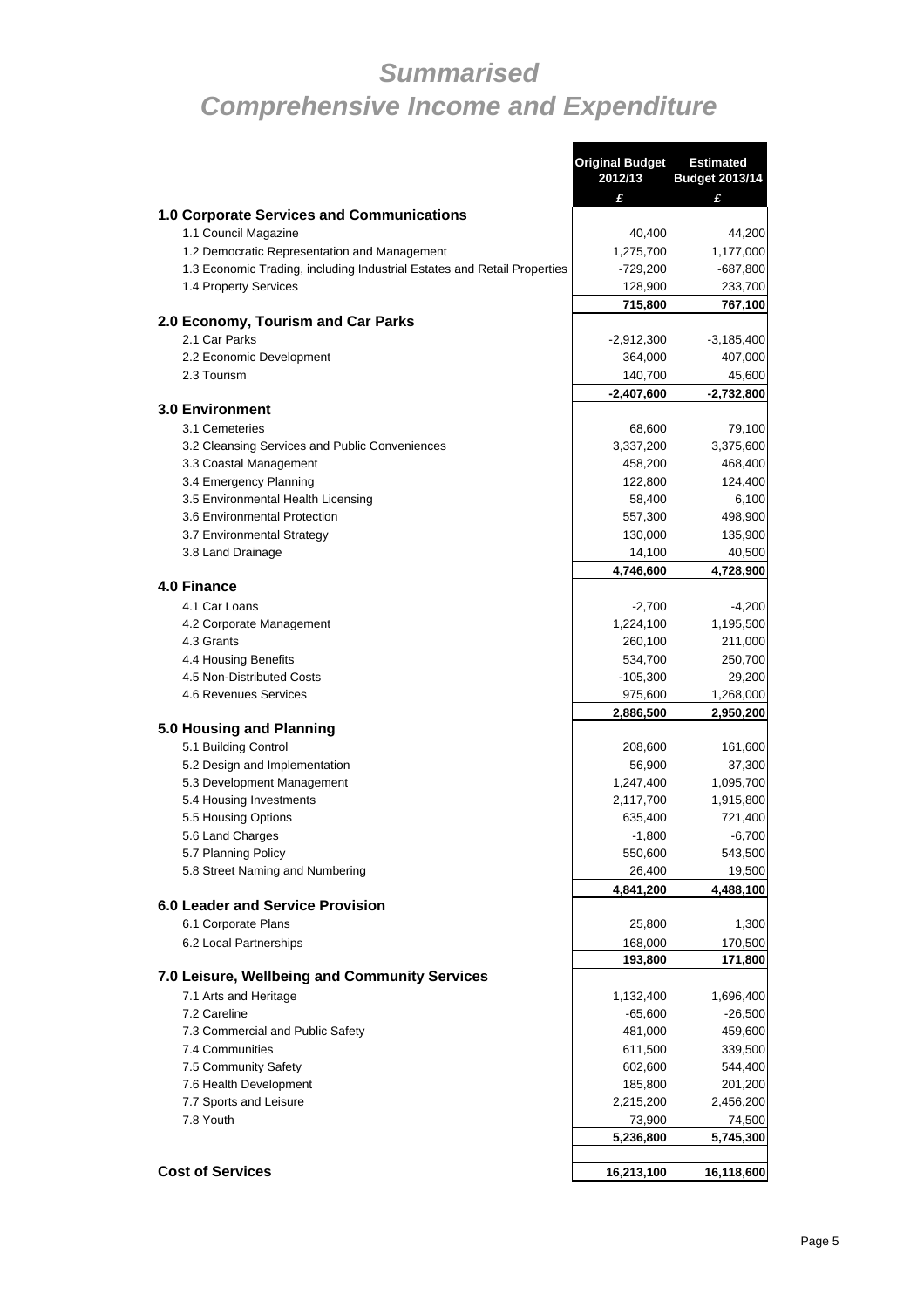### *Summarised Comprehensive Income and Expenditure*

|                                                                                                   | <b>Original Budget</b><br>2012/13<br>£ | <b>Estimated</b><br><b>Budget 2013/14</b><br>£ |
|---------------------------------------------------------------------------------------------------|----------------------------------------|------------------------------------------------|
| <b>Other Operating Expenditure</b>                                                                |                                        |                                                |
| Internal Drainage Board Levy                                                                      | 47,700                                 | 46,900                                         |
| Gain (-) or Loss on the disposal of non current assets                                            | 0                                      | 0                                              |
| <b>Financing and Investment Income and Expenditure</b>                                            |                                        |                                                |
| Interest payable and similar charges                                                              | 0                                      | 0                                              |
| Interest and investment income                                                                    | $-557,400$                             | $-355,300$                                     |
| Interest received on finance leases (lessor)                                                      | 0                                      | 0                                              |
| Interest adjustments relating to soft loans                                                       | 0                                      | 0                                              |
| <b>Investment Properties</b>                                                                      | $-254,300$                             | $-240,800$                                     |
| Other Income                                                                                      | $-30,000$                              | $-30,000$                                      |
|                                                                                                   | 15,419,100                             | 15,539,400                                     |
| <b>ITEMS NOT FUNDED BY COUNCIL TAX</b>                                                            |                                        |                                                |
| Notional transactions for comparative and Accounting Code of Practice<br>purposes                 | $-4,352,400$                           | -4,899,700                                     |
| Net transfer to or from earmarked reserves                                                        |                                        |                                                |
| <b>Revenue Reserve Fund</b><br><b>Asset Reserve</b>                                               | 276,700<br>633,800                     | 150,600<br>1,133,800                           |
| <b>Restructuring Reserve</b>                                                                      | 44,000                                 | 0                                              |
| <b>Housing Reserve</b><br><b>New Homes Bonus Reserve</b>                                          | 883,300                                | 1,334,000                                      |
| <b>Theatre and Gallery Reserve</b>                                                                | $-394,500$                             | $-394,500$                                     |
| <b>Insurance Fund</b>                                                                             | 0                                      | 0                                              |
| <b>Elections Reserve</b><br>Policy Initiatives & Performance Improvement Fund                     | 30,000<br>$-2,800$                     | 30,000<br>107,700                              |
| <b>Planning Delivery Grant</b>                                                                    | 0                                      | 0                                              |
| <b>Local Authority Business Incentive Scheme (LABGIS) Reserve</b>                                 | 0                                      | 0                                              |
| <b>Antiquity Purchase Reserve</b>                                                                 | 0                                      | 0                                              |
| <b>Local Development Framework Reserve</b><br><b>Community Safety Reserve - Domestic Violence</b> | $-53,500$                              | $-41,500$                                      |
| <b>Community Safety Reserve - Burglary</b>                                                        |                                        |                                                |
| <b>Energy Efficiency Reserve</b>                                                                  | $-44,000$                              | $-27,500$                                      |
| <b>Sports Events Reserve</b><br><b>Other Reserves</b>                                             | 84,200                                 | $-43,700$                                      |
|                                                                                                   |                                        |                                                |
|                                                                                                   | 1,457,200                              | 2,248,900                                      |
| <b>DISTRICT COUNCIL REQUIREMENT</b>                                                               | 12,523,900                             | 12,888,600                                     |
| <b>Parish Precepts</b>                                                                            | 2,270,051                              | 2,175,974                                      |
| <b>TOTAL BUDGET REQUIREMENT</b>                                                                   | 14,793,951                             | 15,064,574                                     |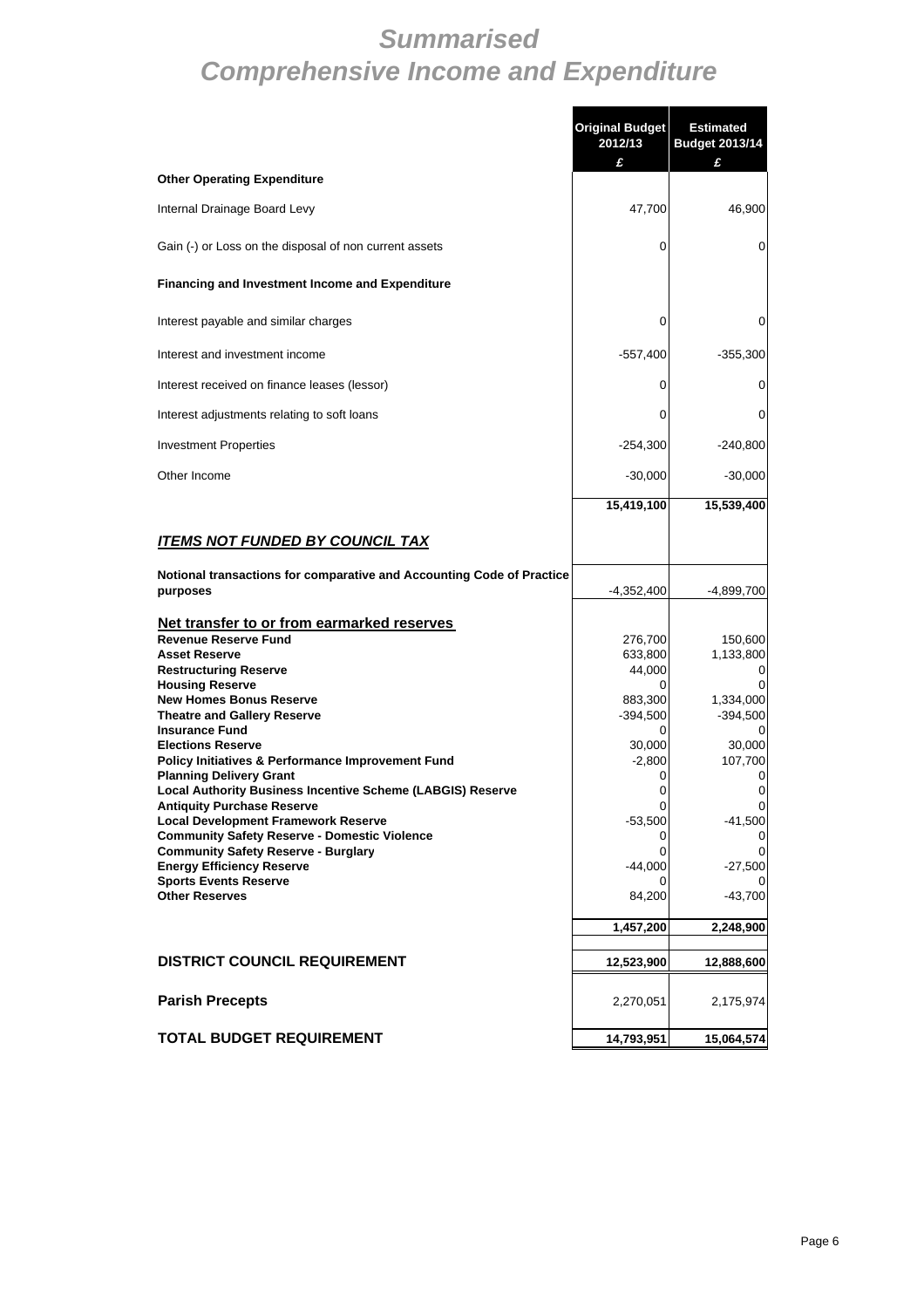#### **TAXATION AND NON-SPECIFIC GRANT INCOME**

Recognised capital grants and contributions 0 0 0 Demand on the Collection Fund 0 0 Transfer From Collection Fund -41,124 -76,639 Collection Fund Adjustment Formula Grant (RSG, NNDR & Non specific grants)

Council taxpayers (Council Tax Requirement)

| 0          |            |
|------------|------------|
| 0          |            |
| $-41,124$  | $-76,639$  |
|            |            |
| 5,467,278  | 6,164,210  |
| 9,367,797  | 8,977,003  |
| 14,793,951 | 15,064,574 |

#### **STATEMENT OF WORKING BALANCE**

| <b>STATEMENT OF WORKING BALANCE</b> |            |            |
|-------------------------------------|------------|------------|
| Fundina                             | 14.793.951 | 15.064.574 |
| Less Budget Requirement             | 14.793.951 | 15.064.574 |
| NET DEFICIT / SURPLUS               |            |            |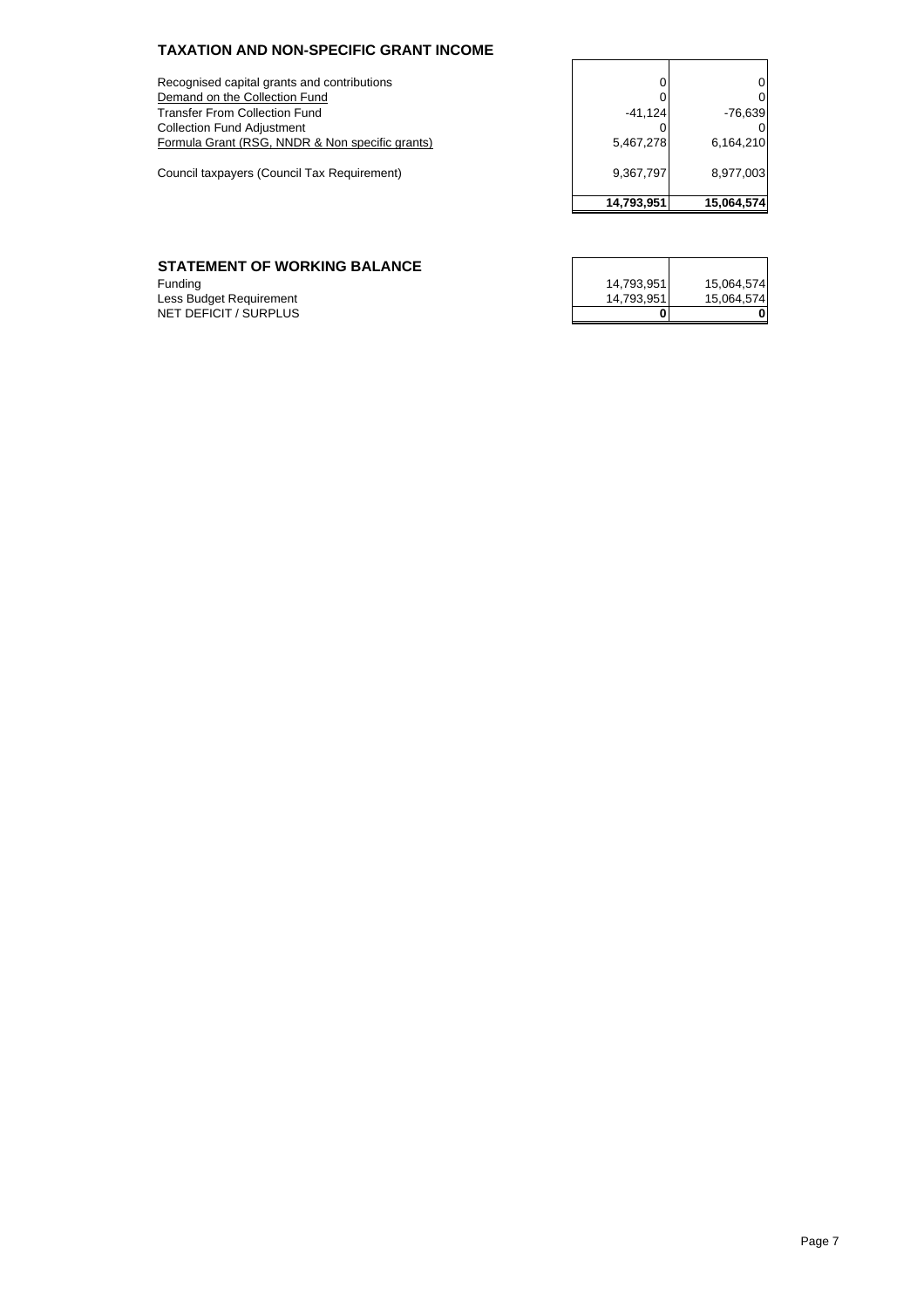## **Budgeted Spending Plans**

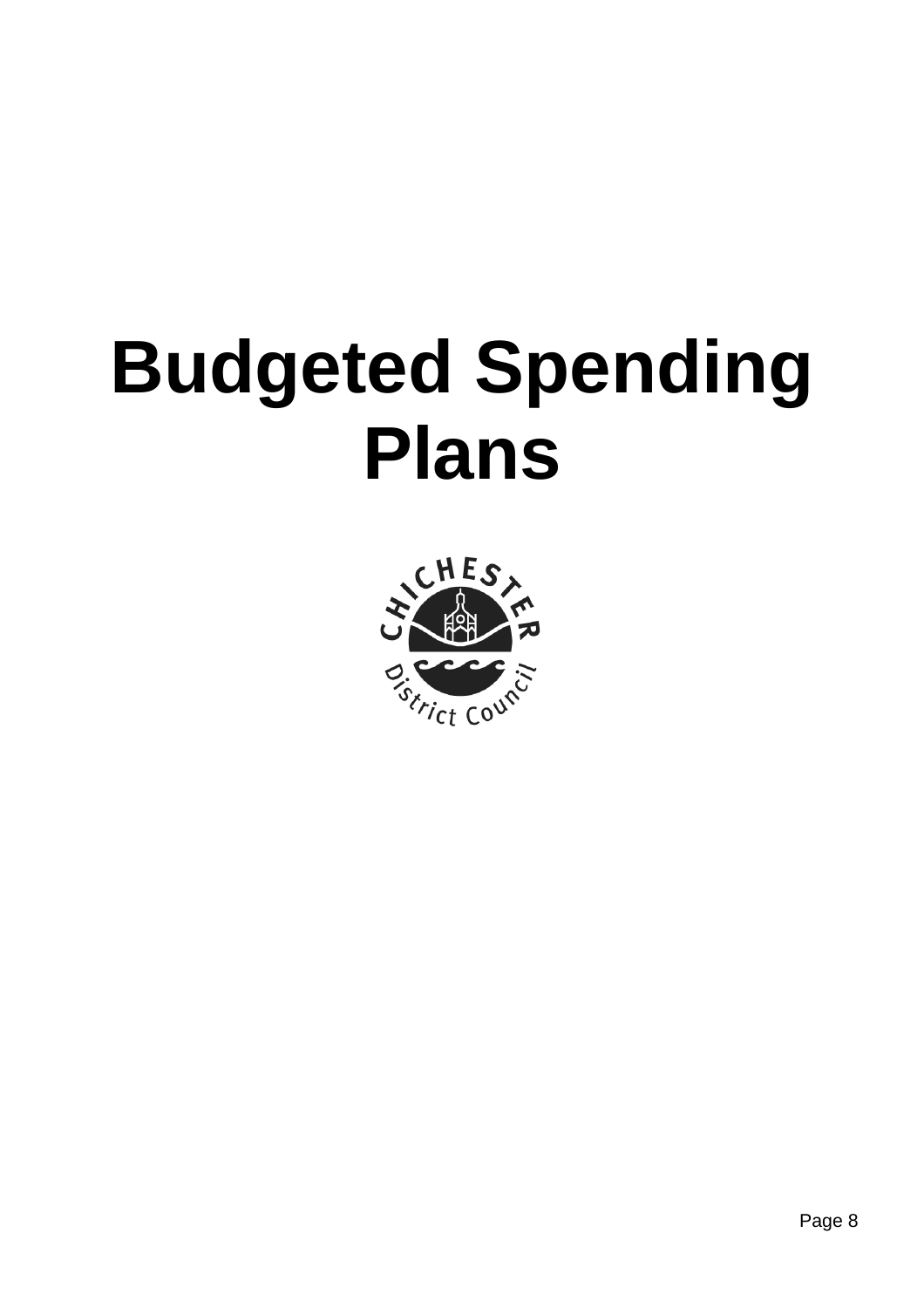#### <span id="page-9-0"></span>**Budget Summary**

|                             | 2012-13       | 2013-14       |
|-----------------------------|---------------|---------------|
|                             | <b>Budget</b> | <b>Budget</b> |
|                             | £             | £             |
| <b>Expenditure</b>          |               |               |
| <b>Employee Costs</b>       | 493,000       | 550,400       |
| Premises                    | 175,300       | 238,400       |
| Transport                   | 23,100        | 23,800        |
| Supplies and Services       | 596,200       | 552,900       |
| <b>Contract Services</b>    | 3,400         | 3,500         |
| <b>Support Services</b>     | 846,600       | 793,400       |
| <b>Capital Charges</b>      | 136,600       | 149,300       |
|                             |               |               |
|                             | 2,274,200     | 2,311,700     |
|                             |               |               |
| <b>Income</b>               |               |               |
| Sales Fees and Rents        | $-1,387,400$  | $-1,392,700$  |
| Recharges to Other Accounts | $-171,000$    | $-151,900$    |
|                             |               |               |
|                             | $-1,558,400$  | $-1,544,600$  |
|                             |               |               |
| <b>Net Cost of Service</b>  | 715,800       | 767,100       |

|                                         | 2012-13<br><b>Budget</b><br>£ | 2013-14<br><b>Budget</b><br>£ |
|-----------------------------------------|-------------------------------|-------------------------------|
|                                         |                               |                               |
| Amortisation of Intangible Fixed Assets | 3,400                         | 3,100                         |
| Depreciation of Fixed Assets            | 133,200                       | 146,200                       |
| General Fund                            | $-326,200$                    | $-246,200$                    |
| <b>IAS19 Pension Adjustment</b>         | 9,000                         | 15,900                        |
| <b>Other Recharged Costs</b>            | 49,800                        | 54,700                        |
| <b>Recharged Support Costs</b>          | 846,600                       | 793,400                       |
|                                         |                               |                               |
| <b>Total Financing</b>                  | 715,800                       | 767,100                       |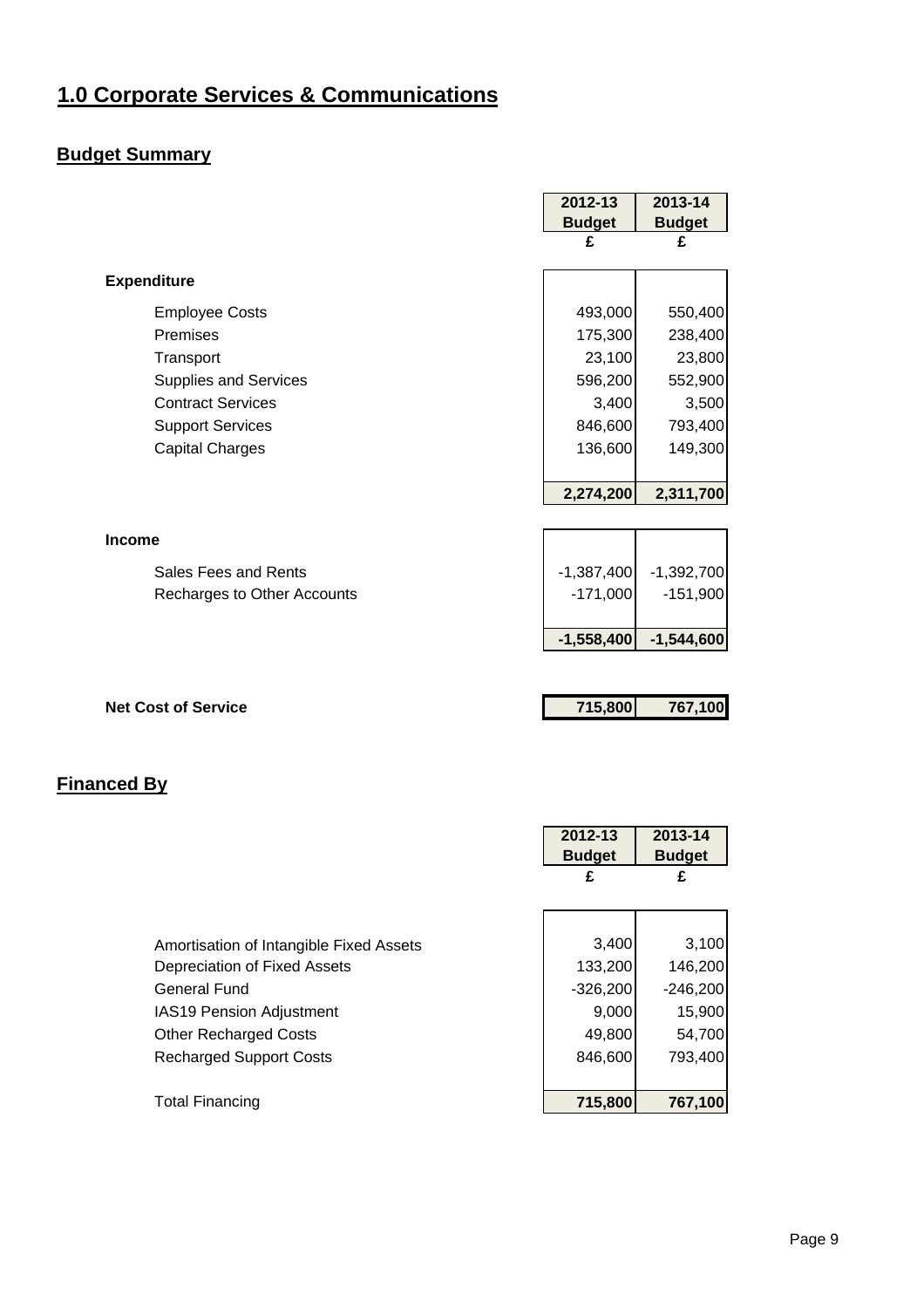#### **Summary**

|                                                                        | 2012-13       | 2013-14       |
|------------------------------------------------------------------------|---------------|---------------|
|                                                                        | <b>Budget</b> | <b>Budget</b> |
| 1.1 Council Magazine                                                   | 40,400        | 44,200        |
| 1.2 Democratic Representation & Management                             | 1,275,700     | 1,177,000     |
| 1.3 Economic Trading, including Industrial Estates & Retail Properties | $-729,200$    | $-687,800$    |
| 1.4 Property Services                                                  | 128,900       | 233,700       |
|                                                                        | 715,800       | 767,100       |

#### **Explanation of Major Variations**

|                                                               | 2013-14         |
|---------------------------------------------------------------|-----------------|
|                                                               | <b>Budgeted</b> |
|                                                               | <b>Variance</b> |
|                                                               | £               |
| <b>Items funded from Council Tax</b>                          |                 |
| Inflation                                                     |                 |
| - Prices                                                      | 9,400           |
| - Pay                                                         | $-3,600$        |
| Variations between budgets                                    |                 |
| - Support Costs                                               | $-53,200$       |
| - Other Recharged Costs                                       | 24,000          |
| - Manpower                                                    | 39,300          |
| - Virements                                                   | $-6,700$        |
| <b>Efficiency Savings</b>                                     |                 |
| - Reduced member services postage and printing costs          | $-15,800$       |
| - Legal Services restructure                                  | 11,100          |
| <b>Other Variations</b>                                       |                 |
| - Planned repairs and maintenance as per the 5 year programme | 100             |
| - Insurance charges                                           | 700             |
| - NNDR                                                        | 32,300          |
| - Legal Services fee income                                   | $-7,500$        |
| - Licence and rental income                                   | 8,700           |
| - Utilities                                                   | $-7,900$        |
| <b>Minor Variations</b>                                       | 800             |
|                                                               | 31,700          |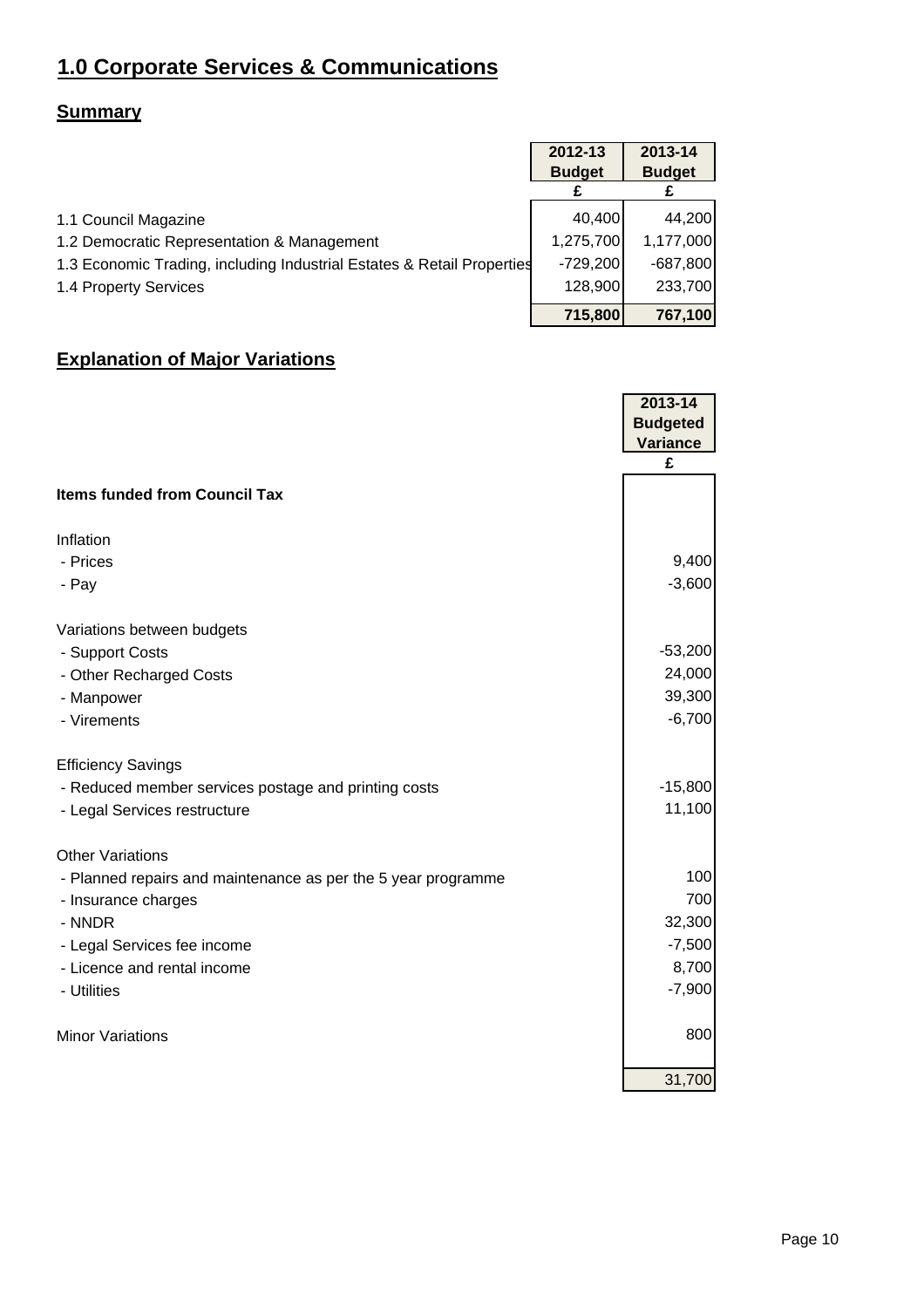|                                          | 2013-14<br><b>Budgeted</b><br><b>Variance</b><br>£ |
|------------------------------------------|----------------------------------------------------|
| <b>Items Not Funded from Council Tax</b> |                                                    |
| <b>Capital Charges</b>                   | 12,700                                             |
| Other<br>- IAS 19 pension charges        | 6,900                                              |
|                                          | 19,600                                             |
| <b>Total Variations</b>                  | 51,300                                             |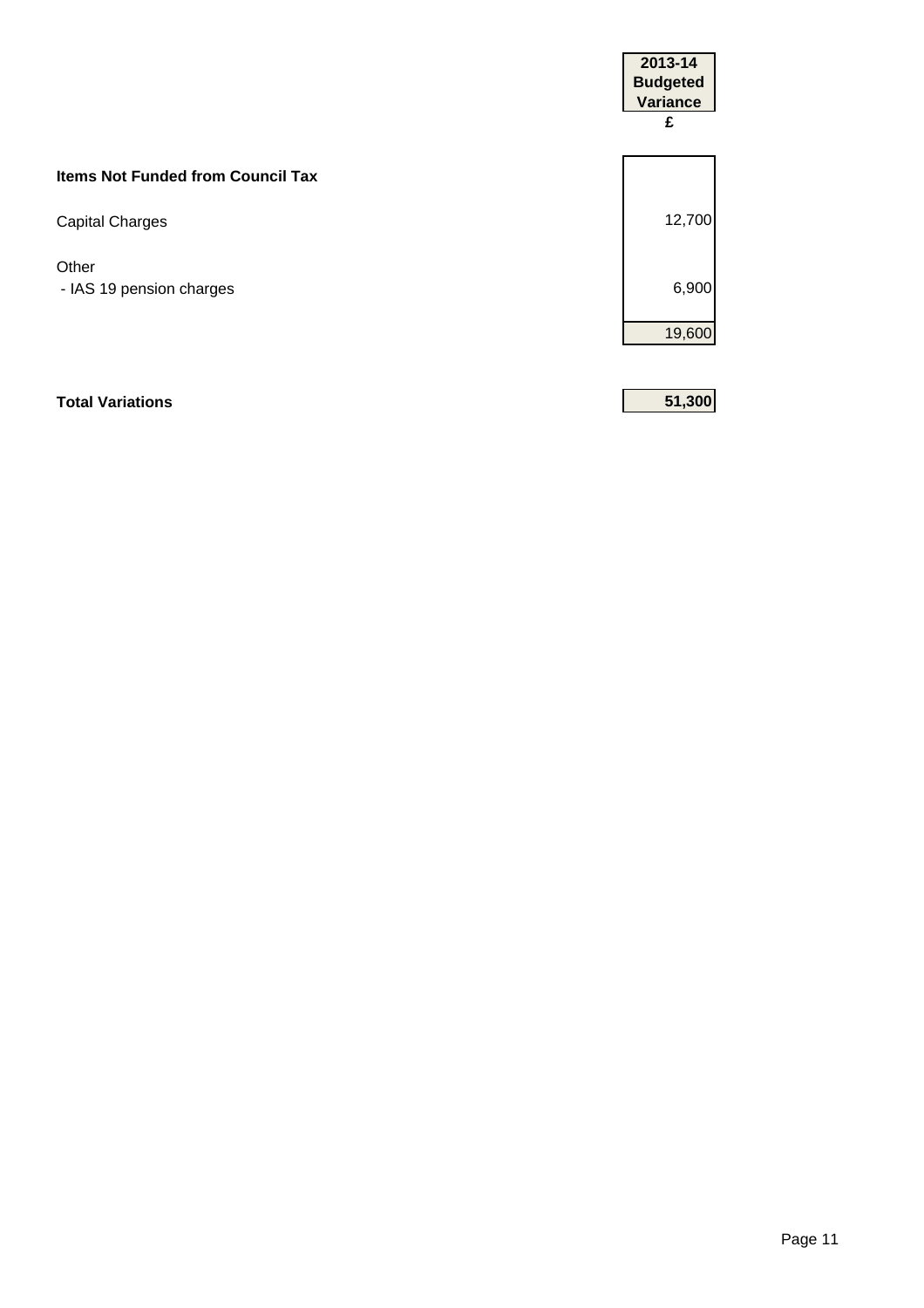#### <span id="page-12-0"></span>**2.0 Economy, Tourism & Car Parks**

#### **Budget Summary**

|                                 | 2012-13       | 2013-14       |
|---------------------------------|---------------|---------------|
|                                 | <b>Budget</b> | <b>Budget</b> |
|                                 | £             | £             |
| <b>Expenditure</b>              |               |               |
| <b>Employee Costs</b>           | 874,300       | 918,200       |
| Premises                        | 670,200       | 668,100       |
| Transport                       | 23,200        | 16,100        |
| <b>Supplies and Services</b>    | 450,500       | 480,100       |
| <b>Contract Services</b>        | 0             | 5,000         |
| <b>Support Services</b>         | 387,400       | 419,800       |
| <b>Capital Charges</b>          | 169,400       | 154,500       |
|                                 |               |               |
|                                 | 2,575,000     | 2,661,800     |
|                                 |               |               |
| <b>Income</b>                   |               |               |
| <b>Grants and Contributions</b> | $-7,000$      | $-9,200$      |
| Sales Fees and Rents            | $-4,964,900$  | $-5,374,900$  |
| Recharges to Other Accounts     | $-10,700$     | $-10,500$     |
|                                 |               |               |
|                                 | $-4,982,600$  | $-5,394,600$  |
|                                 |               |               |
|                                 |               |               |
| <b>Net Cost of Service</b>      | $-2,407,600$  | $-2,732,800$  |

|                                         | 2012-13<br><b>Budget</b> | 2013-14<br><b>Budget</b> |
|-----------------------------------------|--------------------------|--------------------------|
|                                         | £                        | £                        |
|                                         |                          |                          |
| Amortisation of Intangible Fixed Assets | 13,900                   | 10,600                   |
| Depreciation of Fixed Assets            | 155,500                  | 143,900                  |
| <b>General Fund</b>                     | $-3,109,900$             | $-3,442,600$             |
| <b>IAS19 Pension Adjustment</b>         | 15,800                   | 24,100                   |
| New Homes Bonus Scheme Reserve          | 30,000                   | 48,500                   |
| <b>Other Recharged Costs</b>            | 99,700                   | 62,900                   |
| <b>Recharged Support Costs</b>          | 387,400                  | 419,800                  |
|                                         |                          |                          |
| <b>Total Financing</b>                  | $-2,407,600$             | $-2,732,800$             |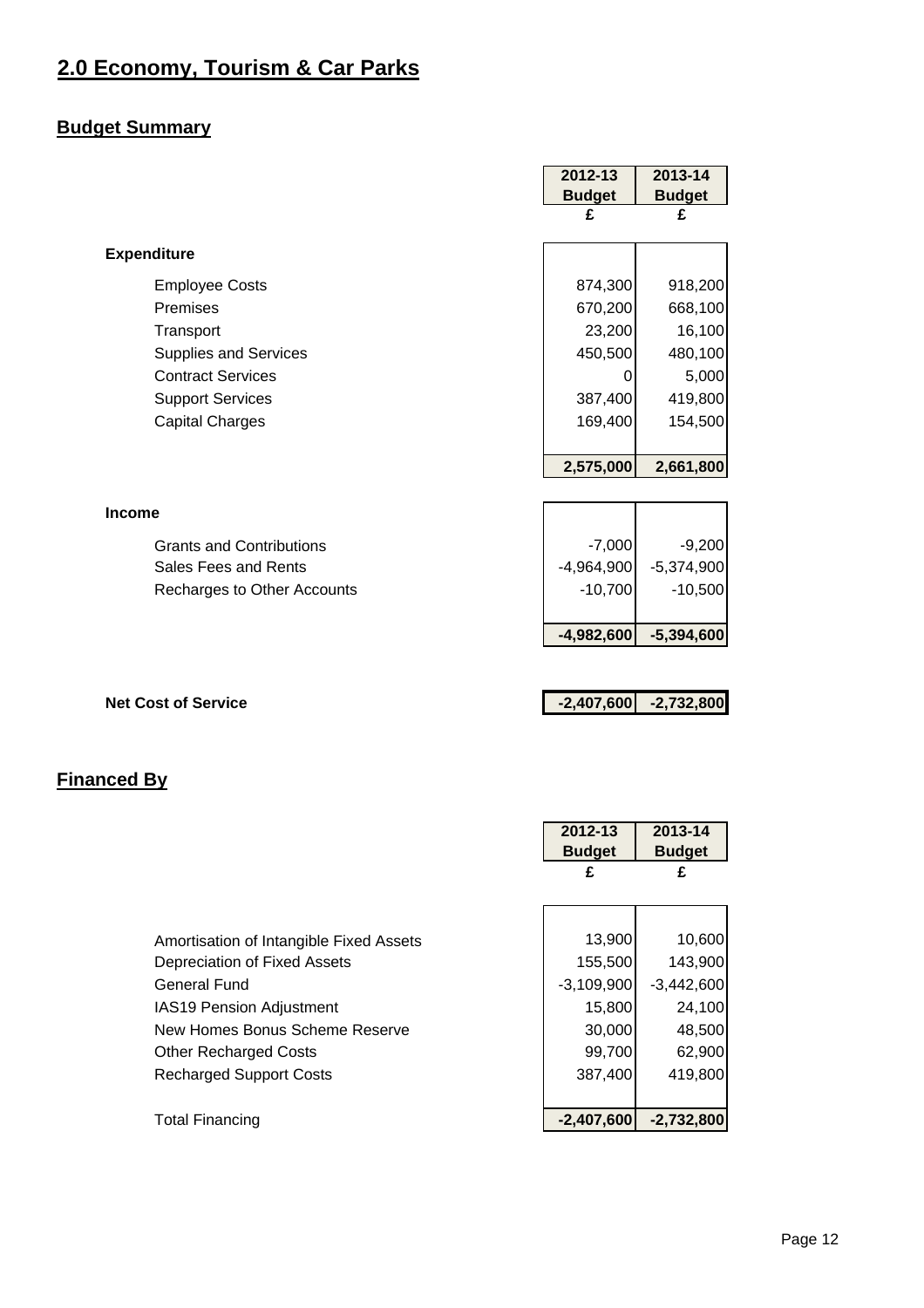#### **2.0 Economy, Tourism & Car Parks**

#### **Summary**

|                          | <b>Budget</b> | <b>Budget</b> |
|--------------------------|---------------|---------------|
|                          |               |               |
| 2.1 Car Parks            | $-2,912,300$  | $-3,185,400$  |
| 2.2 Economic Development | 364,000       | 407,000       |
| 2.3 Tourism              | 140,700       | 45,600        |
|                          | $-2,407,600$  | $-2,732,800$  |

**2012-13 2013-14** 

#### **Explanation of Major Variations**

|                                                                               | 2013-14<br><b>Budgeted</b><br><b>Variance</b> |
|-------------------------------------------------------------------------------|-----------------------------------------------|
|                                                                               | £                                             |
| <b>Items funded from Council Tax</b>                                          |                                               |
| Inflation                                                                     |                                               |
| - Prices                                                                      | $-114,400$                                    |
| - Pay                                                                         | $-5,500$                                      |
| Variations between budgets                                                    |                                               |
| - Support Costs                                                               | 32,400                                        |
| - Other Recharged Costs                                                       | $-36,800$                                     |
| - Manpower                                                                    | $-5,300$                                      |
| - Virements                                                                   | $-14,600$                                     |
| <b>New Growth Proposals</b>                                                   |                                               |
| - Coastal West Sussex post funding                                            | 5,000                                         |
| - Rental budget for 7 months rent of New Park Car Park                        | 12,500                                        |
| - Loss of Car Park income due to the Grange redevelopment                     | 16,400                                        |
| <b>Efficiency Savings</b>                                                     |                                               |
| - Disinvestment in Chichester Tourist Information Centre                      | $-28,400$                                     |
| - Amalgamation of the Midhurst Area Office with the South Downs National Park |                                               |
| <b>Visitors Centre</b>                                                        | $-18,700$                                     |
| <b>Other Variations</b>                                                       |                                               |
| - Planned repairs and maintenance as per the 5 year programme                 | 6,000                                         |
| - Insurance charges                                                           | $-3,000$                                      |
| - NNDR                                                                        | 15,200                                        |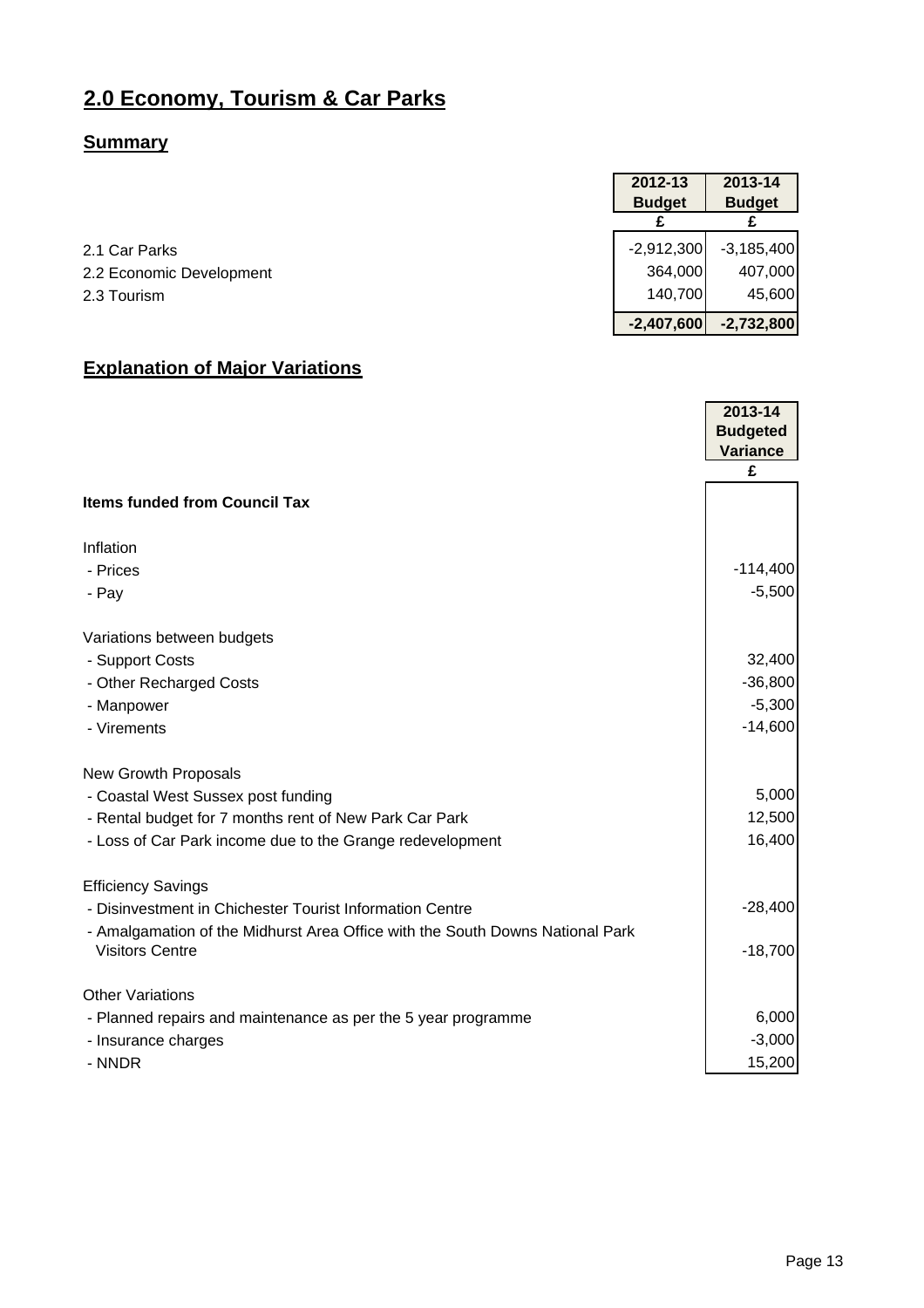| £<br>- Increased Car Park income to reflect the 2012/13 income projection<br>- Increased Car Park income due to Bosham Car Park<br>- Increased City Centre car parking charges to fund future infrastructure replacement<br>- Reduction in Car Park Franchising income<br>- Rental and Licence income adjustments<br>- Reduction in the utility budgets to reflect previous years outturn<br><b>Minor Variations</b> | 2013-14<br><b>Budgeted</b><br><b>Variance</b> |
|----------------------------------------------------------------------------------------------------------------------------------------------------------------------------------------------------------------------------------------------------------------------------------------------------------------------------------------------------------------------------------------------------------------------|-----------------------------------------------|
|                                                                                                                                                                                                                                                                                                                                                                                                                      |                                               |
|                                                                                                                                                                                                                                                                                                                                                                                                                      | $-120,000$                                    |
|                                                                                                                                                                                                                                                                                                                                                                                                                      | $-56,000$                                     |
|                                                                                                                                                                                                                                                                                                                                                                                                                      | $-79,100$                                     |
|                                                                                                                                                                                                                                                                                                                                                                                                                      | 45,000                                        |
|                                                                                                                                                                                                                                                                                                                                                                                                                      | 17,200                                        |
|                                                                                                                                                                                                                                                                                                                                                                                                                      | $-1,900$                                      |
|                                                                                                                                                                                                                                                                                                                                                                                                                      | $-3,100$                                      |
|                                                                                                                                                                                                                                                                                                                                                                                                                      | $-337,100$                                    |
|                                                                                                                                                                                                                                                                                                                                                                                                                      |                                               |
| <b>Items Not Funded from Council Tax</b>                                                                                                                                                                                                                                                                                                                                                                             |                                               |
| Capital Charges                                                                                                                                                                                                                                                                                                                                                                                                      | $-14,900$                                     |
| Other                                                                                                                                                                                                                                                                                                                                                                                                                |                                               |
| - IAS 19 pension charges                                                                                                                                                                                                                                                                                                                                                                                             | 8,300                                         |
| - Economic Development Manager funded from the New Homes Bonus                                                                                                                                                                                                                                                                                                                                                       | 48,500                                        |
| - Removal of New Homes Funded Broadband project                                                                                                                                                                                                                                                                                                                                                                      | $-30,000$                                     |
|                                                                                                                                                                                                                                                                                                                                                                                                                      |                                               |
|                                                                                                                                                                                                                                                                                                                                                                                                                      | 11,900                                        |

**Total Variations -325,200**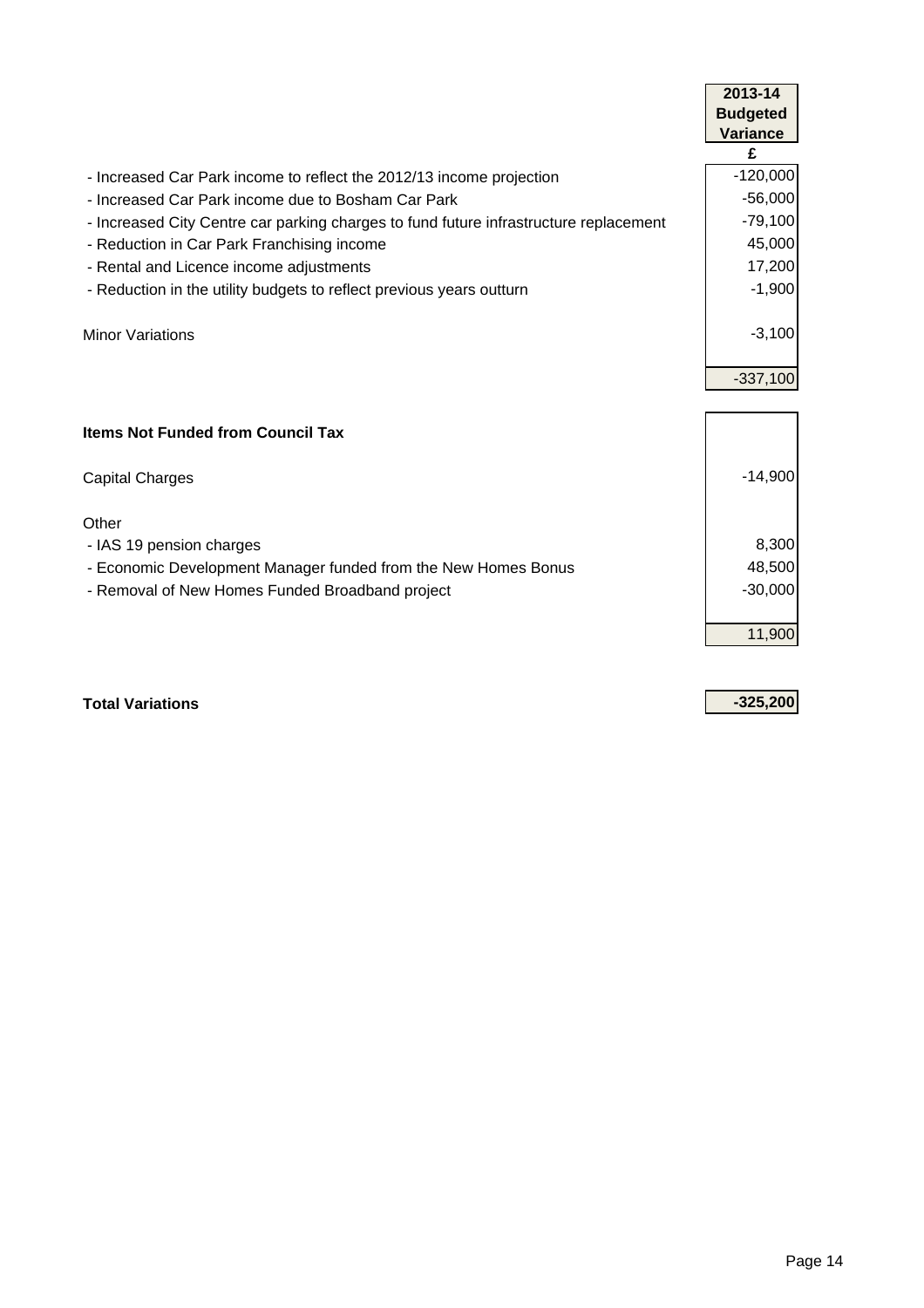#### <span id="page-15-0"></span>**3.0 Environment**

#### **Budget Summary**

|                                 | 2012-13       | 2013-14       |
|---------------------------------|---------------|---------------|
|                                 | <b>Budget</b> | <b>Budget</b> |
|                                 | £             | £             |
| <b>Expenditure</b>              |               |               |
| <b>Employee Costs</b>           | 3,600,200     | 3,615,900     |
| Premises                        | 237,400       | 342,300       |
| Transport                       | 1,135,500     | 1,023,900     |
| <b>Supplies and Services</b>    | 1,293,900     | 1,249,100     |
| <b>Contract Services</b>        | 400,600       | 385,400       |
| <b>Support Services</b>         | 814,400       | 751,600       |
| <b>Capital Charges</b>          | 518,000       | 675,700       |
|                                 | 8,000,000     | 8,043,900     |
| <b>Income</b>                   |               |               |
| <b>Grants and Contributions</b> | $-743,900$    | $-738,000$    |
| Sales Fees and Rents            | $-2,346,300$  | $-2,419,400$  |
| Recharges to Other Accounts     | $-163,200$    | $-157,600$    |
|                                 | $-3,253,400$  | $-3,315,000$  |

**Net Cost of Service 4,746,600 4,728,900** 

|                                         | 2012-13<br><b>Budget</b> | 2013-14<br><b>Budget</b> |
|-----------------------------------------|--------------------------|--------------------------|
|                                         | £                        | £                        |
|                                         |                          |                          |
| Amortisation of Intangible Fixed Assets | 41,800                   | 34,100                   |
| Depreciation of Fixed Assets            | 476,200                  | 641,600                  |
| <b>General Fund</b>                     | 3,265,300                | 3,081,700                |
| <b>IAS19 Pension Adjustment</b>         | 55,400                   | 83,000                   |
| New Homes Bonus Scheme Reserve          |                          | 5,000                    |
| <b>Other Recharged Costs</b>            | 93,500                   | 131,900                  |
| <b>Recharged Support Costs</b>          | 814,400                  | 751,600                  |
|                                         |                          |                          |
| <b>Total Financing</b>                  | 4,746,600                | 4,728,900                |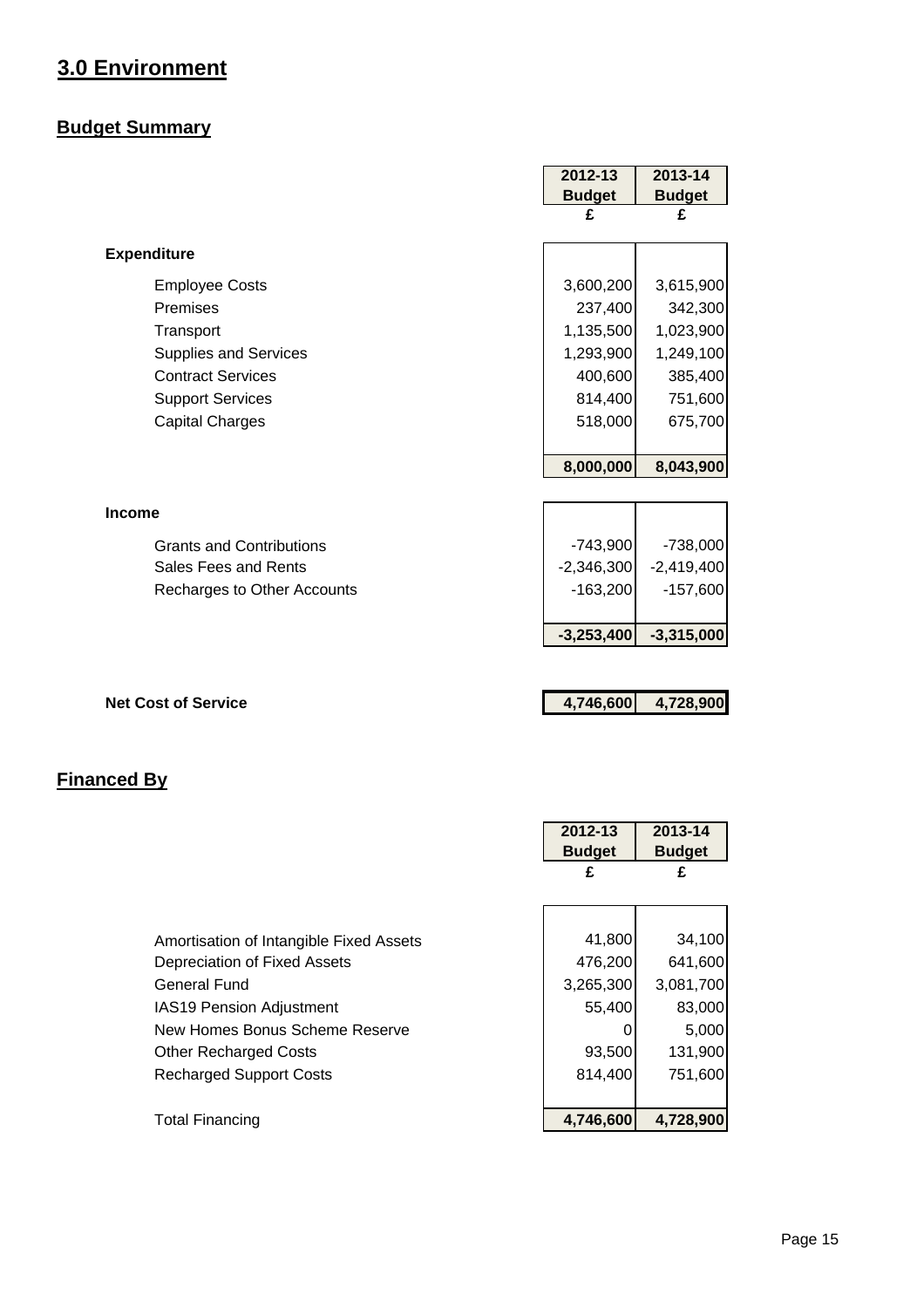#### **3.0 Environment**

#### **Summary**

|                                              | 2012-13       | 2013-14       |
|----------------------------------------------|---------------|---------------|
|                                              | <b>Budget</b> | <b>Budget</b> |
|                                              |               |               |
| 3.1 Cemeteries                               | 68,600        | 79,100        |
| 3.2 Cleansing Services & Public Conveniences | 3,337,200     | 3,375,600     |
| 3.3 Coastal Management                       | 458,200       | 468,400       |
| 3.4 Emergency Planning                       | 122,800       | 124,400       |
| 3.5 Environmental Health Licensing           | 58,400        | 6,100         |
| 3.6 Environmental Protection                 | 557,300       | 498,900       |
| 3.7 Environmental Strategy                   | 130,000       | 135,900       |
| 3.8 Land Drainage                            | 14,100        | 40,500        |
|                                              | 4,746,600     | 4,728,900     |

#### **Explanation of Major Variations**

|                                                                                  | 2013-14                            |
|----------------------------------------------------------------------------------|------------------------------------|
|                                                                                  | <b>Budgeted</b><br><b>Variance</b> |
|                                                                                  | £                                  |
| <b>Items funded from Council Tax</b>                                             |                                    |
| Inflation                                                                        |                                    |
| - Prices                                                                         | 23,600                             |
| - Pay                                                                            | $-7,500$                           |
| Variations between budgets                                                       |                                    |
| - Support Costs                                                                  | $-62,800$                          |
| - Other Recharged Costs                                                          | 44,000                             |
| - Manpower                                                                       | 32,900                             |
| - Virements                                                                      | $-26,700$                          |
| <b>Efficiency Savings</b>                                                        |                                    |
| - Sale of waste and recycling bins                                               | $-15,000$                          |
| - CCS vehicle maintenance                                                        | $-113,000$                         |
| - New charges for the chargeable household waste bin rental                      | $-19,200$                          |
| - Public Convenience reduced maintenance of the hand washer/dryer units          | $-4,000$                           |
| - Growth in the green waste service                                              | $-20,000$                          |
| - Budget not require for the exchange of bins after implementing glass recycling | $-20,600$                          |
| - Management Restructure                                                         | $-50,300$                          |
| - Removal of AIMS budget due to no longer having the software                    | $-4,200$                           |
| - CCS fuel efficiency from reduced fleet and use of more efficient vehicles      | $-12,000$                          |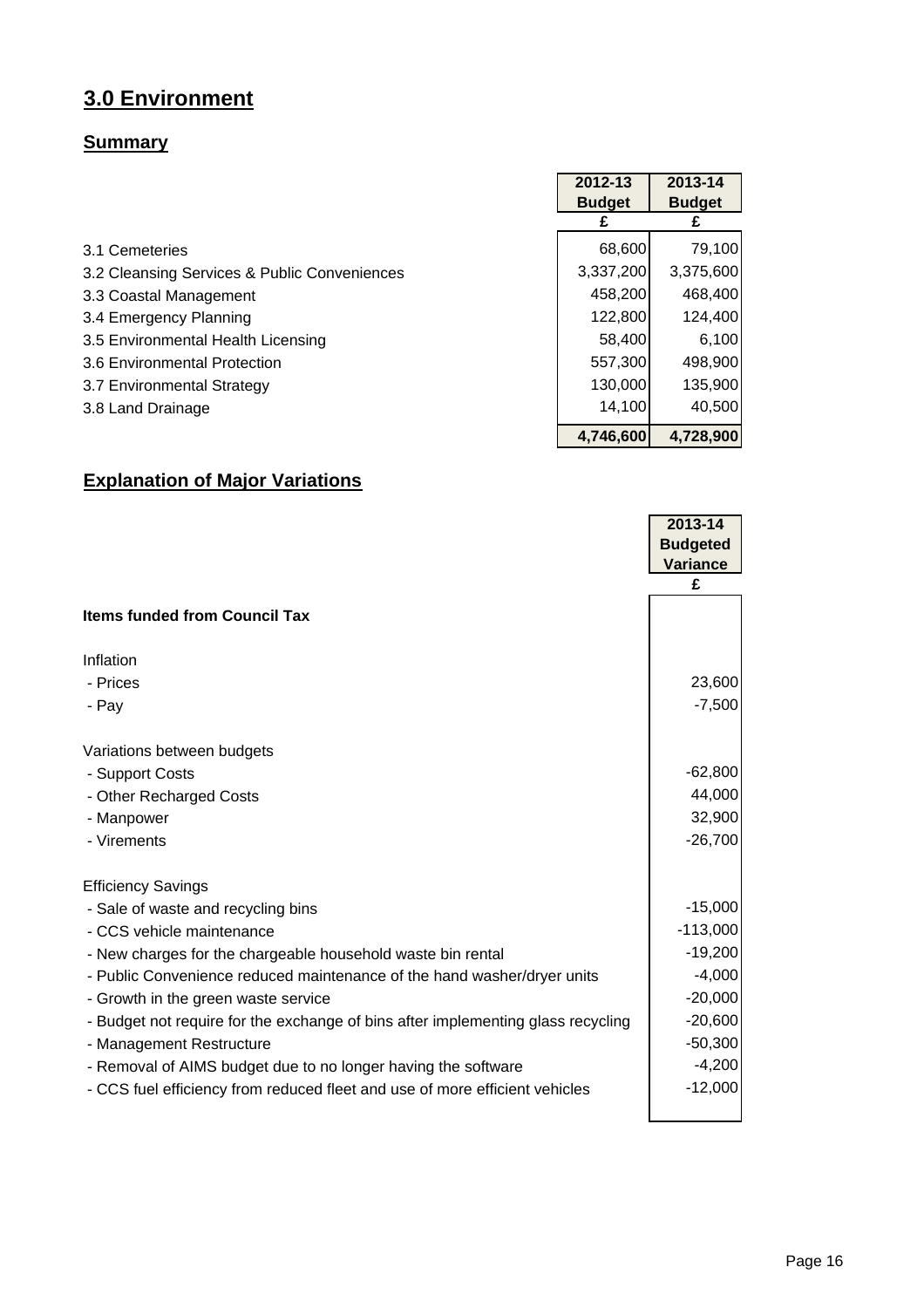|                                                                     | 2013-14         |
|---------------------------------------------------------------------|-----------------|
|                                                                     | <b>Budgeted</b> |
|                                                                     | <b>Variance</b> |
|                                                                     | £               |
| Other Variations                                                    |                 |
| - Planned repairs and maintenance as per the 5 year programme       | 40,400          |
| - Insurance charges                                                 | 19,300          |
| - NNDR                                                              | 11,200          |
| - Reduction in dog control salary budget due to Section 106 funding | $-10,500$       |
| - Additional taxi driver income based on previous years outturn     | $-10,000$       |
|                                                                     |                 |
| <b>Minor Variations</b>                                             | $-3,600$        |
|                                                                     |                 |
|                                                                     | $-208,000$      |
|                                                                     |                 |
| <b>Items Not Funded from Council Tax</b>                            |                 |
|                                                                     |                 |
| <b>Capital Charges</b>                                              | 157,700         |
|                                                                     |                 |
| Other                                                               |                 |
| - IAS 19 pension charges                                            | 27,600          |
| - New Homes bonus funding of Manhood Penisula Partnership           | 5,000           |
|                                                                     |                 |
|                                                                     | 190,300         |
|                                                                     |                 |
|                                                                     |                 |

**Total Variations -17,700**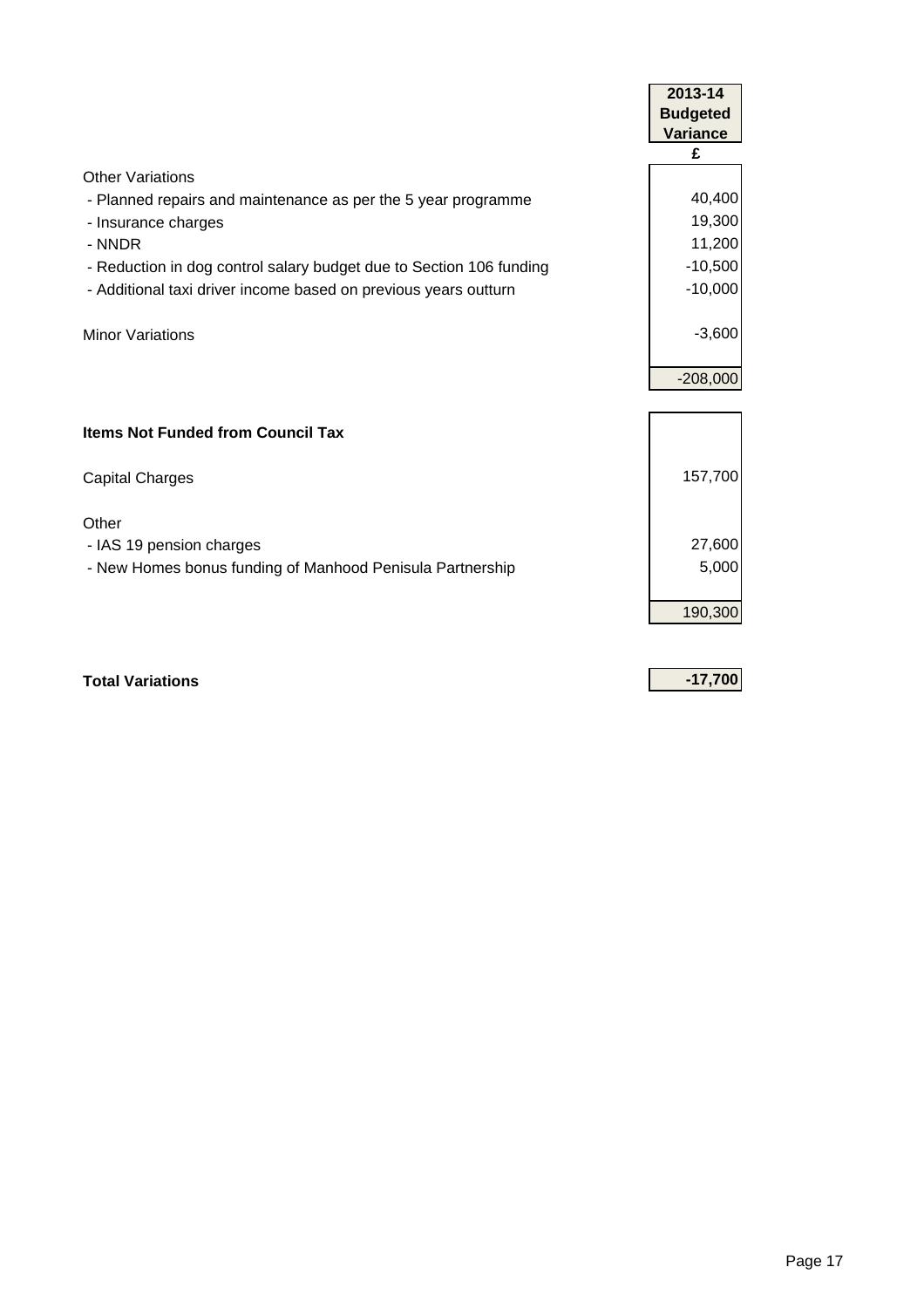#### <span id="page-18-0"></span>**4. Finance**

#### **Budget Summary**

|                                 | 2012-13       | 2013-14                     |
|---------------------------------|---------------|-----------------------------|
|                                 | <b>Budget</b> | <b>Budget</b>               |
|                                 | £             | £                           |
| <b>Expenditure</b>              |               |                             |
| <b>Employee Costs</b>           | 1,781,100     | 1,929,400                   |
| Premises                        | 8,600         | 22,400                      |
| Transport                       | 13,400        | 6,800                       |
| <b>Supplies and Services</b>    | 1,004,800     | 1,101,500                   |
| <b>Contract Services</b>        | 2,100         | 2,200                       |
| <b>Transfer Payments</b>        | 42,451,800    | 35,124,500                  |
| <b>Support Services</b>         | 1,198,100     | 1,114,900                   |
| <b>Capital Charges</b>          | 36,100        | 40,800                      |
|                                 |               |                             |
|                                 | 46,496,000    | 39,342,500                  |
|                                 |               |                             |
| <b>Income</b>                   |               |                             |
| <b>Grants and Contributions</b> |               | -43,312,700 -35,861,000     |
| Sales Fees and Rents            | $-290,100$    | $-503,100$                  |
| Interest and Other Income       | $-6,700$      | $-6,700$                    |
|                                 |               |                             |
|                                 |               | $-43,609,500$ $-36,370,800$ |
|                                 |               |                             |
|                                 |               |                             |

#### **Net Cost of Service 2,886,500 2,971,700**

|                                                  | 2012-13       | 2013-14       |
|--------------------------------------------------|---------------|---------------|
|                                                  | <b>Budget</b> | <b>Budget</b> |
|                                                  | £             | £             |
|                                                  |               |               |
|                                                  |               |               |
| Amortisation of Intangible Fixed Assets          | 22,500        | 24,400        |
| Depreciation of Fixed Assets                     | 13,600        | 16,400        |
| General Fund                                     | 1,220,800     | 1,355,200     |
| <b>IAS19 Pension Adjustment</b>                  | 30,800        | 46,100        |
| <b>Other Recharged Costs</b>                     | 194,700       | 214,700       |
| <b>Recharged Support Costs</b>                   | 1,198,100     | 1,114,900     |
| <b>Restructuring Reserve</b>                     | $-44,000$     | 0             |
| Revenue Expenditure Funded from Capital (REFCUS) | 250,000       | 200,000       |
|                                                  |               |               |
| <b>Total Financing</b>                           | 2,886,500     | 2,971,700     |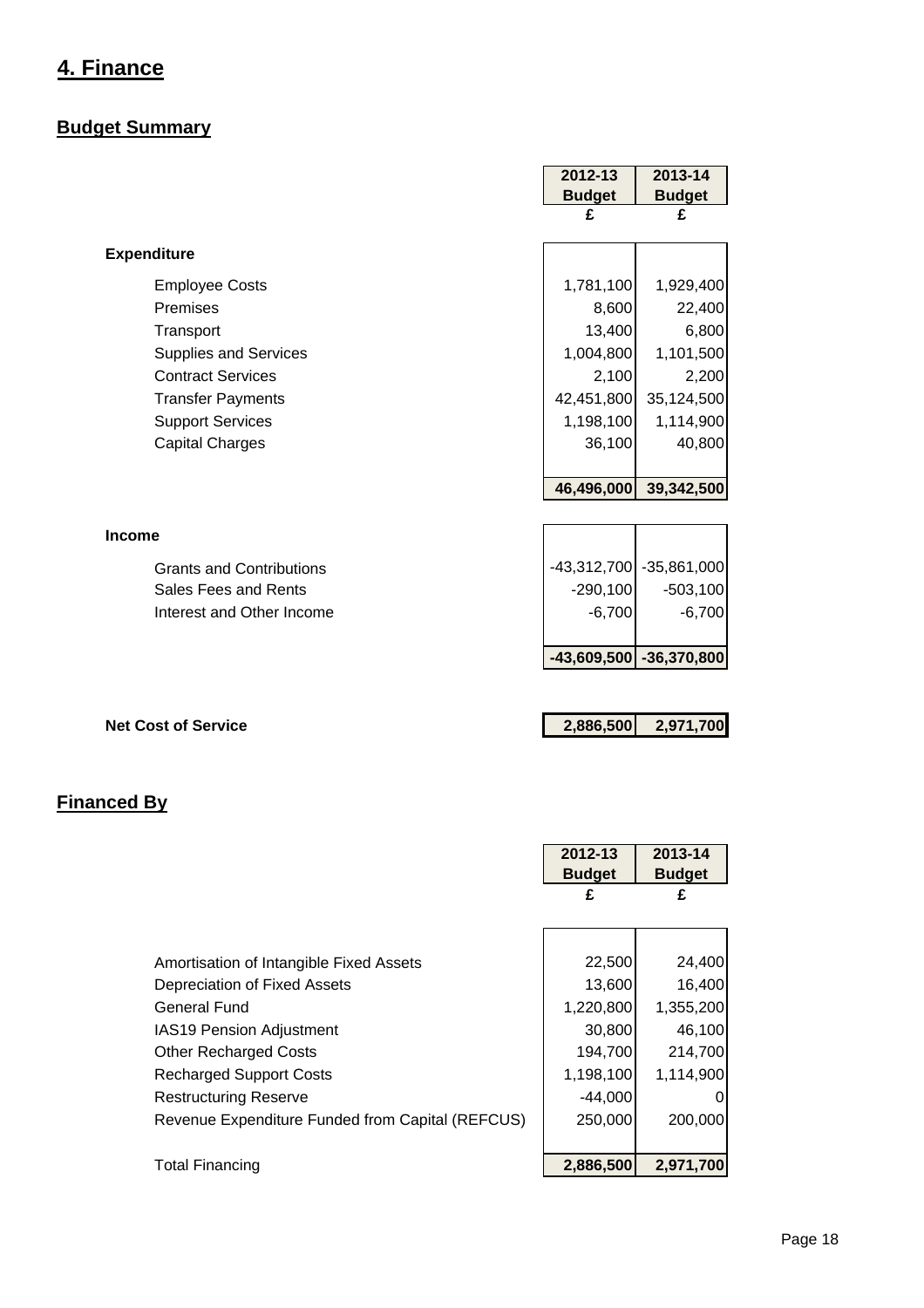#### **4. Finance**

#### **Summary**

|                           | 2012-13       | 2013-14       |
|---------------------------|---------------|---------------|
|                           | <b>Budget</b> | <b>Budget</b> |
|                           |               |               |
| 4.1 Car Loans             | $-2,700$      | $-4,200$      |
| 4.2 Corporate Management  | 1,224,100     | 1,217,000     |
| 4.3 Grants                | 260,100       | 211,000       |
| 4.4 Housing Benefits      | 534,700       | 250,700       |
| 4.5 Non Distributed Costs | $-105,300$    | 29,200        |
| 4.6 Revenues Services     | 975,600       | 1,268,000     |
|                           | 2,886,500     | 2,971,700     |

#### **Explanation of Major Variations**

|                                                          | 2013-14         |
|----------------------------------------------------------|-----------------|
|                                                          | <b>Budgeted</b> |
|                                                          | <b>Variance</b> |
|                                                          | £               |
| <b>Items funded from Council Tax</b>                     |                 |
| Inflation                                                |                 |
| - Prices                                                 | 2,800           |
| - Pay (includes corporate provision for staff pay award) | 151,200         |
| Variations between budgets                               |                 |
| - Support Costs                                          | $-83,200$       |
| - Other Recharged Costs                                  | 20,000          |
| - Manpower                                               | $-19,100$       |
| - Virements                                              | $-8,800$        |
| <b>Efficiency Savings</b>                                |                 |
| - Audit Commission fees                                  | $-49,800$       |
| - Benefits mileage and supplies and services costs       | $-13,000$       |
| - Housing Benefits staff savings                         | $-33,800$       |
| - Management Restructure                                 | $-8,900$        |
|                                                          |                 |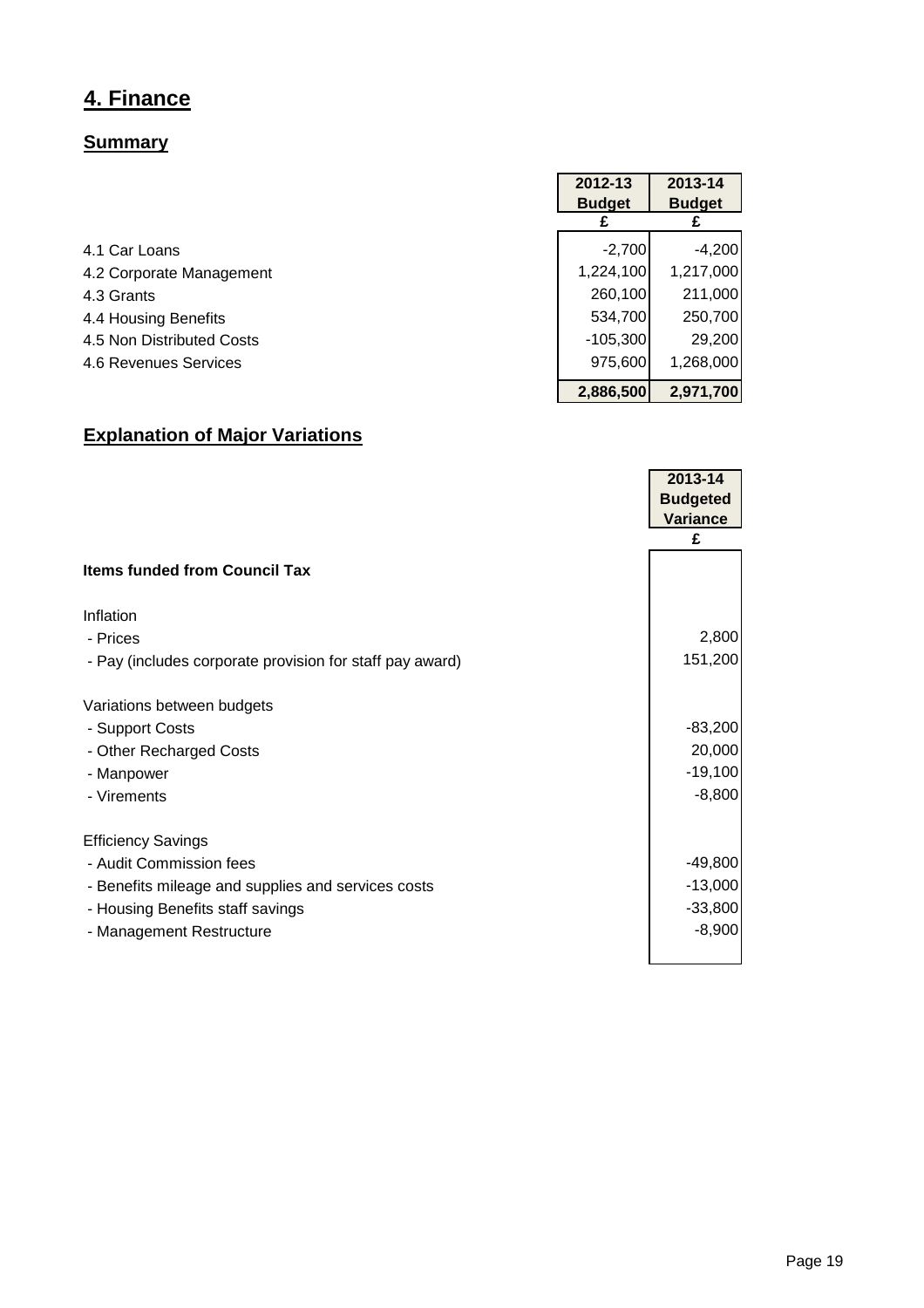|                                                                        | 2013-14         |
|------------------------------------------------------------------------|-----------------|
|                                                                        | <b>Budgeted</b> |
|                                                                        | <b>Variance</b> |
|                                                                        | £               |
| <b>Other Variations</b>                                                |                 |
| - Insurance charges                                                    | $-1,200$        |
| - Reduction in benefit administration grant                            | 34,800          |
| - Reduction in benefit administration top-up grant                     | 33,300          |
| - Council tax support grant to parishes                                | 198,300         |
| - Rent allowances and rebates                                          | $-186,000$      |
| - Removal of council tax benefits budgets                              | 50,000          |
| - Chichester Business Improvement District (BID) income                | $-12,600$       |
|                                                                        |                 |
| <b>Minor Variations</b>                                                | $-2,800$        |
|                                                                        |                 |
|                                                                        | 71,200          |
|                                                                        |                 |
| <b>Items Not Funded from Council Tax</b>                               |                 |
|                                                                        |                 |
| <b>Capital Charges</b>                                                 | 4,700           |
| Other                                                                  |                 |
|                                                                        | 15,300          |
| - IAS 19 pension charges                                               | $-50,000$       |
| - REFCUS - Grants Portal decrease to £200,000                          | 44,000          |
| - Repayment to reserves for strain on the pension fund payment 2011-12 |                 |
|                                                                        |                 |
|                                                                        | 14,000          |

**Total Variations 85,200**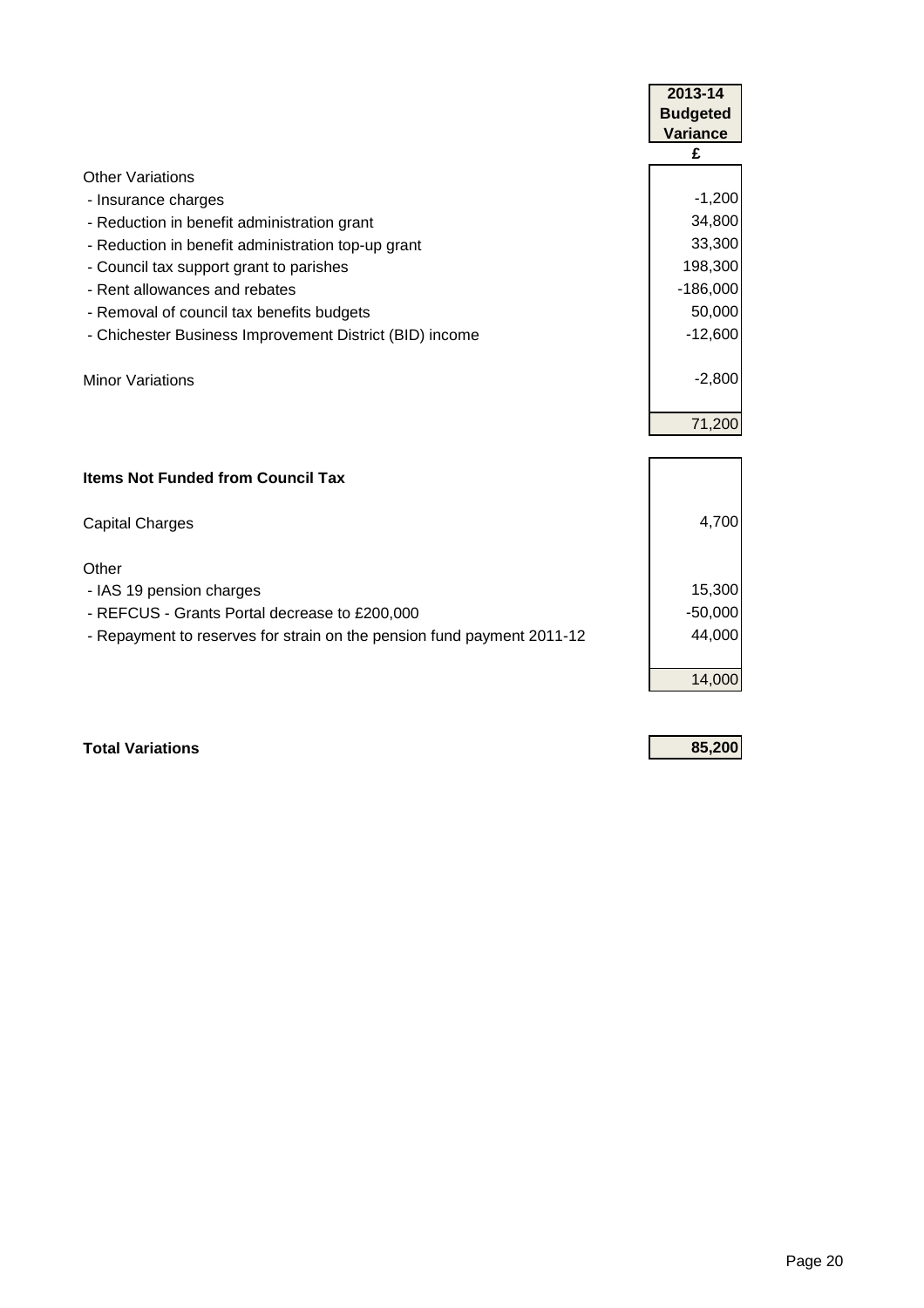#### <span id="page-21-0"></span>**5.0 Housing & Planning**

#### **Budget Summary**

|                                 | 2012-13       | 2013-14       |
|---------------------------------|---------------|---------------|
|                                 | <b>Budget</b> | <b>Budget</b> |
|                                 | £             | £             |
| <b>Expenditure</b>              |               |               |
| <b>Employee Costs</b>           | 3,179,400     | 3,224,700     |
| Premises                        | 105,100       | 392,100       |
| Transport                       | 64,000        | 63,500        |
| <b>Supplies and Services</b>    | 2,927,600     | 2,755,700     |
| <b>Contract Services</b>        | 23,100        | 23,800        |
| <b>Support Services</b>         | 1,312,500     | 1,313,100     |
| <b>Capital Charges</b>          | 103,700       | 106,900       |
|                                 |               |               |
|                                 | 7,715,400     | 7,879,800     |
| <b>Income</b>                   |               |               |
| <b>Grants and Contributions</b> | $-672,000$    | $-558,100$    |
| Sales Fees and Rents            | $-2,592,000$  | $-3,200,300$  |
| Interest and Other Income       | $-200$        | $-200$        |
| Recharges to Other Accounts     | 390,000       | 366,900       |
|                                 | $-2,874,200$  | $-3,391,700$  |
|                                 |               |               |

**Net Cost of Service 4,841,200 4,488,100** 

#### **Financed By**

|                                                  | 2012-13       | 2013-14       |
|--------------------------------------------------|---------------|---------------|
|                                                  | <b>Budget</b> | <b>Budget</b> |
|                                                  | £             | £             |
|                                                  |               |               |
|                                                  |               |               |
| Amortisation of Intangible Fixed Assets          | 59,400        | 51,800        |
| <b>Capital Grants</b>                            | $-523,000$    | $-523,000$    |
| Depreciation of Fixed Assets                     | 44,300        | 55,100        |
| Energy Efficiency Reserve                        | O             | 27,500        |
| <b>General Fund</b>                              | 1,337,000     | 1,152,900     |
| <b>IAS19 Pension Adjustment</b>                  | 57,400        | 89,300        |
| <b>Other Recharged Costs</b>                     | 181,100       | 165,700       |
| <b>Other Reserves</b>                            | 83,500        | 85,300        |
| <b>Recharged Support Costs</b>                   | 1,312,500     | 1,313,100     |
| Revenue Expenditure Funded from Capital (REFCUS) | 2,109,000     | 1,941,000     |
| Revenue Reserve Fund                             | 180,000       | 129,400       |
|                                                  |               |               |
| <b>Total Financing</b>                           | 4,841,200     | 4,488,100     |

Page 21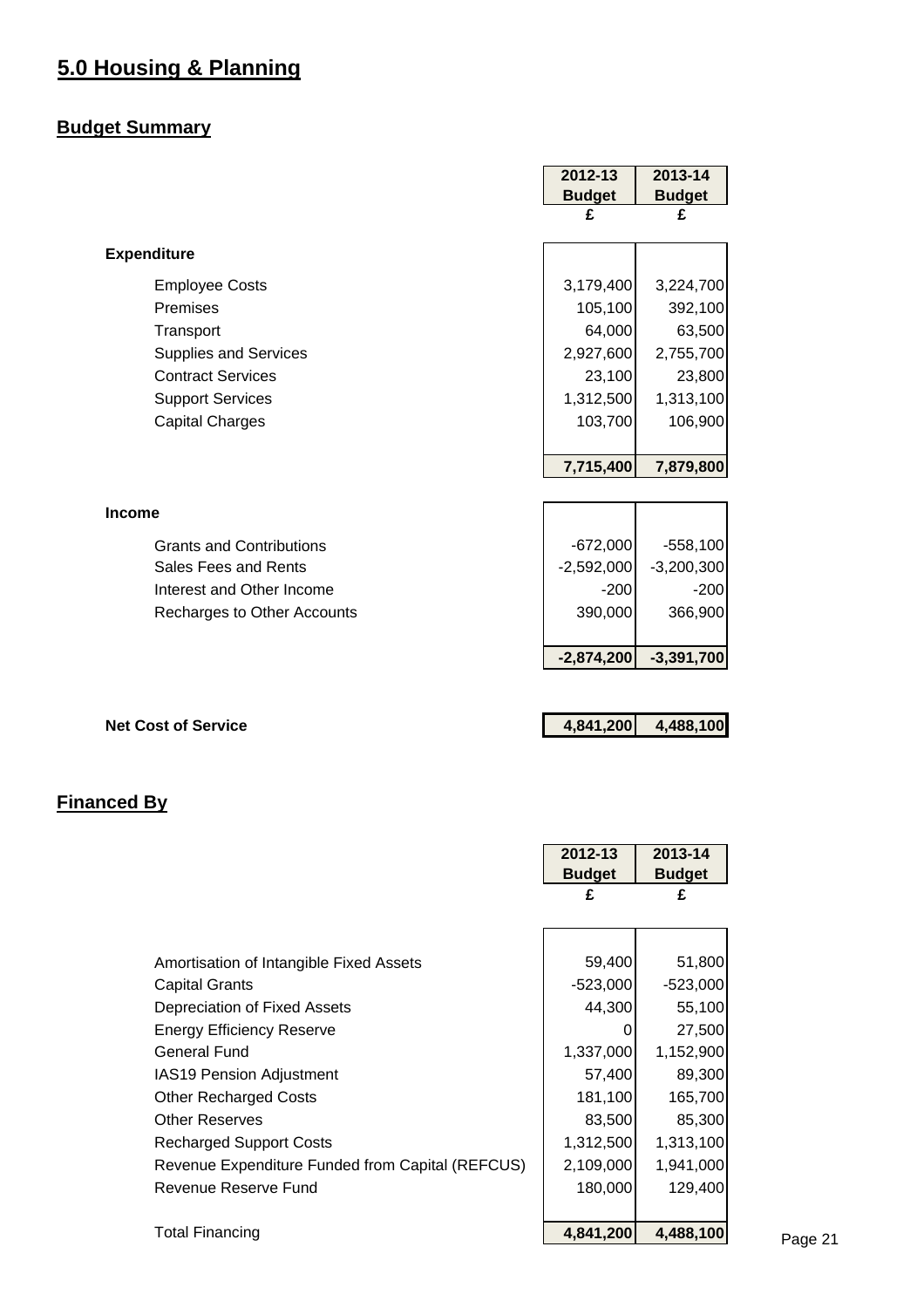### **5.0 Housing & Planning**

#### **Summary**

|                               | 2012-13       | 2013-14       |
|-------------------------------|---------------|---------------|
|                               | <b>Budget</b> | <b>Budget</b> |
|                               |               |               |
| 5.1 Building Control          | 208,600       | 161,600       |
| 5.2 Design & Implementation   | 56,900        | 37,300        |
| 5.3 Development Management    | 1,247,400     | 1,095,700     |
| 5.4 Housing Investments       | 2,117,700     | 1,915,800     |
| 5.5 Housing Options           | 635,400       | 721,400       |
| 5.6 Land Charges              | $-1,800$      | $-6,700$      |
| 5.7 Planning Policy           | 550,600       | 543,500       |
| 5.8 Street Naming & Numbering | 26,400        | 19,500        |
|                               | 4,841,200     | 4,488,100     |

#### **Explanation of Major Variations**

|                                                                                      | 2013-14<br><b>Budgeted</b> |
|--------------------------------------------------------------------------------------|----------------------------|
|                                                                                      | <b>Variance</b>            |
|                                                                                      | £                          |
| <b>Items funded from Council Tax</b>                                                 |                            |
| Inflation                                                                            |                            |
| - Prices                                                                             | 3,100                      |
| - Pay                                                                                | $-21,700$                  |
| Variations between budgets                                                           |                            |
| - Support Costs                                                                      | 600                        |
| - Other Recharged Costs                                                              | $-43,600$                  |
| - Manpower                                                                           | $-26,100$                  |
| - Virements                                                                          | $-15,600$                  |
| <b>New Growth Proposals</b>                                                          |                            |
| - Agricultural Appraisals budget previously funded from PDG                          | 7,000                      |
| - New professional services expenditure incurred for Landscape and Ecology<br>advice | 4,200                      |
| <b>Efficiency Savings</b>                                                            |                            |
| - New income stream for charging for discharge of conditions                         | $-10,600$                  |
| - Increase in Pre Application income budget to reflect a review of the fees          | $-14,900$                  |
| - Management Restructure                                                             | 8,200                      |
| <b>Other Variations</b>                                                              |                            |
| - Insurance charges                                                                  | 2,800                      |
| - Homelessness funding received as part of business rate retention scheme            | 113,000                    |
| - Utilities costs at Westward House                                                  | $-18,300$                  |
| - Adjustment to projected occupancy levels at Westward House from 75% to 70%         | 26,200                     |
| - Additional units available for occupation at Westward House                        | $-29,400$                  |
| - Increase in Planning Application income                                            | $-162,700$                 |
|                                                                                      |                            |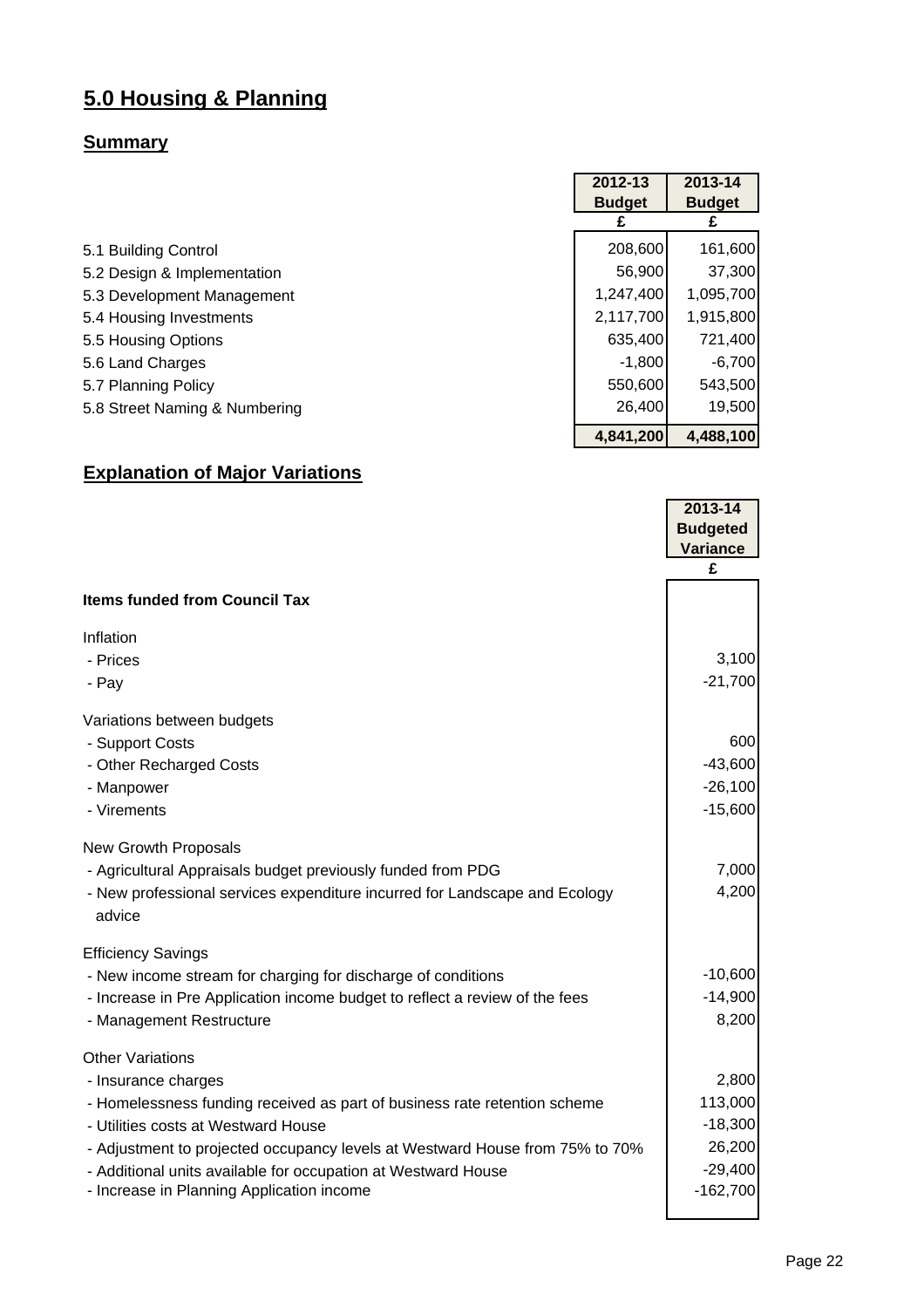|                                                                                          | 2013-14         |
|------------------------------------------------------------------------------------------|-----------------|
|                                                                                          | <b>Budgeted</b> |
|                                                                                          | <b>Variance</b> |
|                                                                                          | £               |
| - Increase in the Legal Service fee income budget based on the previous years<br>outturn | $-12,700$       |
| - Increase in Land Charges income budget to recover additional costs in 2013/14          | $-10,700$       |
| <b>Minor Variations</b>                                                                  | 1,800           |
|                                                                                          | $-199,400$      |
|                                                                                          |                 |
| <b>Items Not Funded from Council Tax</b>                                                 |                 |

| <b>Capital Charges</b>                                                      | 3,200        |
|-----------------------------------------------------------------------------|--------------|
| Other                                                                       |              |
| - IAS 19 pension charges                                                    | 31,900       |
| - Reprofiling salary budget from 2012/13 to 2013/14 to fund maternity costs | 14,300       |
| - REFCUS - Low Carbon Grants. Decrease to £27,500 (energy reserve funded)   | $-16,500$    |
| - REFCUS - Mortgage Rescue - Increase to £16,000                            | 1,000        |
| - REFCUS - Home extensions and Conversions. No change at £100,000           | $\Omega$     |
| - REFCUS - Future Housing Investment Initiatives. Decrease to £100,000      | $-25,000$    |
| - REFCUS - Disabled Facility Grants. No change at £1,000,000                | 0            |
| - REFCUS - Private Sector Renewal - No change at £275,000                   | $\mathbf{0}$ |
| - REFCUS - Rural Housing Fund. No change at £450,000                        | $\Omega$     |
| - REFCUS - Equity loan scheme. Budget removed                               | $-100,000$   |
| - Local development reserve                                                 | $-12,000$    |
| - Projects revenue expenditure                                              | $-50,600$    |
|                                                                             | $-153,700$   |

**Total Variations -353,100**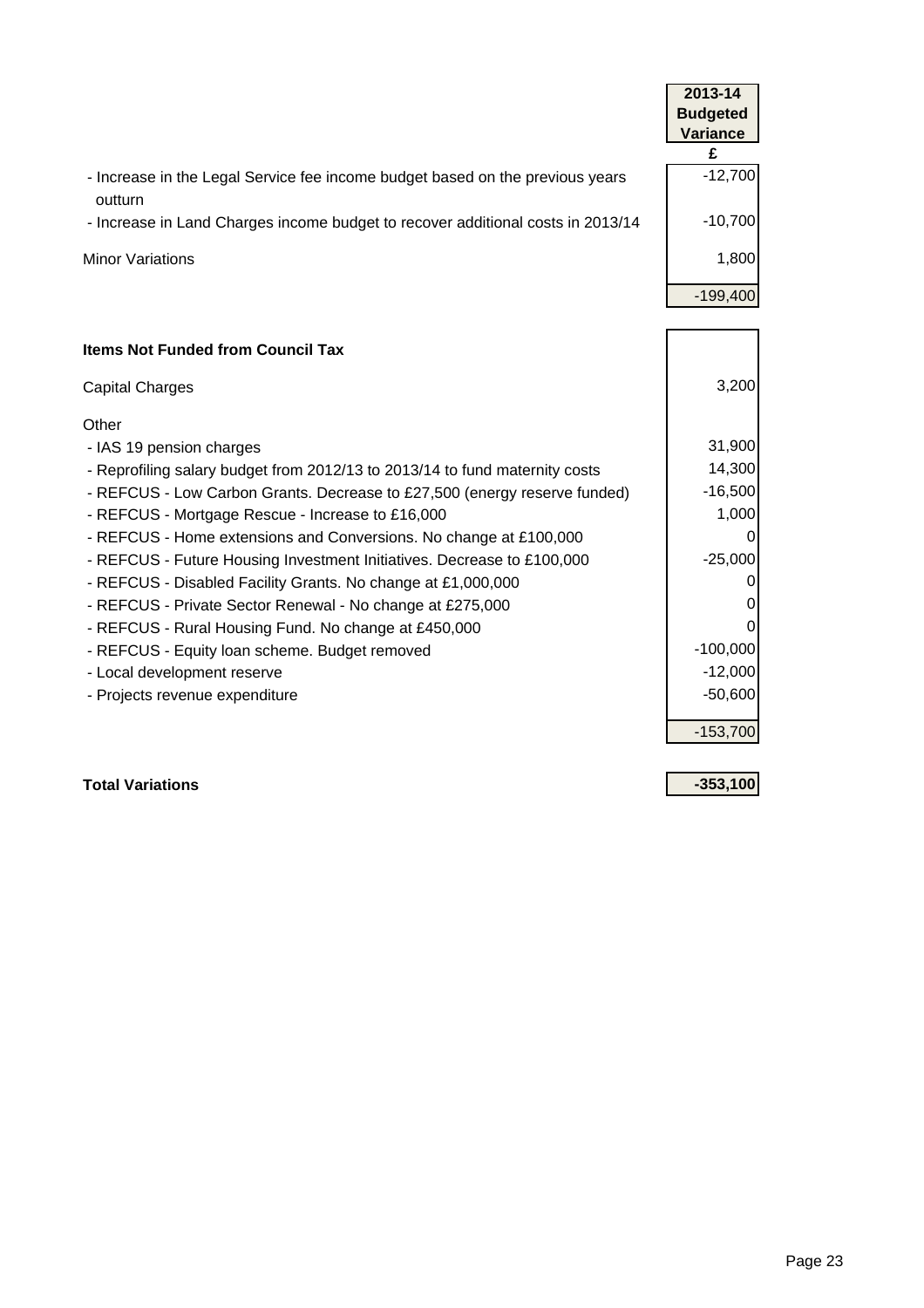#### <span id="page-24-0"></span>**6.0 Leader & Service Provision**

#### **Budget Summary**

|                              | 2012-13       | 2013-14       |
|------------------------------|---------------|---------------|
|                              | <b>Budget</b> | <b>Budget</b> |
|                              | £             | £             |
| <b>Expenditure</b>           |               |               |
| <b>Employee Costs</b>        | 136,300       | 135,500       |
| <b>Supplies and Services</b> | 46,000        | 43,200        |
| <b>Support Services</b>      | 44,800        | 25,600        |
| <b>Capital Charges</b>       | 1,700         | 2,100         |
|                              |               |               |
|                              | 228,800       | 206,400       |
|                              |               |               |
| <b>Income</b>                |               |               |
| Recharges to Other Accounts  | $-35,000$     | $-34,600$     |
|                              | $-35,000$     | $-34,600$     |
|                              |               |               |
| <b>Net Cost of Service</b>   | 193,800       | 171,800       |

|                                         | 2012-13       | 2013-14       |
|-----------------------------------------|---------------|---------------|
|                                         | <b>Budget</b> | <b>Budget</b> |
|                                         | £             | £             |
|                                         |               |               |
|                                         |               |               |
| Amortisation of Intangible Fixed Assets | 700           | 900           |
| Depreciation of Fixed Assets            | 1,000         | 1,200         |
| General Fund                            | 140,100       | 135,500       |
| <b>IAS19 Pension Adjustment</b>         | 2,700         | 4,100         |
| <b>Other Recharged Costs</b>            | 4,500         | 4,500         |
| <b>Recharged Support Costs</b>          | 44,800        | 25,600        |
|                                         |               |               |
| <b>Total Financing</b>                  | 193,800       | 171,800       |
|                                         |               |               |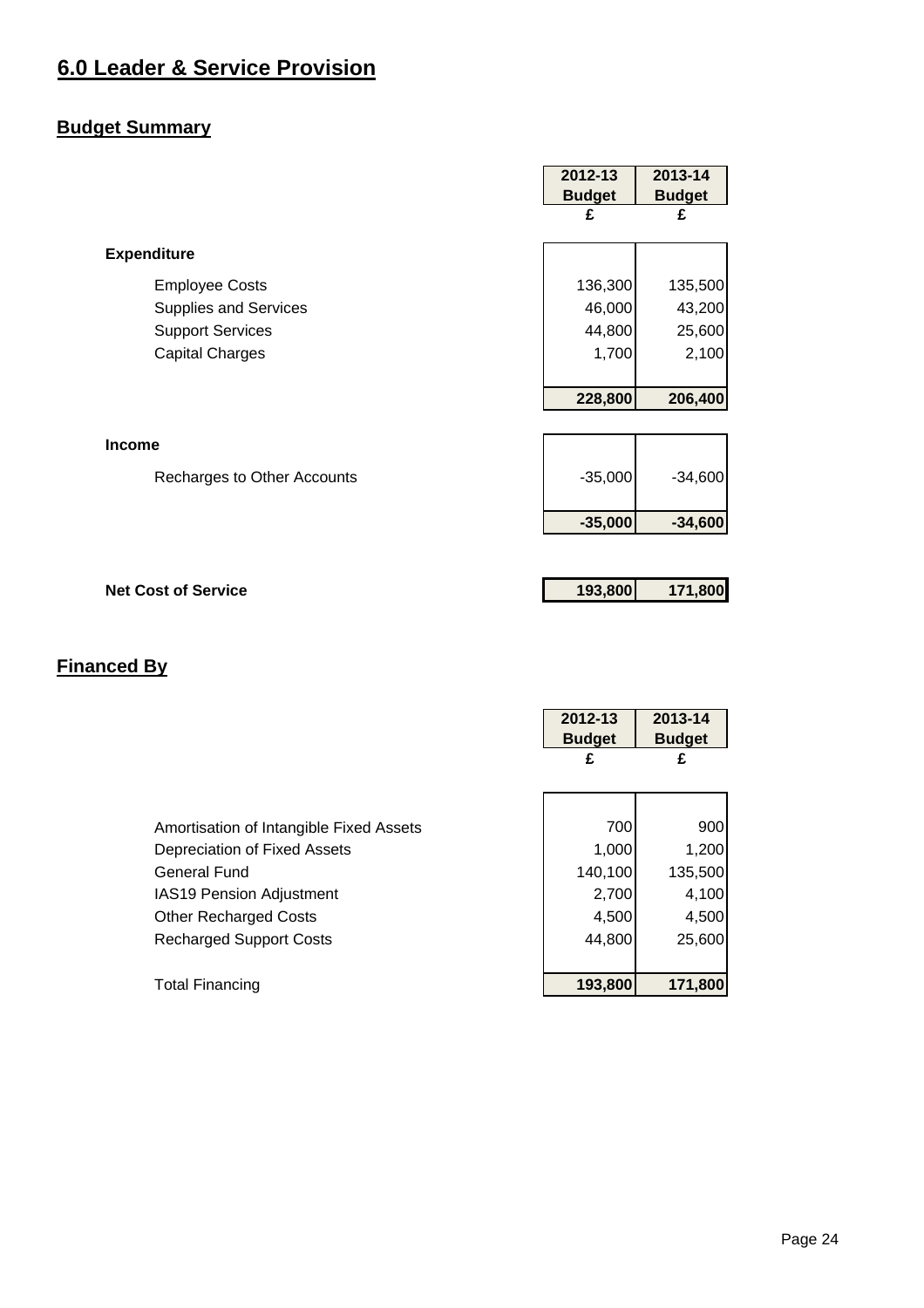#### **6.0 Leader & Service Provision**

#### **Summary**

|                        | 2012-13       | 2013-14       |
|------------------------|---------------|---------------|
|                        | <b>Budget</b> | <b>Budget</b> |
|                        |               |               |
| 6.1 Corporate Plans    | 25,800        | 1,300         |
| 6.2 Local Partnerships | 168,000       | 170,500       |
|                        | 193,800       | 171,800       |

#### **Explanation of Major Variations**

|                                                   | 2013-14         |
|---------------------------------------------------|-----------------|
|                                                   | <b>Budgeted</b> |
|                                                   | <b>Variance</b> |
|                                                   | £               |
| <b>Items funded from Council Tax</b>              |                 |
| Inflation                                         |                 |
| - Prices                                          | 900             |
| - Pay                                             | $-900$          |
| Variations between budgets                        |                 |
| - Support Costs                                   | $-19,200$       |
| - Other Recharged Costs                           | 400             |
| - Manpower                                        | $-1,900$        |
| <b>Other Variations</b>                           |                 |
| - Community and corporate strategy printing costs | $-3,700$        |
| <b>Minor Variations</b>                           | 600             |
|                                                   | $-23,800$       |
| <b>Items Not Funded from Council Tax</b>          |                 |
| <b>Capital Charges</b>                            | 400             |
| Other                                             |                 |
| - IAS 19 pension charges                          | 1,400           |
|                                                   | 1,800           |
|                                                   |                 |

#### **Total Variations -22,000**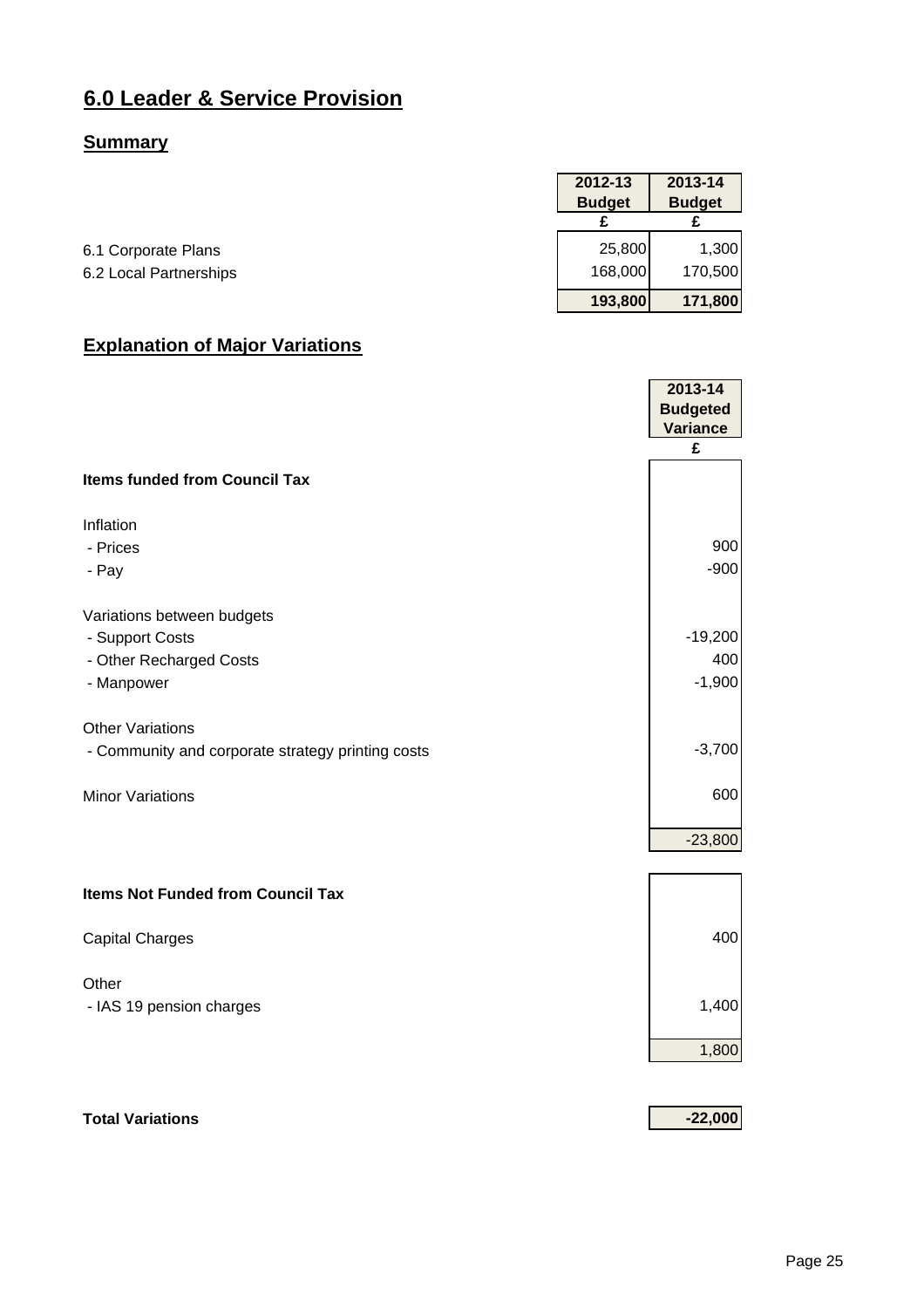#### <span id="page-26-0"></span>**7.0 Leisure, Wellbeing & Community Services**

#### **Budget Summary**

|                                 | 2012-13       | 2013-14       |
|---------------------------------|---------------|---------------|
|                                 | <b>Budget</b> | <b>Budget</b> |
|                                 | £             | £             |
| <b>Expenditure</b>              |               |               |
| <b>Employee Costs</b>           | 2,719,600     | 4,334,300     |
| Premises                        | 1,106,300     | 1,340,500     |
| Transport                       | 110,500       | 95,400        |
| <b>Supplies and Services</b>    | 1,950,400     | 2,526,700     |
| <b>Contract Services</b>        | $-65,300$     | 120,600       |
| <b>Support Services</b>         | 857,900       | 868,900       |
| <b>Capital Charges</b>          | 771,400       | 944,100       |
|                                 |               |               |
|                                 | 7,450,800     | 10,230,500    |
|                                 |               |               |
| <b>Income</b>                   |               |               |
| <b>Grants and Contributions</b> | $-681,000$    | $-297,700$    |
| Sales Fees and Rents            | $-1,523,100$  | $-4,172,900$  |
| Interest and Other Income       | $-700$        | $-700$        |
| Recharges to Other Accounts     | $-9,200$      | $-13,900$     |
|                                 |               |               |
|                                 | $-2,214,000$  | $-4,485,200$  |
|                                 |               |               |
|                                 |               |               |

**Net Cost of Service 6 and 10 and 10 and 10 and 10 and 10 and 10 and 10 and 10 and 10 and 10 and 10 and 10 and 10 and 10 and 10 and 10 and 10 and 10 and 10 and 10 and 10 and 10 and 10 and 10 and 10 and 10 and 10 and 10 and**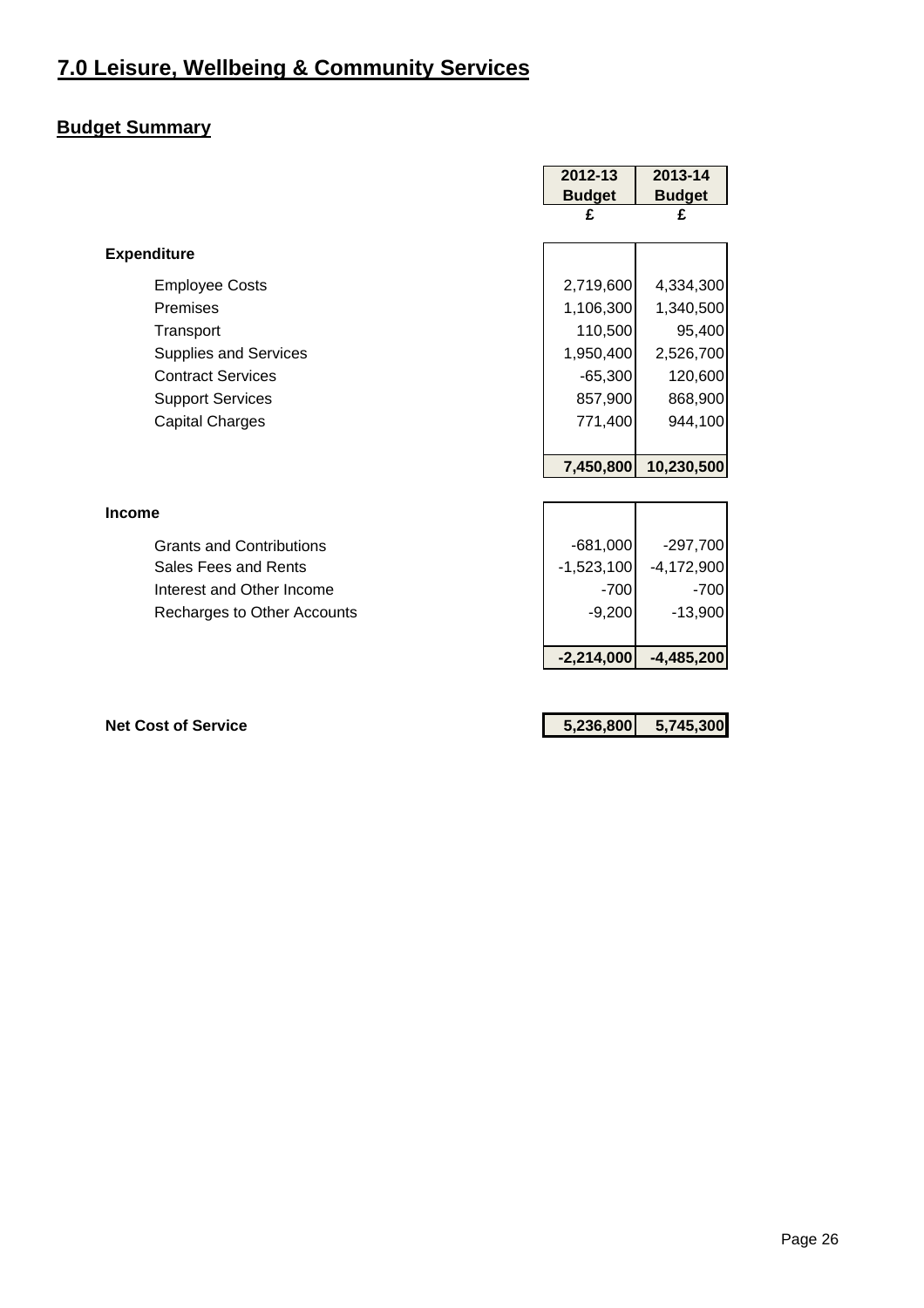|                                                     | 2012-13       | 2013-14       |
|-----------------------------------------------------|---------------|---------------|
|                                                     | <b>Budget</b> | <b>Budget</b> |
|                                                     | £             | £             |
|                                                     |               |               |
| Amortisation of Intangible Fixed Assets             | 20,400        | 18,200        |
| Depreciation of Fixed Assets                        | 751,000       | 925,900       |
| <b>Energy Efficiency Reserve</b>                    | 44,000        | 0             |
| General Fund                                        | 2,563,300     | 2,726,700     |
| <b>IAS19 Pension Adjustment</b>                     | 66,600        | 75,400        |
| <b>Other Recharged Costs</b>                        | 172,600       | 119,600       |
| <b>Other Reserves</b>                               | 41,900        | 25,200        |
| Policy Initiatives and Performance Improvement Fund | 2,800         | 0             |
| <b>Recharged Support Costs</b>                      | 857,900       | 868,900       |
| Revenue Expenditure Funded from Capital (REFCUS)    | 262,600       | 523,600       |
| Revenue Reserve Fund                                | 59,200        | 67,300        |
| Theatre and Gallery Reserve                         | 394,500       | 394,500       |
|                                                     |               |               |
| <b>Total Financing</b>                              | 5,236,800     | 5,745,300     |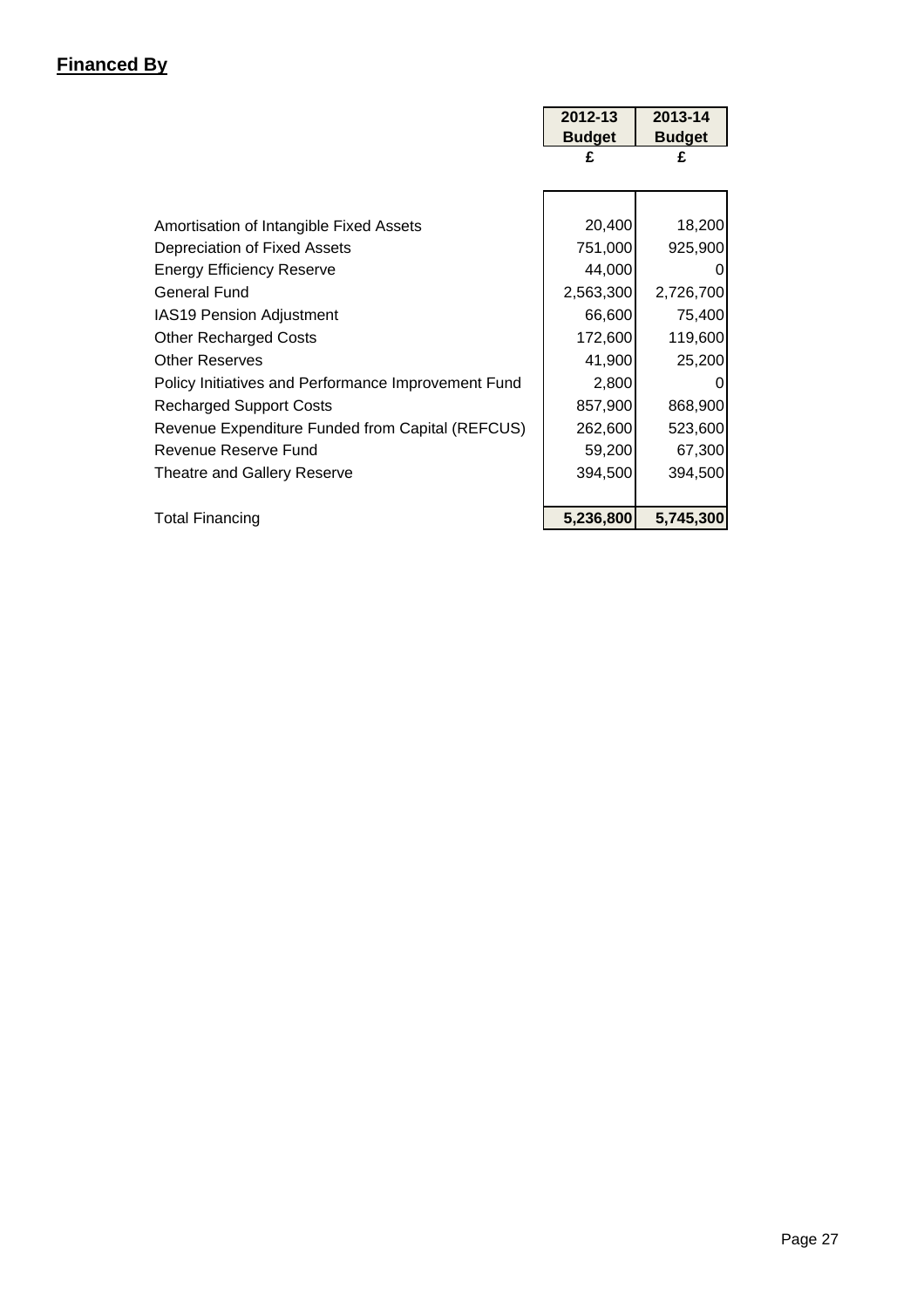#### **7.0 Leisure, Wellbeing & Community Services**

#### **Summary**

|                                | 2012-13       | 2013-14       |
|--------------------------------|---------------|---------------|
|                                | <b>Budget</b> | <b>Budget</b> |
|                                |               |               |
| 7.1 Arts & Heritage            | 1,132,400     | 1,696,400     |
| 7.2 Careline                   | $-65,600$     | $-26,500$     |
| 7.3 Commercial & Public Safety | 481,000       | 459,600       |
| 7.4 Communities                | 611,500       | 339,500       |
| 7.5 Community Safety           | 602,600       | 544,400       |
| 7.6 Health Development         | 185,800       | 201,200       |
| 7.7 Sports & Leisure           | 2,215,200     | 2,456,200     |
| 7.8 Youth                      | 73,900        | 74,500        |
|                                | 5,236,800     | 5,745,300     |

#### **Explanation of Major Variations**

|                                                                                  | 2013-14              |
|----------------------------------------------------------------------------------|----------------------|
|                                                                                  | <b>Budgeted</b>      |
|                                                                                  | <b>Variance</b><br>£ |
|                                                                                  |                      |
| <b>Items funded from Council Tax</b>                                             |                      |
| Inflation                                                                        |                      |
| - Prices                                                                         | 800                  |
| - Pay                                                                            | $-17,500$            |
| Variations between budgets                                                       |                      |
| - Support Costs                                                                  | 11,000               |
| - Other Recharged Costs                                                          | $-54,400$            |
| - Manpower                                                                       | 9,200                |
| - Virements                                                                      | 46,300               |
| <b>New Growth Proposals</b>                                                      |                      |
| - Running costs of the Grange Leisure Centre, increasing to £85,000 from 2014-15 | 60,000               |
| <b>Efficiency Savings</b>                                                        |                      |
| - Management Restructure                                                         | 4,800                |
| - Disinvestment in Arts                                                          | $-1,500$             |
| - Grants service review                                                          | $-13,300$            |
| - Chichester Contract Services vehicle maintenance                               | $-14,700$            |
| - CCS Grounds Maintenance staffing                                               | $-40,000$            |
| - CCS fuel efficiency                                                            | $-2,000$             |
| <b>Other Variations</b>                                                          |                      |
| - Planned repairs and maintenance as per the 5 year programme                    | $-24,400$            |
| - Insurance charges                                                              | 4,200                |
| - NNDR                                                                           | 86,700               |
| - Concessionary fares administration transferring to WSCC                        | 23,600               |
| - Novium admissions income                                                       | 28,000               |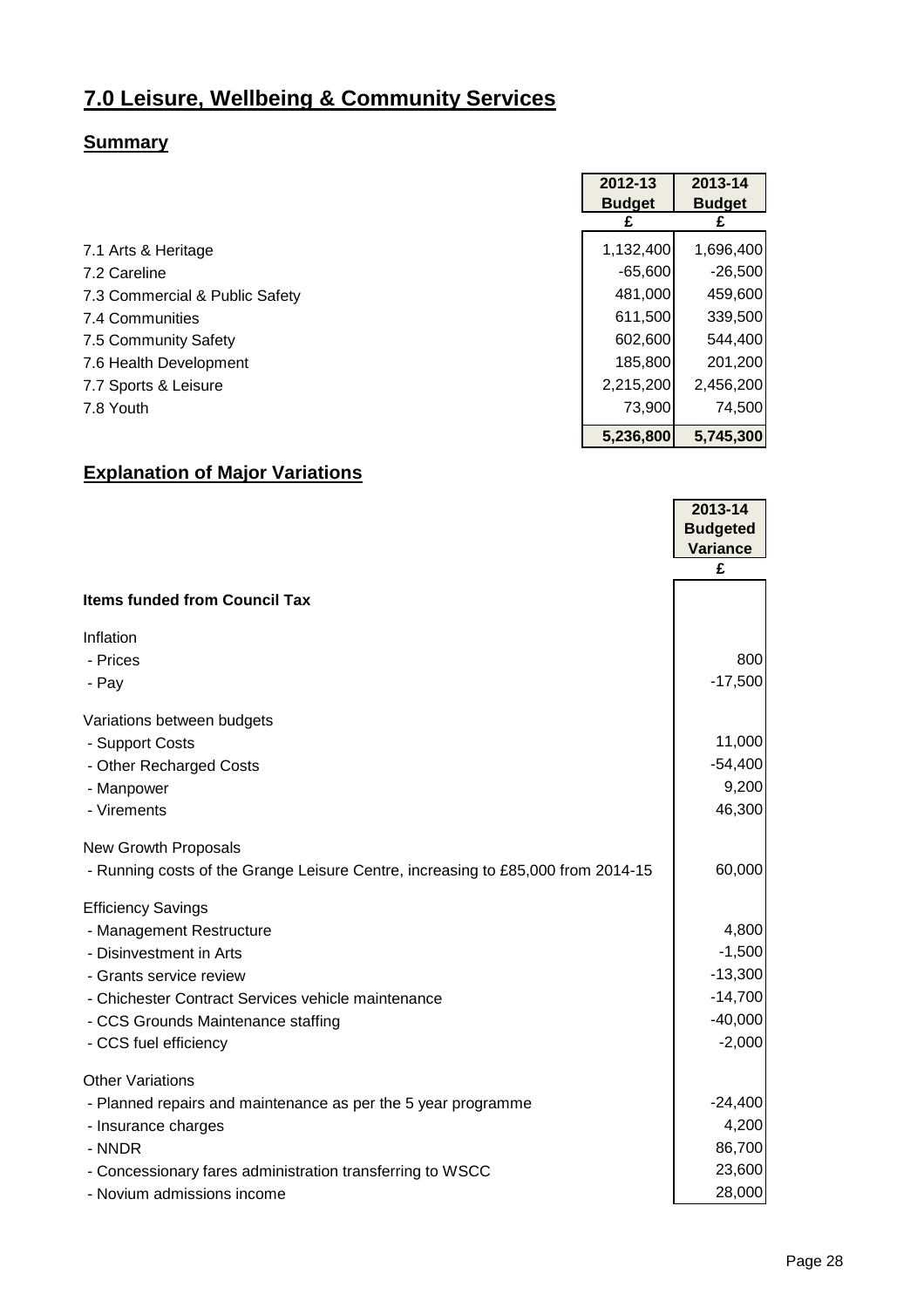|                                                               | 2013-14         |
|---------------------------------------------------------------|-----------------|
|                                                               | <b>Budgeted</b> |
|                                                               | <b>Variance</b> |
|                                                               | £               |
| - Novium trading income                                       | 12,800          |
| - Licence and rental income                                   | 14,400          |
| - Outsourced floral displays                                  | 6,300           |
| - Additional contribution from RSLs towards community wardens | $-18,700$       |
| - Loss of Real Ale and Jazz Festival income                   | 3,900           |
| <b>Minor Variations</b>                                       | 2,700           |
|                                                               | 128,200         |
| <b>Items Not Funded from Council Tax</b>                      |                 |
| <b>Capital Charges</b>                                        | 172,700         |
| Other                                                         |                 |
| - IAS 19 pension charges                                      | 8,800           |
| - REFCUS - Chichester Festival Theatre. Increase to £500,000  | 500,000         |
| - REFCUS - New Park Centre - Decrease to £23,600              | $-239,000$      |
| - Policy initiatives                                          | $-2,800$        |
| - Projects revenue expenditure                                | $-35,900$       |
| - Community wardens                                           | $-18,300$       |
| - Leisure and Wellbeing admin support post                    | 1,600           |
| - Chichester festivities grant                                | $-6,800$        |
|                                                               | 380,300         |

#### **Total Variations 508,500**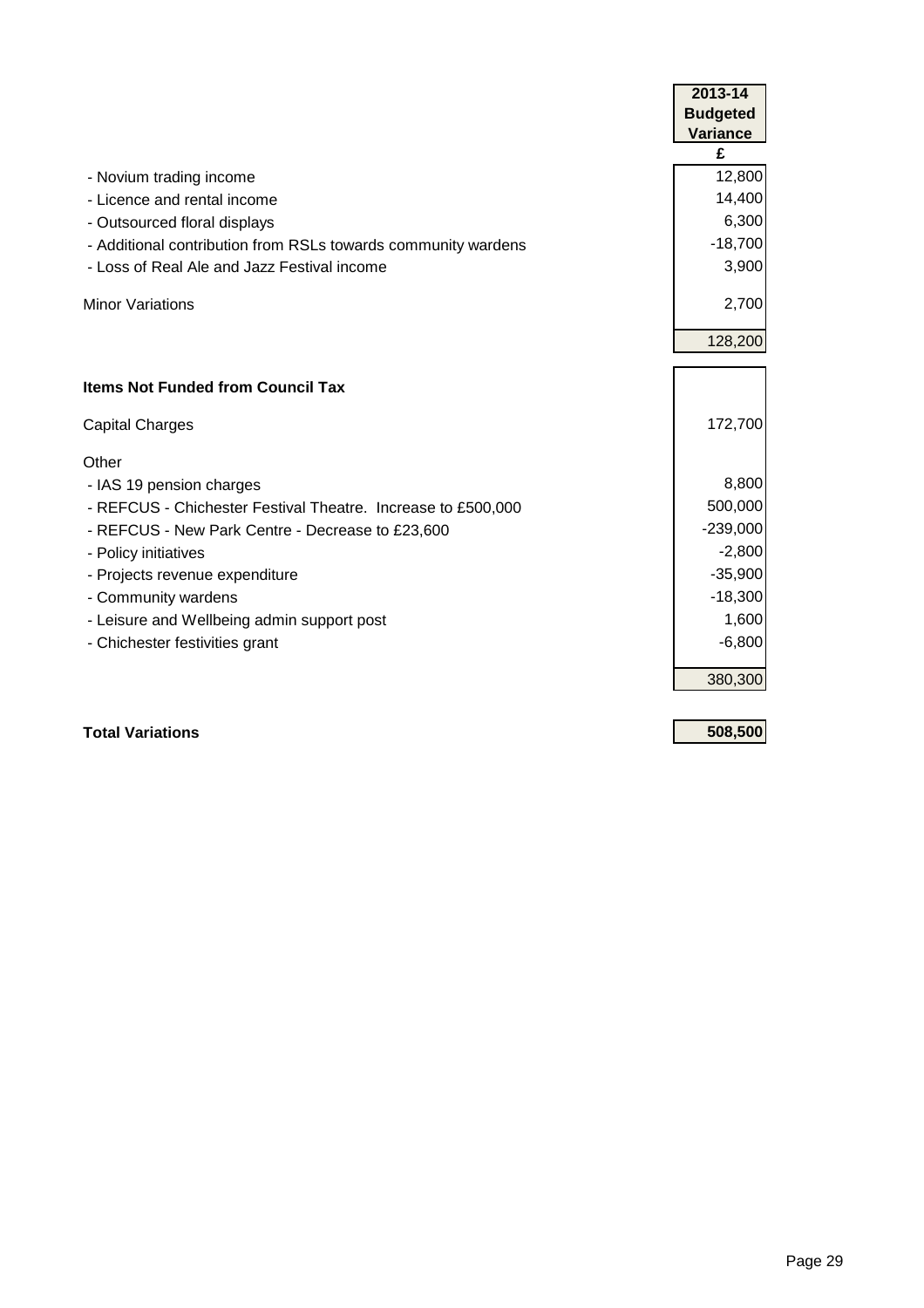#### <span id="page-30-0"></span>**8.0 Support Services**

#### **Budget Summary**

|                              | 2012-13       | 2013-14       |
|------------------------------|---------------|---------------|
|                              | <b>Budget</b> | <b>Budget</b> |
|                              | £             | £             |
| <b>Expenditure</b>           |               |               |
| <b>Employee Costs</b>        | 4,122,200     | 3,907,400     |
| Premises                     | 527,200       | 468,400       |
| Transport                    | 30,100        | 31,000        |
| <b>Supplies and Services</b> | 751,400       | 701,700       |
| <b>Contract Services</b>     | 47,900        | 40,600        |
| <b>Capital Charges</b>       | 195,300       | 193,500       |
|                              |               |               |
|                              | 5,674,100     | 5,342,600     |
|                              |               |               |
| <b>Income</b>                |               |               |
| Sales Fees and Rents         | $-102,600$    | $-88,400$     |
|                              | $-102,600$    | $-88,400$     |
|                              |               |               |
| <b>Net Cost of Service</b>   | 5,571,500     | 5,254,200     |

|                                         | 2012-13       | 2013-14       |
|-----------------------------------------|---------------|---------------|
|                                         | <b>Budget</b> | <b>Budget</b> |
|                                         | £             | £             |
|                                         |               |               |
|                                         |               |               |
| Amortisation of Intangible Fixed Assets | 89,500        | 88,600        |
| Asset Reserve                           | 60,000        | 60,000        |
| Depreciation of Fixed Assets            | 105,800       | 104,900       |
| General Fund                            | 4,962,600     | 4,666,800     |
| <b>IAS19 Pension Adjustment</b>         | 77,900        | 112,700       |
| <b>Other Recharged Costs</b>            | 208,100       | 196,700       |
| <b>Other Reserves</b>                   | 26,100        | 16,500        |
| Revenue Reserve Fund                    | 41,500        | 8,000         |
|                                         |               |               |
| <b>Total Financing</b>                  | 5,571,500     | 5,254,200     |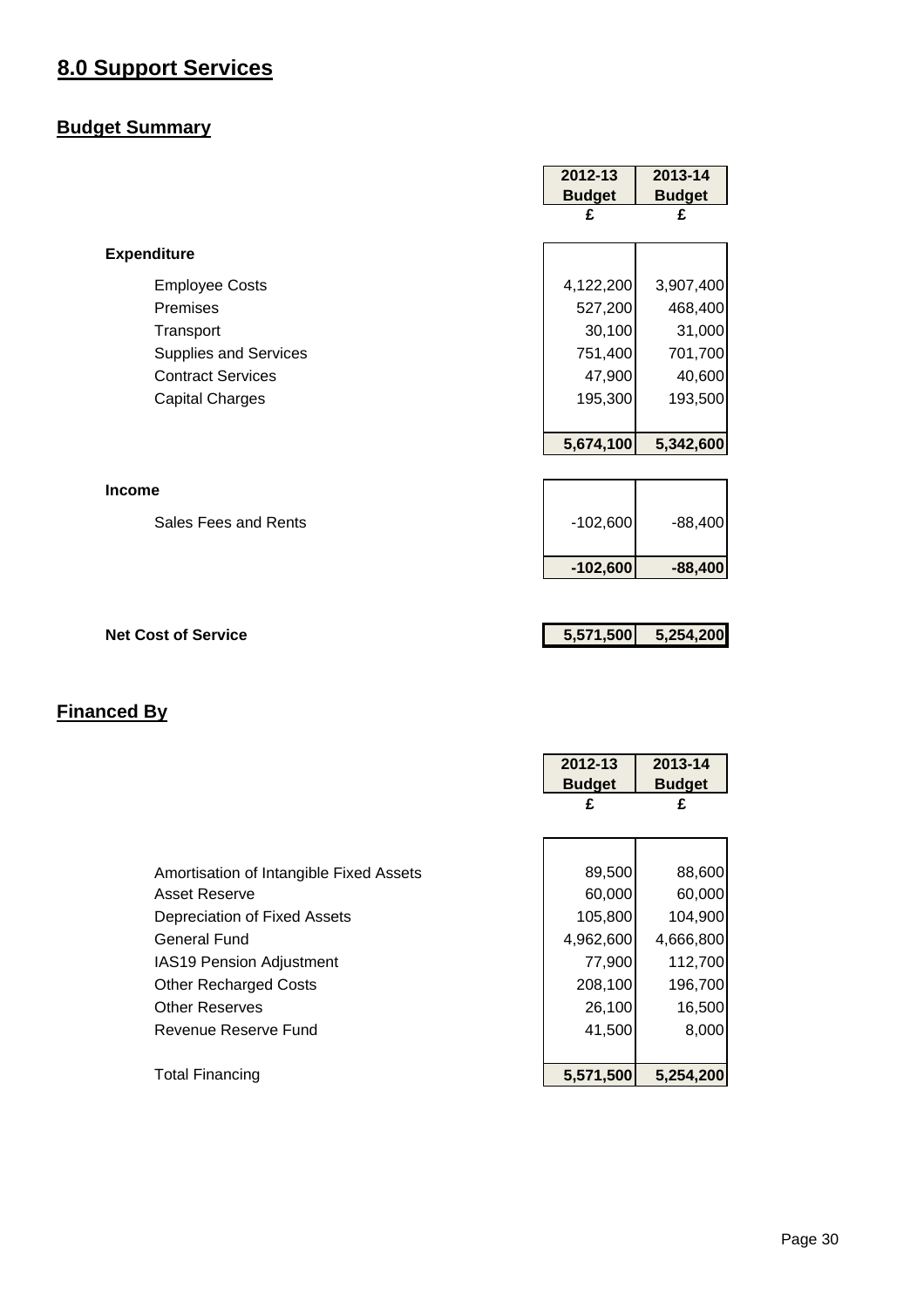#### **8.0 Support Services**

#### **Summary**

|                                                         | 2012-13       | 2013-14       |
|---------------------------------------------------------|---------------|---------------|
|                                                         | <b>Budget</b> | <b>Budget</b> |
|                                                         |               |               |
| 8.1 Commissioning                                       | 93,900        | 94,300        |
| 8.2 Corporate Policy Advice                             | 200,300       | 98,200        |
| 8.3 Facilities Management, Property & Customer Services | 3,135,900     | 2,975,900     |
| 8.4 Finance & Legal Services                            | 1,521,000     | 1,388,000     |
| 8.5 Revenues & Support Services                         | 620,400       | 697,800       |
|                                                         | 5,571,500     | 5,254,200     |

#### **Explanation of Major Variations**

|                                                                   | 2013-14         |
|-------------------------------------------------------------------|-----------------|
|                                                                   | <b>Budgeted</b> |
|                                                                   | <b>Variance</b> |
|                                                                   | £               |
| <b>Items funded from Council Tax</b>                              |                 |
| Inflation                                                         |                 |
| - Prices                                                          | 25,100          |
| - Pay                                                             | $-28,400$       |
| Variations between budgets                                        |                 |
| - Other Recharged Costs                                           | $-11,400$       |
| - Manpower                                                        | $-49,900$       |
| - Virements                                                       | 52,800          |
| <b>Efficiency Savings</b>                                         |                 |
| - Disinvesting in the Chichester Tourist Information Centre       | $-10,900$       |
| - Withdrawal from the Petworth Library                            | $-29,700$       |
| - New building and window cleaning contract                       | $-25,700$       |
| - Reductions in IT maintenance costs and ceasing of data circuits | $-34,500$       |
| - Management Restructure                                          | $-105,500$      |
| - Legal Services Restructure                                      | $-45,100$       |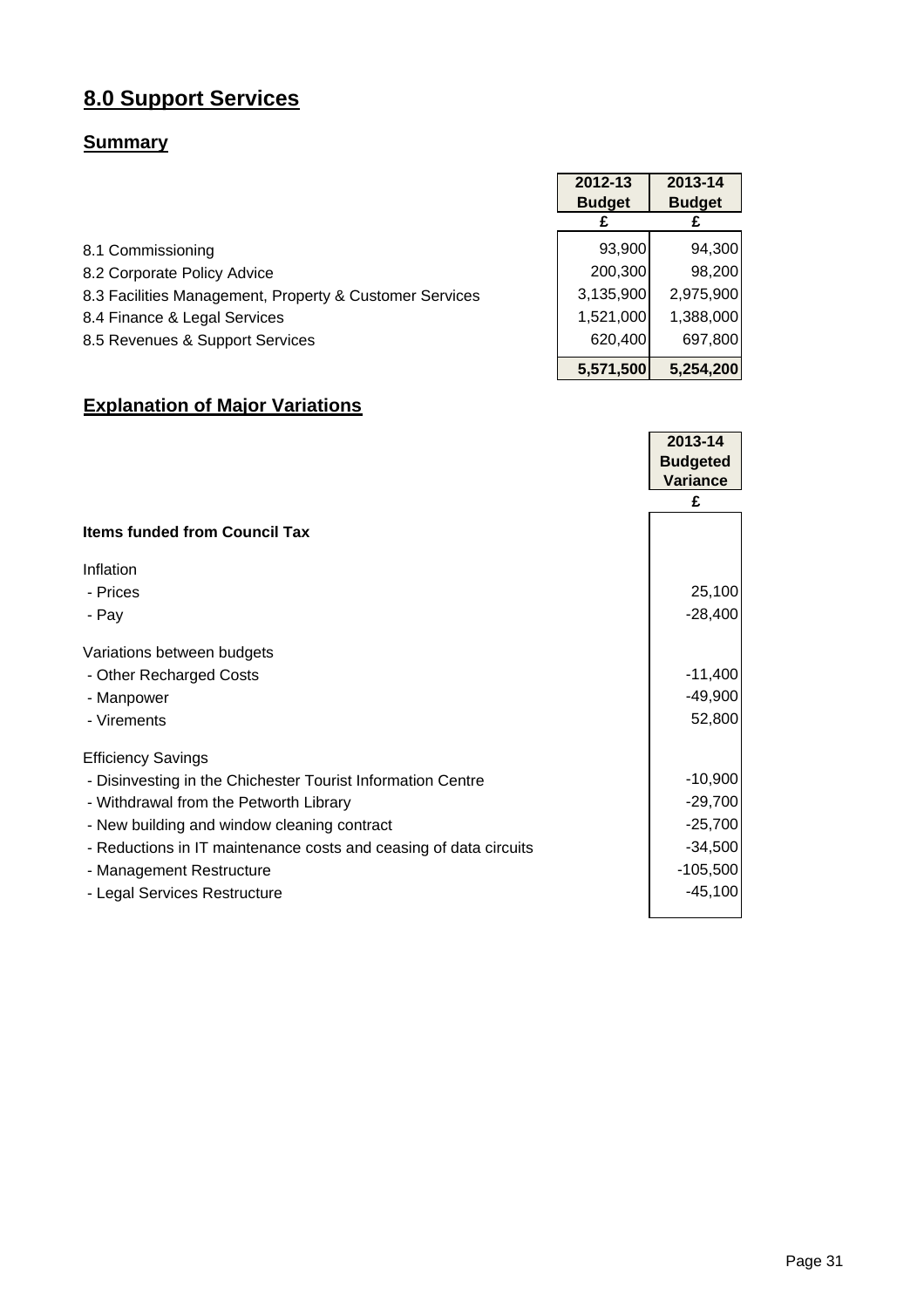|                                                                         | 2013-14         |
|-------------------------------------------------------------------------|-----------------|
|                                                                         | <b>Budgeted</b> |
|                                                                         | <b>Variance</b> |
|                                                                         | £               |
| <b>Other Variations</b>                                                 |                 |
| - Planned repairs and maintenance as per the 5 year programme           | $-22,000$       |
| - Insurance charges                                                     | $-5,600$        |
| - NNDR                                                                  | $-5,000$        |
| - Adjustment to the utilities budgets to reflect previous years outturn | $-12,600$       |
| - HR / Payroll postage costs                                            | $-2,300$        |
| <b>Minor Variations</b>                                                 | 3,500           |
|                                                                         |                 |
|                                                                         | $-307,200$      |
|                                                                         |                 |
| <b>Items Not Funded from Council Tax</b>                                |                 |
| <b>Capital Charges</b>                                                  | $-1,800$        |
|                                                                         |                 |
| Other                                                                   |                 |
| - IAS 19 pension charges                                                | 34,800          |
| - Removal of salary budget reprofiled from 2011/12 to 2012/13           | $-26,100$       |
| - Reprofiling salary underspends for IT from 2012/13 to 2013/14         | 16,500          |
| - Projects revenue expenditure                                          | $-33,500$       |
|                                                                         | $-10,100$       |
|                                                                         |                 |
| <b>Total Variations</b>                                                 | $-317,300$      |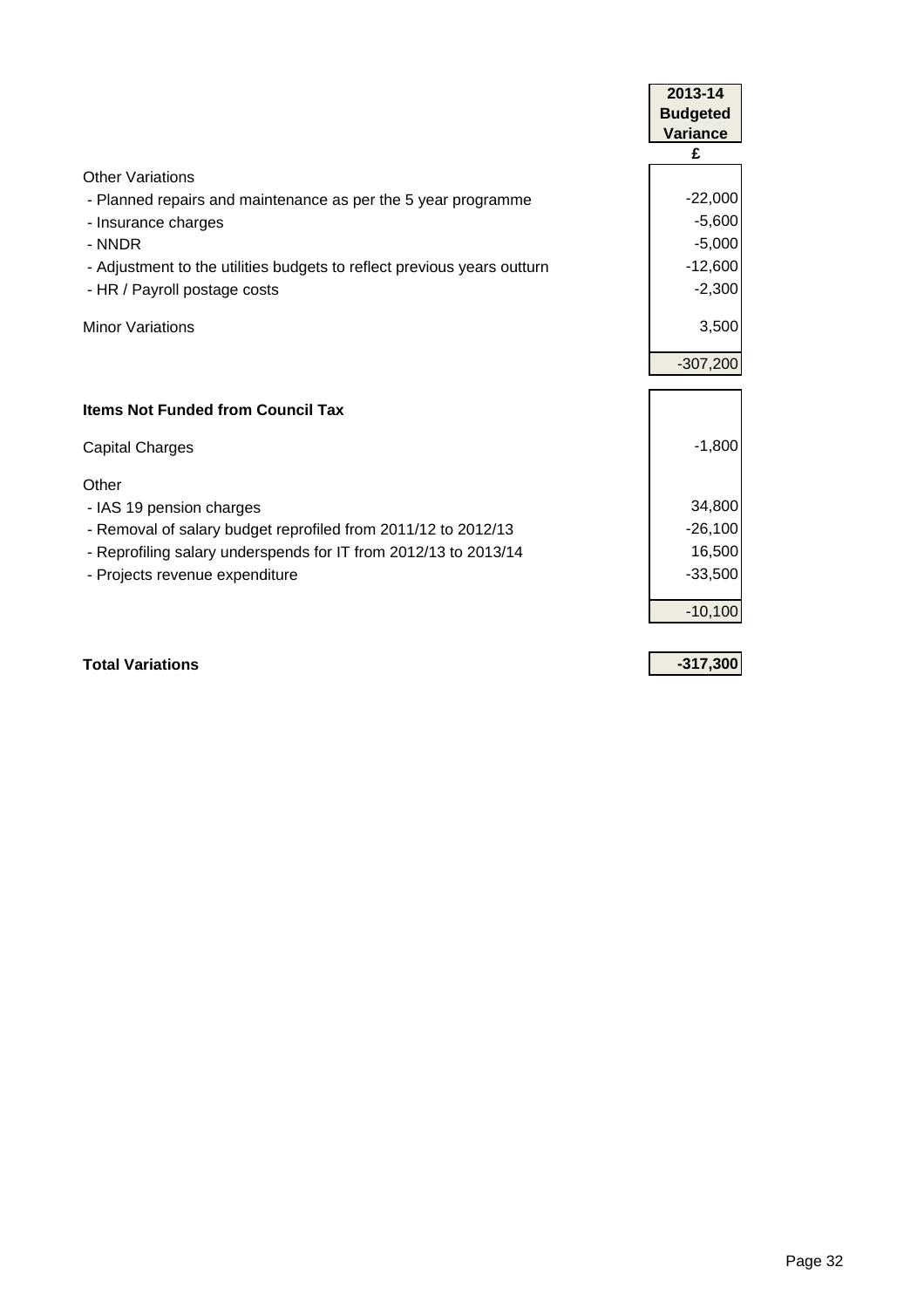#### <span id="page-33-0"></span>**1.1 Council Magazine**

|                              | 2012-13<br><b>Budget</b> | 2013-14<br><b>Budget</b> |
|------------------------------|--------------------------|--------------------------|
|                              | £                        | £                        |
| <b>Expenditure</b>           |                          |                          |
| <b>Supplies and Services</b> | 38,800                   | 42,900                   |
| <b>Support Services</b>      | 1,600                    | 4,200                    |
|                              |                          |                          |
|                              | 40,400                   | 47,100                   |
| <b>Income</b>                |                          |                          |
| Sales Fees and Rents         | 0                        | $-2,900$                 |
|                              |                          |                          |
|                              | $\bf{0}$                 | $-2,900$                 |
|                              |                          |                          |
| <b>Net Cost of Service</b>   | 40,400                   | 44,200                   |

|                                | 2012-13<br><b>Budget</b> | 2013-14<br><b>Budget</b> |
|--------------------------------|--------------------------|--------------------------|
|                                | £                        | £                        |
|                                |                          |                          |
| General Fund                   | 38,800                   | 40,000                   |
| <b>Recharged Support Costs</b> | 1,600                    | 4,200                    |
| <b>Total Financing</b>         | 40,400                   | 44,200                   |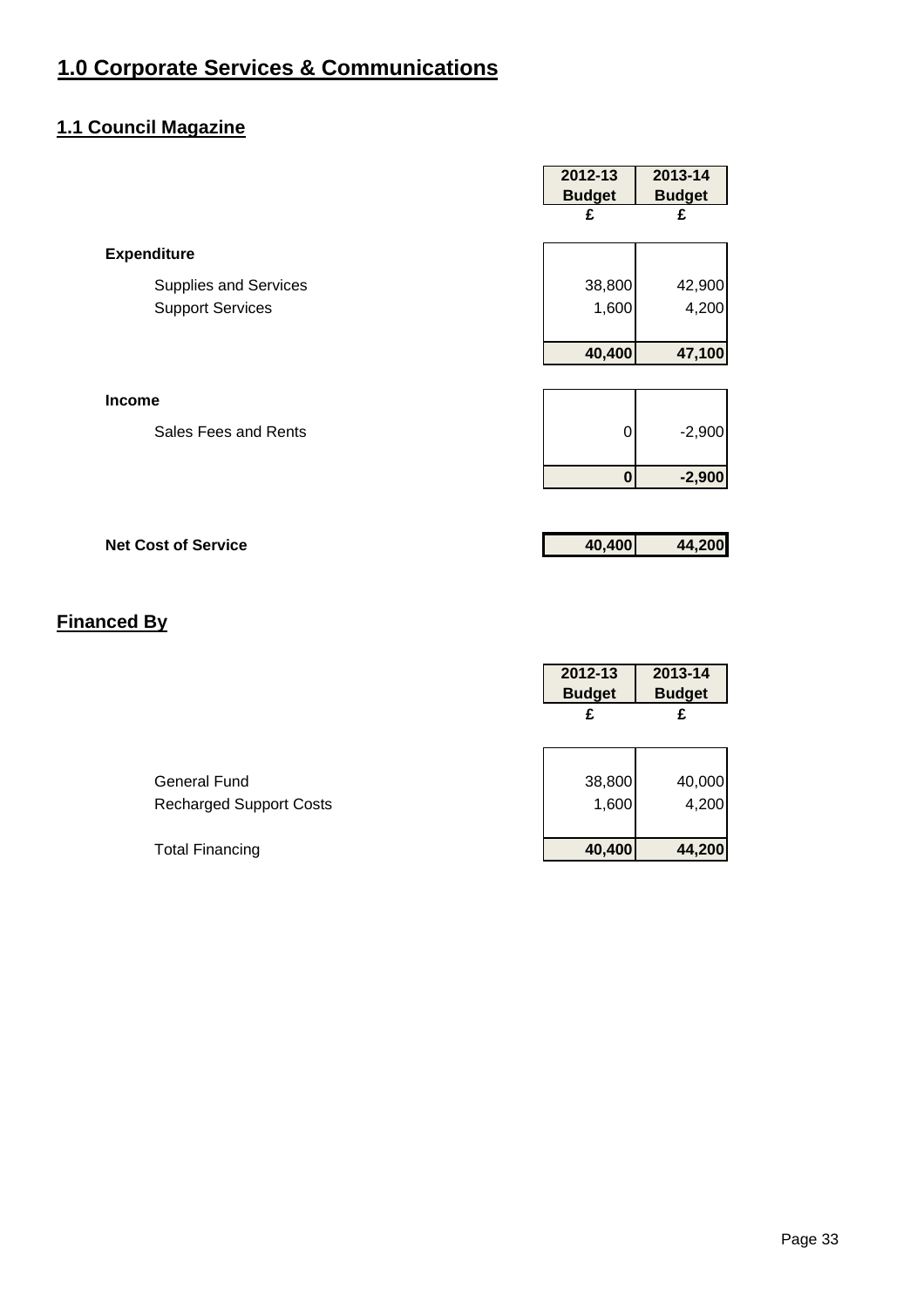#### **1.1 Council Magazine**

|                  | 2012-13       | 2013-14       |
|------------------|---------------|---------------|
|                  | <b>Budget</b> | <b>Budget</b> |
|                  |               |               |
| Council Magazine | 40,400        | 44,200        |
|                  | 40,400        | 44,200        |

#### **Explanation of Major Variations**

|                                      | 2013-14         |
|--------------------------------------|-----------------|
|                                      | <b>Budgeted</b> |
|                                      | <b>Variance</b> |
|                                      | £               |
| <b>Items funded from Council Tax</b> |                 |
| Inflation                            |                 |
| - Prices                             | 1,200           |
| Variations between budgets           |                 |
| - Support Costs                      | 2,600           |
|                                      | 3,800           |
|                                      |                 |

#### **Total Variations 3,800**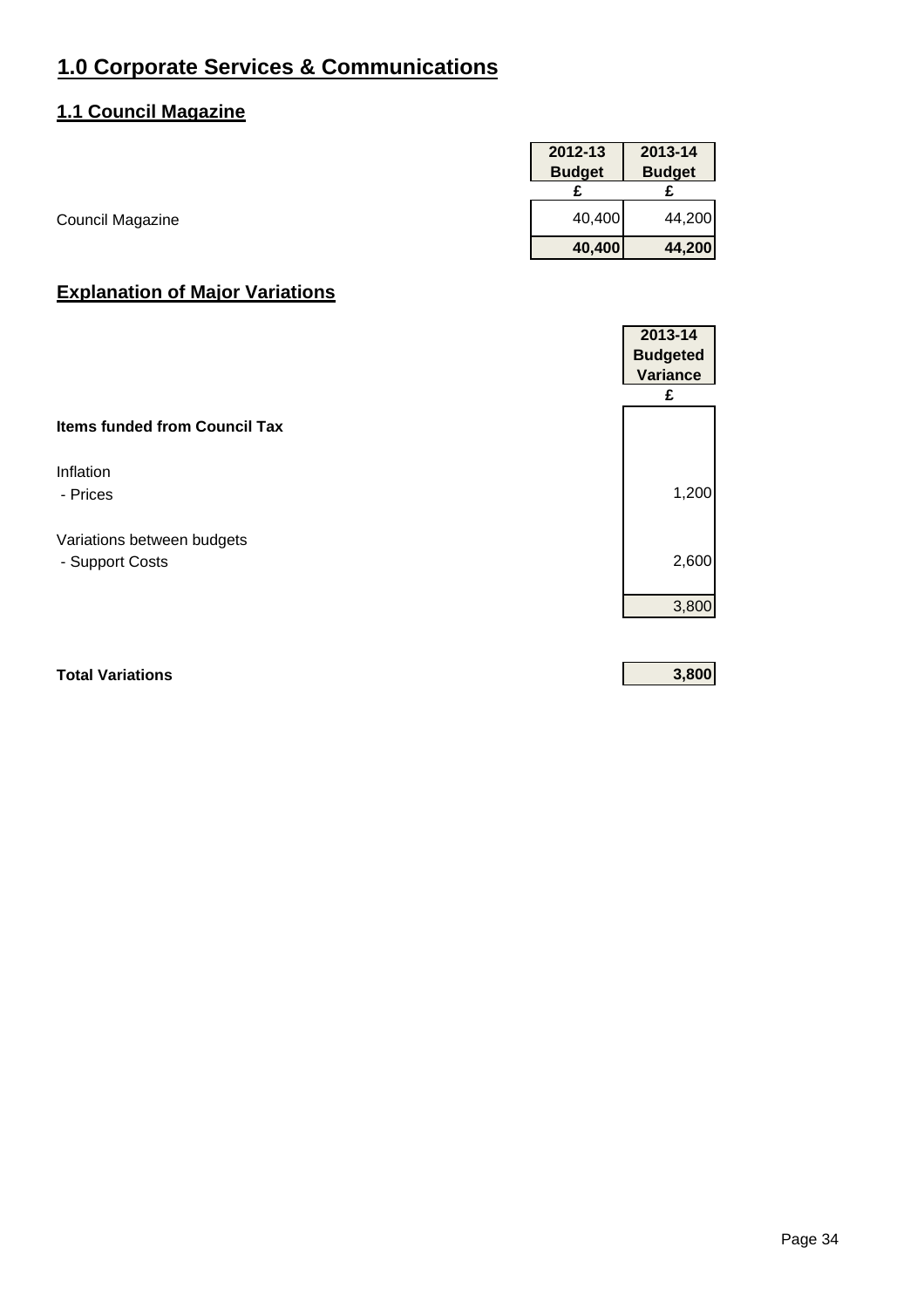#### **1.2 Democratic Representation & Management**

|                              | 2012-13       | 2013-14       |
|------------------------------|---------------|---------------|
|                              | <b>Budget</b> | <b>Budget</b> |
|                              | £             | £             |
| <b>Expenditure</b>           |               |               |
| <b>Employee Costs</b>        | 475,800       | 537,400       |
| Transport                    | 23,100        | 23,800        |
| <b>Supplies and Services</b> | 492,500       | 461,000       |
| <b>Support Services</b>      | 445,300       | 297,900       |
| <b>Capital Charges</b>       | 10,500        | 9,300         |
|                              |               |               |
|                              | 1,447,200     | 1,329,400     |
|                              |               |               |
| <b>Income</b>                |               |               |
| Sales Fees and Rents         | $-500$        | $-500$        |
| Recharges to Other Accounts  | $-171,000$    | $-151,900$    |
|                              |               |               |
|                              | $-171,500$    | $-152,400$    |
|                              |               |               |
|                              |               |               |
| <b>Net Cost of Service</b>   | 1,275,700     | 1,177,000     |

|                                         | 2012-13<br><b>Budget</b> | 2013-14<br><b>Budget</b> |
|-----------------------------------------|--------------------------|--------------------------|
|                                         | £                        | £                        |
|                                         |                          |                          |
| Amortisation of Intangible Fixed Assets | 3,200                    | 3,100                    |
| Depreciation of Fixed Assets            | 7,300                    | 6,200                    |
| <b>General Fund</b>                     | 781,600                  | 841,400                  |
| <b>IAS19 Pension Adjustment</b>         | 8,800                    | 15,600                   |
| <b>Other Recharged Costs</b>            | 29,500                   | 12,800                   |
| <b>Recharged Support Costs</b>          | 445,300                  | 297,900                  |
|                                         |                          |                          |
| <b>Total Financing</b>                  | 1,275,700                | 1,177,000                |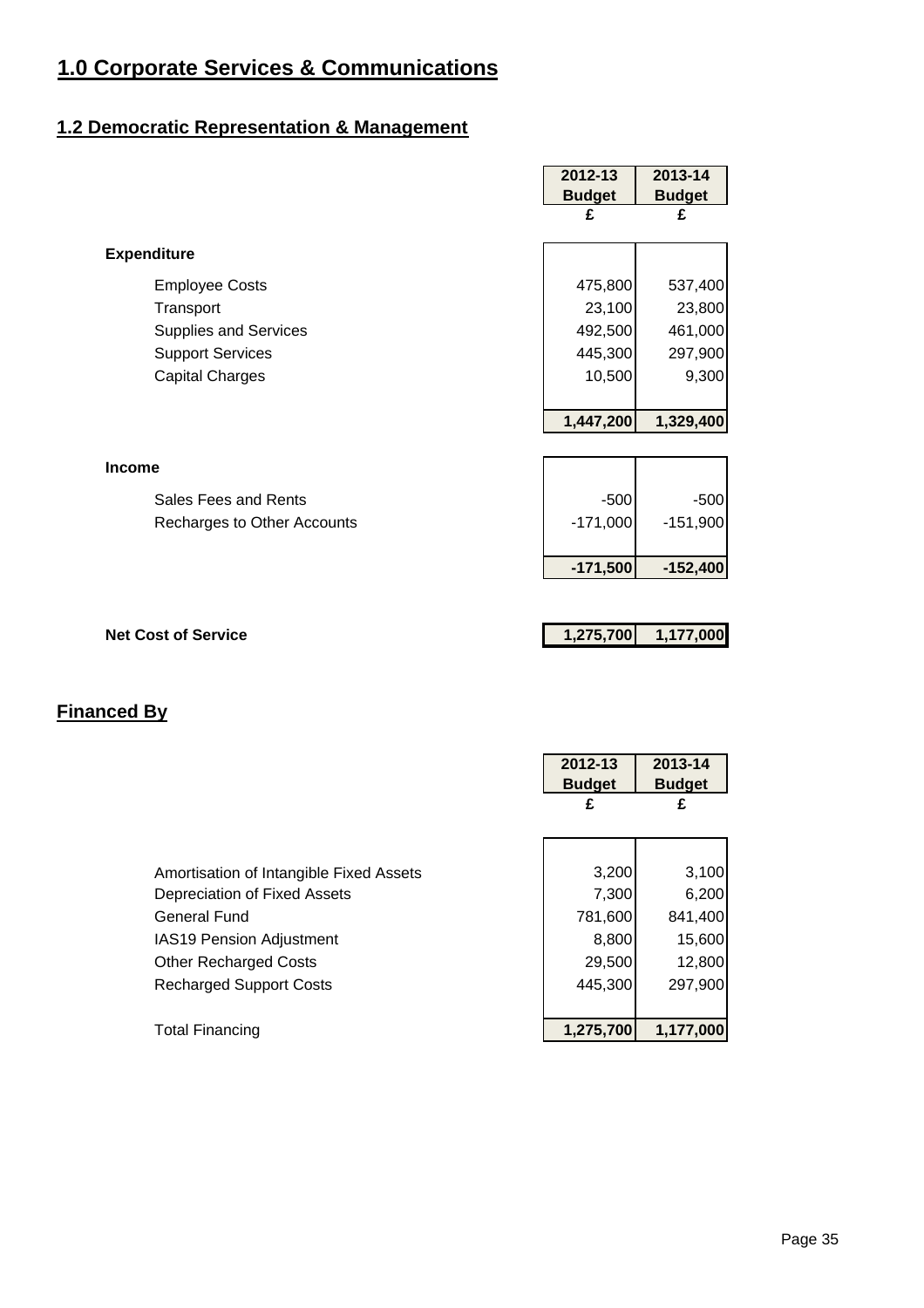## **1.2 Democratic Representation & Management**

|                                        | 2012-13       | 2013-14       |
|----------------------------------------|---------------|---------------|
|                                        | <b>Budget</b> | <b>Budget</b> |
|                                        |               |               |
| Democratic Representation & Management | 993,200       | 894,400       |
| Elections                              | 139,500       | 135,600       |
| <b>Electoral Registration</b>          | 143,000       | 147,000       |
|                                        | 1,275,700     | 1,177,000     |

|                                                      | 2013-14<br><b>Budgeted</b><br>Variance |
|------------------------------------------------------|----------------------------------------|
|                                                      | £                                      |
| <b>Items funded from Council Tax</b>                 |                                        |
| Inflation                                            |                                        |
| - Prices                                             | 6,100                                  |
| - Pay                                                | $-3,500$                               |
| Variations between budgets                           |                                        |
| - Support Costs                                      | $-147,400$                             |
| - Other Recharged Costs                              | 2,400                                  |
| - Manpower                                           | 45,000                                 |
| <b>Efficiency Savings</b>                            |                                        |
| - Reduced member services postage and printing costs | $-15,800$                              |
| - Legal Services restructure                         | 11,100                                 |
| <b>Other Variations</b>                              |                                        |
| - Insurance charges                                  | $-1,200$                               |
| <b>Minor Variations</b>                              | $-1,000$                               |
|                                                      | $-104,300$                             |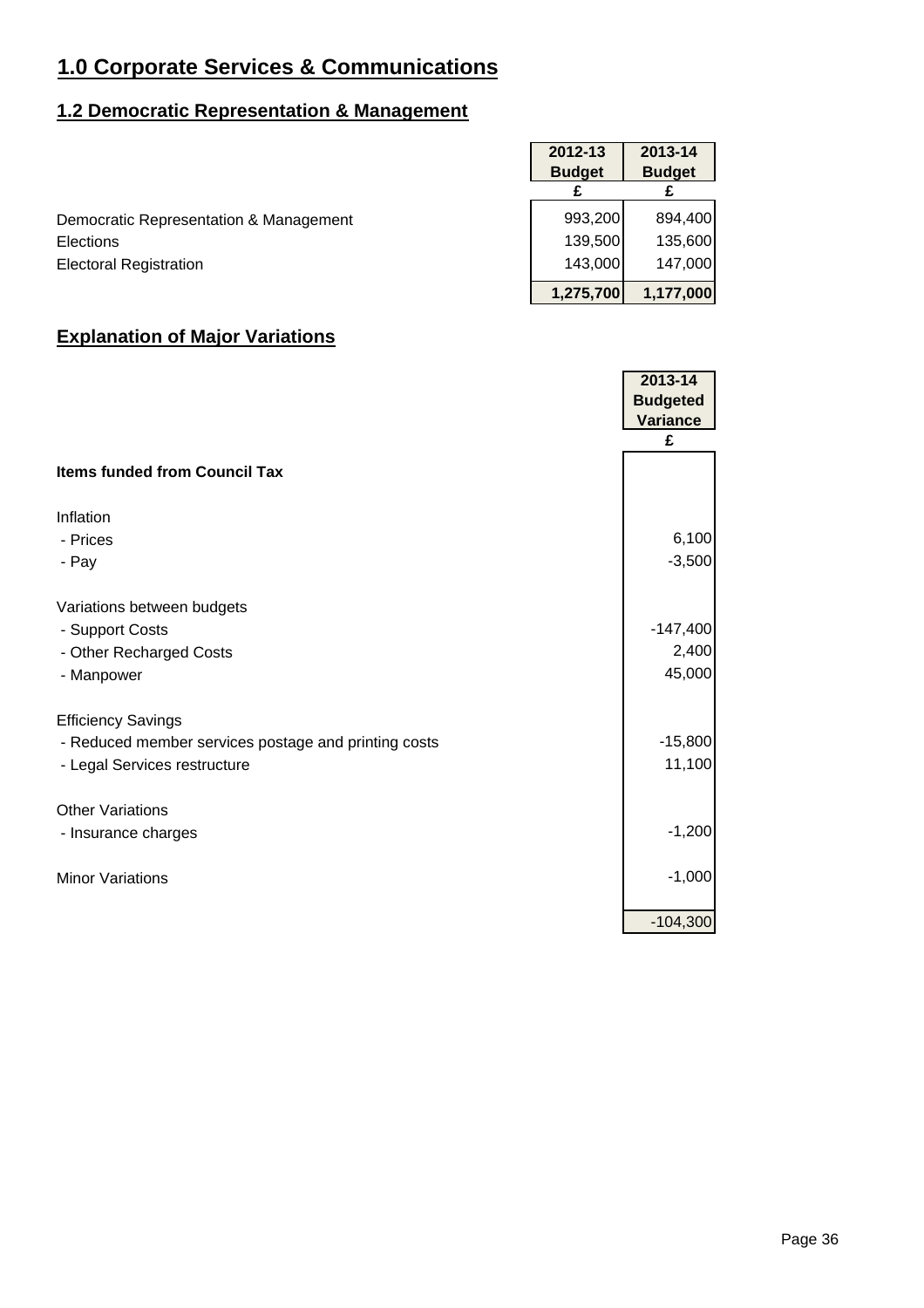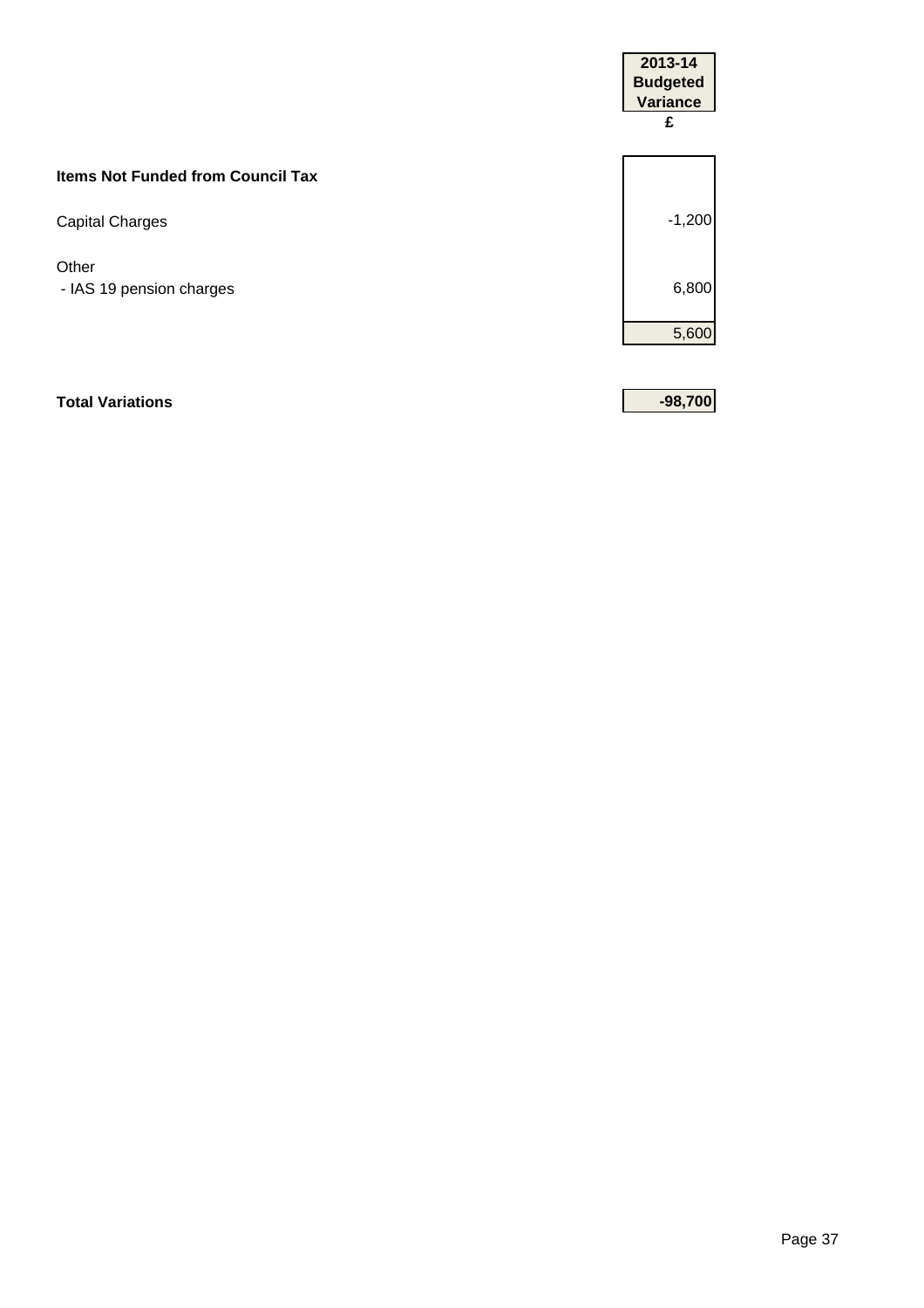## **1.3 Economic Trading, including Industrial Estates & Retail Properties**

|                              | 2012-13       | 2013-14       |
|------------------------------|---------------|---------------|
|                              | <b>Budget</b> | <b>Budget</b> |
|                              | £             | £             |
| <b>Expenditure</b>           |               |               |
| <b>Employee Costs</b>        | 4,000         | 3,300         |
| Premises                     | 73,600        | 104,800       |
| <b>Supplies and Services</b> | 35,600        | 38,900        |
| <b>Contract Services</b>     | 3,400         | 3,500         |
| <b>Support Services</b>      | 242,000       | 238,300       |
| <b>Capital Charges</b>       | 112,300       | 115,800       |
|                              |               |               |
|                              | 470,900       | 504,600       |
|                              |               |               |
| Income                       |               |               |
| Sales Fees and Rents         | $-1,200,100$  | $-1,192,400$  |
|                              | $-1,200,100$  | $-1,192,400$  |
|                              |               |               |
|                              |               |               |
| <b>Net Cost of Service</b>   | $-729,200$    | $-687,800$    |
|                              |               |               |
|                              |               |               |
| <b>Financed By</b>           |               |               |
|                              |               |               |
|                              | $2012 - 13$   | 2013-14       |
|                              | <b>Budget</b> | <b>Budget</b> |
|                              | £             | £             |
|                              |               |               |
|                              |               |               |

| <b>Total Financing</b>                  | $-729,200$   | $-687,800$   |
|-----------------------------------------|--------------|--------------|
| <b>Recharged Support Costs</b>          | 242,000      | 238,300      |
| <b>Other Recharged Costs</b>            | 100          | 0            |
| <b>General Fund</b>                     | $-1,083,600$ | $-1,041,900$ |
| Depreciation of Fixed Assets            | 112,100      | 115,800      |
| Amortisation of Intangible Fixed Assets | <b>200</b>   | $\Omega$     |
|                                         |              |              |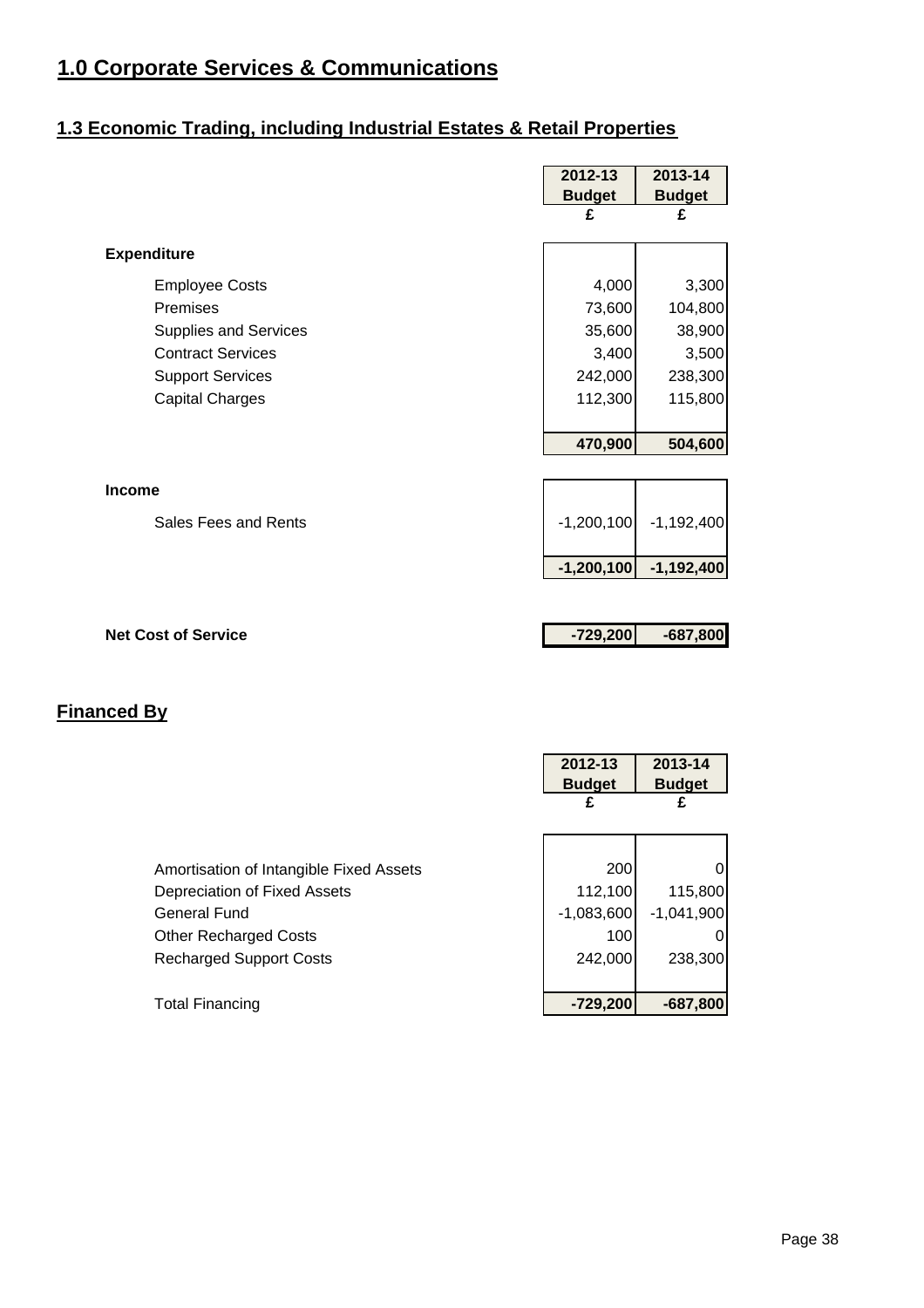# **1.3 Economic Trading, including Industrial Estates & Retail Properties**

|                              | 2012-13       | 2013-14       |
|------------------------------|---------------|---------------|
|                              | <b>Budget</b> | <b>Budget</b> |
|                              |               |               |
| <b>Managed Property</b>      | $-286,900$    | $-252.900$    |
| Industrial Estate Management | $-442,300$    | $-434,900$    |
|                              | $-729,200$    | $-687,800$    |

J.

|                                                                        | 2013-14<br><b>Budgeted</b><br><b>Variance</b> |
|------------------------------------------------------------------------|-----------------------------------------------|
|                                                                        | £                                             |
| <b>Items funded from Council Tax</b>                                   |                                               |
| Inflation                                                              |                                               |
| - Prices                                                               | 2,000                                         |
| Variations between budgets                                             |                                               |
| - Support Costs                                                        | $-3,700$                                      |
| - Other Recharged Costs                                                | $-100$                                        |
| - Manpower                                                             | $-1,100$                                      |
| - Virements                                                            | $-6,200$                                      |
| <b>Other Variations</b>                                                |                                               |
| - Planned repairs and maintenance as per the 5 year programme          | 3,300                                         |
| - Insurance charges                                                    | 2,200                                         |
| - NNDR                                                                 | 35,200                                        |
| - Rental and Licence income adjustments                                | 20,300                                        |
| - Additional Legal fee income based on previous years outturn          | $-6,200$                                      |
| - Reduction in the utilities budgets to reflect previous years outturn | $-8,200$                                      |
| <b>Minor Variations</b>                                                | 400                                           |
|                                                                        |                                               |
|                                                                        | 37,900                                        |
| <b>Items Not Funded from Council Tax</b>                               |                                               |
|                                                                        |                                               |
| <b>Capital Charges</b>                                                 | 3,500                                         |
|                                                                        | 3,500                                         |
|                                                                        |                                               |
| <b>Total Variations</b>                                                | 41,400                                        |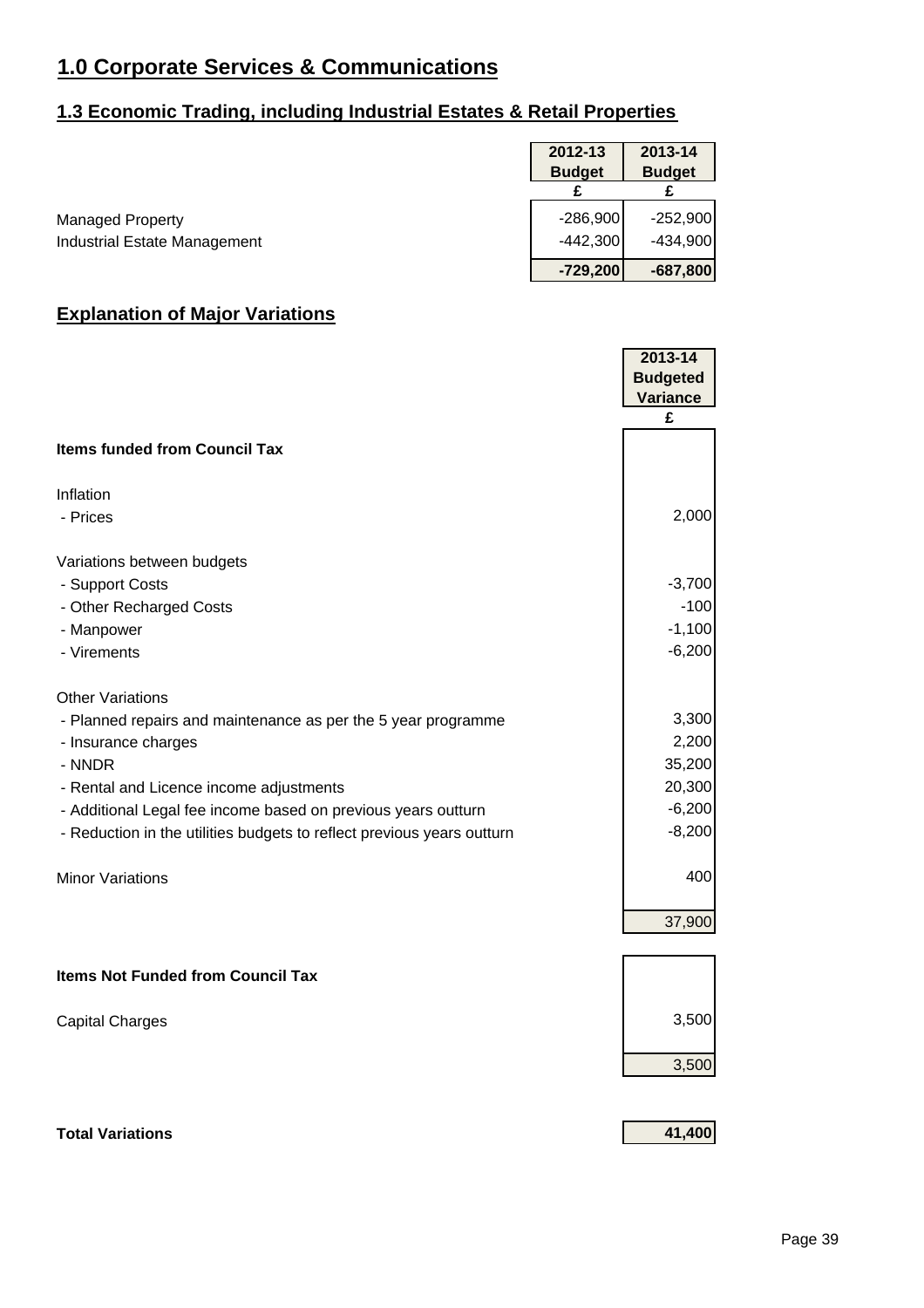## **1.4 Property Services**

|                              | 2012-13       | 2013-14       |
|------------------------------|---------------|---------------|
|                              | <b>Budget</b> | <b>Budget</b> |
|                              | £             | £             |
| <b>Expenditure</b>           |               |               |
| <b>Employee Costs</b>        | 13,200        | 9,700         |
| Premises                     | 101,700       | 133,600       |
| <b>Supplies and Services</b> | 29,300        | 10,100        |
| <b>Support Services</b>      | 157,700       | 253,000       |
| <b>Capital Charges</b>       | 13,800        | 24,200        |
|                              |               |               |
|                              | 315,700       | 430,600       |
|                              |               |               |
| <b>Income</b>                |               |               |
| Sales Fees and Rents         | $-186,800$    | $-196,900$    |
|                              |               |               |
|                              | $-186,800$    | $-196,900$    |
|                              |               |               |
| <b>Net Cost of Service</b>   | 128,900       | 233,700       |
|                              |               |               |

|                                 | 2012-13       | 2013-14       |
|---------------------------------|---------------|---------------|
|                                 | <b>Budget</b> | <b>Budget</b> |
|                                 | £             | £             |
|                                 |               |               |
|                                 |               |               |
| Depreciation of Fixed Assets    | 13,800        | 24,200        |
| <b>General Fund</b>             | $-63,000$     | $-85,700$     |
| <b>IAS19 Pension Adjustment</b> | 200           | 300           |
| <b>Other Recharged Costs</b>    | 20,200        | 41,900        |
| <b>Recharged Support Costs</b>  | 157,700       | 253,000       |
|                                 |               |               |
| <b>Total Financing</b>          | 128,900       | 233,700       |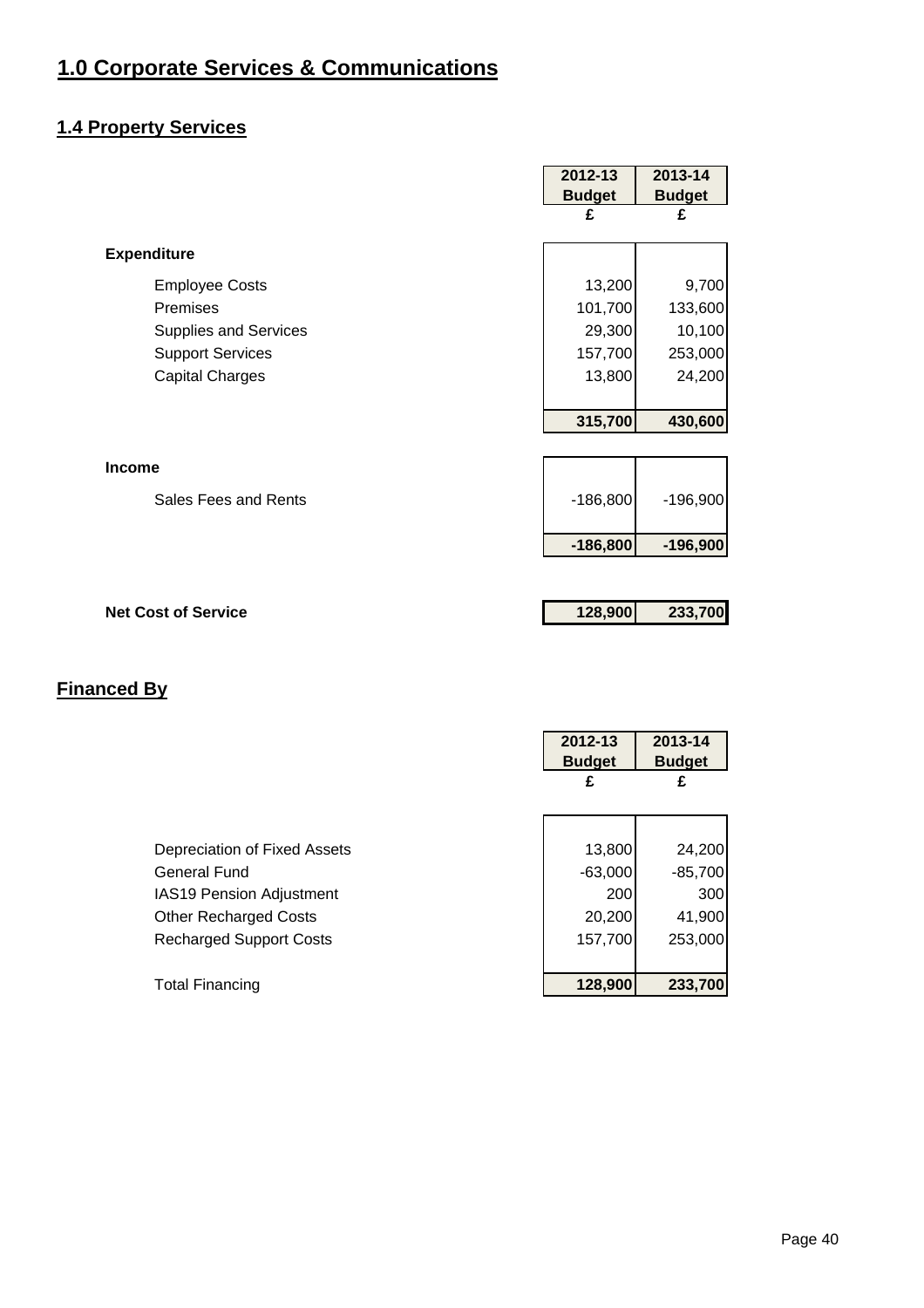#### **1.4 Property Services**

|                                        | 2012-13       | 2013-14       |
|----------------------------------------|---------------|---------------|
|                                        | <b>Budget</b> | <b>Budget</b> |
|                                        |               |               |
| <b>Building Services &amp; Estates</b> | 75,600        | 89,800        |
| <b>Landlord Repairs</b>                | 33,600        | 99,800        |
| Miscellaneous Land & Buildings         | 19,700        | 44,100        |
|                                        | 128,900       | 233,700       |

|                                                                         | 2013-14<br><b>Budgeted</b><br><b>Variance</b> |
|-------------------------------------------------------------------------|-----------------------------------------------|
|                                                                         | £                                             |
| <b>Items funded from Council Tax</b>                                    |                                               |
| Inflation                                                               |                                               |
| - Prices                                                                | 100                                           |
| - Pay                                                                   | $-200$                                        |
| Variations between budgets                                              |                                               |
| - Support Costs                                                         | 95,300                                        |
| - Other Recharged Costs                                                 | 21,700                                        |
| - Manpower                                                              | $-4,500$                                      |
| - Virements                                                             | $-500$                                        |
| <b>Other Variations</b>                                                 |                                               |
| - Planned repairs and maintenance as per the 5 year programme           | $-3,200$                                      |
| - Insurance charges                                                     | $-300$                                        |
| - NNDR                                                                  | $-2,900$                                      |
| - Additional Legal fee income based on previous years outturn           | $-1,300$                                      |
| - Increased Estates surveyor fee income based on previous years outturn | $-3,900$                                      |
| - Rental and Licence income adjustments                                 | $-6,000$                                      |
|                                                                         | 94,300                                        |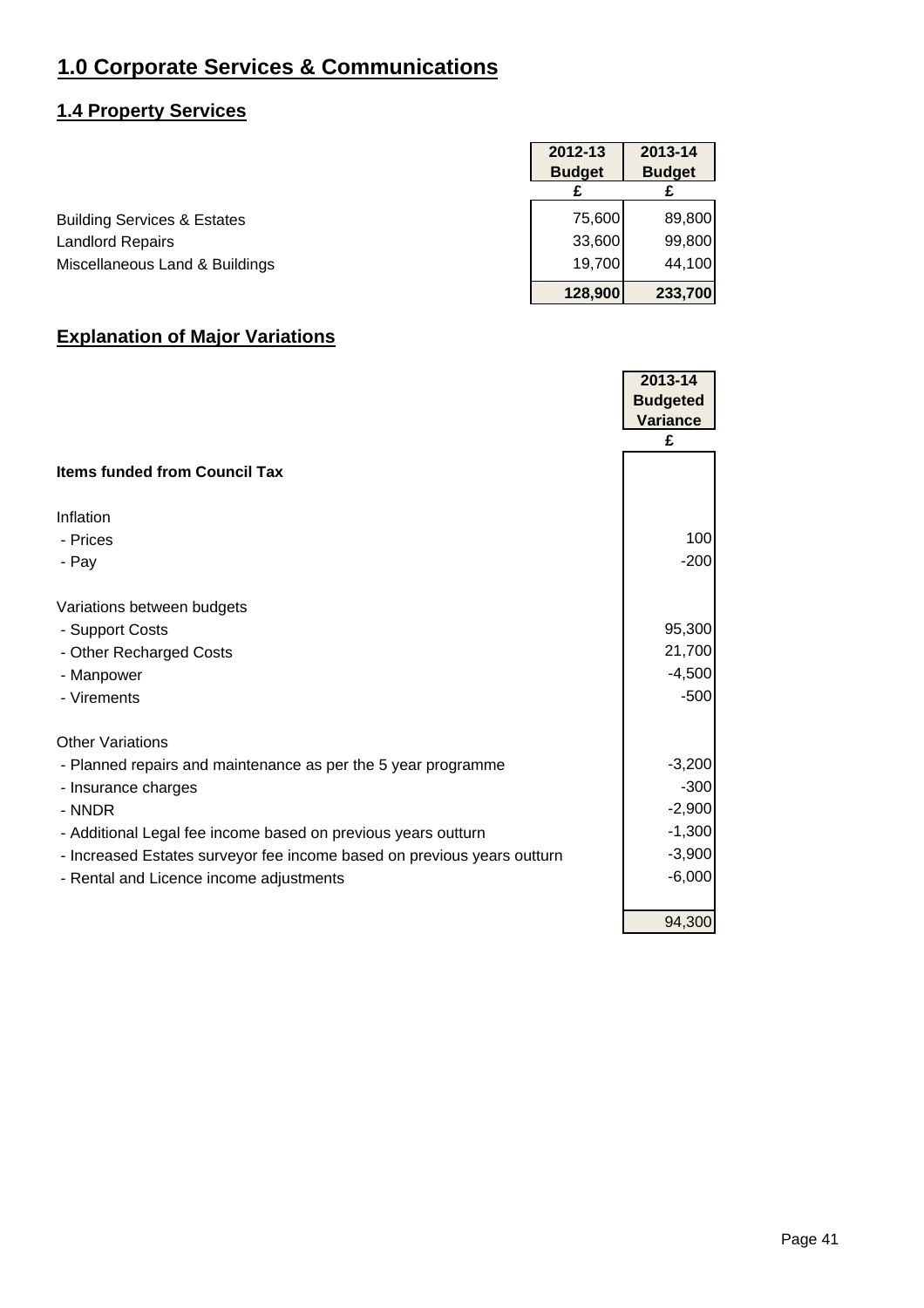|                                          | 2013-14<br><b>Budgeted</b><br>Variance<br>£ |
|------------------------------------------|---------------------------------------------|
| <b>Items Not Funded from Council Tax</b> |                                             |
| <b>Capital Charges</b>                   | 10,400                                      |
| Other<br>- IAS 19 pension charges        | 100                                         |
|                                          | 10,500                                      |
|                                          |                                             |

**Total Variations 104,800**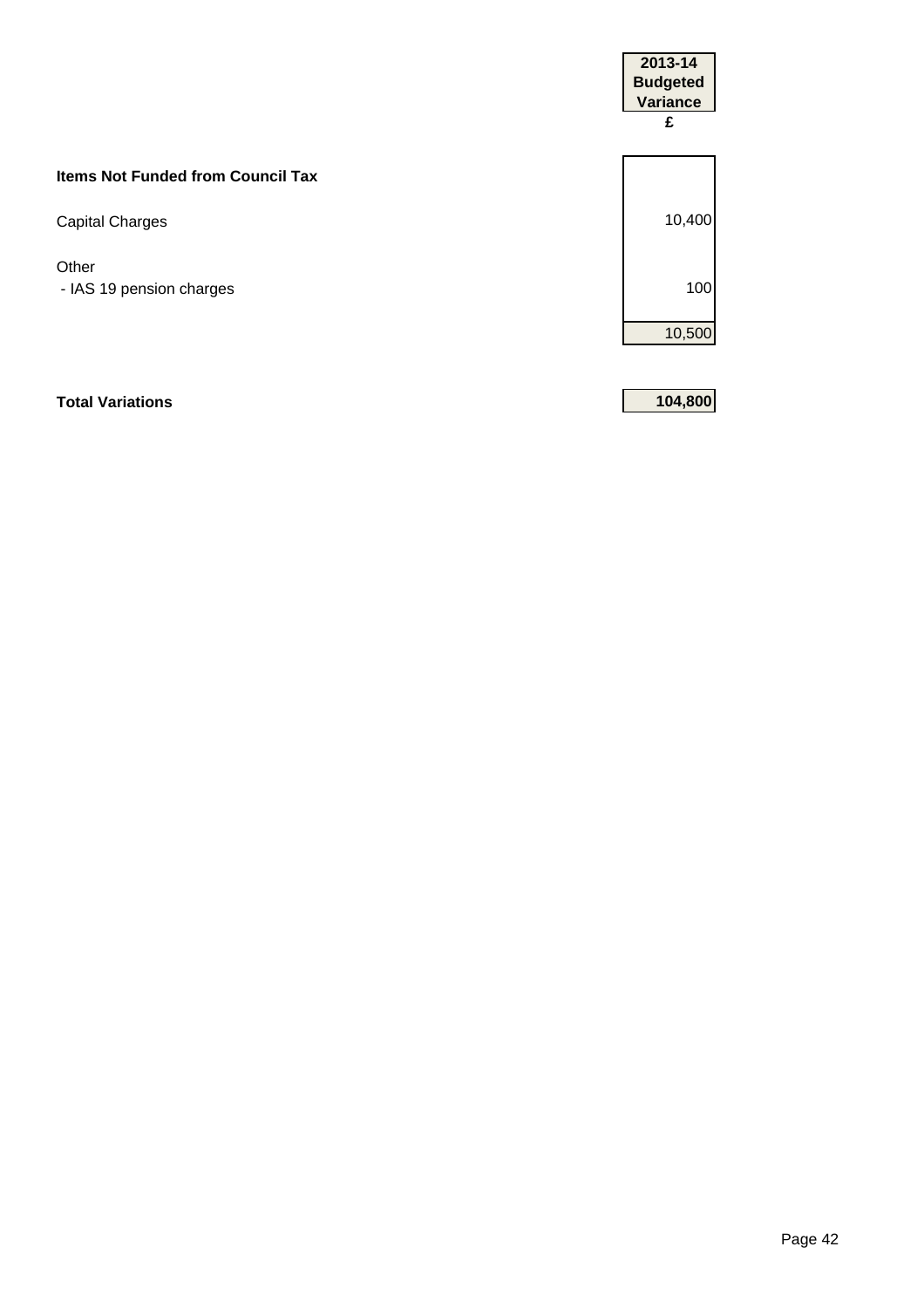#### **2.1 Car Parks**

|                                 | 2012-13       | 2013-14       |
|---------------------------------|---------------|---------------|
|                                 | <b>Budget</b> | <b>Budget</b> |
|                                 | £             | £             |
| <b>Expenditure</b>              |               |               |
| <b>Employee Costs</b>           | 562,500       | 535,700       |
| Premises                        | 620,300       | 651,300       |
| Transport                       | 15,200        | 9,500         |
| Supplies and Services           | 356,700       | 380,600       |
| <b>Contract Services</b>        | 0             | 5,000         |
| <b>Support Services</b>         | 300,800       | 327,700       |
| <b>Capital Charges</b>          | 163,500       | 150,500       |
|                                 |               |               |
|                                 | 2,019,000     | 2,060,300     |
|                                 |               |               |
| <b>Income</b>                   |               |               |
| <b>Grants and Contributions</b> | $-7,000$      | $-9,200$      |
| Sales Fees and Rents            | $-4,924,000$  | $-5,236,200$  |
| Recharges to Other Accounts     | $-300$        | $-300$        |
|                                 |               |               |
|                                 | $-4,931,300$  | $-5,245,700$  |
|                                 |               |               |
|                                 |               |               |

**Net Cost of Service 4.2,912,300 -3,185,400** 

|                                         | 2012-13<br><b>Budget</b> | 2013-14<br><b>Budget</b> |
|-----------------------------------------|--------------------------|--------------------------|
|                                         | £                        | £                        |
|                                         |                          |                          |
| Amortisation of Intangible Fixed Assets | 11,300                   | 8,900                    |
| Depreciation of Fixed Assets            | 152,200                  | 141,600                  |
| General Fund                            | $-3,435,800$             | $-3,730,400$             |
| <b>IAS19 Pension Adjustment</b>         | 8,900                    | 12,600                   |
| <b>Other Recharged Costs</b>            | 50,300                   | 54,200                   |
| <b>Recharged Support Costs</b>          | 300,800                  | 327,700                  |
|                                         |                          |                          |
| <b>Total Financing</b>                  | $-2,912,300$             | $-3,185,400$             |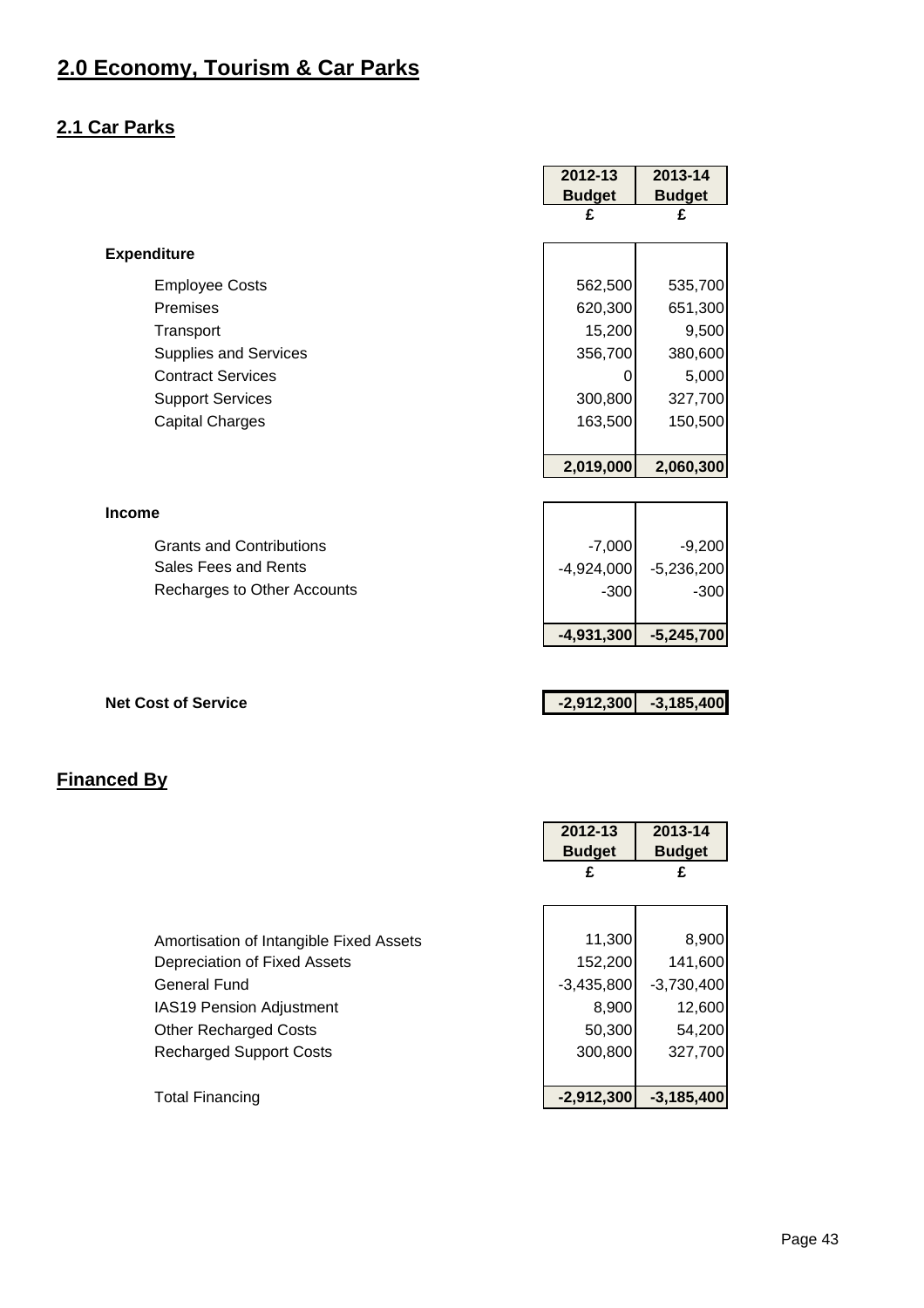## **2.1 Car Parks**

|                                               | 2012-13       | 2013-14       |
|-----------------------------------------------|---------------|---------------|
|                                               | <b>Budget</b> | <b>Budget</b> |
|                                               |               |               |
| <b>Car Parks</b>                              | 185,200       | 155,600       |
| Joint Enforcement - Civil Parking Enforcement | 226,000       | 222,000       |
| <b>Free Car Parks</b>                         | 106,400       | 64,800        |
| On Street Parking                             | 28,500        | 56,600        |
| Pay & Display                                 | $-2,817,100$  | $-2,932,400$  |
| <b>Rural Parking Charges</b>                  | $-154,700$    | $-217,800$    |
| <b>Rented Car Parks</b>                       | $-12,600$     | 15,700        |
| <b>Roving Season Tickets</b>                  | $-432,300$    | $-498,500$    |
| Season Ticket Car Parks                       | $-41,700$     | $-51,400$     |
|                                               | $-2,912,300$  | $-3,185,400$  |

|                                                                      | 2013-14<br><b>Budgeted</b><br><b>Variance</b> |
|----------------------------------------------------------------------|-----------------------------------------------|
|                                                                      | £                                             |
| <b>Items funded from Council Tax</b>                                 |                                               |
| Inflation                                                            |                                               |
| - Prices                                                             | $-114,700$                                    |
| - Pay                                                                | $-3,200$                                      |
| Variations between budgets                                           |                                               |
| - Support Costs                                                      | 26,900                                        |
| - Other Recharged Costs                                              | 3,900                                         |
| - Manpower                                                           | $-25,400$                                     |
| - Virements                                                          | $-200$                                        |
| <b>New Growth Proposals</b>                                          |                                               |
| - Rental budget for 7 months rent of New Park Car Park               | 12,500                                        |
| - Loss of Car Park income due to the Grange redevelopment            | 16,400                                        |
| <b>Other Variations</b>                                              |                                               |
| - Planned repairs and maintenance as per the 5 year programme        | 6,000                                         |
| - Insurance charges                                                  | $-1,700$                                      |
| - NNDR                                                               | 15,200                                        |
| - Increased Car Park income to reflect the 2012/13 income projection | $-120,000$                                    |
| - Increased Car Park income due to Bosham Car Park                   | $-56,000$                                     |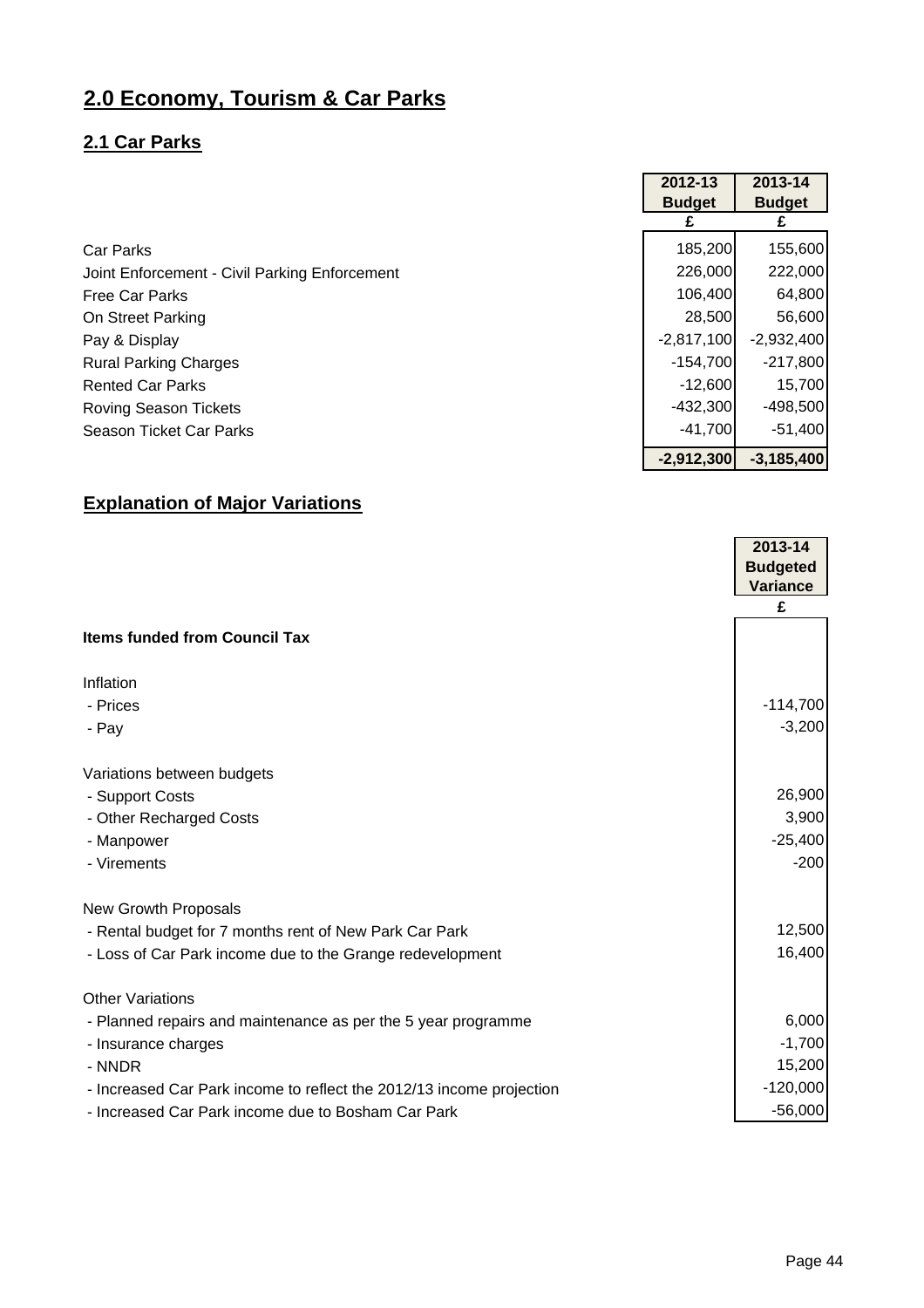|                                                                                       | 2013-14         |
|---------------------------------------------------------------------------------------|-----------------|
|                                                                                       | <b>Budgeted</b> |
|                                                                                       | <b>Variance</b> |
|                                                                                       | £               |
| - Increased City Centre car parking charges to fund future infrastructure replacement | $-79,100$       |
| - Reduction in Car Park Franchising income                                            | 45,000          |
| - Rental and Licence income adjustments                                               | 14,600          |
| - Reduction in the utility budgets to reflect previous years outturn                  | $-1,900$        |
| <b>Minor Variations</b>                                                               | $-2,100$        |
|                                                                                       | $-263,800$      |
|                                                                                       |                 |
| <b>Items Not Funded from Council Tax</b>                                              |                 |
| <b>Capital Charges</b>                                                                | $-13,000$       |
| Other                                                                                 |                 |
| - IAS 19 pension charges                                                              | 3,700           |
|                                                                                       |                 |
|                                                                                       | $-9,300$        |

**Total Variations -273,100**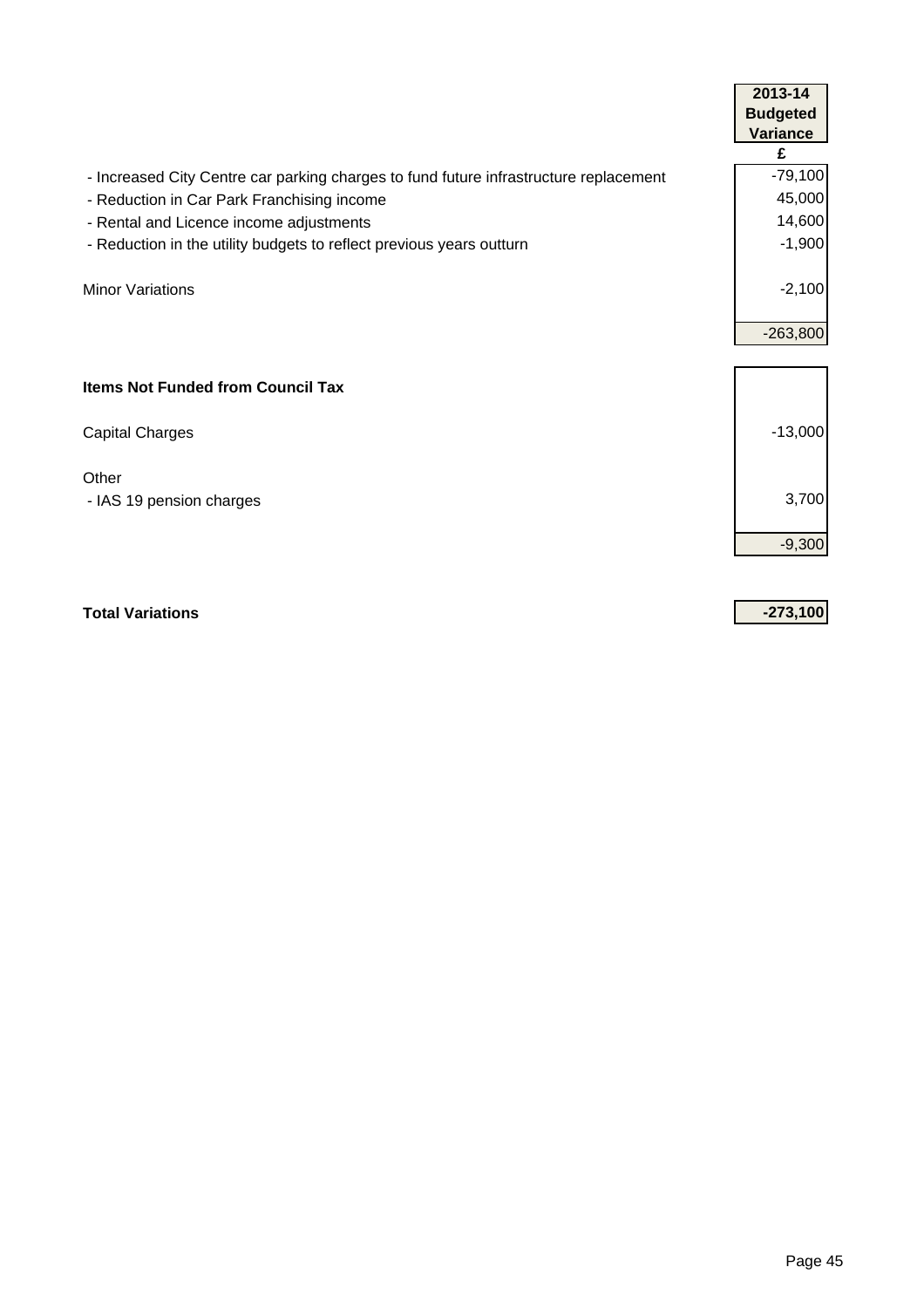## **2.2 Economic Development**

|                              | 2012-13       | 2013-14       |
|------------------------------|---------------|---------------|
|                              | <b>Budget</b> | <b>Budget</b> |
|                              | £             | £             |
| <b>Expenditure</b>           |               |               |
| <b>Employee Costs</b>        | 241,700       | 331,700       |
| Premises                     | 15,400        | 16,800        |
| Transport                    | 6,200         | 6,400         |
| <b>Supplies and Services</b> | 56,000        | 33,300        |
| <b>Support Services</b>      | 53,100        | 70,900        |
| <b>Capital Charges</b>       | 2,700         | 3,800         |
|                              |               |               |
|                              | 375,100       | 462,900       |
|                              |               |               |
| <b>Income</b>                |               |               |
| Sales Fees and Rents         | $-700$        | $-45,700$     |
| Recharges to Other Accounts  | $-10,400$     | $-10,200$     |
|                              |               |               |
|                              | $-11,100$     | $-55,900$     |
|                              |               |               |
| <b>Net Cost of Service</b>   | 364,000       | 407,000       |
|                              |               |               |

Ē

 $\overline{\phantom{a}}$ 

|                                         | 2012-13<br><b>Budget</b> | 2013-14<br><b>Budget</b> |
|-----------------------------------------|--------------------------|--------------------------|
|                                         | £                        | £                        |
|                                         |                          |                          |
| Amortisation of Intangible Fixed Assets | 1,100                    | 1,500                    |
| Depreciation of Fixed Assets            | 1,600                    | 2,300                    |
| General Fund                            | 265,000                  | 264,900                  |
| <b>IAS19 Pension Adjustment</b>         | 5,600                    | 10,200                   |
| New Homes Bonus Scheme Reserve          | 30,000                   | 48,500                   |
| <b>Other Recharged Costs</b>            | 7,600                    | 8,700                    |
| <b>Recharged Support Costs</b>          | 53,100                   | 70,900                   |
|                                         |                          |                          |
| <b>Total Financing</b>                  | 364,000                  | 407,000                  |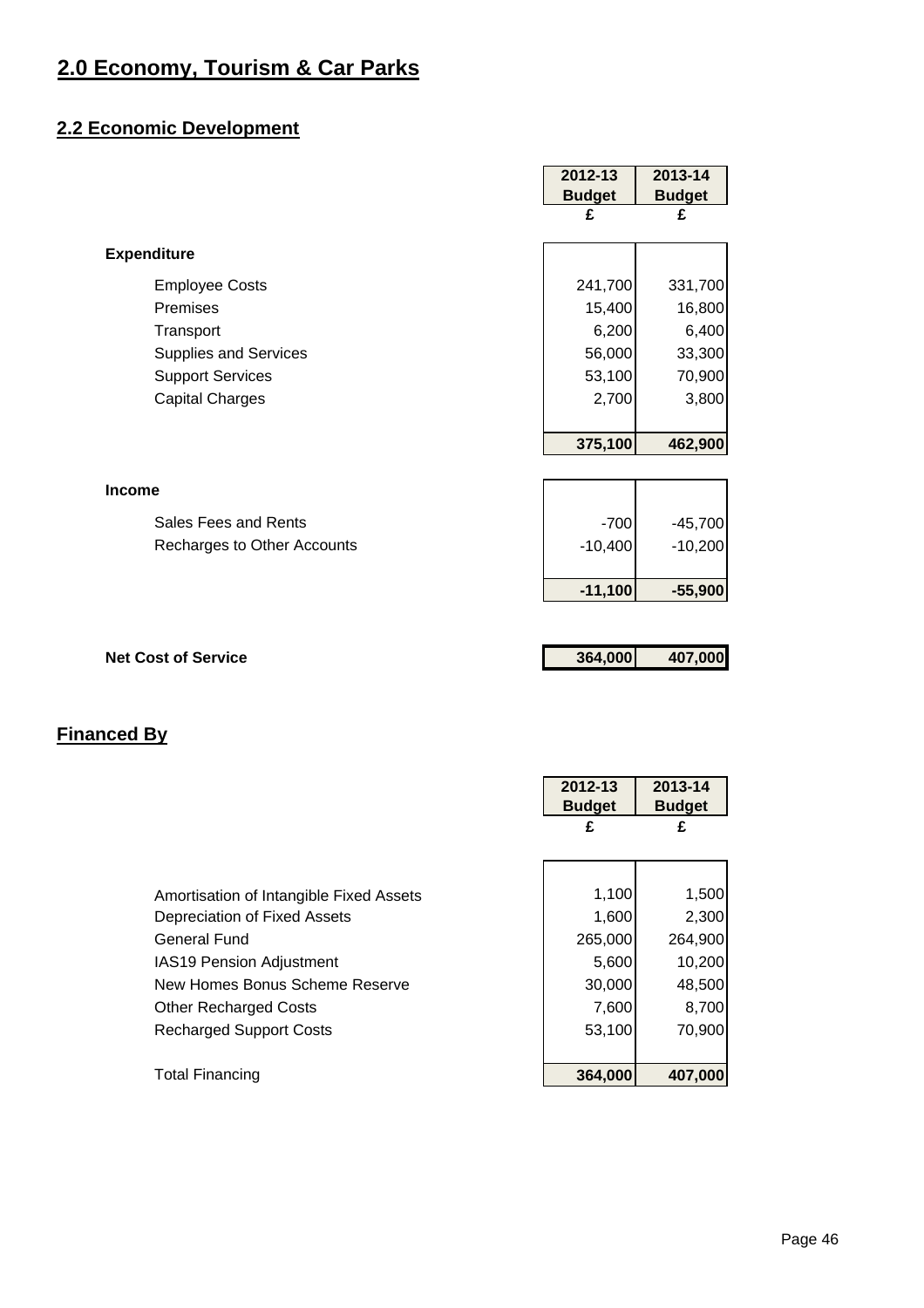#### **2.2 Economic Development**

|                      | 2012-13       | 2013-14       |
|----------------------|---------------|---------------|
|                      | <b>Budget</b> | <b>Budget</b> |
|                      |               |               |
| Economic Development | 364,000       | 407,000       |
|                      | 364,000       | 407,000       |

#### **Explanation of Major Variations**

|                                                                | 2013-14<br><b>Budgeted</b> |
|----------------------------------------------------------------|----------------------------|
|                                                                | <b>Variance</b>            |
|                                                                | £                          |
| <b>Items funded from Council Tax</b>                           |                            |
| Inflation                                                      |                            |
| - Prices                                                       | 600                        |
| - Pay                                                          | $-2,300$                   |
| Variations between budgets                                     |                            |
| - Support Costs                                                | 17,800                     |
| - Other Recharged Costs                                        | 1,100                      |
| - Manpower                                                     | $-5,300$                   |
| New Growth Proposals                                           |                            |
| - Coastal West Sussex post funding                             | 5,000                      |
| <b>Other Variations</b>                                        |                            |
| - Insurance charges                                            | 800                        |
| <b>Minor Variations</b>                                        | 1,100                      |
|                                                                | 18,800                     |
| <b>Items Not Funded from Council Tax</b>                       |                            |
|                                                                |                            |
| <b>Capital Charges</b>                                         | 1,100                      |
| Other                                                          |                            |
| - IAS 19 pension charges                                       | 4,600                      |
| - Economic Development Manager funded from the New Homes Bonus | 48,500                     |
| - Removal of New Homes Funded Broadband project                | $-30,000$                  |
|                                                                | 24,200                     |

# **Total Variations 43,000**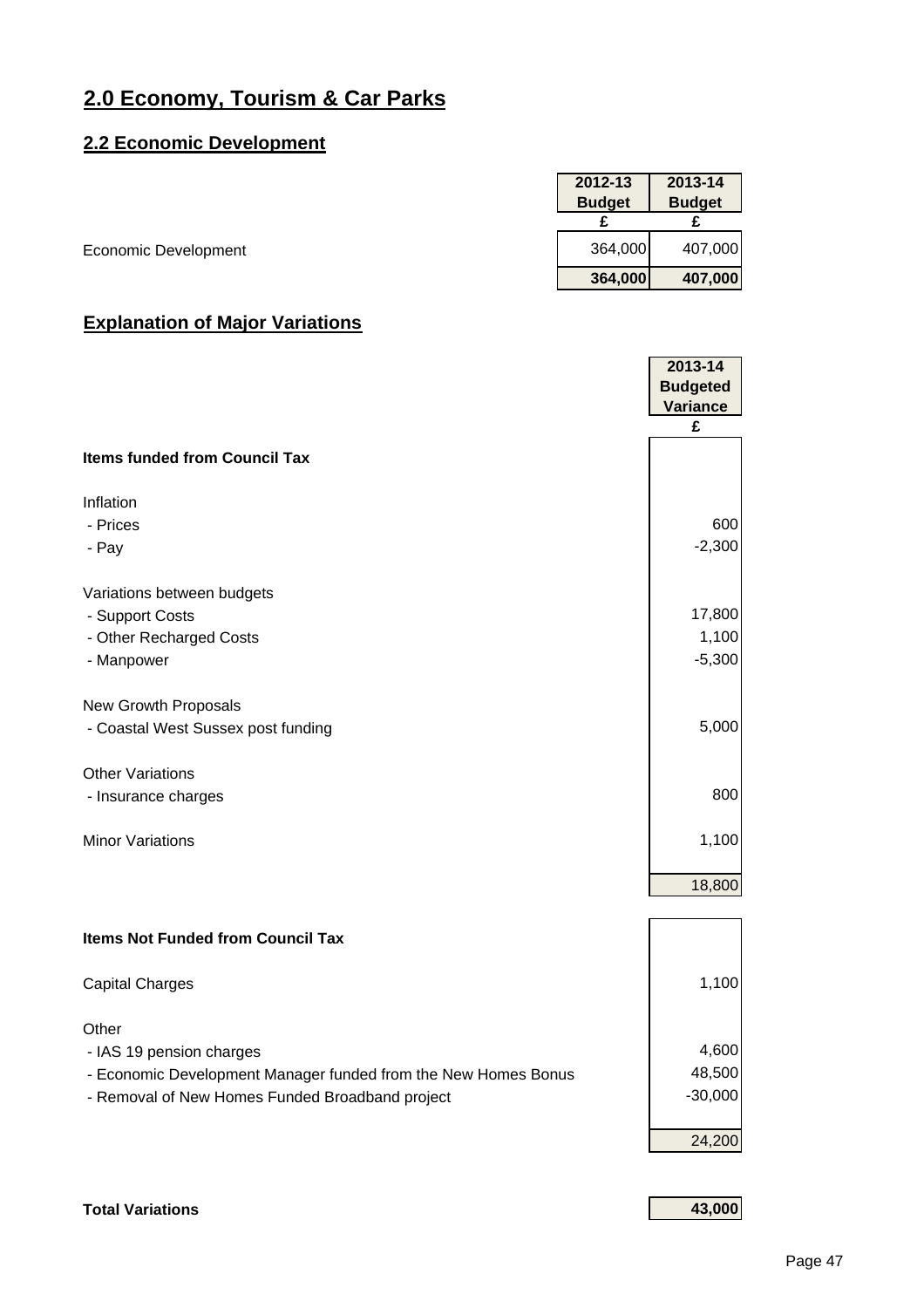## **2.3 Tourism**

|                              | 2012-13<br><b>Budget</b> | 2013-14<br><b>Budget</b> |
|------------------------------|--------------------------|--------------------------|
|                              | £                        | £                        |
| <b>Expenditure</b>           |                          |                          |
| <b>Employee Costs</b>        | 70,100                   | 50,800                   |
| Premises                     | 34,500                   | 0                        |
| Transport                    | 1,800                    | 200                      |
| <b>Supplies and Services</b> | 37,800                   | 66,200                   |
| <b>Support Services</b>      | 33,500                   | 21,200                   |
| <b>Capital Charges</b>       | 3,200                    | 200                      |
|                              |                          |                          |
|                              | 180,900                  | 138,600                  |
|                              |                          |                          |
| <b>Income</b>                |                          |                          |
| Sales Fees and Rents         | $-40,200$                | $-93,000$                |
|                              |                          |                          |
|                              | $-40,200$                | $-93,000$                |
|                              |                          |                          |
| <b>Net Cost of Service</b>   | 140,700                  | 45,600                   |
|                              |                          |                          |

|                                         | 2012-13<br><b>Budget</b> | 2013-14<br><b>Budget</b> |
|-----------------------------------------|--------------------------|--------------------------|
|                                         | £                        | £                        |
|                                         |                          |                          |
| Amortisation of Intangible Fixed Assets | 1,500                    | 200                      |
| Depreciation of Fixed Assets            | 1,700                    |                          |
| <b>General Fund</b>                     | 60,900                   | 22,900                   |
| IAS19 Pension Adjustment                | 1,300                    | 1,300                    |
| <b>Other Recharged Costs</b>            | 41,800                   |                          |
| <b>Recharged Support Costs</b>          | 33,500                   | 21,200                   |
|                                         |                          |                          |
| <b>Total Financing</b>                  | 140,700                  | 45,600                   |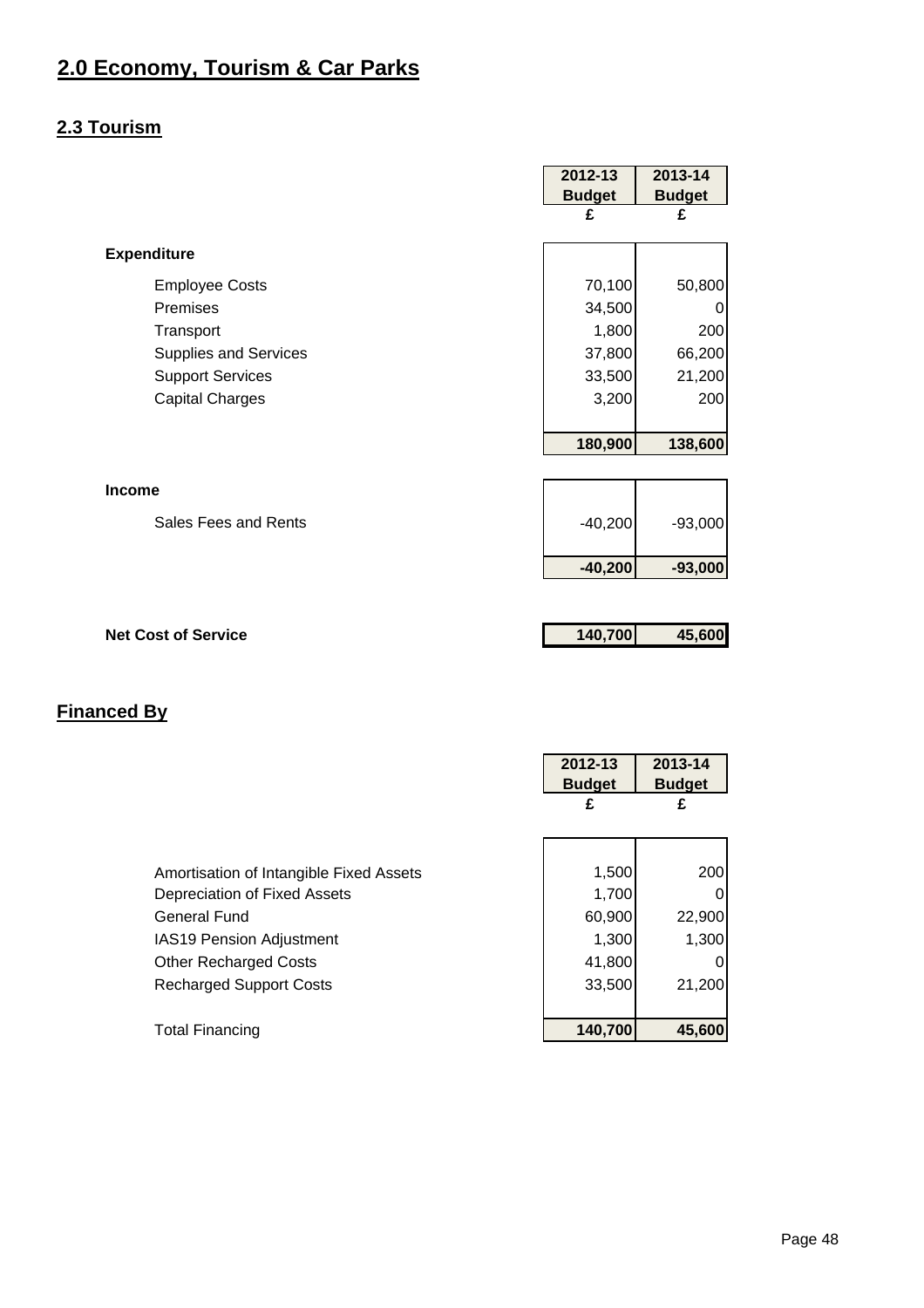#### **2.3 Tourism**

|                                    | 2012-13<br><b>Budget</b> | 2013-14<br><b>Budget</b> |
|------------------------------------|--------------------------|--------------------------|
|                                    |                          |                          |
| <b>Tourist Information Centres</b> | 136,900                  | 45,400                   |
| Tourism Marketing & Development    | 3,800                    | 200                      |
|                                    | 140,700                  | 45,600                   |

#### **Explanation of Major Variations**

|                                                                                                                                                                                                  | 2013-14                                       |
|--------------------------------------------------------------------------------------------------------------------------------------------------------------------------------------------------|-----------------------------------------------|
|                                                                                                                                                                                                  | <b>Budgeted</b>                               |
|                                                                                                                                                                                                  | <b>Variance</b>                               |
|                                                                                                                                                                                                  | £                                             |
| <b>Items funded from Council Tax</b>                                                                                                                                                             |                                               |
| Inflation<br>- Prices                                                                                                                                                                            | $-300$                                        |
| Variations between budgets<br>- Support Costs<br>- Other Recharged Costs<br>- Manpower<br>- Virements                                                                                            | $-12,300$<br>$-41,800$<br>25,400<br>$-14,400$ |
| <b>Efficiency Savings</b><br>- Disinvestment in Chichester Tourist Information Centre<br>- Amalgamation of the Midhurst Area Office with the South Downs<br><b>National Park Visitors Centre</b> | $-28,400$<br>$-18,700$                        |
| <b>Other Variations</b><br>- Insurance charges                                                                                                                                                   | $-2,100$                                      |
| <b>Minor Variations</b>                                                                                                                                                                          | 500                                           |
|                                                                                                                                                                                                  | $-92,100$                                     |
| <b>Items Not Funded from Council Tax</b>                                                                                                                                                         |                                               |
| <b>Capital Charges</b>                                                                                                                                                                           | $-3,000$                                      |
|                                                                                                                                                                                                  | $-3,000$                                      |
|                                                                                                                                                                                                  |                                               |

## **Total Variations 1999**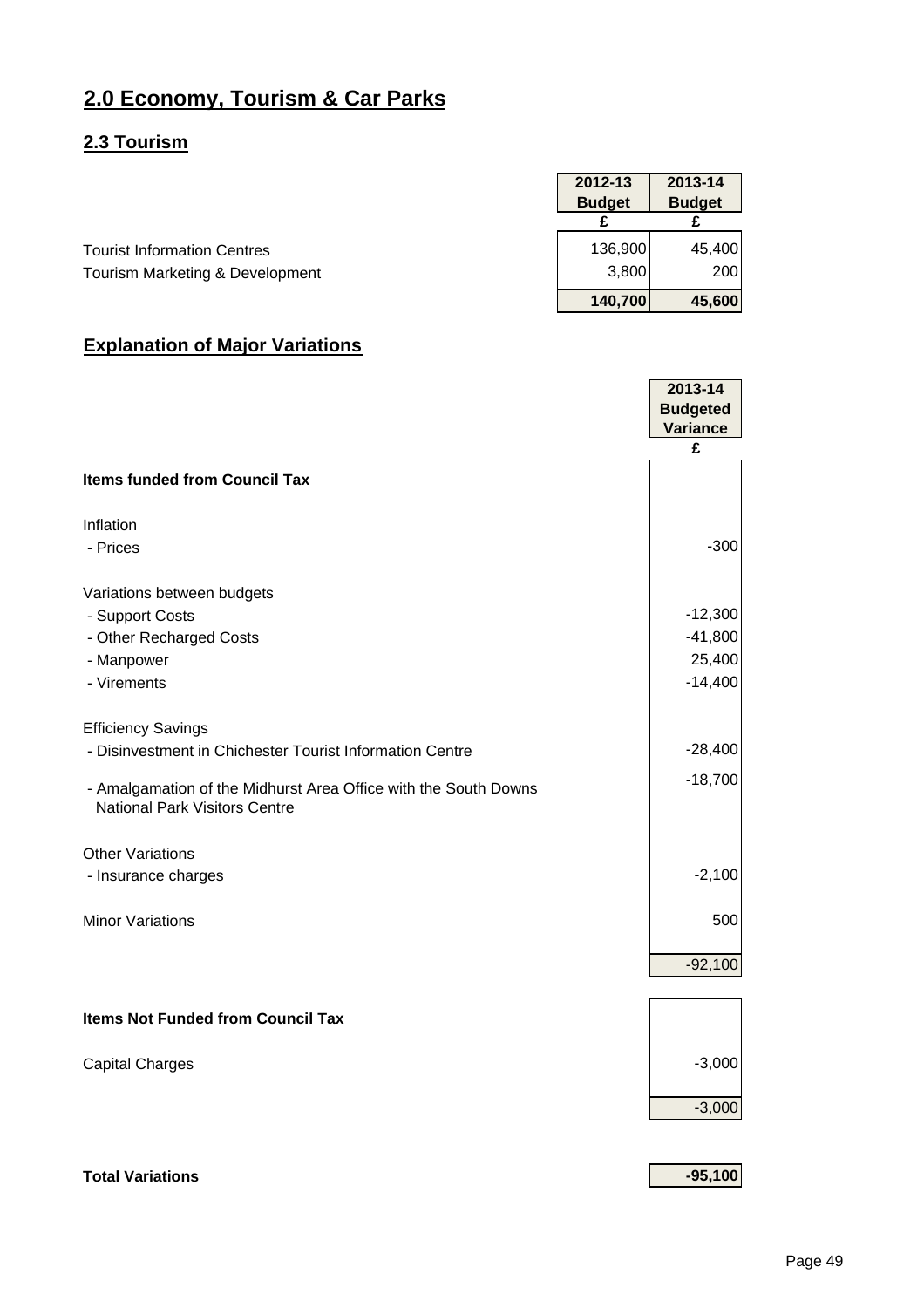## **3.1 Cemeteries**

|                              | 2012-13       | 2013-14       |
|------------------------------|---------------|---------------|
|                              | <b>Budget</b> | <b>Budget</b> |
|                              | £             | £             |
|                              |               |               |
| <b>Expenditure</b>           |               |               |
| <b>Employee Costs</b>        | 29,000        | 30,400        |
| Premises                     | 10,200        | 14,500        |
| Transport                    | 1,000         | 1,000         |
| <b>Supplies and Services</b> | 11,600        | 11,900        |
| <b>Contract Services</b>     | 85,400        | 88,000        |
| <b>Support Services</b>      | 10,100        | 15,000        |
| <b>Capital Charges</b>       | 16,500        | 15,000        |
|                              |               |               |
|                              | 163,800       | 175,800       |
|                              |               |               |
| <b>Income</b>                |               |               |
| Sales Fees and Rents         | $-95,200$     | $-96,700$     |
|                              |               |               |
|                              | $-95,200$     | $-96,700$     |
|                              |               |               |
| <b>Net Cost of Service</b>   | 68,600        | 79,100        |
|                              |               |               |
|                              |               |               |
|                              |               |               |

Ē

Ĭ.

|                                         | 2012-13       | 2013-14       |
|-----------------------------------------|---------------|---------------|
|                                         | <b>Budget</b> | <b>Budget</b> |
|                                         | £             | £             |
|                                         |               |               |
|                                         |               |               |
| Amortisation of Intangible Fixed Assets | 100           | 100           |
| Depreciation of Fixed Assets            | 16,400        | 14,900        |
| <b>General Fund</b>                     | 40,300        | 47,100        |
| <b>IAS19 Pension Adjustment</b>         | 500           | 1,000         |
| <b>Other Recharged Costs</b>            | 1,200         | 1,000         |
| <b>Recharged Support Costs</b>          | 10,100        | 15,000        |
|                                         |               |               |
| <b>Total Financing</b>                  | 68,600        | 79,100        |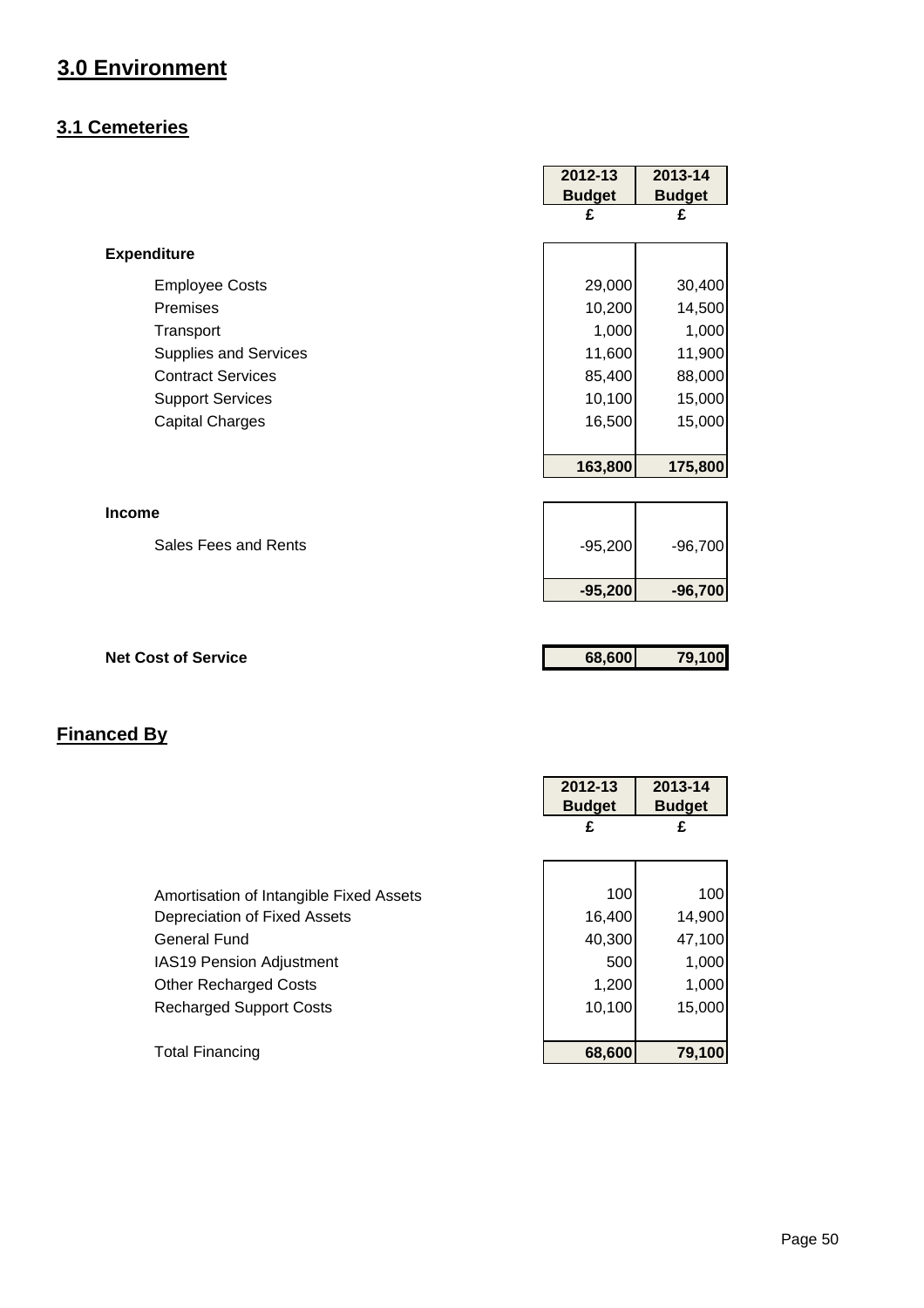## **3.1 Cemeteries**

|            | 2012-13       | 2013-14       |
|------------|---------------|---------------|
|            | <b>Budget</b> | <b>Budget</b> |
|            |               |               |
| Cemeteries | 68,600        | 79,100        |
|            | 68,600        | 79,100        |

|                                                               | 2013-14         |
|---------------------------------------------------------------|-----------------|
|                                                               | <b>Budgeted</b> |
|                                                               | <b>Variance</b> |
|                                                               | £               |
| <b>Items funded from Council Tax</b>                          |                 |
| Inflation                                                     |                 |
| - Prices                                                      | 1,100           |
| - Pay                                                         | $-300$          |
| Variations between budgets                                    |                 |
| - Support Costs                                               | 4,900           |
| - Other Recharged Costs                                       | $-200$          |
| - Manpower                                                    | 900             |
| <b>Other Variations</b>                                       |                 |
| - Planned repairs and maintenance as per the 5 year programme | 4,400           |
| - Insurance charges                                           | 300             |
| - NNDR                                                        | $-300$          |
| <b>Minor Variations</b>                                       | 700             |
|                                                               | 11,500          |
|                                                               |                 |
| <b>Items Not Funded from Council Tax</b>                      |                 |
| <b>Capital Charges</b>                                        | $-1,500$        |
| Other                                                         |                 |
| - IAS 19 pension charges                                      | 500             |
|                                                               | $-1,000$        |
|                                                               |                 |
| <b>Total Variations</b>                                       | 10,500          |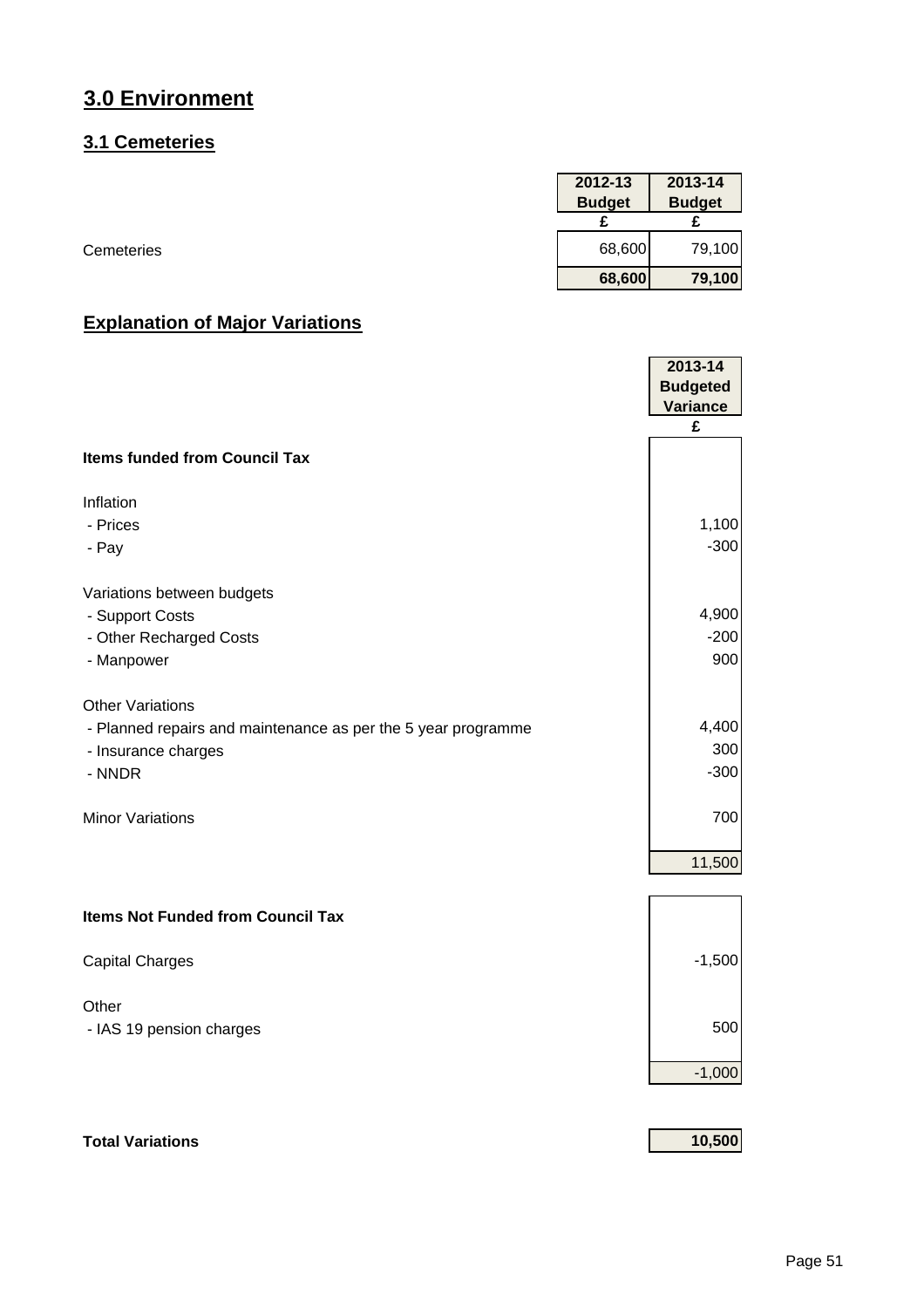## **3.2 Cleansing Services & Public Conveniences**

|                                   | 2012-13            | 2013-14            |
|-----------------------------------|--------------------|--------------------|
|                                   | <b>Budget</b><br>£ | <b>Budget</b><br>£ |
|                                   |                    |                    |
| <b>Expenditure</b>                |                    |                    |
| <b>Employee Costs</b>             | 2,543,000          | 2,536,400          |
| Premises                          | 157,100            | 204,600            |
| Transport                         | 1,109,700          | 1,047,500          |
| Supplies and Services             | 991,800            | 956,500            |
| <b>Contract Services</b>          | 315,200            | 297,400            |
| <b>Support Services</b>           | 470,700            | 467,000            |
| <b>Capital Charges</b>            | 209,100            | 372,100            |
|                                   | 5,796,600          | 5,881,500          |
|                                   |                    |                    |
| <b>Income</b>                     |                    |                    |
| <b>Grants and Contributions</b>   | $-684,600$         | $-684,400$         |
| Sales Fees and Rents              | $-1,769,800$       | $-1,818,300$       |
| Recharges to Other Accounts       | $-5,000$           | $-3,200$           |
|                                   | $-2,459,400$       | $-2,505,900$       |
|                                   |                    |                    |
| <b>Net Cost of Service</b>        | 3,337,200          | 3,375,600          |
|                                   |                    |                    |
|                                   |                    |                    |
| anced By                          |                    |                    |
|                                   |                    |                    |
|                                   | 2012-13            | 2013-14            |
|                                   | <b>Budget</b>      | <b>Budget</b>      |
|                                   | £                  | £                  |
|                                   |                    |                    |
| and the state of the state of the | $\sim$ 100         | 10.000             |

|                                         | <b>Budget</b> | <b>Budget</b> |
|-----------------------------------------|---------------|---------------|
|                                         | £             | £             |
|                                         |               |               |
|                                         |               |               |
| Amortisation of Intangible Fixed Assets | 26,400        | 18,000        |
| Depreciation of Fixed Assets            | 182,700       | 354,100       |
| <b>General Fund</b>                     | 2,578,700     | 2,394,500     |
| <b>IAS19 Pension Adjustment</b>         | 37,000        | 54,600        |
| <b>Other Recharged Costs</b>            | 41,700        | 87,400        |
| <b>Recharged Support Costs</b>          | 470,700       | 467,000       |
|                                         |               |               |
| <b>Total Financing</b>                  | 3,337,200     | 3,375,600     |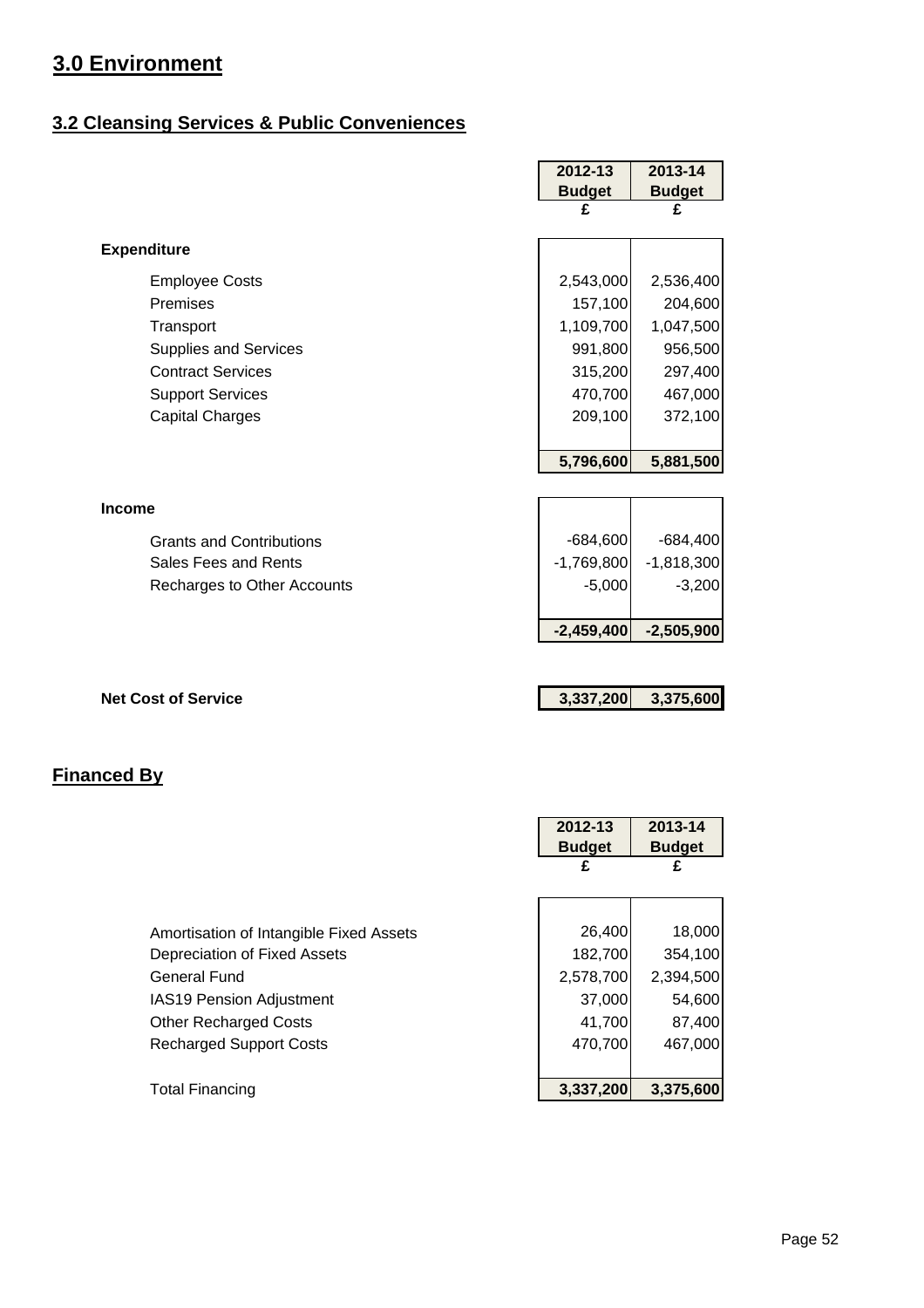## **3.2 Cleansing Services & Public Conveniences**

|                               | 2012-13       | 2013-14       |
|-------------------------------|---------------|---------------|
|                               | <b>Budget</b> | <b>Budget</b> |
| <b>Public Conveniences</b>    | 603,500       | 661,900       |
| Refuse Collection & Recycling | 1,767,800     | 1,766,000     |
| <b>Street Cleansing</b>       | 965.900       | 947,700       |
|                               | 3,337,200     | 3,375,600     |

|                                                                                       | 2013-14         |
|---------------------------------------------------------------------------------------|-----------------|
|                                                                                       | <b>Budgeted</b> |
|                                                                                       | <b>Variance</b> |
|                                                                                       | £               |
| <b>Items funded from Council Tax</b>                                                  |                 |
| Inflation                                                                             |                 |
| - Prices                                                                              | 28,700          |
| Variations between budgets                                                            |                 |
| - Support Costs                                                                       | $-3,700$        |
| - Other Recharged Costs                                                               | 47,500          |
| - Manpower                                                                            | $-47,100$       |
| - Virements                                                                           | $-27,000$       |
| <b>Efficiency Savings</b>                                                             |                 |
| - Sale of waste and recycling bins                                                    | $-15,000$       |
| - CCS Vehicle Maintenance net saving £78,500                                          | $-113,000$      |
| - New charges for the chargeable household waste bin rental                           | $-19,200$       |
| - Public Convenience reduced maintenance of the hand washer/dryer units               | $-4,000$        |
| - Reduction in chewing gum removal due to letting a new contract                      | $-2,000$        |
| - Growth in the clinical trade waste service                                          | $-2,000$        |
| - Increased income from the schools recycling service                                 | $-2,000$        |
| - Reduction in ad hoc street cleaning based on trend over the past couple<br>of years | $-2,000$        |
| - Growth in the green waste service                                                   | $-20,000$       |
| - Budget not require for the exchange of bins after implementing glass recycling      | $-20,600$       |
| - CCS fuel efficiency from reduced fleet and use of more efficient vehicles           | $-12,000$       |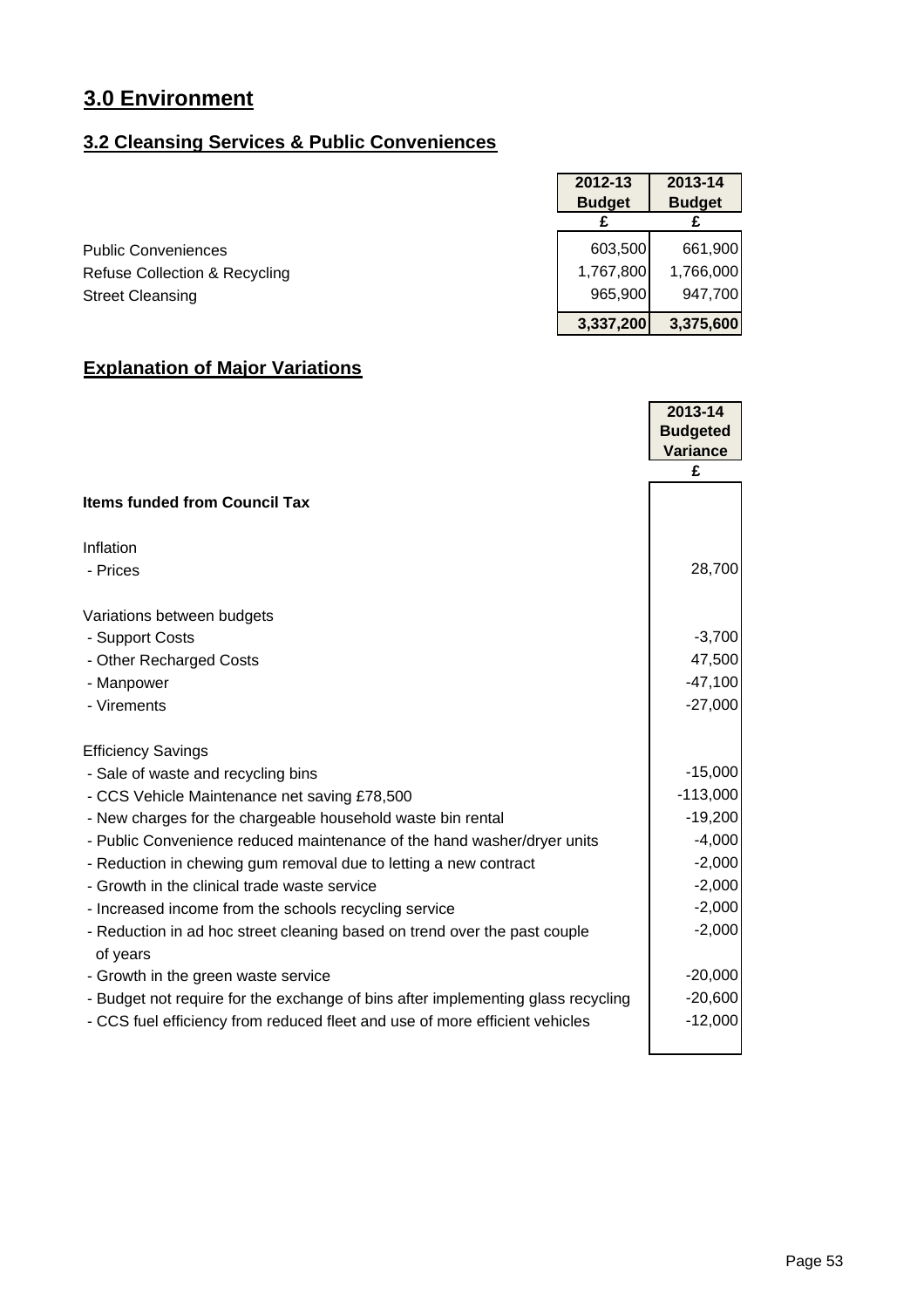|                                                                 | 2013-14              |
|-----------------------------------------------------------------|----------------------|
|                                                                 | <b>Budgeted</b>      |
|                                                                 | <b>Variance</b><br>£ |
| <b>Other Variations</b>                                         |                      |
| - Planned repairs and maintenance as per the 5 year programme   | 36,000               |
| - Insurance charges                                             | 18,100               |
| - NNDR                                                          | 11,500               |
| - Motor vehicle departmental excess increased from £250 to £500 | 4,500                |
|                                                                 |                      |
| <b>Minor Variations</b>                                         | 1,100                |
|                                                                 |                      |
|                                                                 | $-142,200$           |
|                                                                 |                      |
| <b>Items Not Funded from Council Tax</b>                        |                      |
| <b>Capital Charges</b>                                          | 163,000              |
|                                                                 |                      |
| Other                                                           |                      |
| - IAS 19 pension charges                                        | 17,600               |
|                                                                 |                      |
|                                                                 | 180,600              |
|                                                                 |                      |
| <b>Total Variations</b>                                         | 38,400               |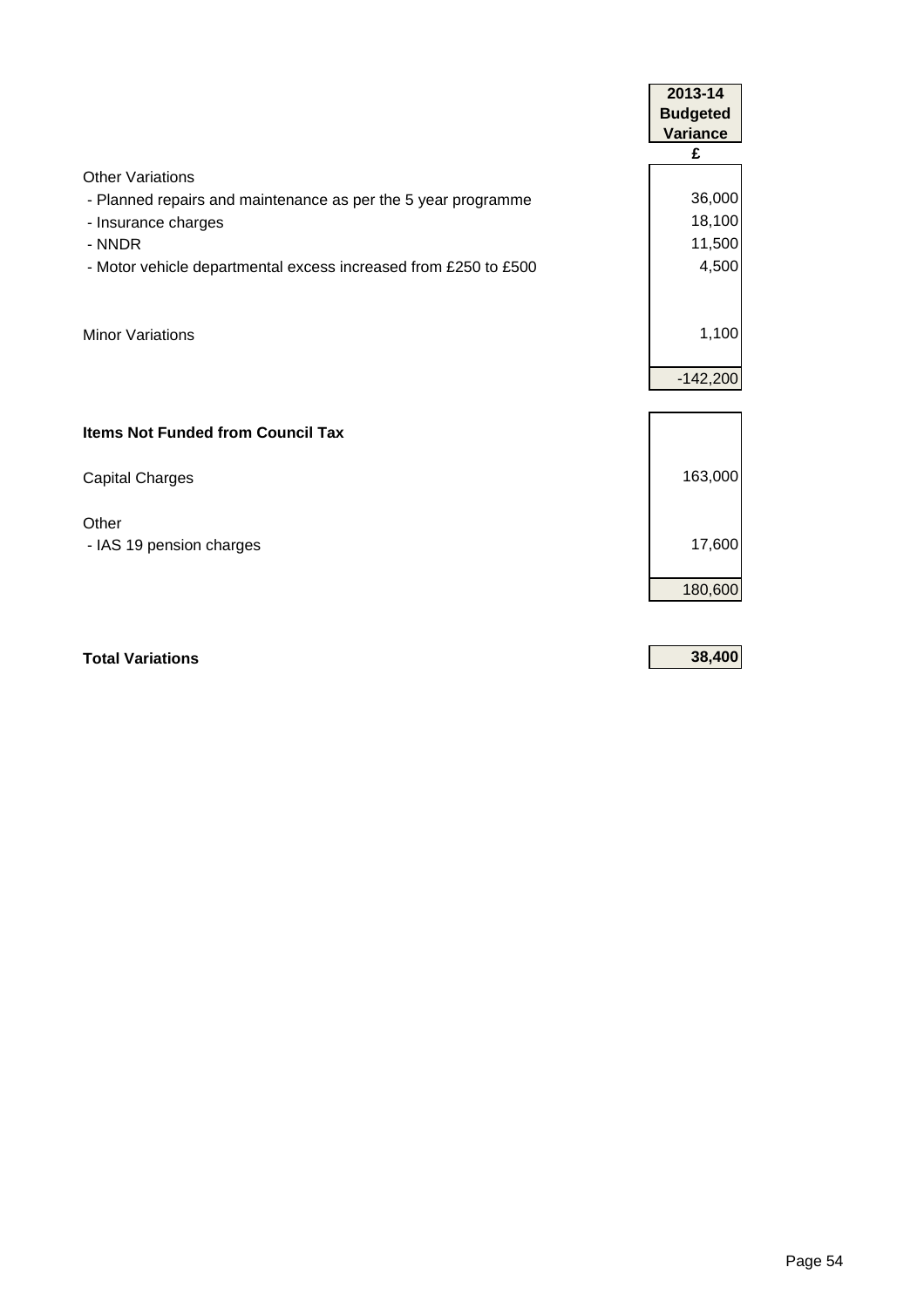#### **3.3 Coastal Management**

|                              | 2012-13<br><b>Budget</b> | 2013-14<br><b>Budget</b> |
|------------------------------|--------------------------|--------------------------|
|                              | £                        | £                        |
| <b>Expenditure</b>           |                          |                          |
| <b>Employee Costs</b>        | 58,000                   | 85,900                   |
| Premises                     | 69,500                   | 71,600                   |
| Transport                    | 600                      | 600                      |
| <b>Supplies and Services</b> | 55,200                   | 38,300                   |
| <b>Support Services</b>      | 21,100                   | 22,800                   |
| <b>Capital Charges</b>       | 253,800                  | 249,200                  |
|                              | 458,200                  | 468,400                  |
| <b>Income</b>                |                          |                          |
|                              |                          |                          |
|                              | $\bf{0}$                 | $\mathbf 0$              |
|                              |                          |                          |
| <b>Net Cost of Service</b>   | 458,200                  | 468,400                  |

|                                                                                                                                                                                                                                | 2012-13<br><b>Budget</b><br>£                         | 2013-14<br><b>Budget</b><br>£                                  |
|--------------------------------------------------------------------------------------------------------------------------------------------------------------------------------------------------------------------------------|-------------------------------------------------------|----------------------------------------------------------------|
| Amortisation of Intangible Fixed Assets<br>Depreciation of Fixed Assets<br>General Fund<br><b>IAS19 Pension Adjustment</b><br>New Homes Bonus Scheme Reserve<br><b>Other Recharged Costs</b><br><b>Recharged Support Costs</b> | 300<br>253,500<br>180,100<br>1,200<br>2,000<br>21,100 | 400<br>248,800<br>187,300<br>2,000<br>5,000<br>2,100<br>22,800 |
| <b>Total Financing</b>                                                                                                                                                                                                         | 458,200                                               | 468,400                                                        |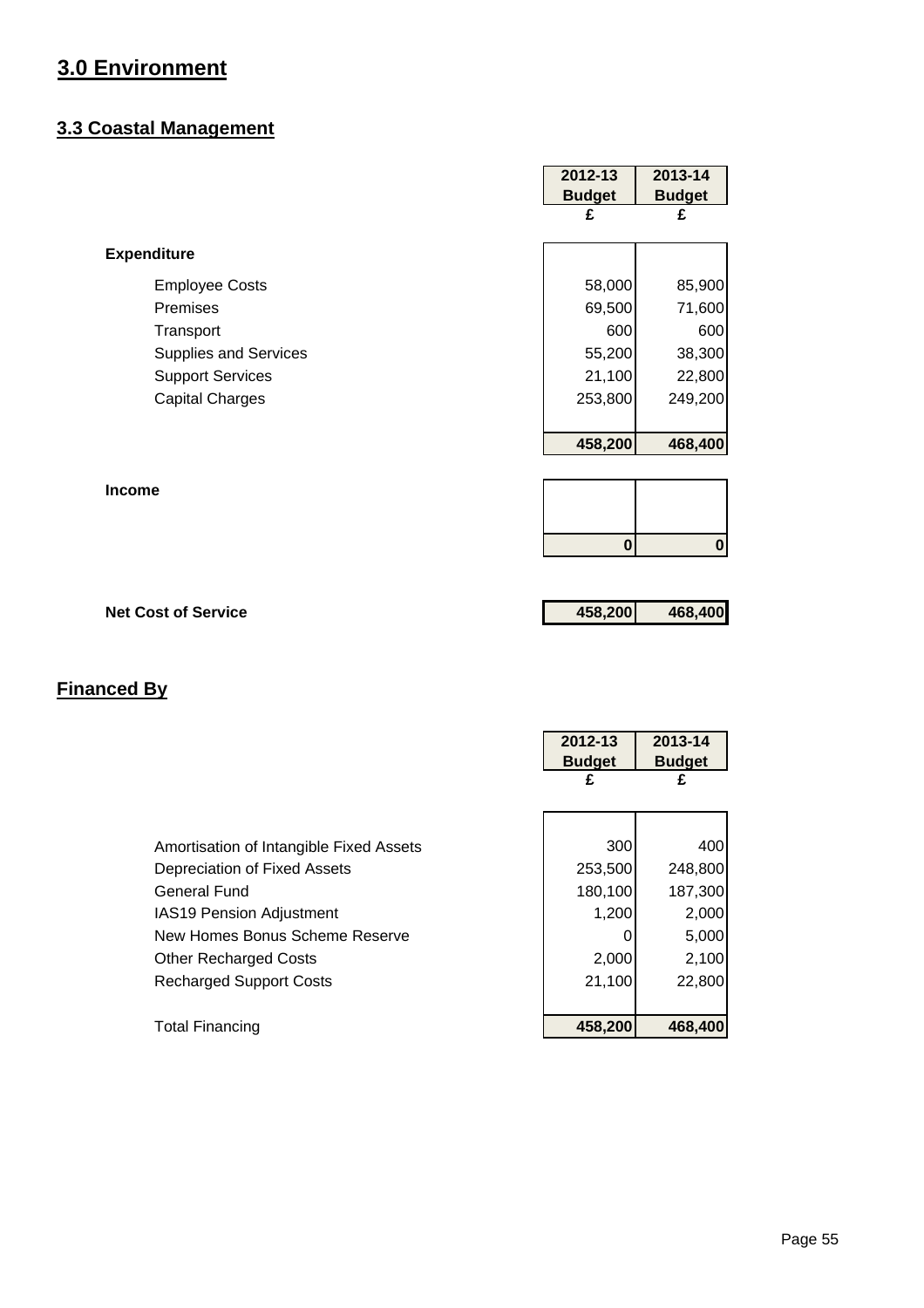#### **3.3 Coastal Management**

|                           | 2012-13       | 2013-14       |
|---------------------------|---------------|---------------|
|                           | <b>Budget</b> | <b>Budget</b> |
|                           |               |               |
| <b>Coastal Management</b> | 458,200       | 468,400       |
|                           | 458,200       | 468,400       |

## **Explanation of Major Variations**

|                                                           | 2013-14<br><b>Budgeted</b> |
|-----------------------------------------------------------|----------------------------|
|                                                           | <b>Variance</b>            |
|                                                           | £                          |
| <b>Items funded from Council Tax</b>                      |                            |
| Inflation                                                 |                            |
| - Prices                                                  | 2,900                      |
| - Pay                                                     | $-600$                     |
| Variations between budgets                                |                            |
| - Support Costs                                           | 1,700                      |
| - Other Recharged Costs                                   | 100                        |
| - Manpower                                                | 18,300                     |
| - Virements                                               | $-13,800$                  |
| <b>Minor Variations</b>                                   | 400                        |
|                                                           | 9,000                      |
| <b>Items Not Funded from Council Tax</b>                  |                            |
| <b>Capital Charges</b>                                    | $-4,600$                   |
| Other                                                     |                            |
| - IAS 19 pension charges                                  | 800                        |
| - New Homes bonus funding of Manhood Penisula Partnership | 5,000                      |
|                                                           | 1,200                      |

**Total Variations 10,200**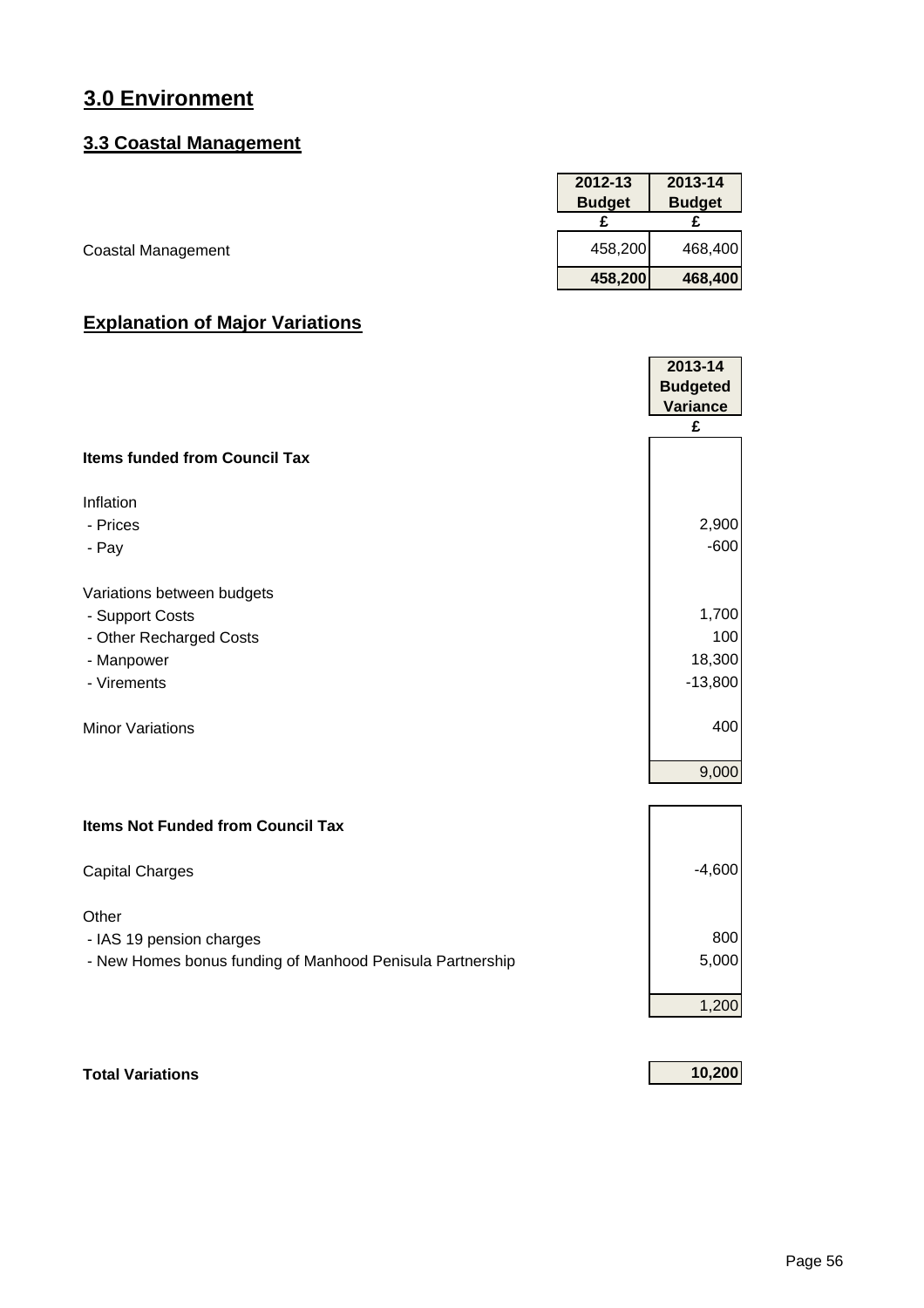## **3.4 Emergency Planning**

|                              | 2012-13       | 2013-14       |
|------------------------------|---------------|---------------|
|                              | <b>Budget</b> | <b>Budget</b> |
|                              | £             | £             |
| <b>Expenditure</b>           |               |               |
| <b>Employee Costs</b>        | 77,100        | 73,000        |
| Transport                    | 2,100         | 2,200         |
| <b>Supplies and Services</b> | 16,100        | 14,100        |
| <b>Support Services</b>      | 23,300        | 22,700        |
| <b>Capital Charges</b>       | 4,200         | 12,400        |
|                              |               |               |
|                              | 122,800       | 124,400       |
|                              |               |               |
| <b>Income</b>                |               |               |
|                              |               |               |
|                              | $\bf{0}$      | $\pmb{0}$     |
|                              |               |               |
|                              |               |               |
| <b>Net Cost of Service</b>   | 122,800       | 124,400       |

|                                         | 2012-13<br><b>Budget</b><br>£ | 2013-14<br><b>Budget</b><br>£ |
|-----------------------------------------|-------------------------------|-------------------------------|
| Amortisation of Intangible Fixed Assets | 300                           | 3,900                         |
| Depreciation of Fixed Assets            | 3,900                         | 8,500                         |
| <b>General Fund</b>                     | 92,400                        | 86,200                        |
| IAS19 Pension Adjustment                | 1,200                         | 1,600                         |
| <b>Other Recharged Costs</b>            | 1,700                         | 1,500                         |
| <b>Recharged Support Costs</b>          | 23,300                        | 22,700                        |
|                                         |                               |                               |
| <b>Total Financing</b>                  | 122,800                       | 124,400                       |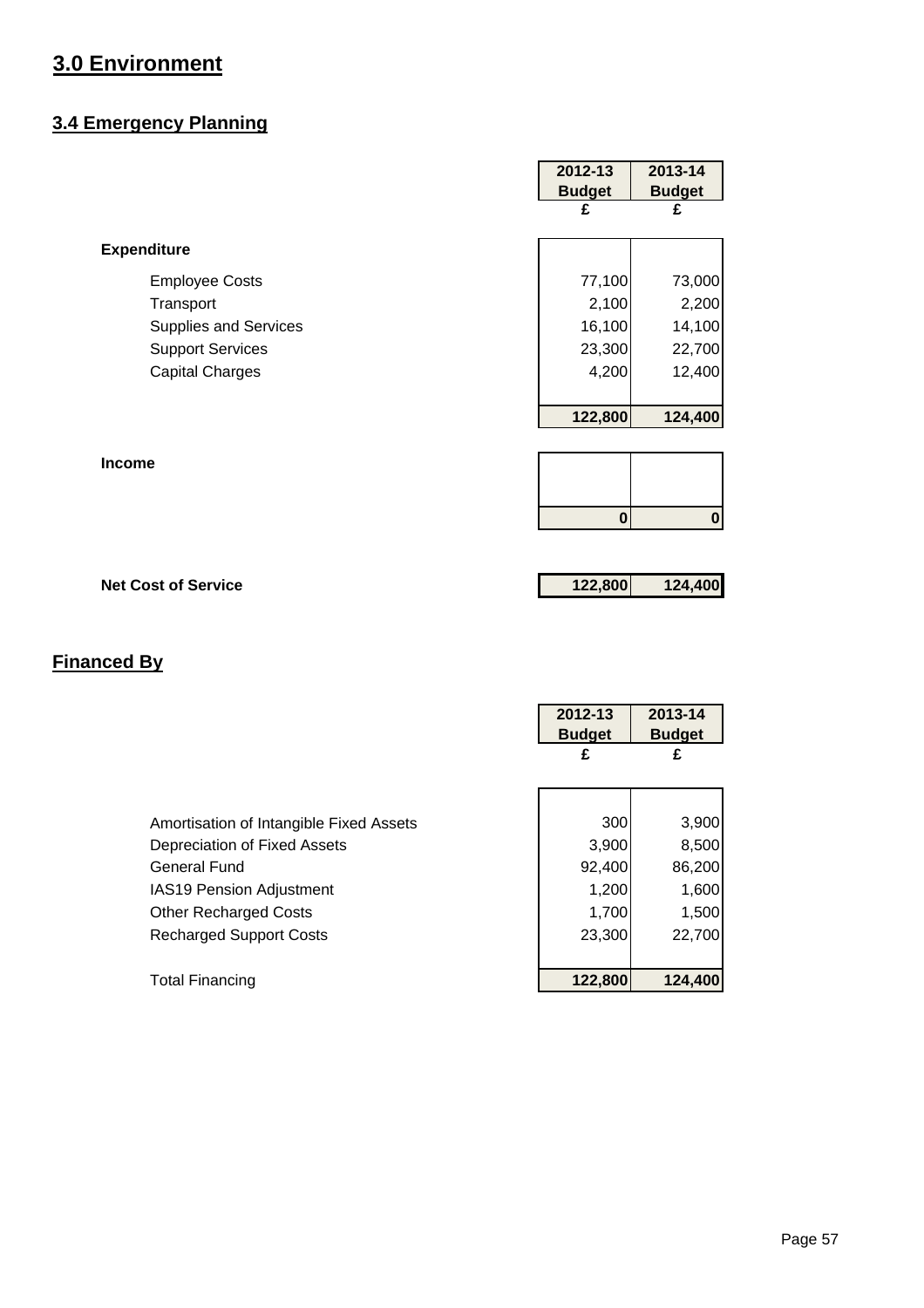## **3.4 Emergency Planning**

|                           | 2012-13       | 2013-14       |
|---------------------------|---------------|---------------|
|                           | <b>Budget</b> | <b>Budget</b> |
|                           |               |               |
| <b>Emergency Planning</b> | 122,800       | 124,400       |
|                           | 122,800       | 124,400       |

## **Explanation of Major Variations**

|                                                               | 2013-14<br><b>Budgeted</b> |
|---------------------------------------------------------------|----------------------------|
|                                                               | <b>Variance</b>            |
|                                                               | £                          |
| <b>Items funded from Council Tax</b>                          |                            |
| Inflation                                                     |                            |
| - Prices                                                      | 600                        |
| - Pay                                                         | $-400$                     |
| Variations between budgets                                    |                            |
| - Support Costs                                               | $-600$                     |
| - Other Recharged Costs                                       | $-200$                     |
| - Manpower                                                    | $-2,000$                   |
| <b>Efficiency Savings</b>                                     |                            |
| - Removal of AIMS budget due to no longer having the software | $-4,200$                   |
| <b>Minor Variations</b>                                       | $-200$                     |
|                                                               | $-7,000$                   |
| <b>Items Not Funded from Council Tax</b>                      |                            |
| <b>Capital Charges</b>                                        | 8,200                      |
| Other                                                         |                            |
| - IAS 19 pension charges                                      | 400                        |
|                                                               | 8,600                      |
|                                                               |                            |

#### **Total Variations 1,600**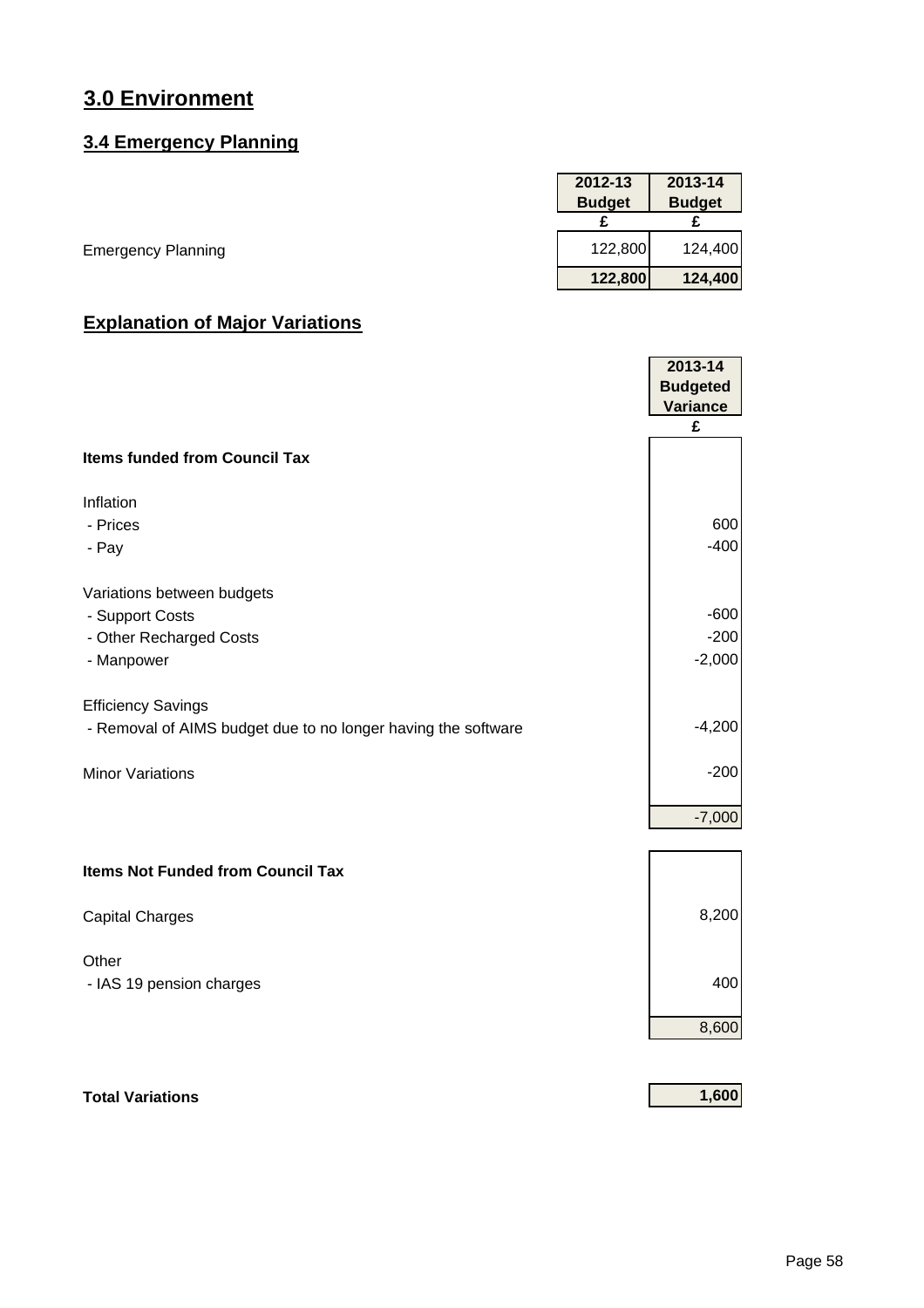## **3.5 Environmental Health Licensing**

|                              | 2012-13       | 2013-14       |
|------------------------------|---------------|---------------|
|                              | <b>Budget</b> | <b>Budget</b> |
|                              | £             | £             |
| <b>Expenditure</b>           |               |               |
| <b>Employee Costs</b>        | 213,500       | 223,000       |
| Transport                    | 1,300         | 1,300         |
| <b>Supplies and Services</b> | 26,800        | 27,200        |
| <b>Support Services</b>      | 90,700        | 49,800        |
| <b>Capital Charges</b>       | 13,200        | 10,000        |
|                              |               |               |
|                              | 345,500       | 311,300       |
| <b>Income</b>                |               |               |
| Sales Fees and Rents         | $-287,100$    | $-305,200$    |
|                              | $-287,100$    | $-305,200$    |
|                              |               |               |
| <b>Net Cost of Service</b>   | 58,400        | 6,100         |

|                                                                                                                                                                                                     | 2012-13<br><b>Budget</b><br>£                            | 2013-14<br><b>Budget</b><br>£                           |
|-----------------------------------------------------------------------------------------------------------------------------------------------------------------------------------------------------|----------------------------------------------------------|---------------------------------------------------------|
| Amortisation of Intangible Fixed Assets<br>Depreciation of Fixed Assets<br><b>General Fund</b><br><b>IAS19 Pension Adjustment</b><br><b>Other Recharged Costs</b><br><b>Recharged Support Costs</b> | 11,600<br>1,600<br>$-56,300$<br>3,400<br>7,400<br>90,700 | 8,000<br>2,000<br>$-67,300$<br>6,000<br>7,600<br>49,800 |
| Total Financing                                                                                                                                                                                     | 58,400                                                   | 6,100                                                   |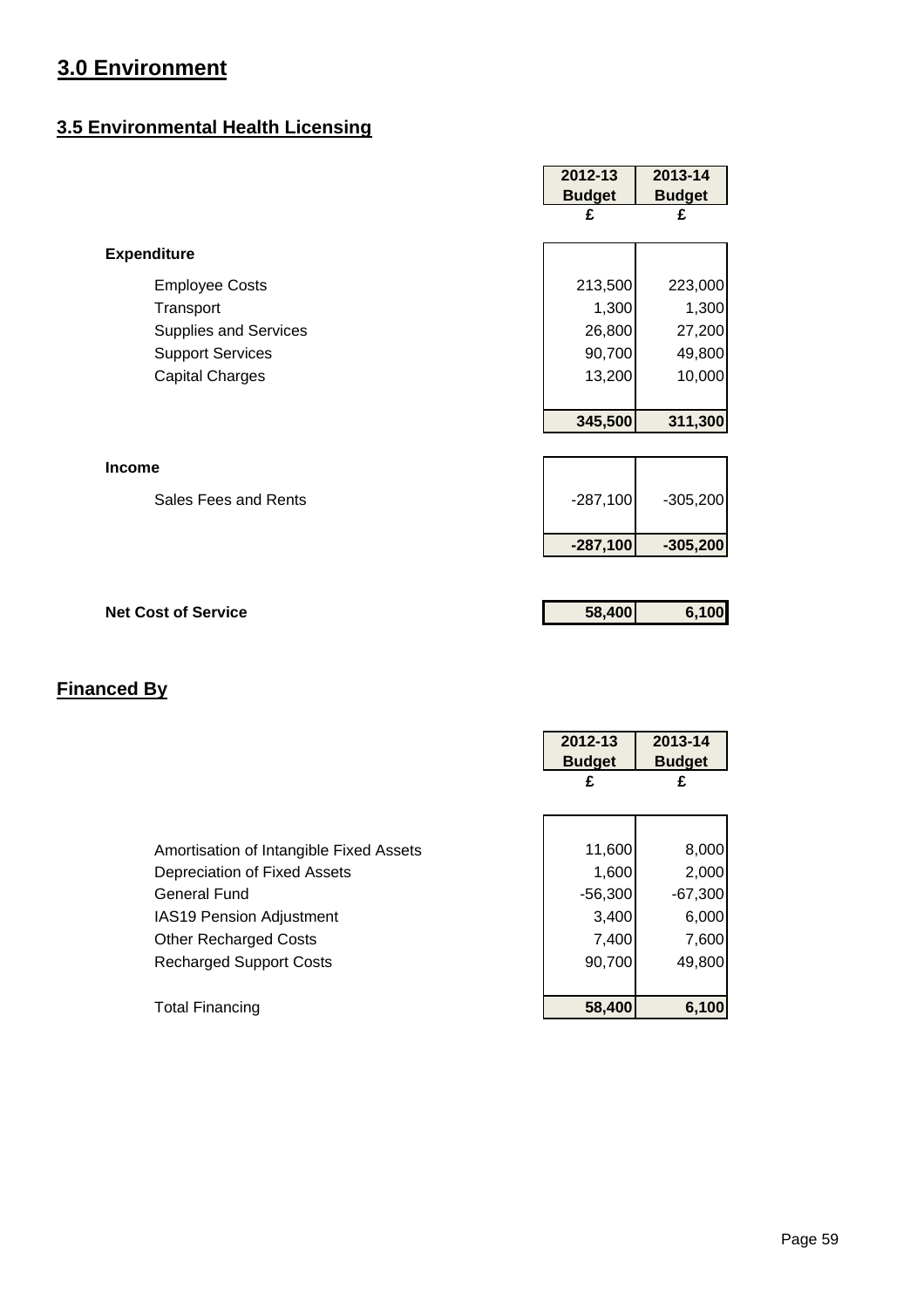## **3.5 Environmental Health Licensing**

| 2012-13       | 2013-14       |
|---------------|---------------|
| <b>Budget</b> | <b>Budget</b> |
|               |               |
| 58,400        | 6,100         |
| 58,400        | 6,100         |

## **Explanation of Major Variations**

|                                                                 | 2013-14<br><b>Budgeted</b> |
|-----------------------------------------------------------------|----------------------------|
|                                                                 | Variance                   |
|                                                                 | £                          |
| <b>Items funded from Council Tax</b>                            |                            |
| Inflation                                                       |                            |
| - Prices                                                        | $-7,700$                   |
| - Pay                                                           | $-1,700$                   |
| Variations between budgets                                      |                            |
| - Support Costs                                                 | $-40,900$                  |
| - Other Recharged Costs                                         | 200                        |
| - Manpower                                                      | 8,400                      |
| <b>Other Variations</b>                                         |                            |
| - Insurance charges                                             | $-200$                     |
| - Additional Taxi Driver income based on previous years outturn | $-10,000$                  |
| <b>Minor Variations</b>                                         | 200                        |
|                                                                 | $-51,700$                  |
| <b>Items Not Funded from Council Tax</b>                        |                            |
|                                                                 |                            |
| <b>Capital Charges</b>                                          | $-3,200$                   |
| Other                                                           |                            |
| - IAS 19 pension charges                                        | 2,600                      |
|                                                                 | $-600$                     |
|                                                                 |                            |

## **Total Variations -52,300**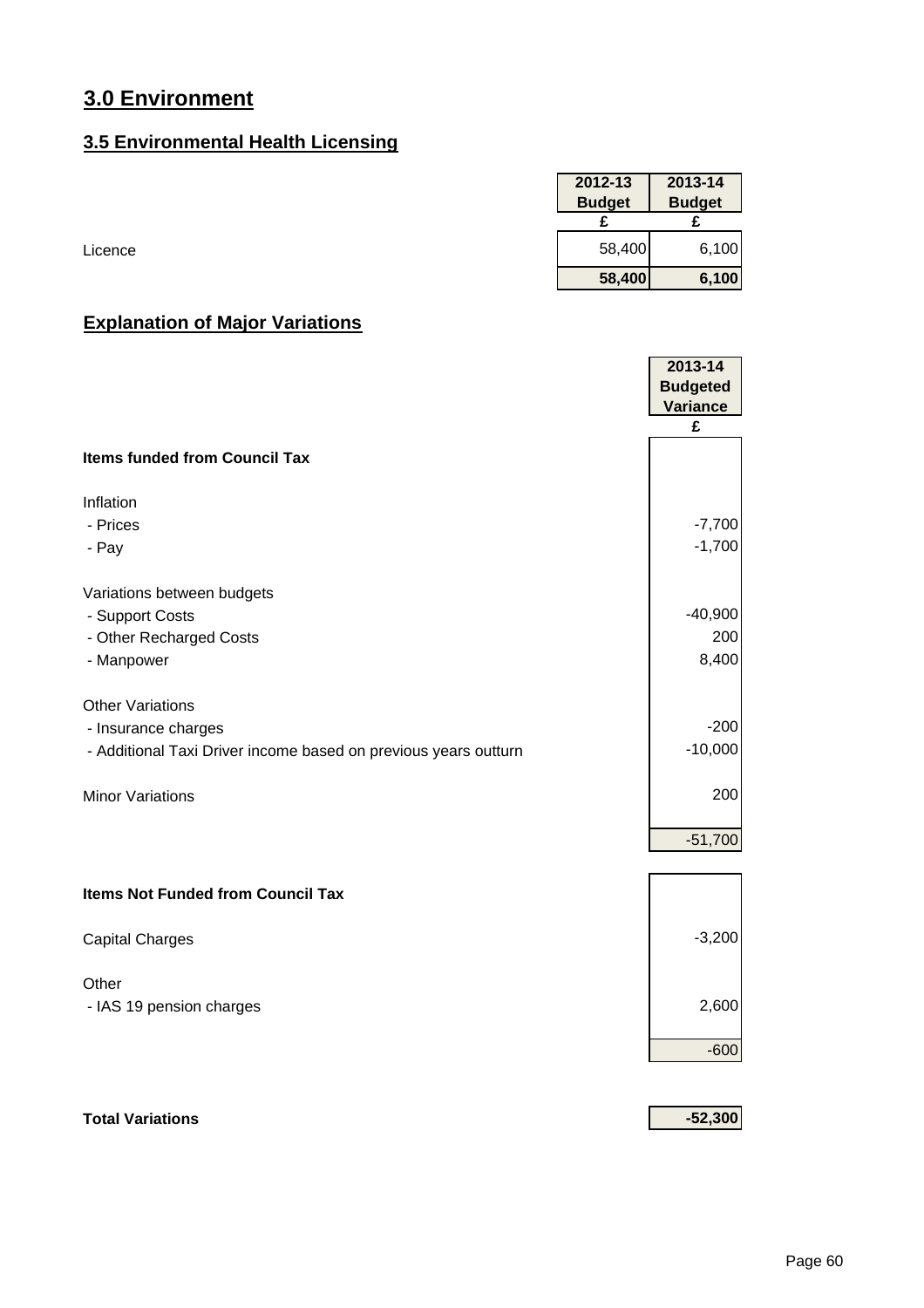## **3.6 Environmental Protection**

|                                 | 2012-13       | 2013-14       |
|---------------------------------|---------------|---------------|
|                                 | <b>Budget</b> | <b>Budget</b> |
|                                 | £             | £             |
| <b>Expenditure</b>              |               |               |
| <b>Employee Costs</b>           | 513,300       | 489,800       |
| Premises                        | 600           | 600           |
| Transport                       | 18,100        | 18,700        |
| <b>Supplies and Services</b>    | 127,100       | 118,200       |
| <b>Support Services</b>         | 165,400       | 141,100       |
| <b>Capital Charges</b>          | 15,200        | 11,500        |
|                                 |               |               |
|                                 | 839,700       | 779,900       |
|                                 |               |               |
| <b>Income</b>                   |               |               |
| <b>Grants and Contributions</b> | $-1,000$      | $-1,000$      |
| Sales Fees and Rents            | $-141,300$    | $-144,800$    |
| Recharges to Other Accounts     | $-140,100$    | $-135,200$    |
|                                 | $-282,400$    | $-281,000$    |
|                                 |               |               |
| <b>Net Cost of Service</b>      | 557,300       | 498,900       |

|                                         | 2012-13<br><b>Budget</b> | 2013-14<br><b>Budget</b> |
|-----------------------------------------|--------------------------|--------------------------|
|                                         | £                        | £                        |
|                                         |                          |                          |
| Amortisation of Intangible Fixed Assets | 2,500                    | 2,800                    |
| Depreciation of Fixed Assets            | 12,700                   | 8,700                    |
| General Fund                            | 333,400                  | 306,100                  |
| <b>IAS19 Pension Adjustment</b>         | 9,300                    | 13,200                   |
| <b>Other Recharged Costs</b>            | 34,000                   | 27,000                   |
| <b>Recharged Support Costs</b>          | 165,400                  | 141,100                  |
|                                         |                          |                          |
| <b>Total Financing</b>                  | 557,300                  | 498.900                  |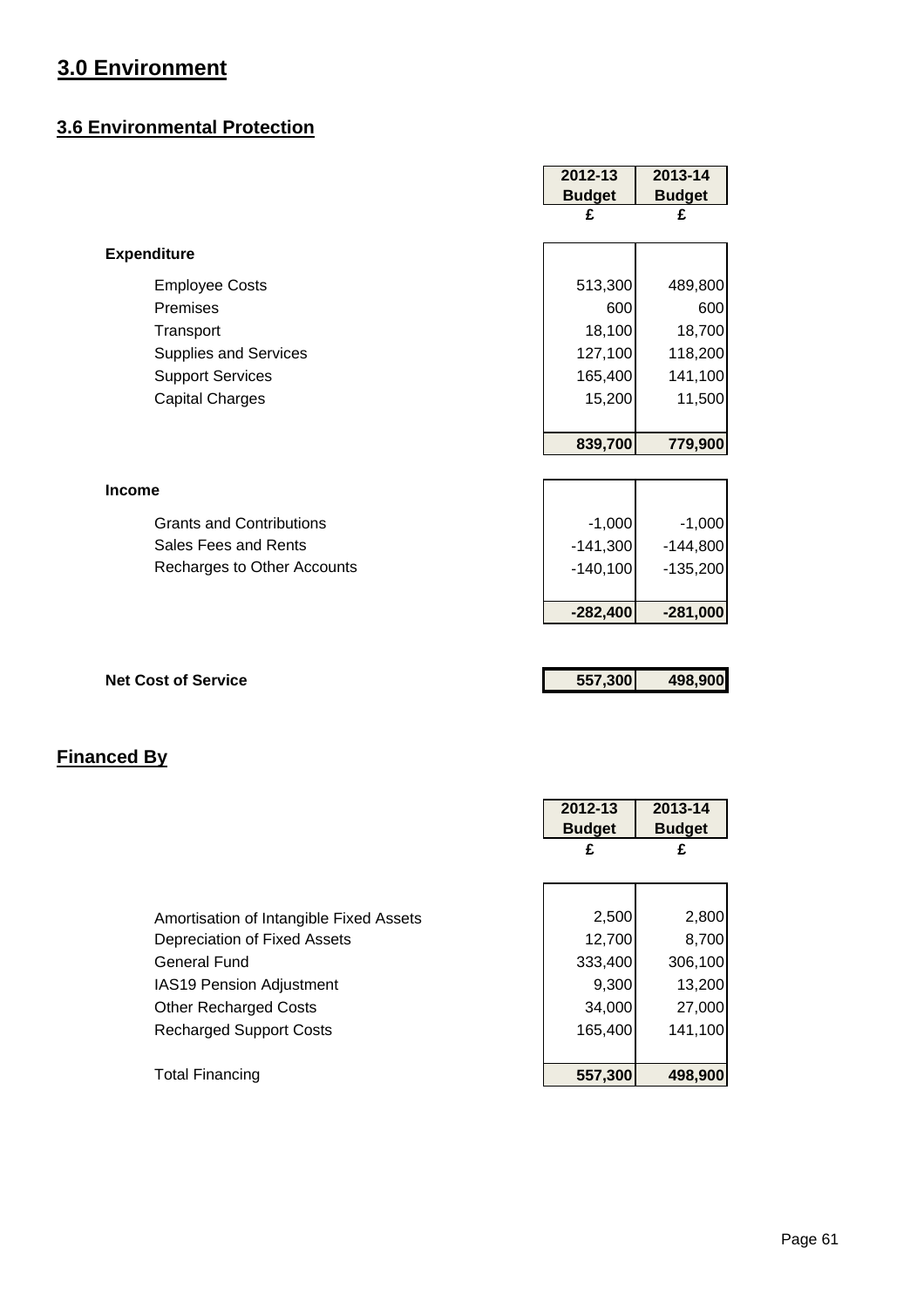#### **3.6 Environmental Protection**

|                                 | 2012-13       | 2013-14       |
|---------------------------------|---------------|---------------|
|                                 | <b>Budget</b> | <b>Budget</b> |
|                                 |               |               |
| Dog Control                     | 98,500        | 84,100        |
| Licencing                       | 36,200        | 31,300        |
| <b>Environmental Protection</b> | 355,300       | 322,700       |
| Pest Control                    | 67,300        | 60,800        |
|                                 | 557,300       | 498,900       |

|                                                                     | 2013-14         |
|---------------------------------------------------------------------|-----------------|
|                                                                     | <b>Budgeted</b> |
|                                                                     | Variance        |
|                                                                     | £               |
| <b>Items funded from Council Tax</b>                                |                 |
| Inflation                                                           |                 |
| - Prices                                                            | $-2,000$        |
| - Pay                                                               | $-3,300$        |
| Variations between budgets                                          |                 |
| - Support Costs                                                     | $-24,300$       |
| - Other Recharged Costs                                             | $-7,000$        |
| - Manpower                                                          | $-19,000$       |
| - Virements                                                         | $-9,500$        |
| <b>Efficiency Savings</b>                                           |                 |
| - Management Restructure                                            | 12,700          |
| <b>Other Variations</b>                                             |                 |
| - Insurance charges                                                 | 800             |
| - Reduction in Dog control salary budget due to Section 106 funding | $-10,500$       |
| <b>Minor Variations</b>                                             | 3,500           |
|                                                                     | $-58,600$       |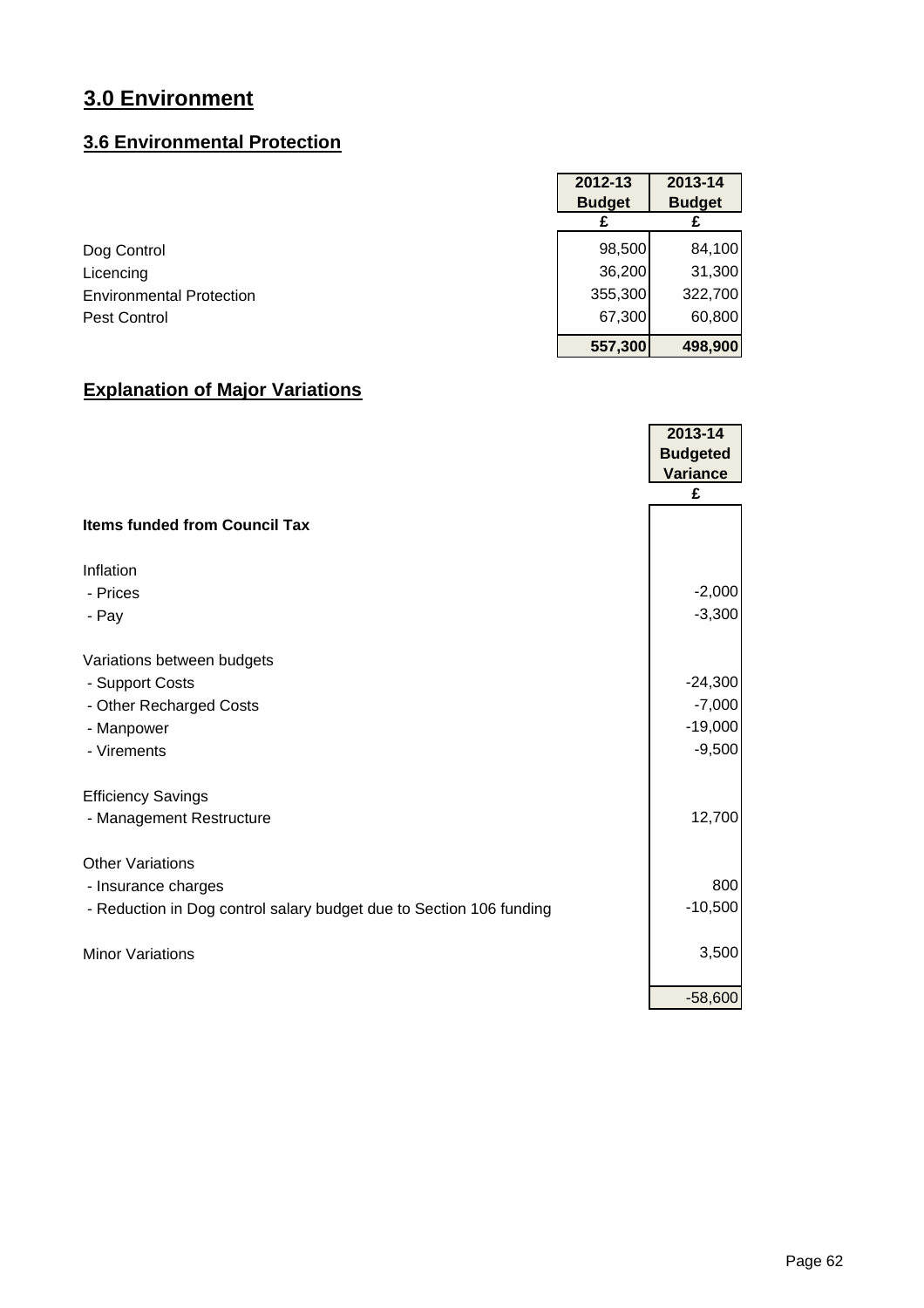|                                          | 2013-14<br><b>Budgeted</b><br><b>Variance</b><br>£ |
|------------------------------------------|----------------------------------------------------|
| <b>Items Not Funded from Council Tax</b> |                                                    |
| Capital Charges                          | $-3,700$                                           |
| Other<br>- IAS 19 pension charges        | 3,900                                              |
|                                          | 200                                                |
|                                          |                                                    |

#### **Total Variations -58,400**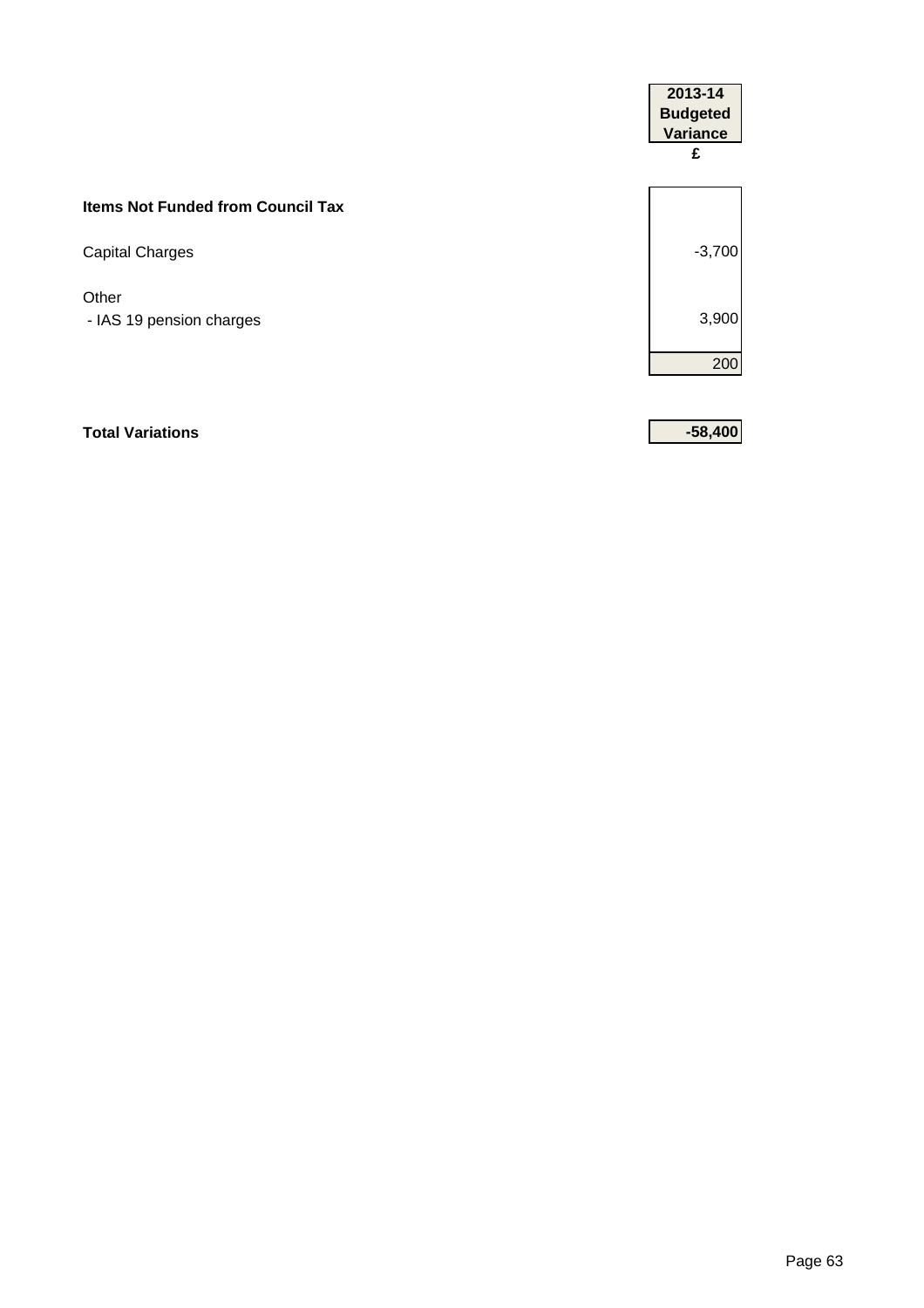## **3.7 Environmental Strategy**

|                                 | 2012-13            | 2013-14            |
|---------------------------------|--------------------|--------------------|
|                                 | <b>Budget</b><br>£ | <b>Budget</b><br>£ |
|                                 |                    |                    |
| <b>Expenditure</b>              |                    |                    |
| <b>Employee Costs</b>           | 148,800            | 154,300            |
| Transport                       | 2,700              | 3,400              |
| <b>Supplies and Services</b>    | 64,500             | 59,400             |
| <b>Support Services</b>         | 30,700             | 31,000             |
| <b>Capital Charges</b>          | 1,800              | 2,000              |
|                                 |                    |                    |
|                                 | 248,500            | 250,100            |
|                                 |                    |                    |
| <b>Income</b>                   |                    |                    |
| <b>Grants and Contributions</b> | $-58,300$          | $-52,600$          |
| Sales Fees and Rents            | $-52,900$          | $-54,400$          |
| Recharges to Other Accounts     | $-7,300$           | $-7,200$           |
|                                 |                    |                    |
|                                 | $-118,500$         | $-114,200$         |
|                                 |                    |                    |
|                                 |                    |                    |
| <b>Net Cost of Service</b>      | 130,000            | 135,900            |
|                                 |                    |                    |

|                                         | 2012-13       | 2013-14       |
|-----------------------------------------|---------------|---------------|
|                                         | <b>Budget</b> | <b>Budget</b> |
|                                         | £             | £             |
|                                         |               |               |
|                                         |               |               |
| Amortisation of Intangible Fixed Assets | 600           | 800           |
| Depreciation of Fixed Assets            | 1,200         | 1,200         |
| <b>General Fund</b>                     | 90,000        | 94,200        |
| <b>IAS19 Pension Adjustment</b>         | 2,500         | 3,900         |
| <b>Other Recharged Costs</b>            | 5,000         | 4,800         |
| <b>Recharged Support Costs</b>          | 30,700        | 31,000        |
|                                         |               |               |
| <b>Total Financing</b>                  | 130,000       | 135,900       |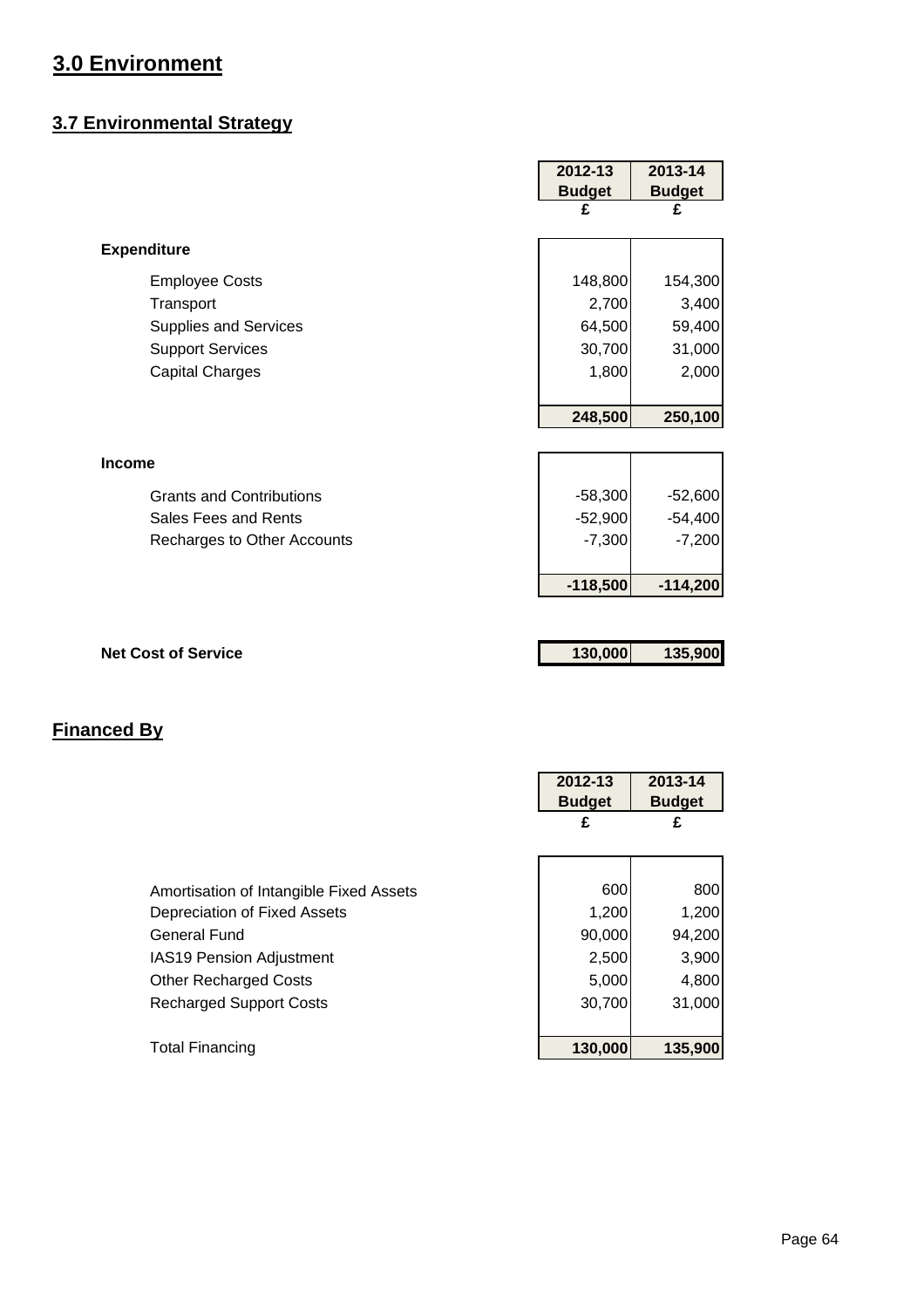#### **3.7 Environmental Strategy**

|                               | 2012-13       | 2013-14       |
|-------------------------------|---------------|---------------|
|                               | <b>Budget</b> | <b>Budget</b> |
|                               |               |               |
| <b>Environmental Strategy</b> | 130,000       | 135,900       |
|                               | 130,000       | 135,900       |

|                                                       | 2013-14         |
|-------------------------------------------------------|-----------------|
|                                                       | <b>Budgeted</b> |
|                                                       | Variance<br>£   |
| <b>Items funded from Council Tax</b>                  |                 |
| Inflation                                             |                 |
| - Prices                                              | $-900$          |
| - Pay                                                 | $-1,000$        |
| Variations between budgets                            |                 |
| - Support Costs                                       | 300<br>$-100$   |
| - Other Recharged Costs<br>- Manpower                 | 67,800          |
| - Virements                                           | 600             |
|                                                       |                 |
| <b>Efficiency Savings</b><br>- Management Restructure | $-63,000$       |
|                                                       |                 |
| <b>Other Variations</b>                               |                 |
| - Insurance charges                                   | 200             |
| <b>Minor Variations</b>                               | 400             |
|                                                       | 4,300           |
|                                                       |                 |
| <b>Items Not Funded from Council Tax</b>              |                 |
| <b>Capital Charges</b>                                | 200             |
|                                                       |                 |
| Other                                                 | 1,400           |
| - IAS 19 pension charges                              |                 |
|                                                       | 1,600           |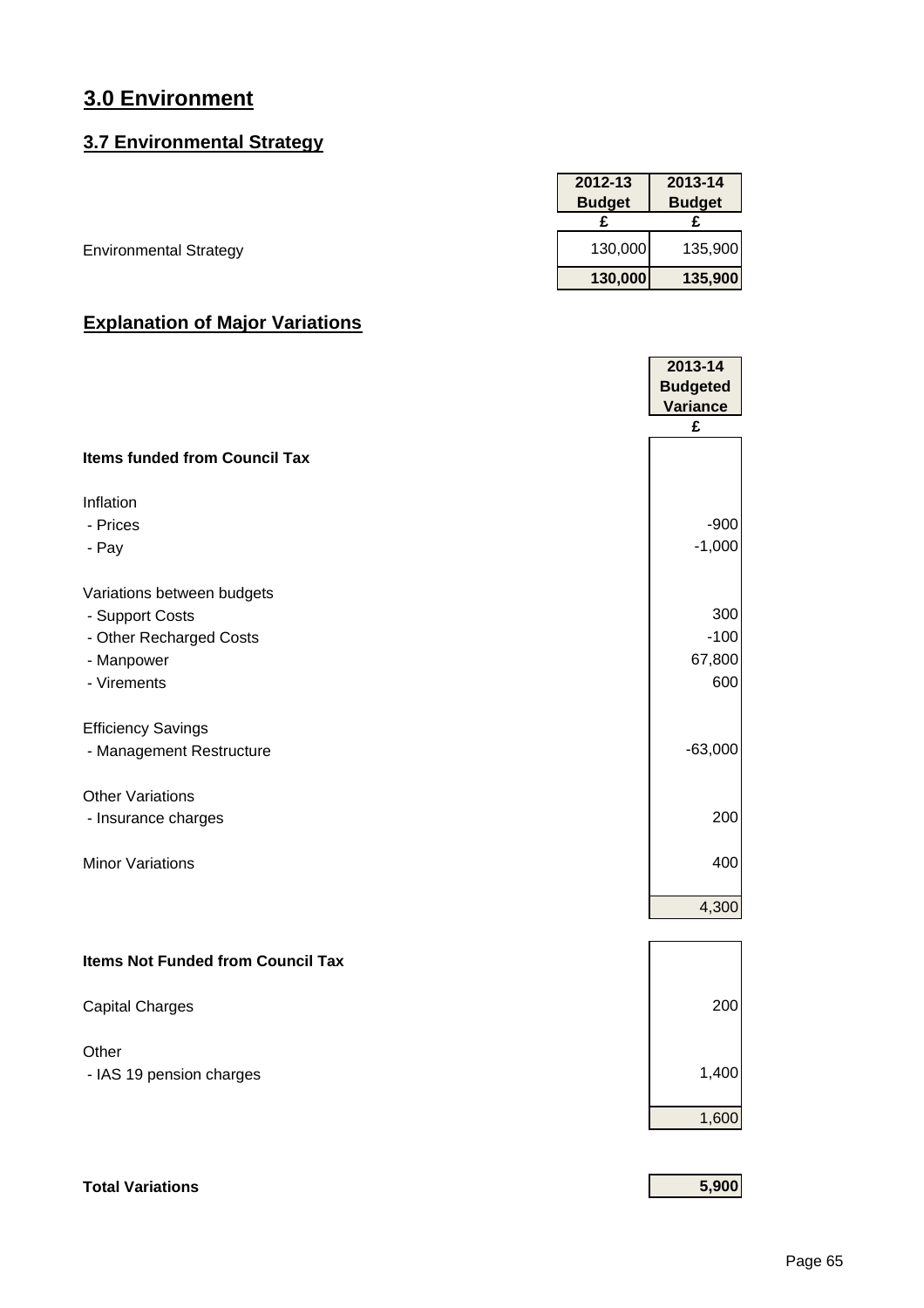## **3.8 Land Drainage**

|                              | 2012-13<br><b>Budget</b> | 2013-14<br><b>Budget</b> |
|------------------------------|--------------------------|--------------------------|
|                              | £                        | £                        |
| <b>Expenditure</b>           |                          |                          |
| <b>Employee Costs</b>        | 17,500                   | 23,100                   |
| Transport                    | Ü                        | 200                      |
| <b>Supplies and Services</b> | 800                      | 23,500                   |
| <b>Support Services</b>      | 2,400                    | 2,200                    |
| <b>Capital Charges</b>       | 4,200                    | 3,500                    |
|                              |                          |                          |
|                              | 24,900                   | 52,500                   |
|                              |                          |                          |
| <b>Income</b>                |                          |                          |
| Recharges to Other Accounts  | $-10,800$                | $-12,000$                |
|                              |                          |                          |
|                              | $-10,800$                | $-12,000$                |
|                              |                          |                          |
| <b>Net Cost of Service</b>   | 14,100                   | 40,500                   |
|                              |                          |                          |

|                                         | 2012-13<br><b>Budget</b><br>£ | 2013-14<br><b>Budget</b><br>£ |
|-----------------------------------------|-------------------------------|-------------------------------|
|                                         |                               |                               |
| Amortisation of Intangible Fixed Assets |                               | 100                           |
| Depreciation of Fixed Assets            | 4,200                         | 3,400                         |
| <b>General Fund</b>                     | 6,700                         | 33,600                        |
| <b>IAS19 Pension Adjustment</b>         | 300                           | 700                           |
| <b>Other Recharged Costs</b>            | 500                           | 500                           |
| <b>Recharged Support Costs</b>          | 2,400                         | 2,200                         |
|                                         |                               |                               |
| <b>Total Financing</b>                  | 14,100                        | 40,500                        |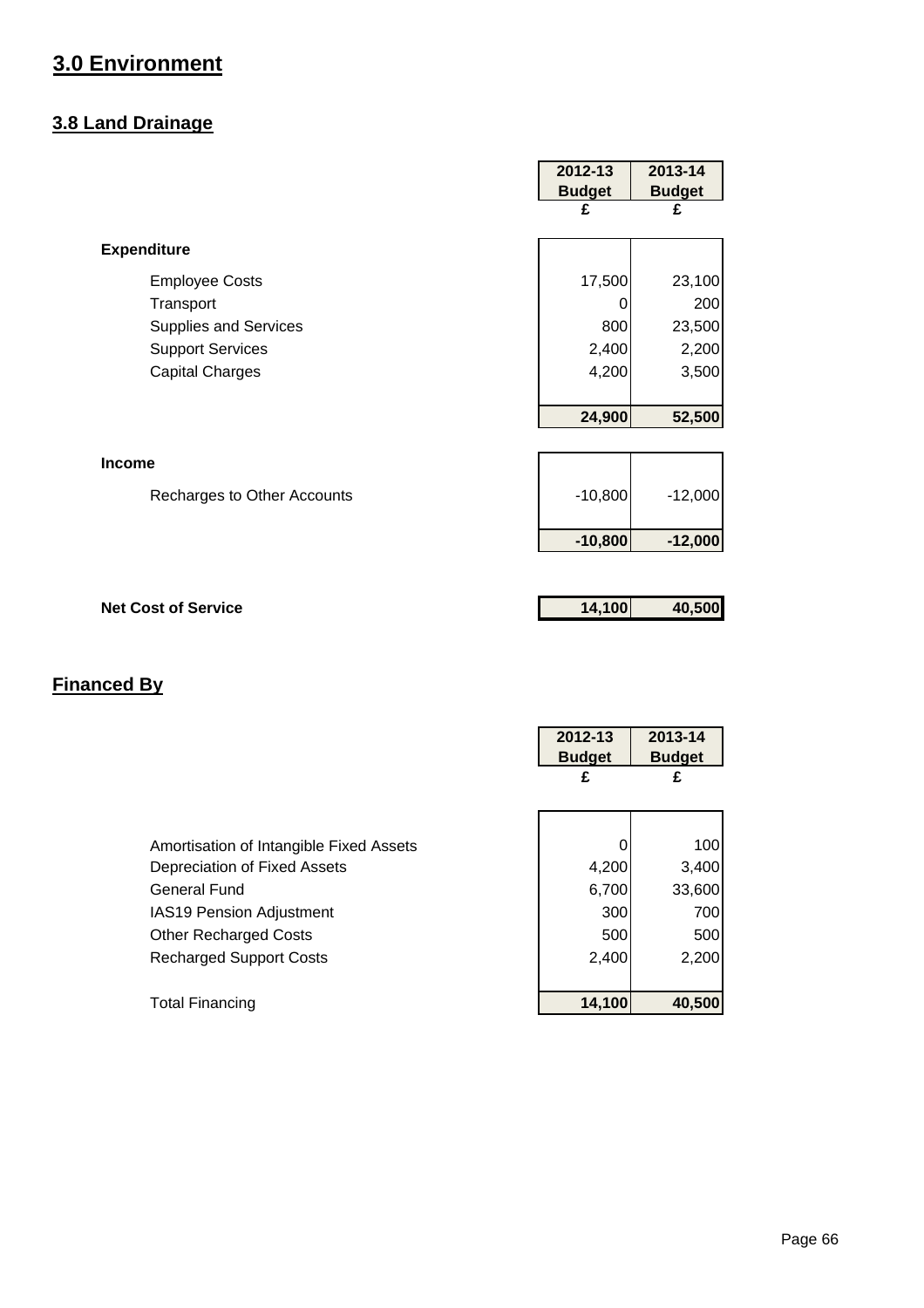## **3.8 Land Drainage**

|               | 2012-13       | 2013-14       |
|---------------|---------------|---------------|
|               | <b>Budget</b> | <b>Budget</b> |
|               |               |               |
| Land Drainage | 14,100        | 40,500        |
|               | 14,100        | 40,500        |

## **Explanation of Major Variations**

|                                          | 2013-14<br><b>Budgeted</b> |
|------------------------------------------|----------------------------|
|                                          | Variance                   |
|                                          | £                          |
| <b>Items funded from Council Tax</b>     |                            |
| Inflation                                |                            |
| - Pay                                    | $-200$                     |
| Variations between budgets               |                            |
| - Support Costs                          | $-200$                     |
| - Other Recharged Costs                  | $-1,200$                   |
| - Manpower                               | 5,600                      |
| - Virements                              | 22,800                     |
| <b>Other Variations</b>                  |                            |
| - Insurance charges                      | 100                        |
|                                          |                            |
| <b>Minor Variations</b>                  | $-200$                     |
|                                          |                            |
|                                          | 26,700                     |
| <b>Items Not Funded from Council Tax</b> |                            |
|                                          |                            |
| <b>Capital Charges</b>                   | $-700$                     |
| Other                                    |                            |
| - IAS 19 pension charges                 | 400                        |
|                                          |                            |
|                                          | $-300$                     |
|                                          |                            |

## **Total Variations 26,400**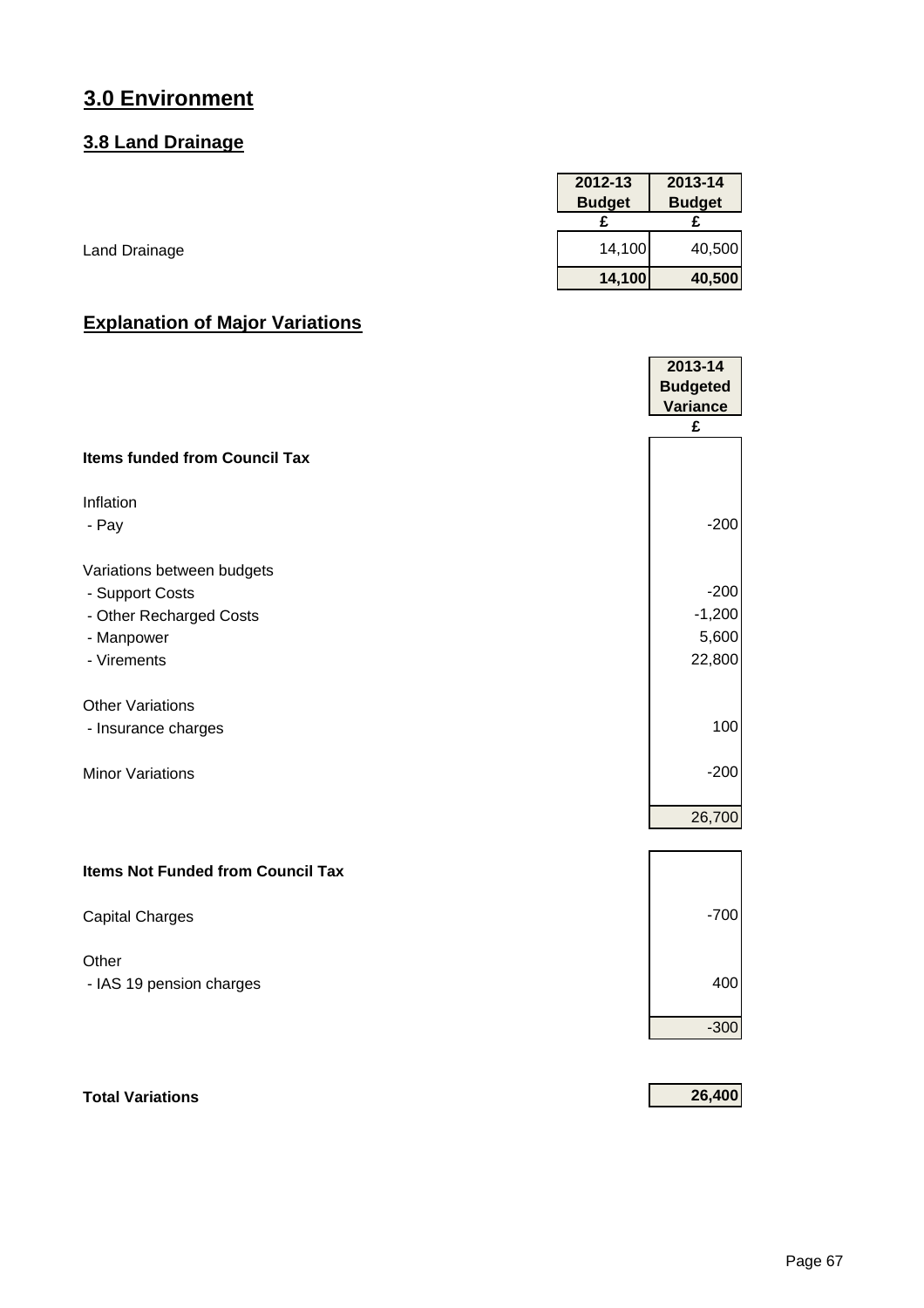## **4.1 Car Loans**

|                              | 2012-13<br><b>Budget</b> | 2013-14<br><b>Budget</b> |
|------------------------------|--------------------------|--------------------------|
|                              | £                        | £                        |
| <b>Expenditure</b>           |                          |                          |
| <b>Supplies and Services</b> | 1,500                    | 0                        |
| <b>Contract Services</b>     | 2,100                    | 2,200                    |
| <b>Support Services</b>      | 400                      | 300                      |
|                              |                          |                          |
|                              | 4,000                    | 2,500                    |
| <b>Income</b>                |                          |                          |
| Interest and Other Income    | $-6,700$                 | $-6,700$                 |
|                              | $-6,700$                 | $-6,700$                 |
|                              |                          |                          |
| <b>Net Cost of Service</b>   | $-2,700$                 | $-4,200$                 |

|                                | 2012-13<br><b>Budget</b> | 2013-14<br><b>Budget</b> |
|--------------------------------|--------------------------|--------------------------|
|                                | £                        | £                        |
|                                |                          |                          |
| <b>General Fund</b>            | $-3,100$                 | $-4,500$                 |
| <b>Recharged Support Costs</b> | 400                      | 300                      |
|                                |                          |                          |
| <b>Total Financing</b>         | $-2,700$                 | $-4,200$                 |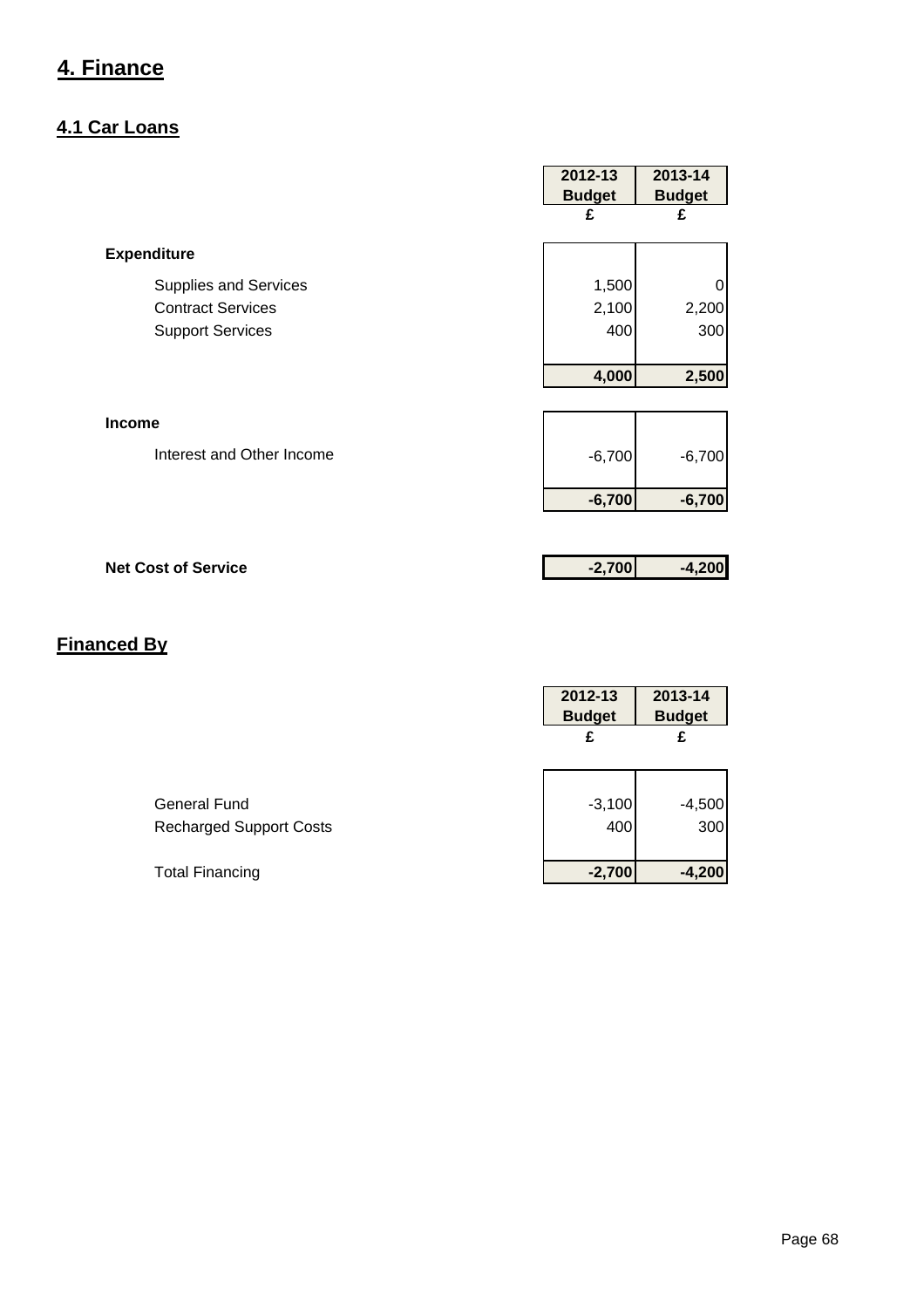#### **4.1 Car Loans**

|           | 2012-13       | 2013-14       |
|-----------|---------------|---------------|
|           | <b>Budget</b> | <b>Budget</b> |
|           |               |               |
| Car Loans | $-2,700$      | $-4,200$      |
|           | $-2,700$      | $-4,200$      |

## **Explanation of Major Variations**

|                                      | 2013-14         |
|--------------------------------------|-----------------|
|                                      | <b>Budgeted</b> |
|                                      | <b>Variance</b> |
|                                      | £               |
| <b>Items funded from Council Tax</b> |                 |
| Inflation                            |                 |
| - Prices                             | 100             |
| Variations between budgets           |                 |
| - Support Costs                      | $-100$          |
| <b>Other Variations</b>              |                 |
| - Insurance charges                  | $-1,600$        |
| <b>Minor Variations</b>              | 100             |
|                                      | $-1,500$        |

# **Total Variations -1,500**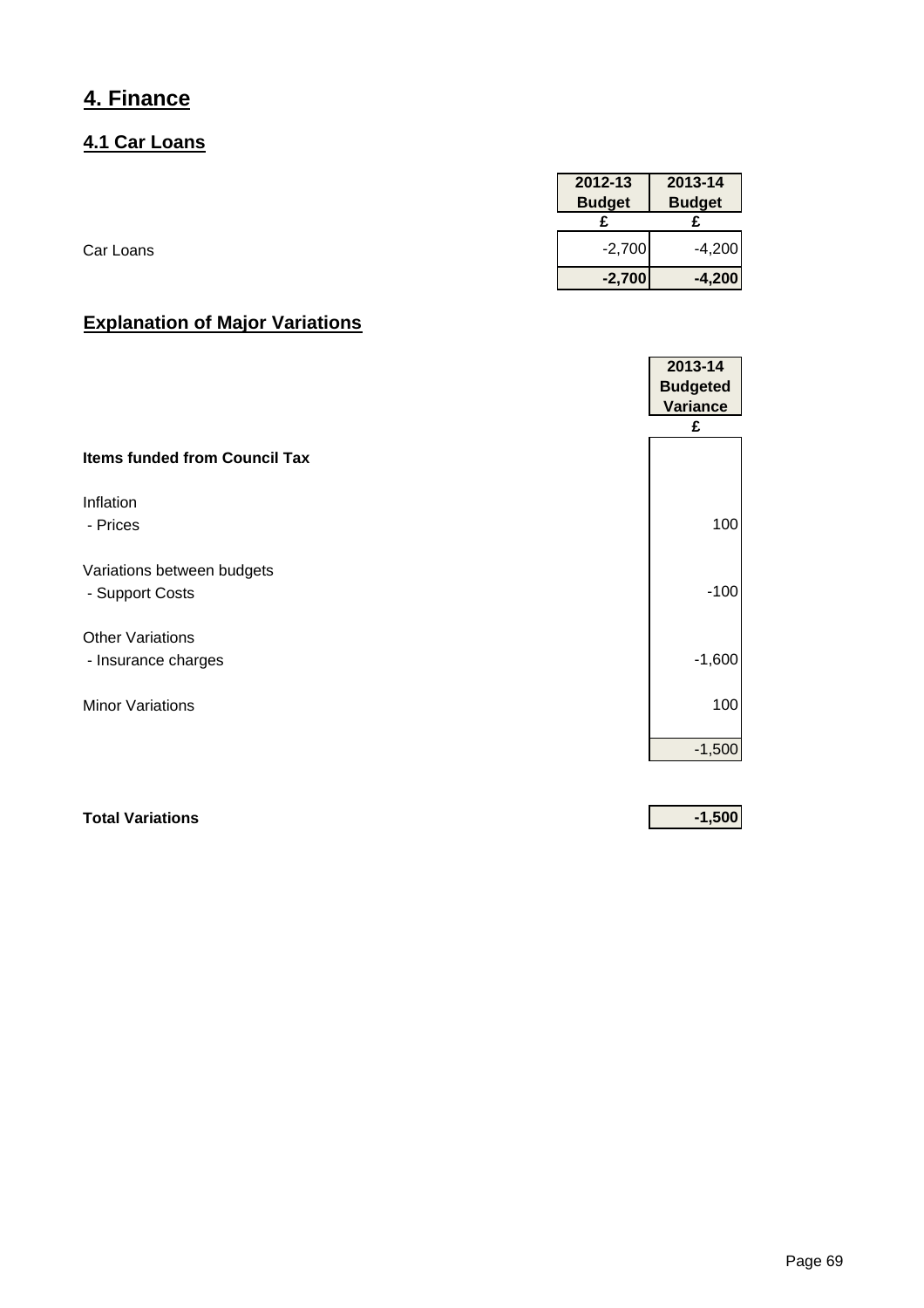## **4.2 Corporate Management**

|                            | 2012-13<br><b>Budget</b> | 2013-14<br><b>Budget</b> |
|----------------------------|--------------------------|--------------------------|
|                            | £                        | £                        |
| <b>Expenditure</b>         |                          |                          |
| <b>Employee Costs</b>      | 271,600                  | 513,800                  |
| Premises                   | 1,300                    | 1,300                    |
| Transport                  | 800                      | 800                      |
| Supplies and Services      | 244,000                  | 207,400                  |
| <b>Support Services</b>    | 704,300                  | 490,900                  |
| <b>Capital Charges</b>     | 2,100                    | 2,800                    |
|                            | 1,224,100                | 1,217,000                |
| <b>Income</b>              |                          |                          |
|                            | $\bf{0}$                 | $\boldsymbol{0}$         |
|                            |                          |                          |
| <b>Net Cost of Service</b> | 1,224,100                | 1,217,000                |

|                                         | 2012-13<br><b>Budget</b><br>£ | 2013-14<br><b>Budget</b><br>£ |
|-----------------------------------------|-------------------------------|-------------------------------|
| Amortisation of Intangible Fixed Assets | 900                           | 1,100                         |
| Depreciation of Fixed Assets            | 1,200                         | 1,700                         |
| <b>General Fund</b>                     | 550,100                       | 707,100                       |
| <b>IAS19 Pension Adjustment</b>         | 6,200                         | 9,800                         |
| <b>Other Recharged Costs</b>            | 5,400                         | 6,400                         |
| <b>Recharged Support Costs</b>          | 704,300                       | 490,900                       |
| <b>Restructuring Reserve</b>            | $-44,000$                     | 01                            |
| <b>Total Financing</b>                  | 1,224,100                     | 1,217,000                     |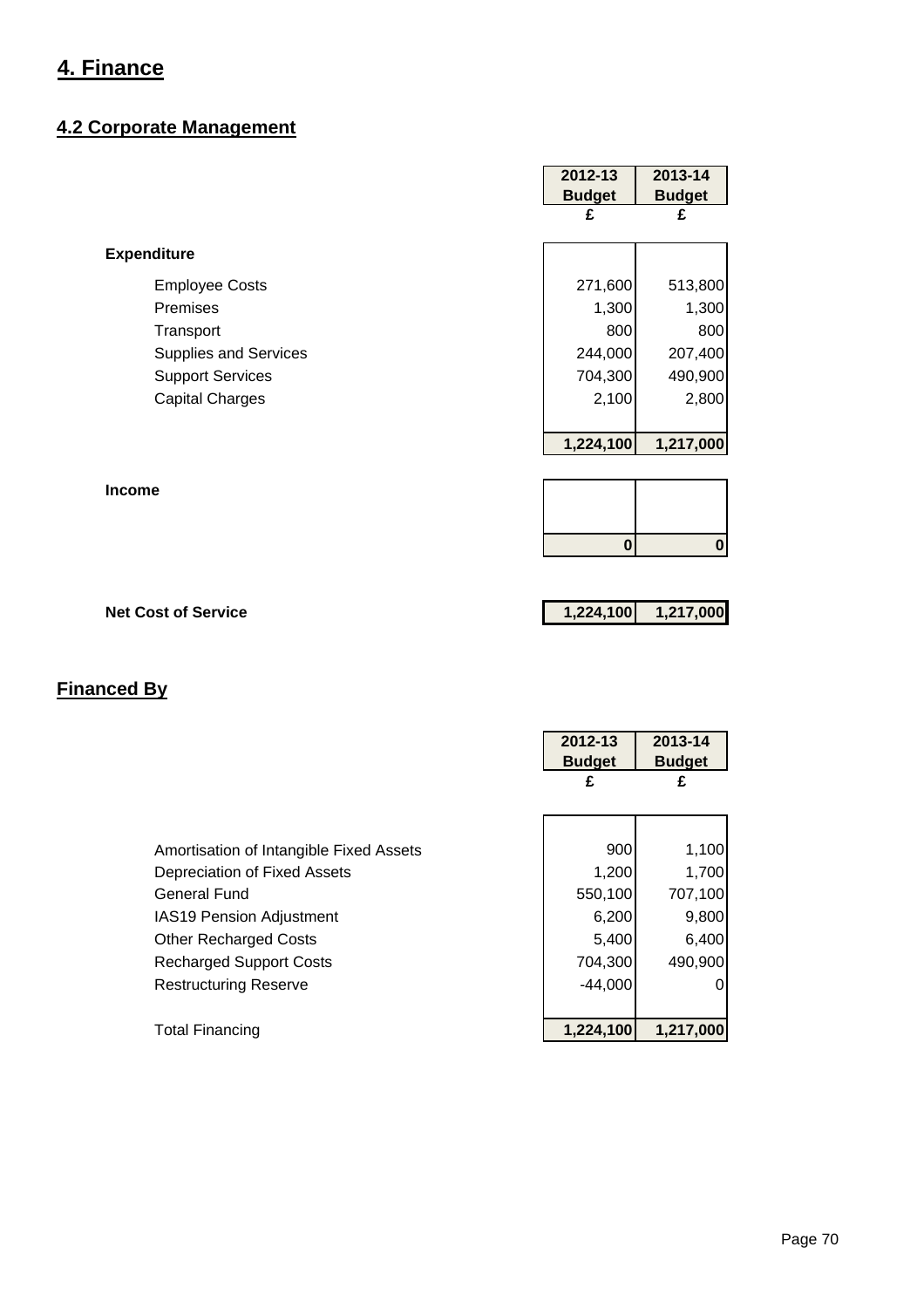#### **4.2 Corporate Management**

|                      | 2012-13       | 2013-14       |
|----------------------|---------------|---------------|
|                      | <b>Budget</b> | <b>Budget</b> |
|                      |               |               |
| Corporate Management | 1,224,100     | 1,217,000     |
|                      | 1,224,100     | 1,217,000     |

## **Explanation of Major Variations**

|                                                                        | 2013-14                     |
|------------------------------------------------------------------------|-----------------------------|
|                                                                        | <b>Budgeted</b><br>Variance |
|                                                                        | £                           |
| <b>Items funded from Council Tax</b>                                   |                             |
| Inflation                                                              |                             |
| - Prices                                                               | 3,400                       |
| - Pay                                                                  | 160,900                     |
| Variations between budgets                                             |                             |
| - Support Costs                                                        | $-213,400$                  |
| - Other Recharged Costs                                                | 1,000                       |
| - Manpower                                                             | 42,300                      |
| <b>Efficiency Savings</b>                                              |                             |
| - Audit Commission fees                                                | $-38,700$                   |
| - Management Restructure                                               | $-8,900$                    |
| <b>Other Variations</b>                                                |                             |
| - Insurance charges                                                    | 900                         |
| <b>Minor Variations</b>                                                | $-2,200$                    |
|                                                                        | $-54,700$                   |
|                                                                        |                             |
| <b>Items Not Funded from Council Tax</b>                               |                             |
| Other                                                                  |                             |
| - IAS 19 pension charges                                               | 3,600                       |
| - Repayment to reserves for strain on the pension fund payment 2011-12 | 44,000                      |
|                                                                        | 47,600                      |
|                                                                        |                             |

## **Total Variations -7,100**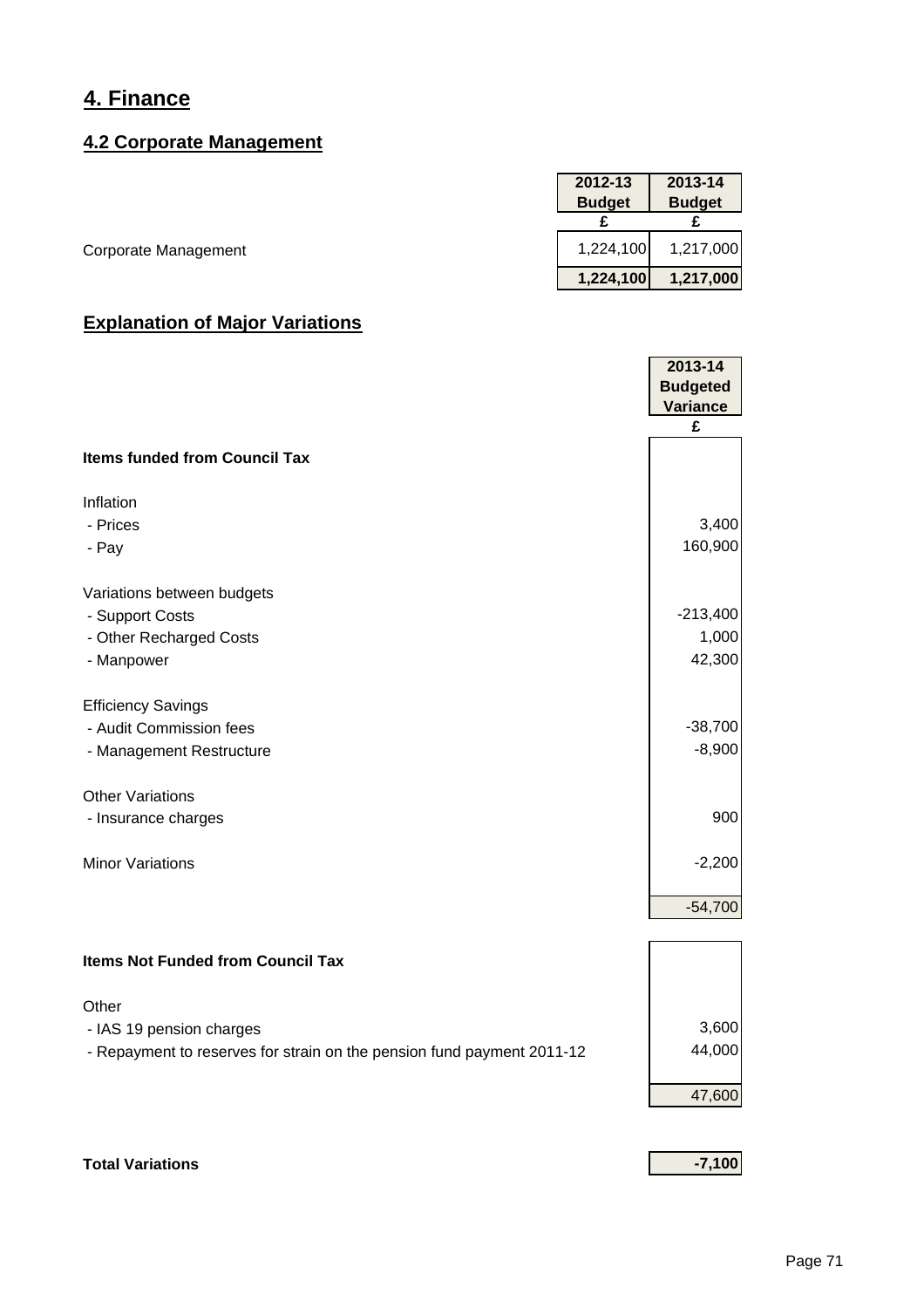#### **4.3 Grants**

|                                                         | 2012-13<br><b>Budget</b><br>£ | 2013-14<br><b>Budget</b><br>£ |
|---------------------------------------------------------|-------------------------------|-------------------------------|
| <b>Expenditure</b>                                      |                               |                               |
| <b>Supplies and Services</b><br><b>Support Services</b> | 260,000<br>100                | 210,000<br>1,000              |
|                                                         | 260,100                       | 211,000                       |
| Income                                                  |                               |                               |
|                                                         | $\bf{0}$                      | $\mathbf{0}$                  |
|                                                         |                               |                               |

# **Net Cost of Service 260,100 211,000**

|                                                  | 2012-13<br><b>Budget</b> | 2013-14<br><b>Budget</b> |
|--------------------------------------------------|--------------------------|--------------------------|
|                                                  | £                        | £                        |
|                                                  |                          |                          |
| General Fund                                     | 10,000                   | 10,000                   |
| <b>Recharged Support Costs</b>                   | 100                      | 1,000                    |
| Revenue Expenditure Funded from Capital (REFCUS) | 250,000                  | 200,000                  |
|                                                  |                          |                          |
| Total Financing                                  | 260,100                  | 211,000                  |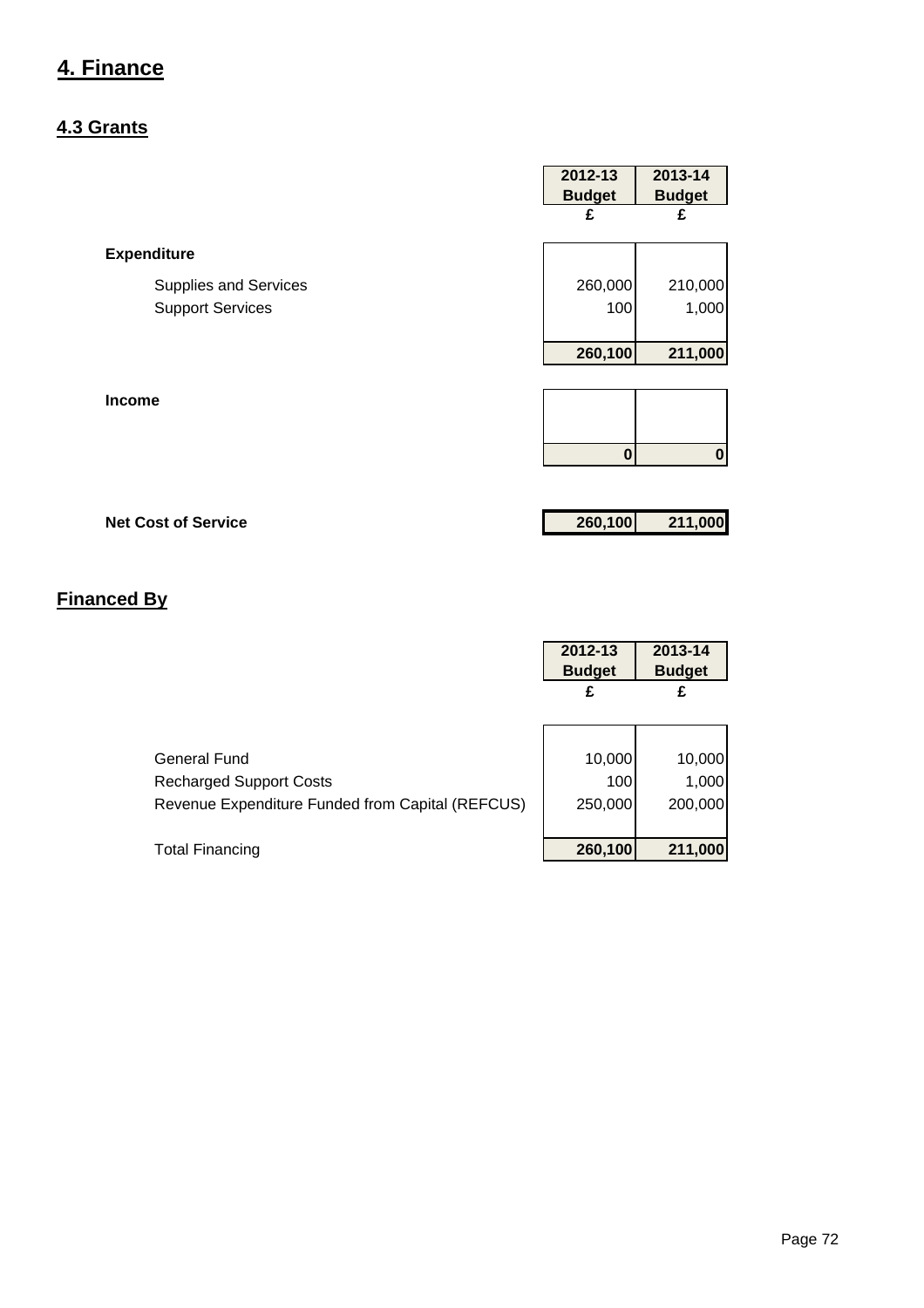### **4.3 Grants**

|        | 2012-13       | 2013-14       |
|--------|---------------|---------------|
|        | <b>Budget</b> | <b>Budget</b> |
|        |               |               |
| Grants | 260,100       | 211,000       |
|        | 260,100       | 211,000       |

### **Explanation of Major Variations**

|                                               | 2013-14         |
|-----------------------------------------------|-----------------|
|                                               | <b>Budgeted</b> |
|                                               | <b>Variance</b> |
|                                               | £               |
| <b>Items funded from Council Tax</b>          |                 |
| Variations between budgets                    |                 |
| - Support Costs                               | 900             |
|                                               | 900             |
|                                               |                 |
| <b>Items Not Funded from Council Tax</b>      |                 |
| Other                                         |                 |
| - REFCUS - Grants Portal decrease to £200,000 | $-50,000$       |
|                                               | $-50,000$       |
|                                               |                 |

**Total Variations -49,100**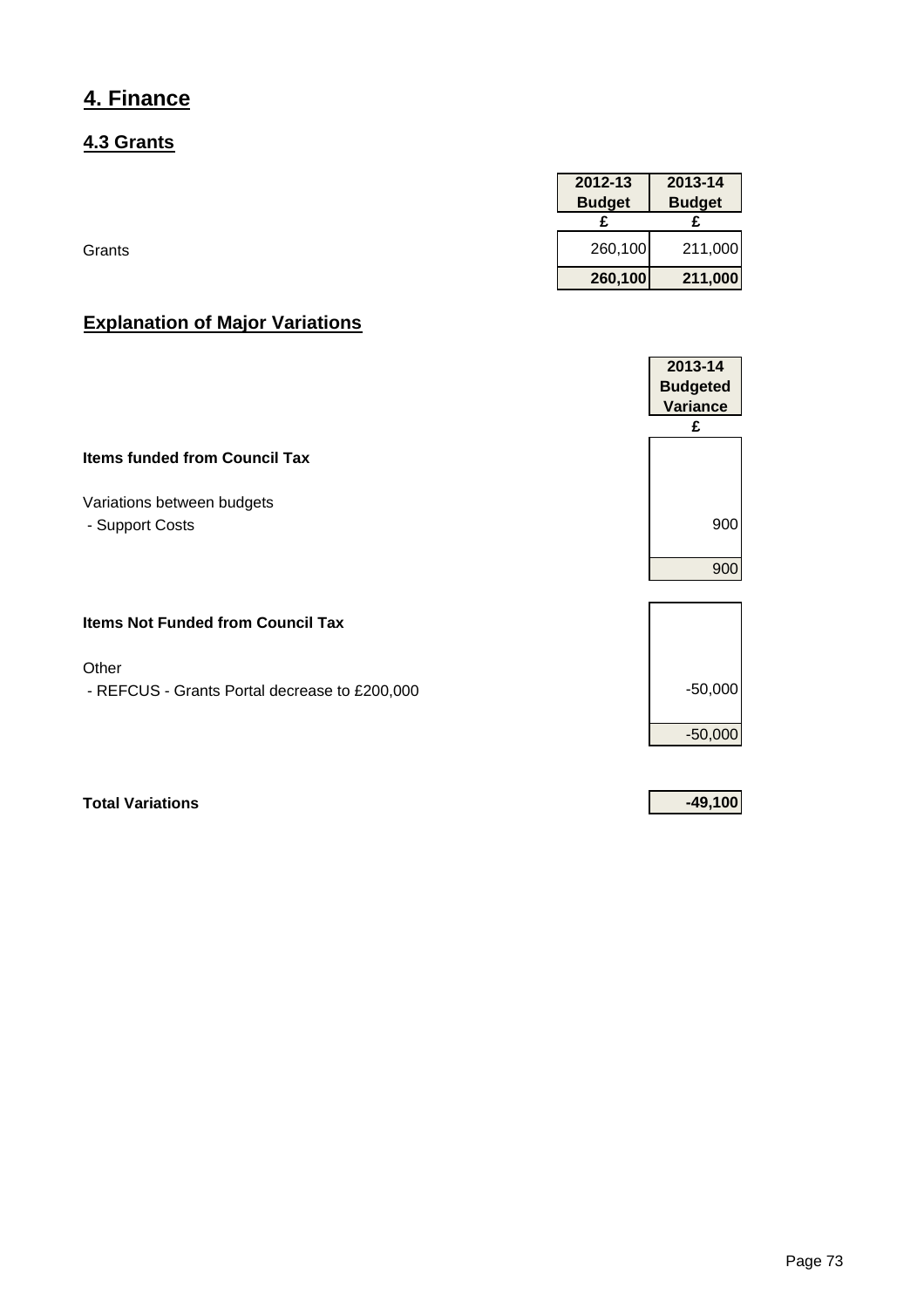#### **4.4 Housing Benefits**

|                                 | 2012-13       | 2013-14                     |
|---------------------------------|---------------|-----------------------------|
|                                 | <b>Budget</b> | <b>Budget</b>               |
|                                 | £             | £                           |
| <b>Expenditure</b>              |               |                             |
| <b>Employee Costs</b>           | 724,700       | 600,400                     |
| Transport                       | 12,100        | 5,500                       |
| <b>Supplies and Services</b>    | 205,100       | 191,500                     |
| <b>Transfer Payments</b>        | 34,858,100    | 35, 161, 200                |
| <b>Support Services</b>         | 253,800       | 232,300                     |
| <b>Capital Charges</b>          | 25,300        | 25,200                      |
|                                 |               |                             |
|                                 | 36,079,100    | 36,216,100                  |
|                                 |               |                             |
| <b>Income</b>                   |               |                             |
| <b>Grants and Contributions</b> |               | $-35,521,200$ $-35,942,200$ |
| Sales Fees and Rents            | $-23,200$     | $-23,200$                   |
|                                 |               |                             |
|                                 |               | $-35,544,400$ $-35,965,400$ |
|                                 |               |                             |
|                                 |               |                             |
| <b>Net Cost of Service</b>      | 534,700       | 250,700                     |

|                                         | 2012-13<br><b>Budget</b> | 2013-14<br><b>Budget</b> |
|-----------------------------------------|--------------------------|--------------------------|
|                                         | £                        | £                        |
|                                         |                          |                          |
| Amortisation of Intangible Fixed Assets |                          | 17,800<br>16,400         |
| Depreciation of Fixed Assets            |                          | 7,500<br>8,800           |
| <b>General Fund</b>                     |                          | 128,200<br>$-142,700$    |
| <b>IAS19 Pension Adjustment</b>         |                          | 16,700<br>24,000         |
| <b>Other Recharged Costs</b>            |                          | 110,700<br>111,900       |
| <b>Recharged Support Costs</b>          |                          | 232,300<br>253,800       |
|                                         |                          |                          |
| <b>Total Financing</b>                  |                          | 534,700<br>250,700       |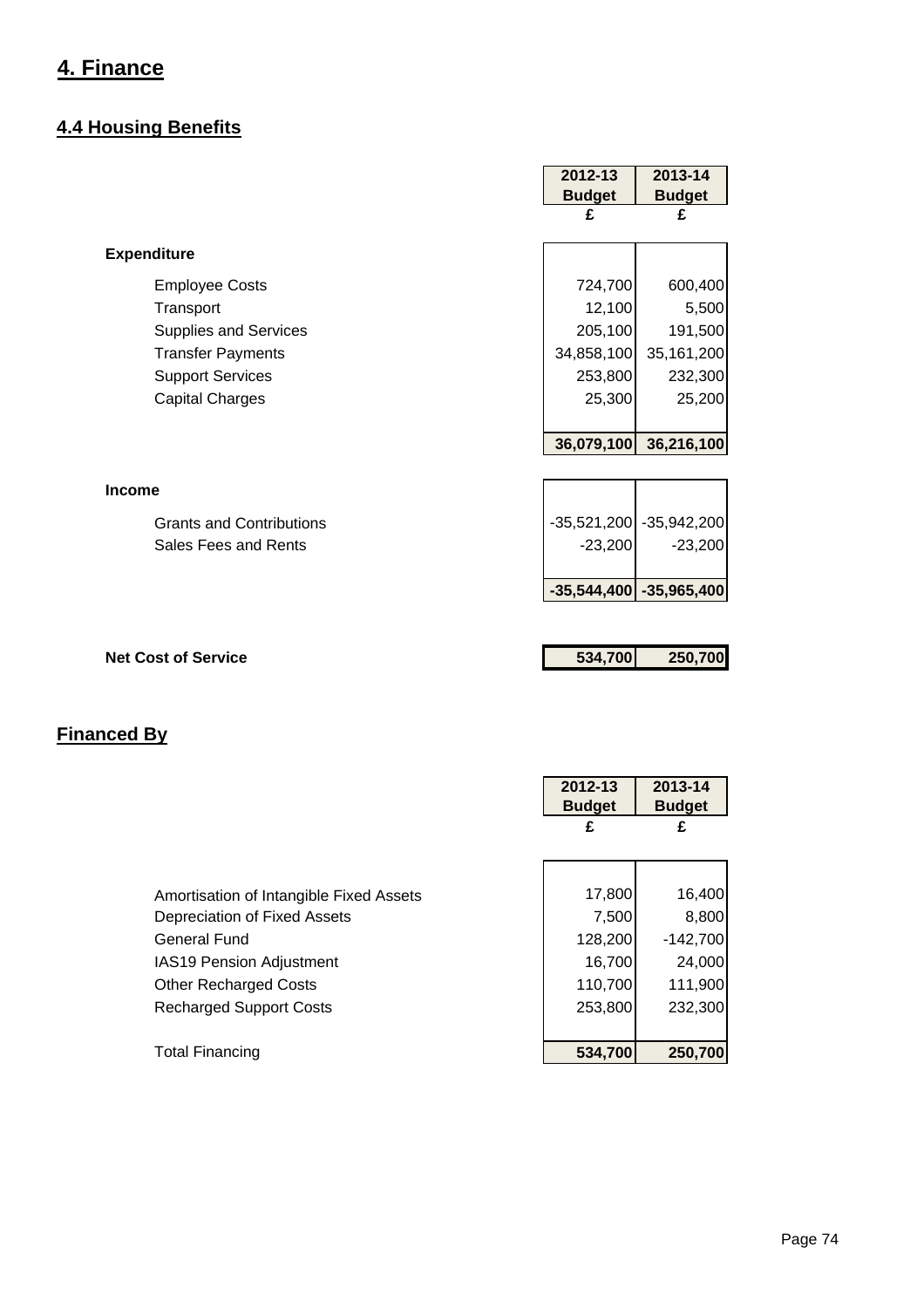### **4.4 Housing Benefits**

|                         | 2012-13       | 2013-14       |
|-------------------------|---------------|---------------|
|                         | <b>Budget</b> | <b>Budget</b> |
|                         |               |               |
| <b>Housing Benefits</b> | 534,700       | 250,700       |
|                         | 534,700       | 250,700       |

|                                                    | 2013-14<br><b>Budgeted</b><br><b>Variance</b> |
|----------------------------------------------------|-----------------------------------------------|
|                                                    | £                                             |
| <b>Items funded from Council Tax</b>               |                                               |
| Inflation                                          |                                               |
| - Prices                                           | 2,100                                         |
| - Pay                                              | $-6,100$                                      |
| Variations between budgets                         |                                               |
| - Support Costs                                    | $-21,500$                                     |
| - Other Recharged Costs                            | $-48,300$                                     |
| - Manpower                                         | $-41,000$                                     |
| - Virements                                        | $-800$                                        |
| <b>Efficiency Savings</b>                          |                                               |
| - Audit Commission fees                            | $-10,100$                                     |
| - Benefits mileage and supplies and services costs | $-13,000$                                     |
| - Housing Benefits staff savings                   | $-33,800$                                     |
| <b>Other Variations</b>                            |                                               |
| - Insurance charges                                | $-400$                                        |
| - Reduction in benefit administration grant        | 34,800                                        |
| - Reduction in benefit administration top-up grant | 33,300                                        |
| - Rent allowances and rebates                      | $-186,000$                                    |
| <b>Minor Variations</b>                            | $-400$                                        |
|                                                    |                                               |
|                                                    | $-291,200$                                    |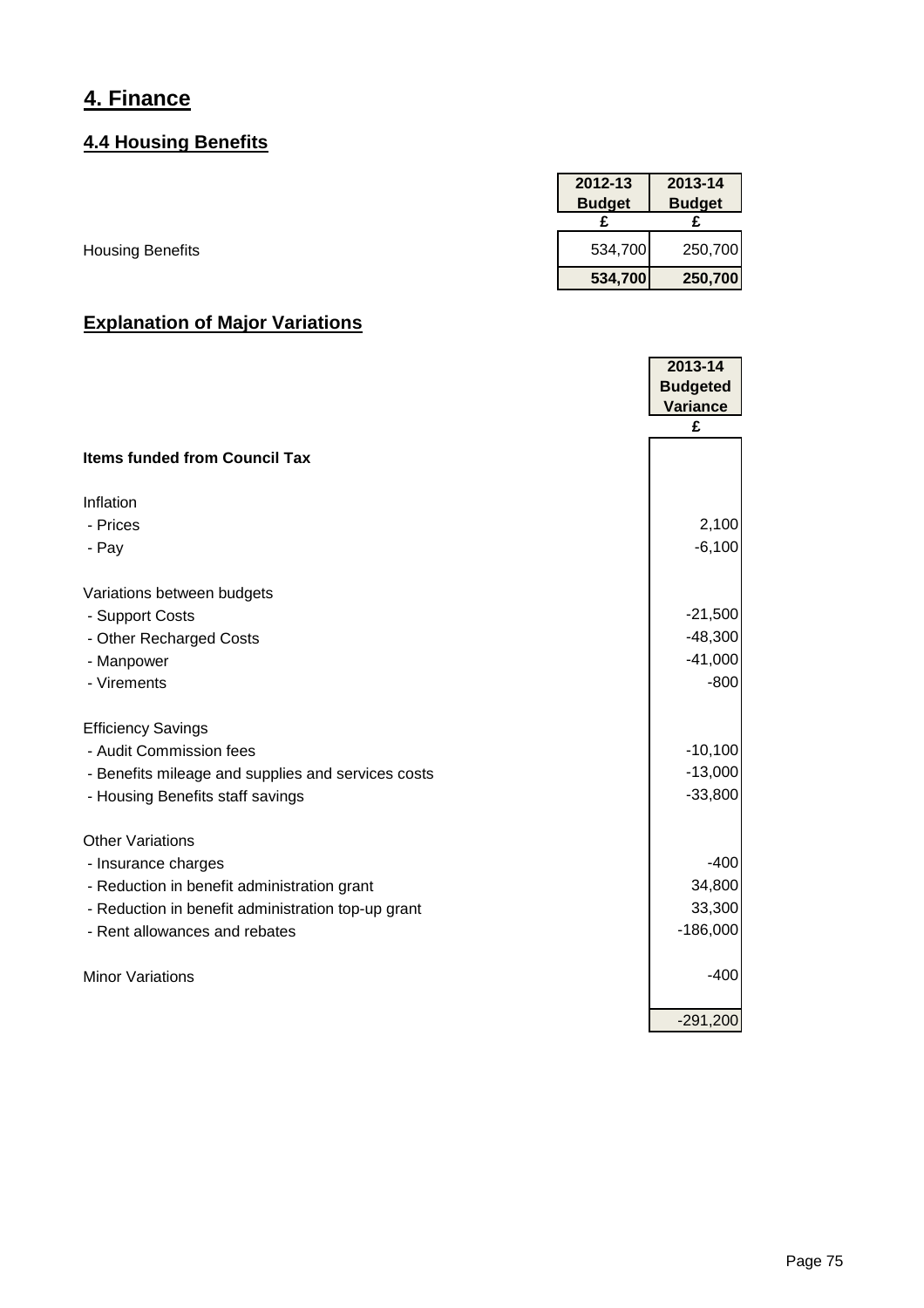|                                          | 2013-14<br><b>Budgeted</b><br><b>Variance</b> |
|------------------------------------------|-----------------------------------------------|
| <b>Items Not Funded from Council Tax</b> | £                                             |
| Capital Charges                          | $-100$                                        |
| Other<br>- IAS 19 pension charges        | 7,300                                         |
|                                          | 7,200                                         |

#### **Total Variations -284,000**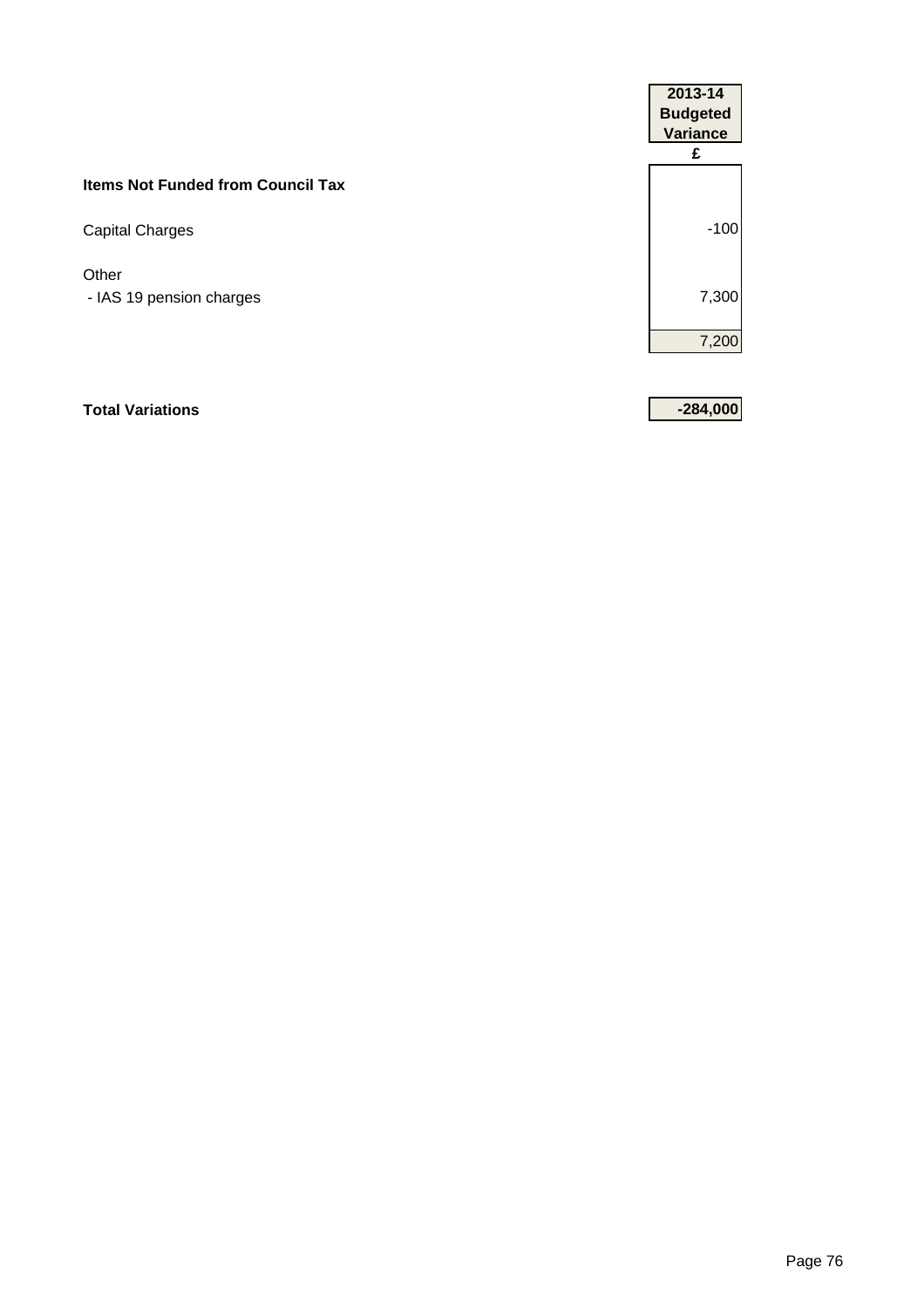#### **4.5 Non Distributed Costs**

|                         | 2012-13       | 2013-14       |
|-------------------------|---------------|---------------|
|                         | <b>Budget</b> | <b>Budget</b> |
|                         | £             | £             |
| <b>Expenditure</b>      |               |               |
| Premises                | 7,100         | 21,100        |
| <b>Support Services</b> | $-112,400$    | 8,100         |
|                         | $-105,300$    | 29,200        |
| Income                  |               |               |
|                         | $\bf{0}$      | $\mathbf 0$   |

### **Net Cost of Service -105,300 29,200**

### **Financed By**

|                                | 2012-13<br><b>Budget</b> | 2013-14<br><b>Budget</b> |
|--------------------------------|--------------------------|--------------------------|
|                                | £                        | £                        |
|                                |                          |                          |
| <b>Other Recharged Costs</b>   | 7,100                    | 21,100                   |
| <b>Recharged Support Costs</b> | $-112,400$               | 8,100                    |
|                                |                          |                          |
| <b>Total Financing</b>         | $-105,300$               | 29,200                   |

### **Recharged Costs**

|                              | 2012-13<br><b>Budget</b> | 2013-14<br><b>Budget</b> |
|------------------------------|--------------------------|--------------------------|
|                              | £                        | £                        |
|                              |                          |                          |
| <b>Rent of Buildings</b>     | 7,300                    | 21,100                   |
| <b>Support Services</b>      | 7,900                    | 73,200                   |
| <b>Total Recharged Costs</b> | 15,200                   | 94,300                   |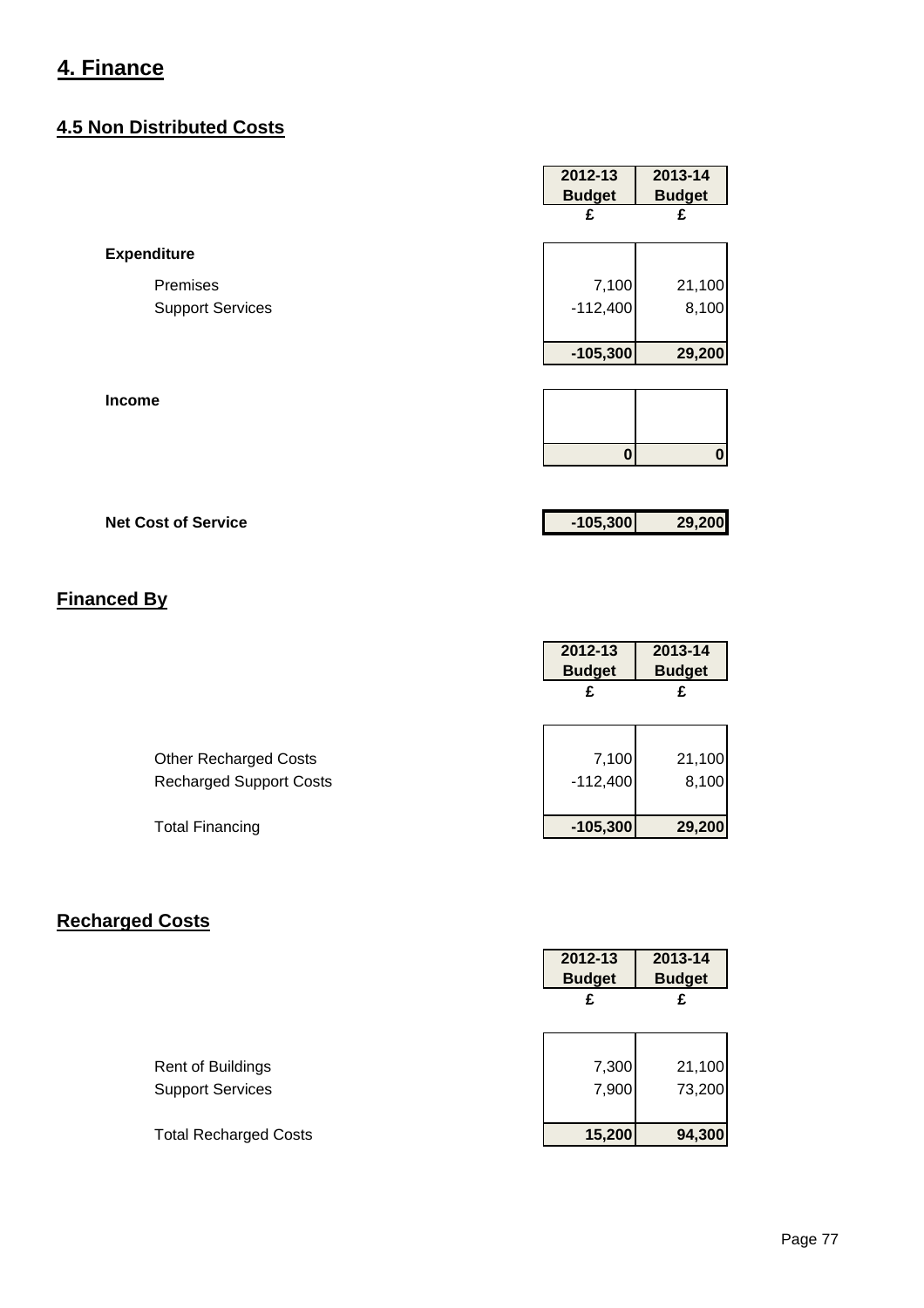#### **4.5 Non Distributed Costs**

|                              | 2012-13       | 2013-14       |
|------------------------------|---------------|---------------|
|                              | <b>Budget</b> | <b>Budget</b> |
|                              |               |               |
| <b>Non Distributed Costs</b> | $-105,300$    | 29,200        |
|                              | $-105,300$    | 29,200        |

### **Explanation of Major Variations**

|                                      | 2013-14         |
|--------------------------------------|-----------------|
|                                      | <b>Budgeted</b> |
|                                      | Variance        |
|                                      | £               |
| <b>Items funded from Council Tax</b> |                 |
| Variations between budgets           |                 |
| - Support Costs                      | 120,500         |
| - Other Recharged Costs              | 14,000          |
|                                      | 134,500         |
|                                      |                 |

**Total Variations 134,500**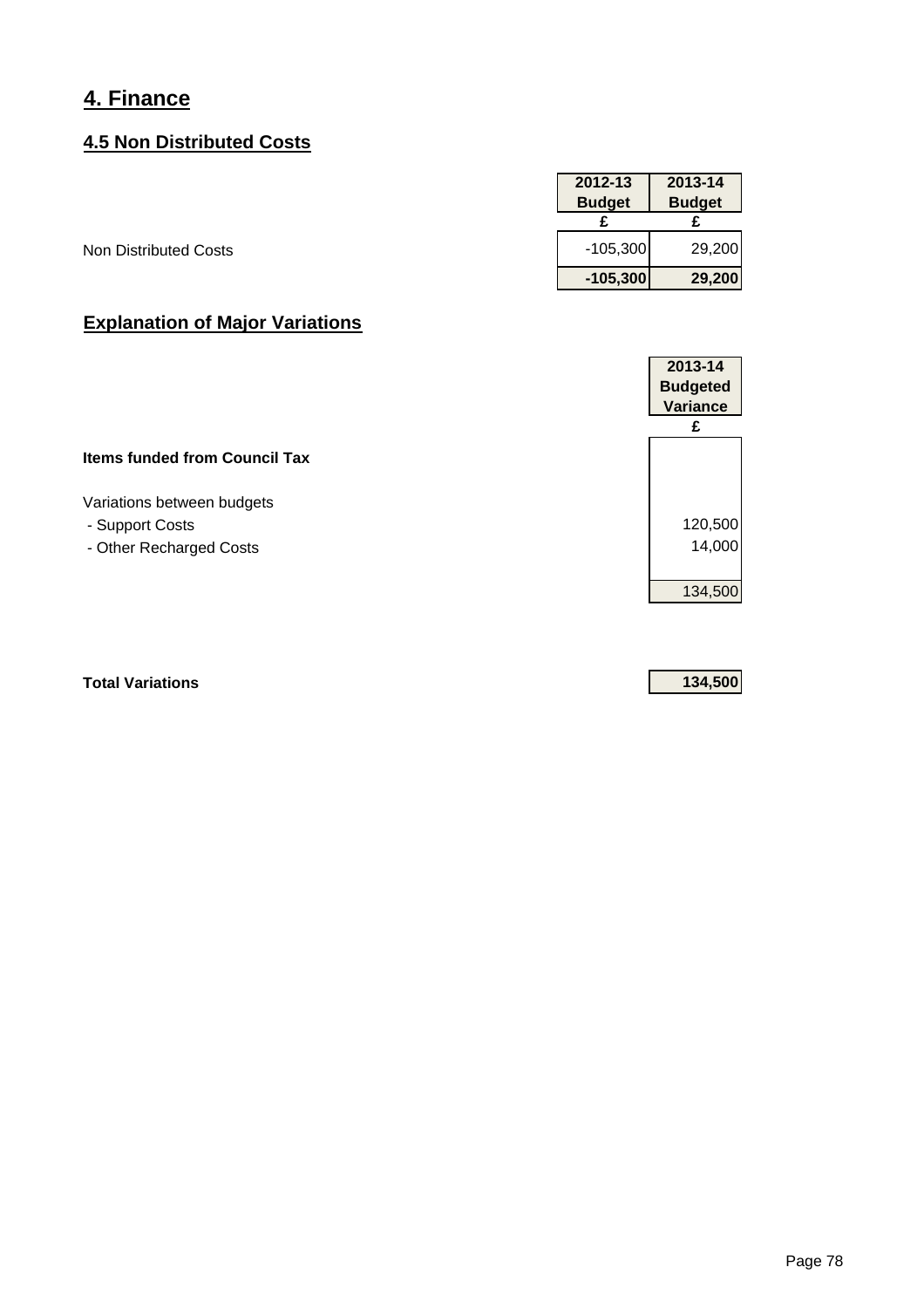#### **4.6 Revenues Services**

|                                 | 2012-13       | 2013-14       |
|---------------------------------|---------------|---------------|
|                                 | <b>Budget</b> | <b>Budget</b> |
|                                 | £             | £             |
| <b>Expenditure</b>              |               |               |
| <b>Employee Costs</b>           | 785,200       | 815,200       |
| Transport                       | 500           | 500           |
| <b>Supplies and Services</b>    | 294,100       | 492,600       |
| <b>Transfer Payments</b>        | 7,593,700     | 44,500        |
| <b>Support Services</b>         | 351,800       | 382,300       |
| <b>Capital Charges</b>          | 8,700         | 12,800        |
|                                 |               |               |
|                                 | 9,034,000     | 1,747,900     |
|                                 |               |               |
| <b>Income</b>                   |               |               |
| <b>Grants and Contributions</b> | $-7,791,500$  |               |
| Sales Fees and Rents            | $-266,900$    | -479,900      |
|                                 | $-8,058,400$  | $-479,900$    |
|                                 |               |               |
|                                 | 975,600       | 1,268,000     |

|                                         | 2012-13<br><b>Budget</b> | 2013-14<br><b>Budget</b> |
|-----------------------------------------|--------------------------|--------------------------|
|                                         | £                        | £                        |
|                                         |                          |                          |
| Amortisation of Intangible Fixed Assets | 3,800                    | 6,900                    |
| Depreciation of Fixed Assets            | 4,900                    | 5,900                    |
| General Fund                            | 535,900                  | 785,300                  |
| <b>IAS19 Pension Adjustment</b>         | 7,900                    | 12,300                   |
| <b>Other Recharged Costs</b>            | 71,300                   | 75,300                   |
| <b>Recharged Support Costs</b>          | 351,800                  | 382,300                  |
|                                         |                          |                          |
| <b>Total Financing</b>                  | 975,600                  | 1.268.000                |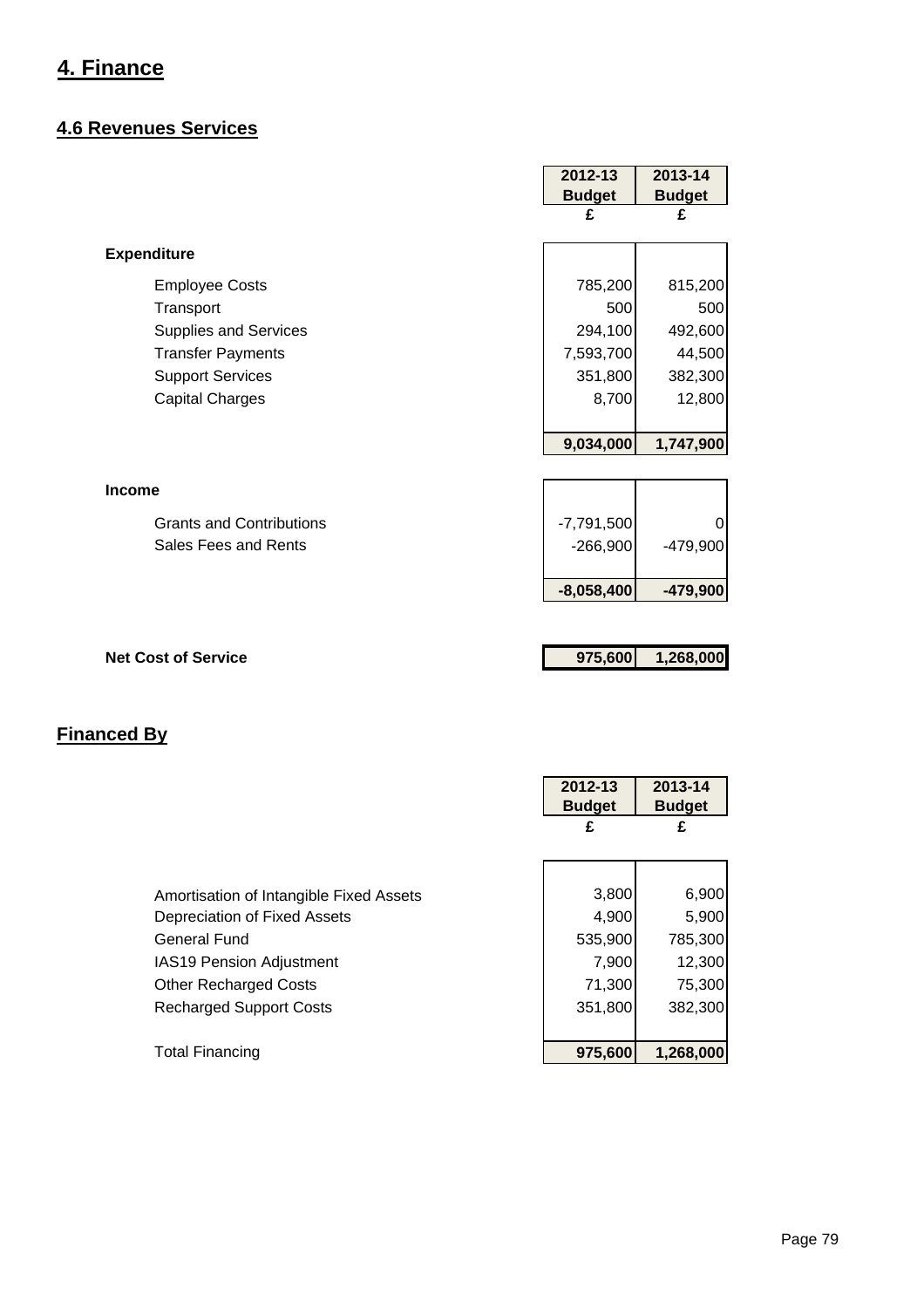### **4.6 Revenues Services**

|                                   | 2012-13<br><b>Budget</b> | 2013-14<br><b>Budget</b> |
|-----------------------------------|--------------------------|--------------------------|
|                                   |                          |                          |
| <b>Council Tax Administration</b> | 652,500                  | 666,400                  |
| <b>Council Tax Benefit</b>        | 294,800                  | 591,800                  |
| Non Domestic Rates                | 28,300                   | 9,800                    |
|                                   | 975,600                  | 1,268,000                |

|                                                         | 2013-14         |
|---------------------------------------------------------|-----------------|
|                                                         | <b>Budgeted</b> |
|                                                         | <b>Variance</b> |
|                                                         | £               |
| <b>Items funded from Council Tax</b>                    |                 |
| Inflation                                               |                 |
| - Prices                                                | $-3,800$        |
| - Pay                                                   | $-3,600$        |
| Variations between budgets                              |                 |
| - Support Costs                                         | 30,500          |
| - Other Recharged Costs                                 | 53,500          |
| - Manpower                                              | $-20,400$       |
| - Virements                                             | $-8,000$        |
| <b>Other Variations</b>                                 |                 |
| - Insurance charges                                     | $-100$          |
| - Council tax support grant to parishes                 | 198,300         |
| - Removal of council tax benefits budgets               | 50,000          |
| - Chichester Business Improvement District (BID) income | $-12,600$       |
| <b>Minor Variations</b>                                 | 100             |
|                                                         | 283,900         |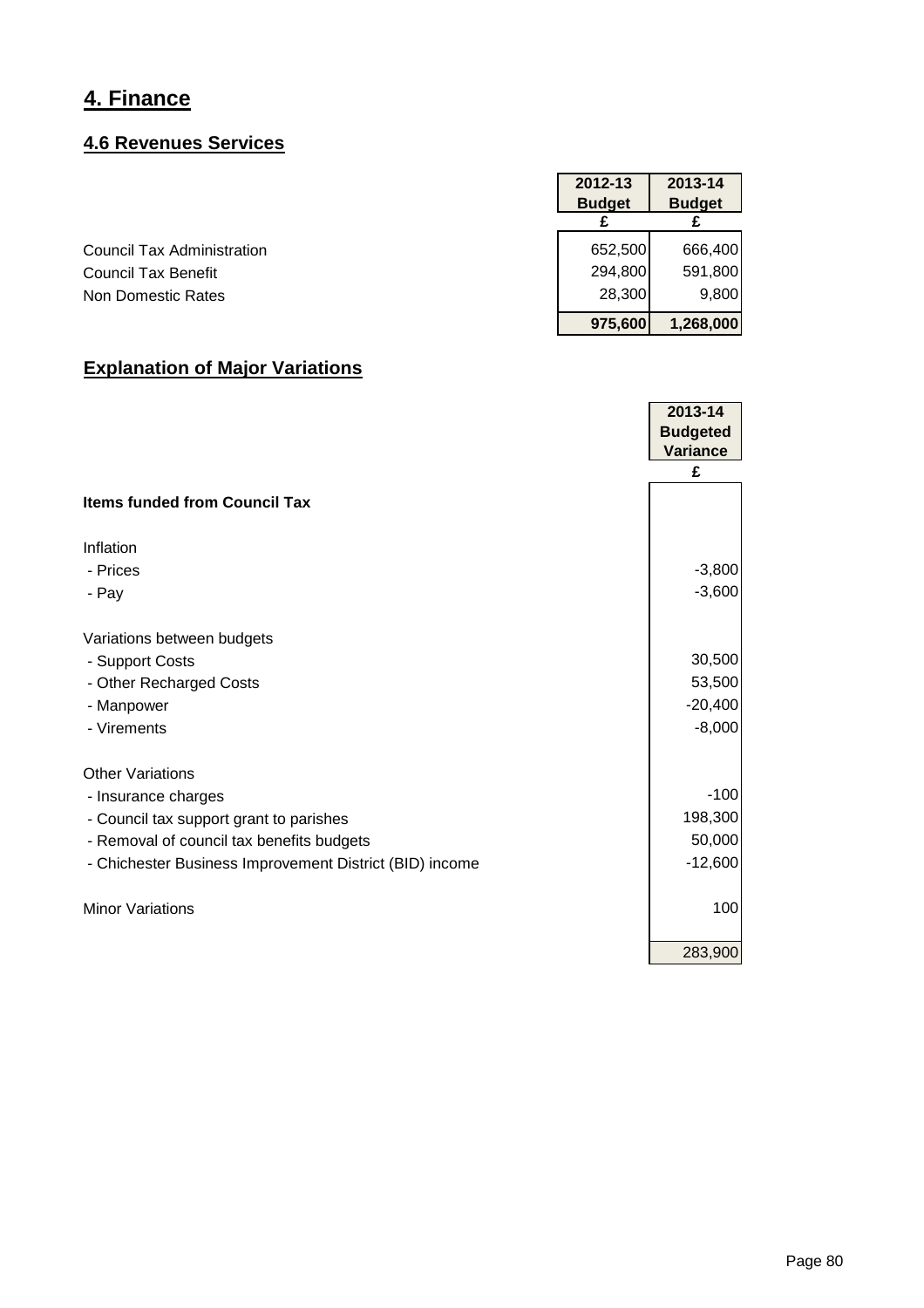|                                          | 2013-14<br><b>Budgeted</b><br><b>Variance</b><br>£ |
|------------------------------------------|----------------------------------------------------|
| <b>Items Not Funded from Council Tax</b> |                                                    |
| Capital Charges                          | 4,100                                              |
| Other<br>- IAS 19 pension charges        | 4,400                                              |
|                                          | 8,500                                              |
|                                          |                                                    |

#### **Total Variations 292,400**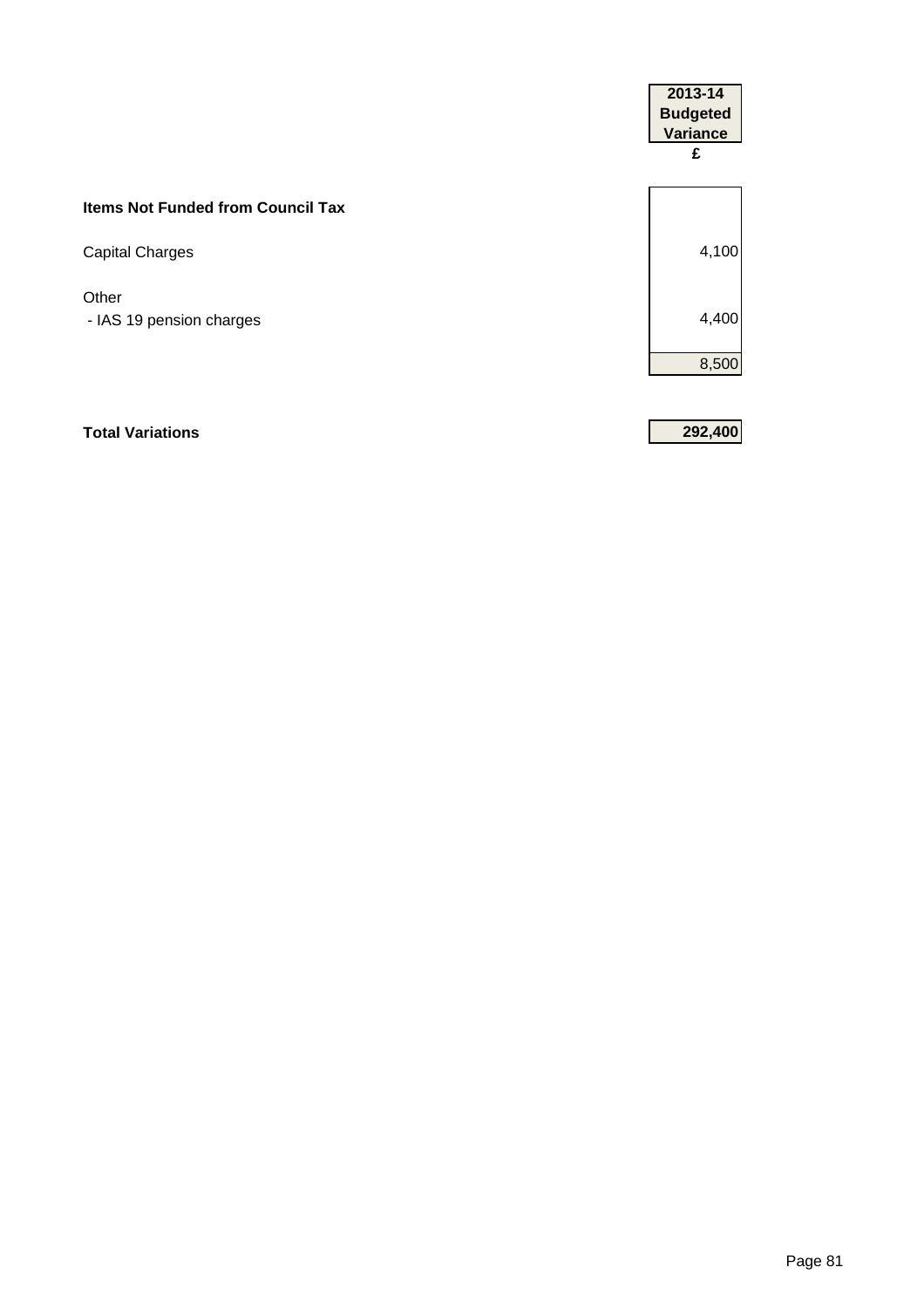### **5.1 Building Control**

|                             | <b>Budget</b> | <b>Budget</b> |
|-----------------------------|---------------|---------------|
|                             |               |               |
|                             | £             | £             |
| <b>Expenditure</b>          |               |               |
| <b>Employee Costs</b>       | 392,500       | 386,600       |
| Premises                    | 0             | 14,000        |
| Transport                   | 15,800        | 16,200        |
| Supplies and Services       | 60,100        | 50,100        |
| <b>Support Services</b>     | 197,600       | 151,100       |
| <b>Capital Charges</b>      | 4,300         | 4,800         |
|                             |               |               |
|                             | 670,300       | 622,800       |
|                             |               |               |
| <b>Income</b>               |               |               |
| Sales Fees and Rents        | $-454,400$    | $-453,900$    |
| Recharges to Other Accounts | $-7,300$      | $-7,300$      |
|                             |               |               |
|                             | $-461,700$    | $-461,200$    |
|                             |               |               |
| <b>Net Cost of Service</b>  |               |               |
|                             | 208,600       | 161,600       |

|                                         | 2012-13<br><b>Budget</b> | 2013-14<br><b>Budget</b> |
|-----------------------------------------|--------------------------|--------------------------|
|                                         | £                        | £                        |
|                                         |                          |                          |
| Amortisation of Intangible Fixed Assets | 1,800                    | 1,800                    |
| Depreciation of Fixed Assets            | 2,500                    | 3,000                    |
| <b>General Fund</b>                     | $-22,100$                | $-37,600$                |
| <b>IAS19 Pension Adjustment</b>         | 7,500                    | 11,600                   |
| <b>Other Recharged Costs</b>            | 21,300                   | 31,700                   |
| <b>Recharged Support Costs</b>          | 197,600                  | 151,100                  |
|                                         |                          |                          |
| <b>Total Financing</b>                  | 208,600                  | 161,600                  |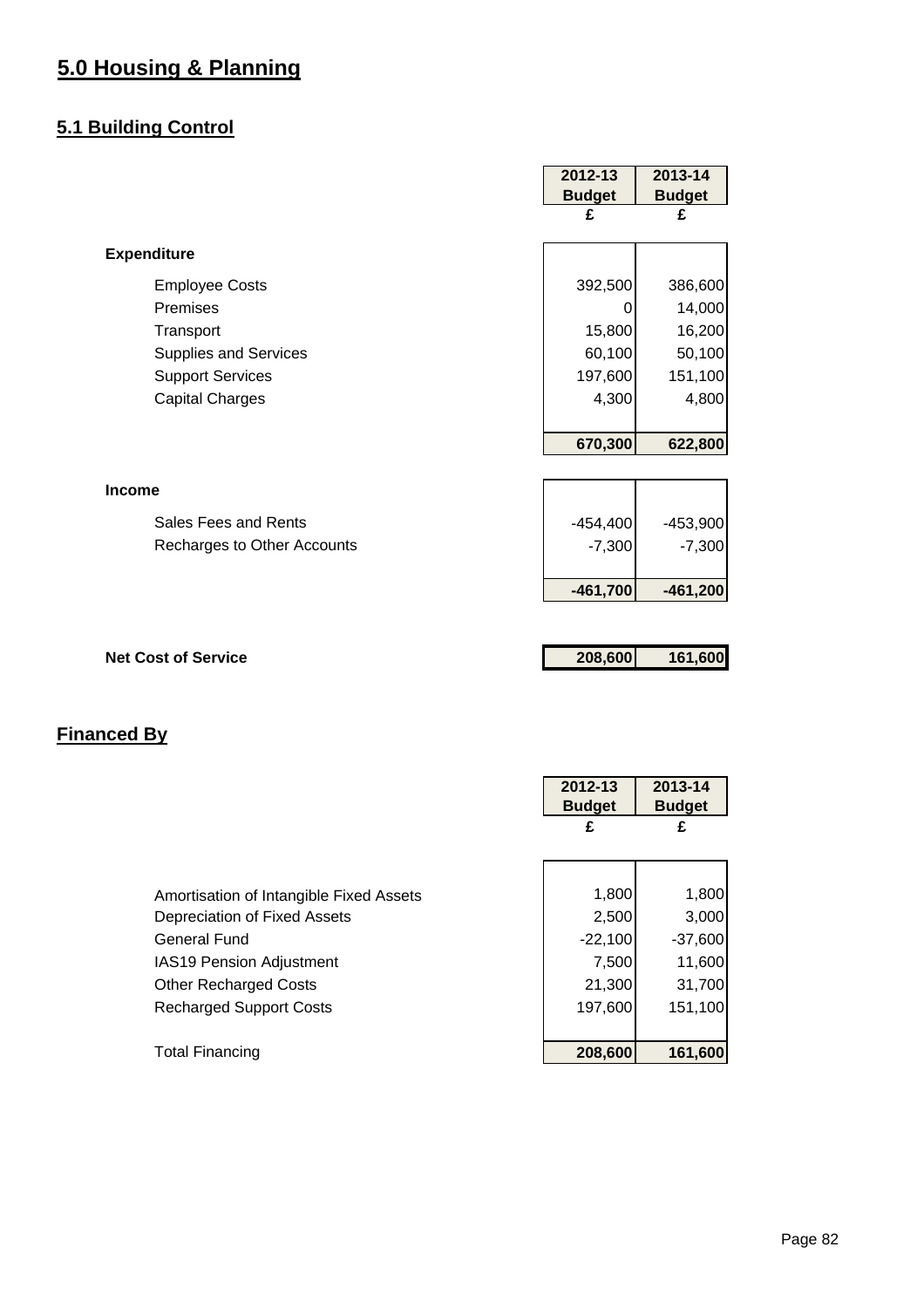#### **5.1 Building Control**

|                         | 2012-13       | 2013-14       |
|-------------------------|---------------|---------------|
|                         | <b>Budget</b> | <b>Budget</b> |
|                         |               |               |
| <b>Building Control</b> | 208,600       | 161,600       |
|                         | 208,600       | 161,600       |

### **Explanation of Major Variations**

|                                          | 2013-14         |
|------------------------------------------|-----------------|
|                                          | <b>Budgeted</b> |
|                                          | <b>Variance</b> |
|                                          | £               |
| <b>Items funded from Council Tax</b>     |                 |
| Inflation                                |                 |
| - Prices                                 | 1,300           |
| - Pay                                    | $-2,500$        |
| Variations between budgets               |                 |
| - Support Costs                          | $-46,500$       |
| - Other Recharged Costs                  | 10,400          |
| - Manpower                               | $-10,800$       |
| - Virements                              | $-5,000$        |
| <b>Other Variations</b>                  |                 |
| - Insurance charges                      | $-200$          |
| <b>Minor Variations</b>                  | 1,700           |
|                                          | $-51,600$       |
| <b>Items Not Funded from Council Tax</b> |                 |
| <b>Capital Charges</b>                   | 500             |
| Other                                    |                 |
| - IAS 19 pension charges                 | 4,100           |
|                                          | 4,600           |
|                                          |                 |

### **Total Variations -47,000**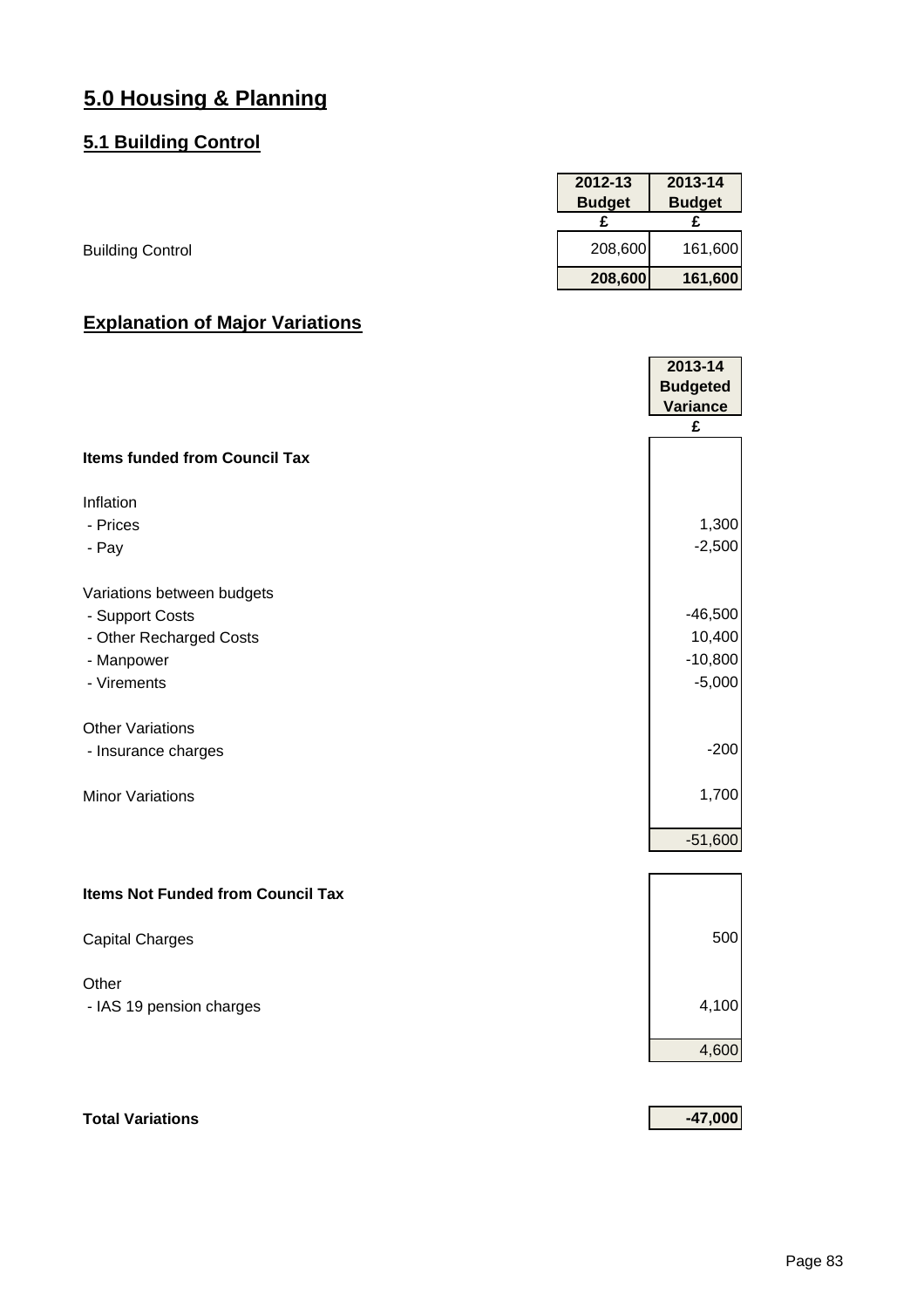## **5.2 Design & Implementation**

|                              | 2012-13       | 2013-14       |
|------------------------------|---------------|---------------|
|                              | <b>Budget</b> | <b>Budget</b> |
|                              | £             | £             |
| <b>Expenditure</b>           |               |               |
| <b>Employee Costs</b>        | 197,200       | 196,600       |
| Premises                     | 3,500         | 3,600         |
| Transport                    | 2,600         | 2,700         |
| <b>Supplies and Services</b> | 20,500        | 23,000        |
| <b>Support Services</b>      | 51,100        | 48,900        |
| <b>Capital Charges</b>       | 5,800         | 6,100         |
|                              |               |               |
|                              | 280,700       | 280,900       |
|                              |               |               |
| <b>Income</b>                |               |               |
| Sales Fees and Rents         | $-12,500$     | $-26,600$     |
| Recharges to Other Accounts  | $-211,300$    | $-217,000$    |
|                              |               |               |
|                              | $-223,800$    | $-243,600$    |
|                              |               |               |
|                              |               |               |
| <b>Net Cost of Service</b>   | 56,900        | 37,300        |
|                              |               |               |

|                                         | 2012-13<br><b>Budget</b> | 2013-14<br><b>Budget</b> |
|-----------------------------------------|--------------------------|--------------------------|
|                                         | £                        | £                        |
|                                         |                          |                          |
| Amortisation of Intangible Fixed Assets | 700                      | 800                      |
| Depreciation of Fixed Assets            | 5,100                    | 5,300                    |
| General Fund                            | $-39,600$                | $-58,300$                |
| <b>IAS19 Pension Adjustment</b>         | 3,400                    | 5,300                    |
| <b>Other Recharged Costs</b>            | 6,200                    | 5,800                    |
| <b>Other Reserves</b>                   | 30,000                   | 29,500                   |
| <b>Recharged Support Costs</b>          | 51,100                   | 48,900                   |
|                                         |                          |                          |
| <b>Total Financing</b>                  | 56,900                   | 37,300                   |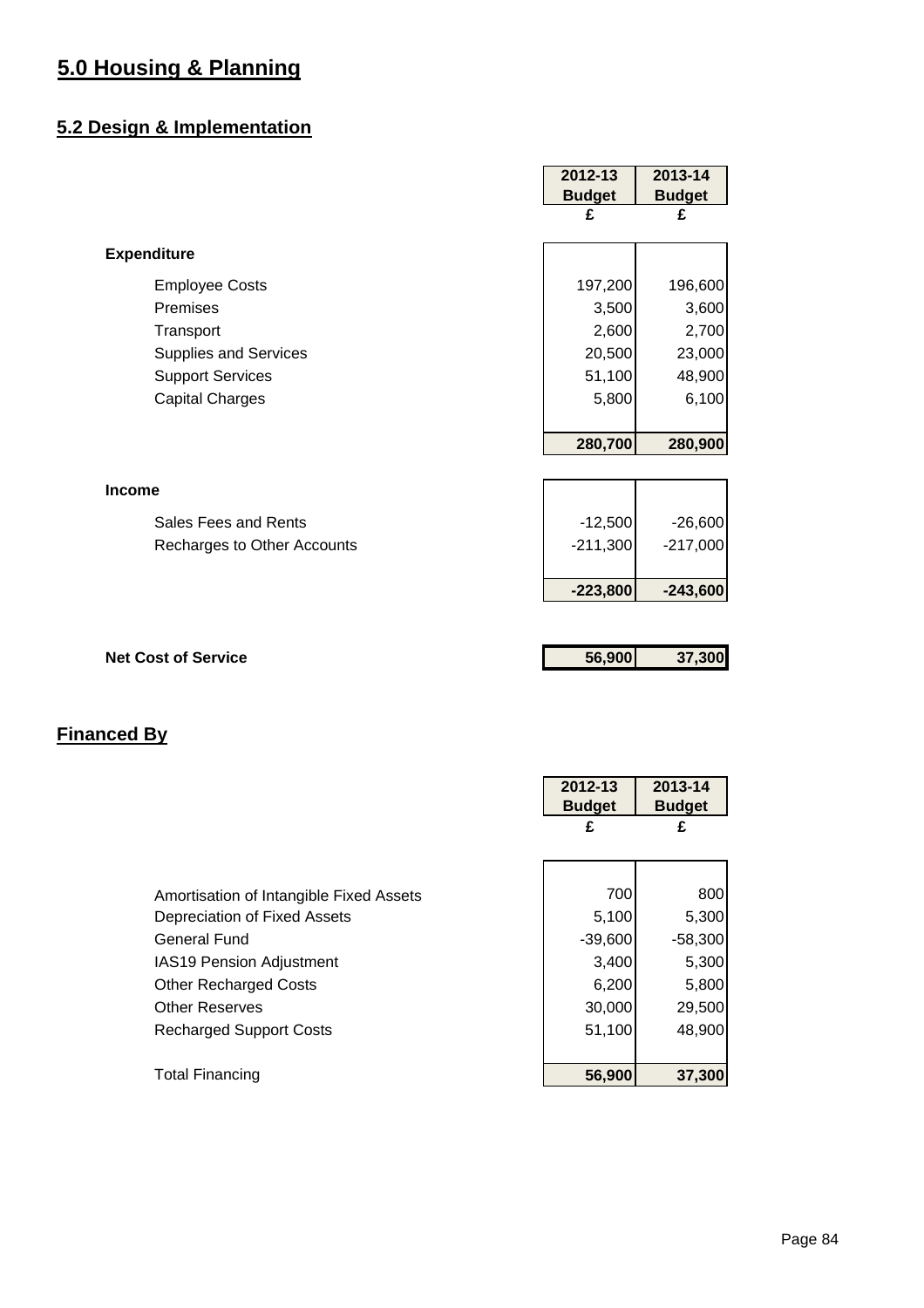#### **5.2 Design & Implementation**

|                         | 2012-13       | 2013-14       |
|-------------------------|---------------|---------------|
|                         | <b>Budget</b> | <b>Budget</b> |
|                         |               |               |
| Design & Implementation | 56,900        | 37,300        |
|                         | 56,900        | 37,300        |

### **Explanation of Major Variations**

|                                          | 2013-14<br><b>Budgeted</b><br><b>Variance</b> |
|------------------------------------------|-----------------------------------------------|
|                                          | £                                             |
| <b>Items funded from Council Tax</b>     |                                               |
| Inflation                                |                                               |
| - Prices                                 | 500                                           |
| - Pay                                    | $-1,300$                                      |
| Variations between budgets               |                                               |
| - Support Costs                          | $-2,200$                                      |
| - Other Recharged Costs                  | $-6,100$                                      |
| - Manpower                               | $-15,800$                                     |
| - Virements                              | 2,800                                         |
| <b>Other Variations</b>                  |                                               |
| - Insurance charges                      | $-400$                                        |
| <b>Minor Variations</b>                  | 700                                           |
|                                          | $-21,800$                                     |
| <b>Items Not Funded from Council Tax</b> |                                               |
|                                          |                                               |
| <b>Capital Charges</b>                   | 300                                           |
| Other                                    |                                               |
| - IAS 19 pension charges                 | 1,900                                         |
|                                          | 2,200                                         |
|                                          |                                               |

### **Total Variations -19,600**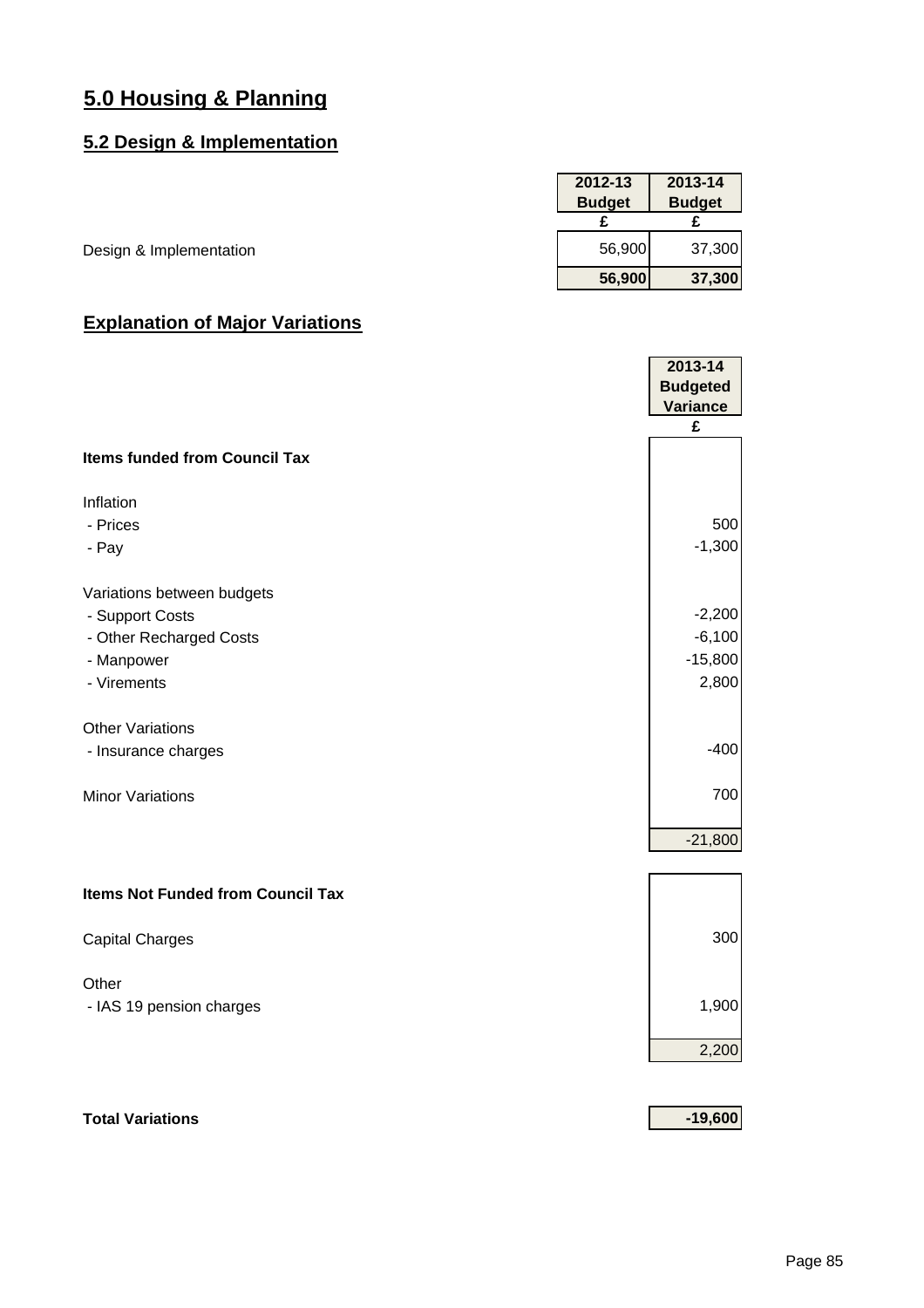#### **5.3 Development Management**

|                             | 2012-13       | 2013-14       |
|-----------------------------|---------------|---------------|
|                             | <b>Budget</b> | <b>Budget</b> |
|                             | £             | £             |
| <b>Expenditure</b>          |               |               |
| <b>Employee Costs</b>       | 1,320,100     | 1,349,200     |
| Premises                    | 8,400         | 1,700         |
| Transport                   | 23,200        | 23,900        |
| Supplies and Services       | 223,100       | 227,400       |
| <b>Support Services</b>     | 560,500       | 640,400       |
| <b>Capital Charges</b>      | 52,200        | 46,700        |
|                             |               |               |
|                             | 2,187,500     | 2,289,300     |
|                             |               |               |
| <b>Income</b>               |               |               |
| Sales Fees and Rents        | $-1,580,800$  | $-1,816,500$  |
| Recharges to Other Accounts | 640,700       | 622,900       |
|                             |               |               |
|                             | $-940,100$    | $-1,193,600$  |
|                             |               |               |
|                             |               |               |
| <b>Net Cost of Service</b>  | 1,247,400     | 1,095,700     |
|                             |               |               |

ř.

|                                         | 2012-13<br><b>Budget</b> | 2013-14<br><b>Budget</b> |
|-----------------------------------------|--------------------------|--------------------------|
|                                         | £                        | £                        |
|                                         |                          |                          |
| Amortisation of Intangible Fixed Assets | 40,800                   | 35,000                   |
| Depreciation of Fixed Assets            | 11,400                   | 11,700                   |
| <b>General Fund</b>                     | 524,900                  | 288,800                  |
| <b>IAS19 Pension Adjustment</b>         | 25,500                   | 39,900                   |
| <b>Other Recharged Costs</b>            | 84,300                   | 65,600                   |
| <b>Recharged Support Costs</b>          | 560,500                  | 640,400                  |
| Revenue Reserve Fund                    | 0                        | 14,300                   |
|                                         |                          |                          |
| <b>Total Financing</b>                  | 1,247,400                | 1,095,700                |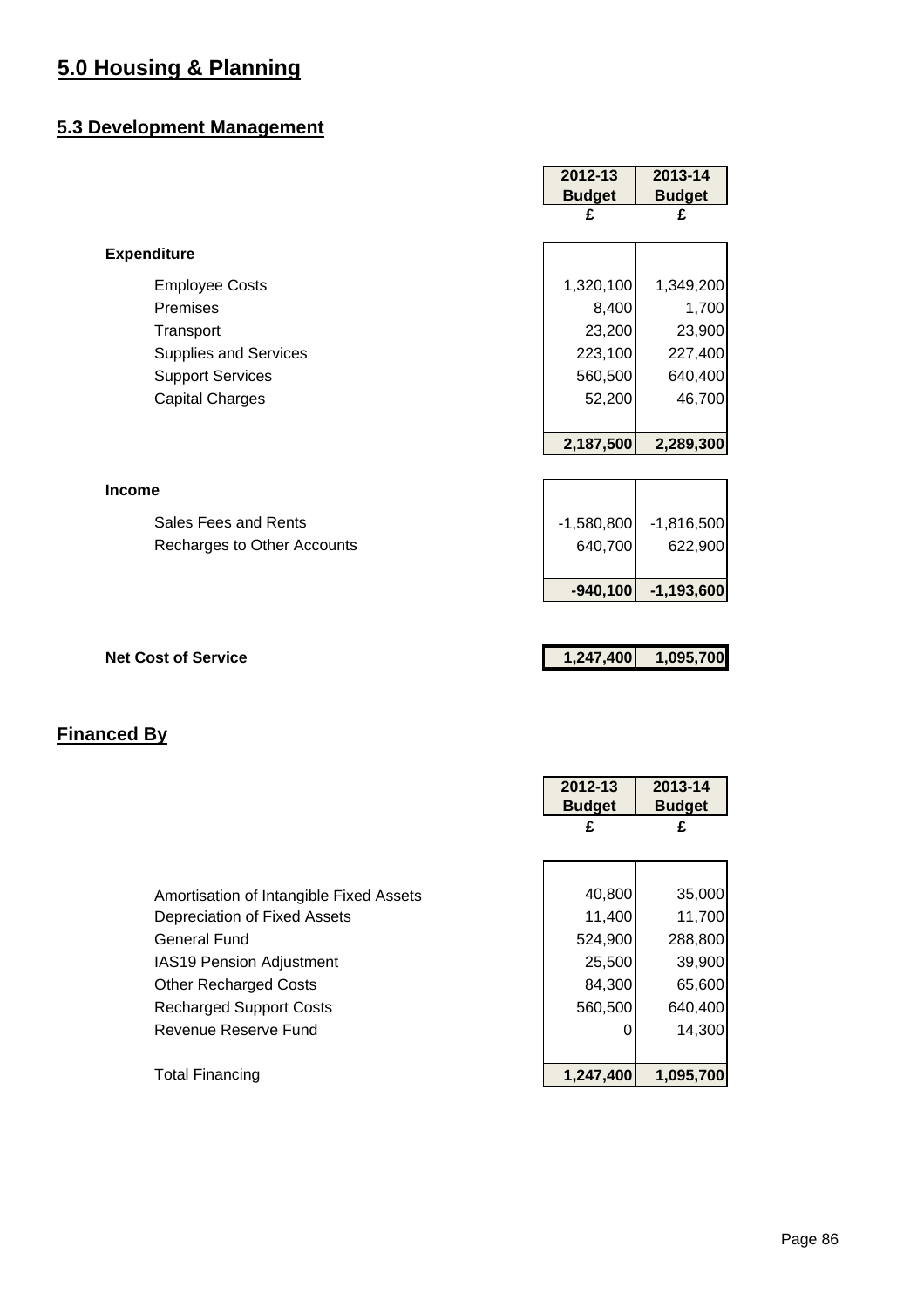### **5.3 Development Management**

|                            | 2012-13       | 2013-14       |
|----------------------------|---------------|---------------|
|                            | <b>Budget</b> | <b>Budget</b> |
|                            |               |               |
| <b>Enforcement Service</b> | 241,600       | 259,200       |
| Development Management     | 1,005,800     | 836,500       |
|                            | 1,247,400     | 1,095,700     |

|                                                                                          | $2013 - 14$     |
|------------------------------------------------------------------------------------------|-----------------|
|                                                                                          | <b>Budgeted</b> |
|                                                                                          | <b>Variance</b> |
|                                                                                          | £               |
| <b>Items funded from Council Tax</b>                                                     |                 |
| Inflation                                                                                |                 |
| - Prices                                                                                 | 4,400           |
| - Pay                                                                                    | $-9,100$        |
|                                                                                          |                 |
| Variations between budgets                                                               |                 |
| - Support Costs                                                                          | 79,900          |
| - Other Recharged Costs                                                                  | $-36,500$       |
| - Manpower                                                                               | $-19,800$       |
| - Virements                                                                              | $-6,800$        |
| <b>New Growth Proposals</b>                                                              |                 |
| - Agricultural Appraisals budget previously funded from PDG                              | 7,000           |
| - New professional services expenditure incurred for Landscape and Ecology<br>advice     | 4,200           |
| <b>Efficiency Savings</b>                                                                |                 |
| - New income stream for charging for discharge of conditions                             | $-10,600$       |
| - Increase in Pre Application income budget to reflect a review of the fees              | $-14,900$       |
| - Management Restructure                                                                 | 3,400           |
|                                                                                          |                 |
| <b>Other Variations</b>                                                                  |                 |
| - Insurance charges                                                                      | 1,600           |
| - Increase in Planning Application income                                                | $-162,700$      |
| - Increase in the Legal Service fee income budget based on the previous years<br>outturn | $-14,800$       |
| <b>Minor Variations</b>                                                                  | $-200$          |
|                                                                                          | $-174,900$      |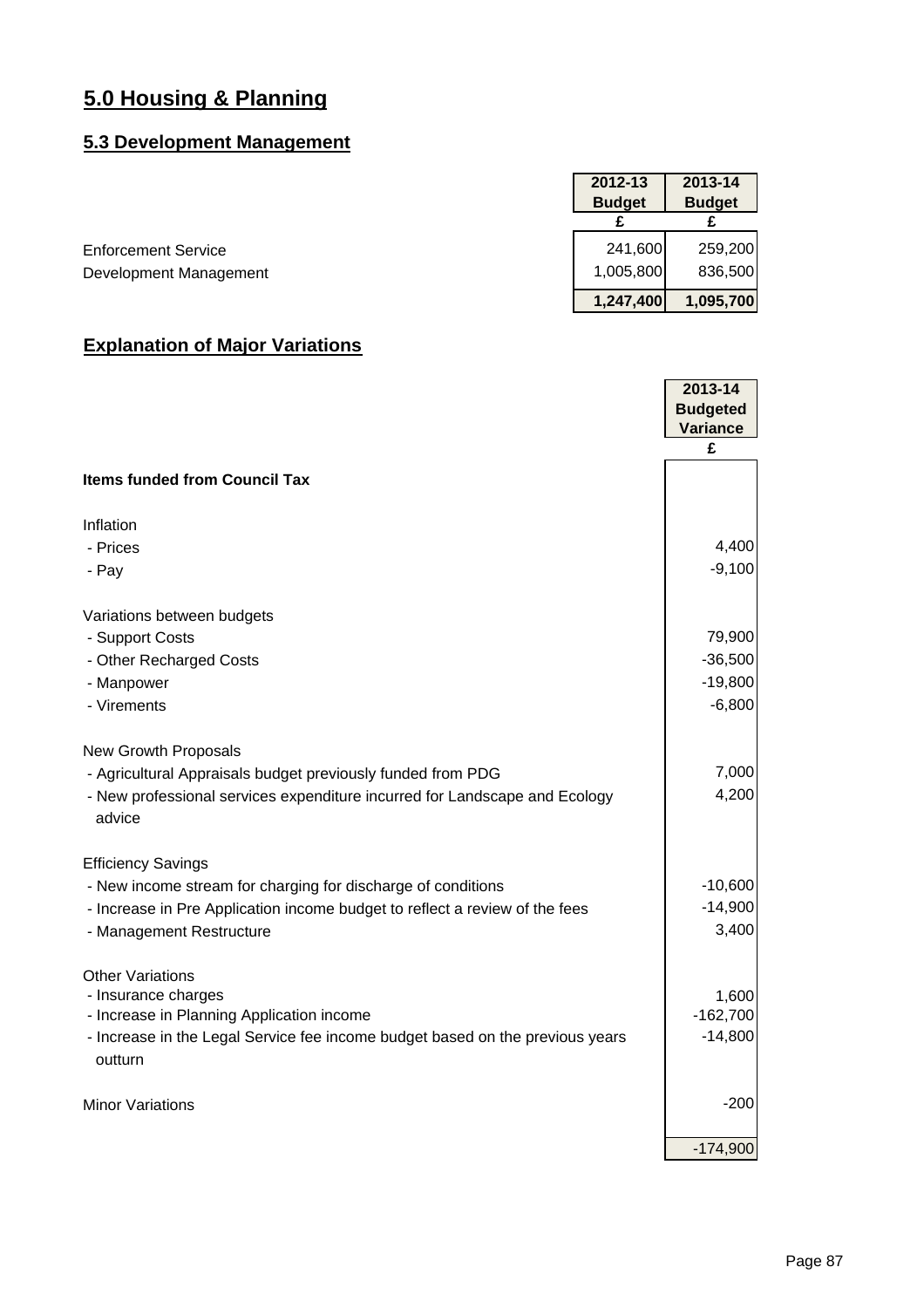|                                                                             | 2013-14<br><b>Budgeted</b><br><b>Variance</b> |
|-----------------------------------------------------------------------------|-----------------------------------------------|
|                                                                             | £                                             |
| <b>Items Not Funded from Council Tax</b>                                    |                                               |
| <b>Capital Charges</b>                                                      | $-5,500$                                      |
| Other<br>- IAS 19 pension charges                                           | 14,400                                        |
| - Reprofiling salary budget from 2012/13 to 2013/14 to fund maternity costs | 14,300                                        |
|                                                                             |                                               |
|                                                                             | 23,200                                        |

#### **Total Variations -151,700**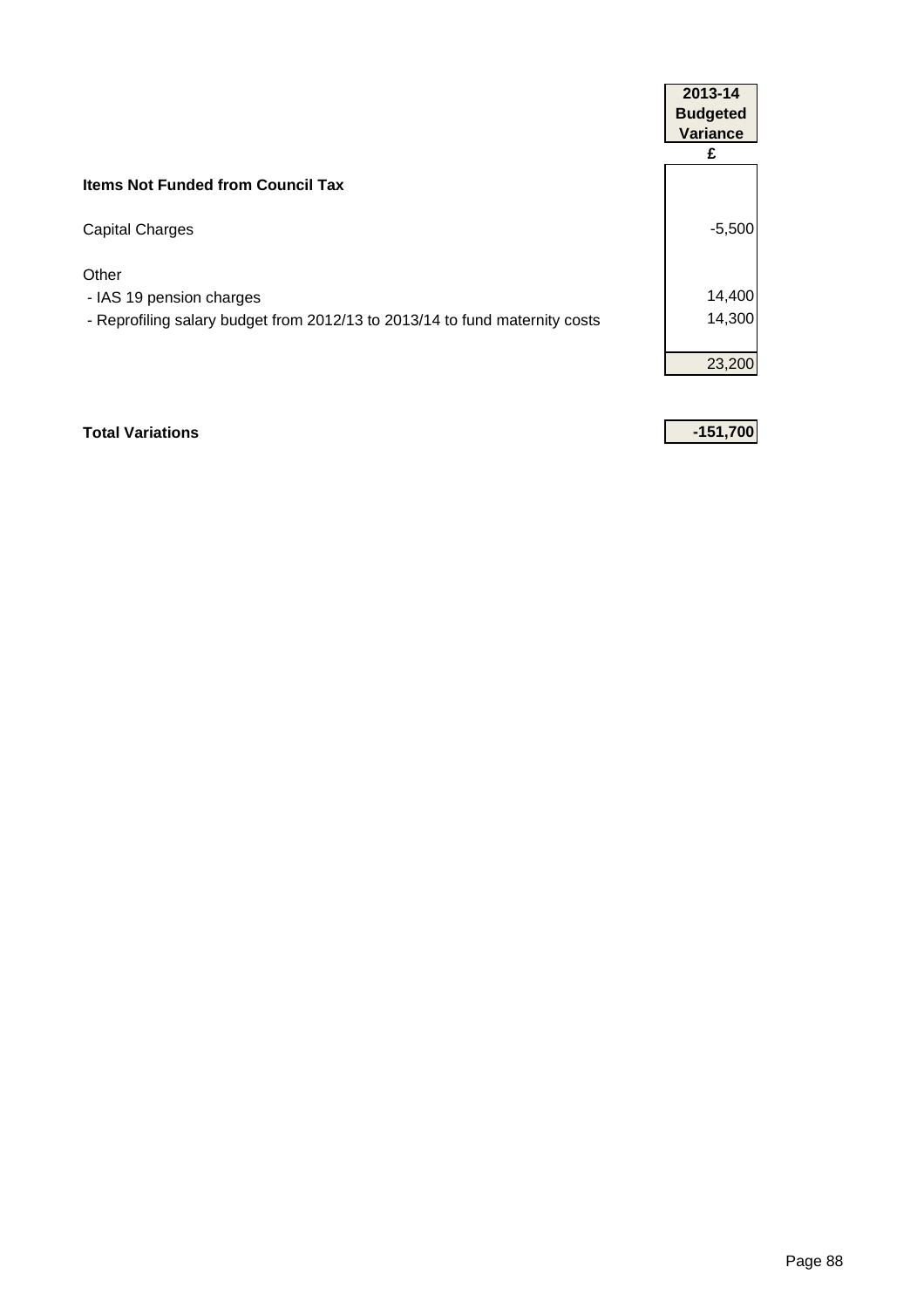### **5.4 Housing Investments**

|                                 | 2012-13       | 2013-14       |
|---------------------------------|---------------|---------------|
|                                 | <b>Budget</b> | <b>Budget</b> |
|                                 | £             | £             |
| <b>Expenditure</b>              |               |               |
| <b>Employee Costs</b>           | 420,300       | 392,100       |
| Transport                       | 9,300         | 7,400         |
| <b>Supplies and Services</b>    | 2,164,500     | 2,004,100     |
| <b>Support Services</b>         | 104,200       | 91,500        |
| <b>Capital Charges</b>          | 4,500         | 5,400         |
|                                 |               |               |
|                                 | 2,702,800     | 2,500,500     |
|                                 |               |               |
| <b>Income</b>                   |               |               |
| <b>Grants and Contributions</b> | $-549,200$    | $-548,000$    |
| Sales Fees and Rents            | $-3,800$      | $-5,000$      |
| Recharges to Other Accounts     | $-32,100$     | $-31,700$     |
|                                 |               |               |
|                                 | $-585,100$    | $-584,700$    |
|                                 |               |               |
|                                 |               |               |
| <b>Net Cost of Service</b>      | 2,117,700     | 1,915,800     |
|                                 |               |               |

r

|                                                  | 2012-13<br><b>Budget</b> | 2013-14<br><b>Budget</b> |
|--------------------------------------------------|--------------------------|--------------------------|
|                                                  | £                        | £                        |
|                                                  |                          |                          |
| Amortisation of Intangible Fixed Assets          | 1,900                    | 2,200                    |
| <b>Capital Grants</b>                            | $-523,000$               | $-523,000$               |
| Depreciation of Fixed Assets                     | 2,600                    | 3,200                    |
| Energy Efficiency Reserve                        |                          | 27,500                   |
| <b>General Fund</b>                              | 378,400                  | 309,400                  |
| <b>IAS19 Pension Adjustment</b>                  | 7,100                    | 9,600                    |
| <b>Other Recharged Costs</b>                     | 12,500                   | 11,900                   |
| <b>Recharged Support Costs</b>                   | 104,200                  | 91,500                   |
| Revenue Expenditure Funded from Capital (REFCUS) | 2,109,000                | 1,941,000                |
| Revenue Reserve Fund                             | 25,000                   | 42,500                   |
|                                                  |                          |                          |
| <b>Total Financing</b>                           | 2,117,700                | 1,915,800                |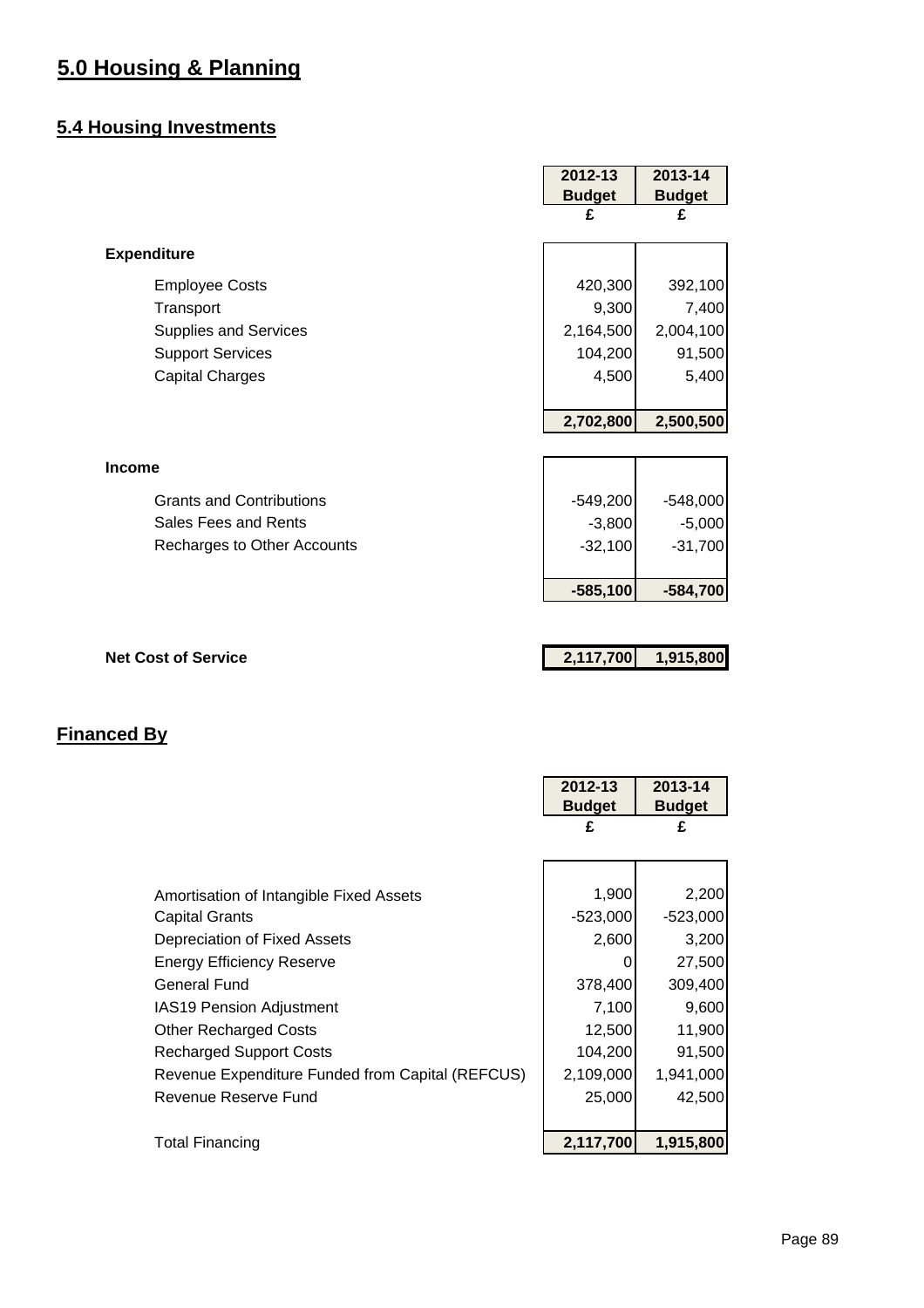## **5.4 Housing Investments**

|                             | 2012-13       | 2013-14       |
|-----------------------------|---------------|---------------|
|                             | <b>Budget</b> | <b>Budget</b> |
|                             |               |               |
| <b>Energy Efficiency</b>    | 71.400        | 38,900        |
| Housing Strategy & Enabling | 966,700       | 813,100       |
| <b>Housing Renewal</b>      | 1,079,600     | 1,063,800     |
|                             | 2,117,700     | 1,915,800     |

|                                          | 2013-14<br><b>Budgeted</b><br>Variance |
|------------------------------------------|----------------------------------------|
|                                          | £                                      |
| <b>Items funded from Council Tax</b>     |                                        |
| Inflation                                |                                        |
| - Prices                                 | 500                                    |
| - Pay                                    | $-2,700$                               |
| Variations between budgets               |                                        |
| - Support Costs                          | $-12,700$                              |
| - Other Recharged Costs                  | $-600$                                 |
| - Manpower                               | $-65,600$                              |
| - Virements                              | $-3,000$                               |
| <b>Other Variations</b>                  |                                        |
| - Insurance charges                      | 300                                    |
| <b>Minor Variations</b>                  | 1,500                                  |
|                                          | $-82,300$                              |
|                                          |                                        |
| <b>Itama Not Eunded from Council Toy</b> |                                        |

| <b>Items Not Funded from Council Tax</b>                                  |           |
|---------------------------------------------------------------------------|-----------|
| <b>Capital Charges</b>                                                    | 900       |
| Other                                                                     |           |
| - IAS 19 pension charges                                                  | 2,500     |
| - REFCUS - Low Carbon Grants. Decrease to £27,500 (energy reserve funded) | $-16,500$ |
| - REFCUS - Mortgage Rescue - Increase to £16,000                          | 1,000     |
| - REFCUS - Home extensions and Conversions. No change at £100,000         | 0         |
| - REFCUS - Future Housing Investment Initiatives. Decrease to £100,000    | $-25,000$ |
| - REFCUS - Disabled Facility Grants. No change at £1,000,000              | 0         |
| - REFCUS - Private Sector Renewal - No change at £275,000                 | 0         |
| - REFCUS - Rural Housing Fund. No change at £450,000                      | 0         |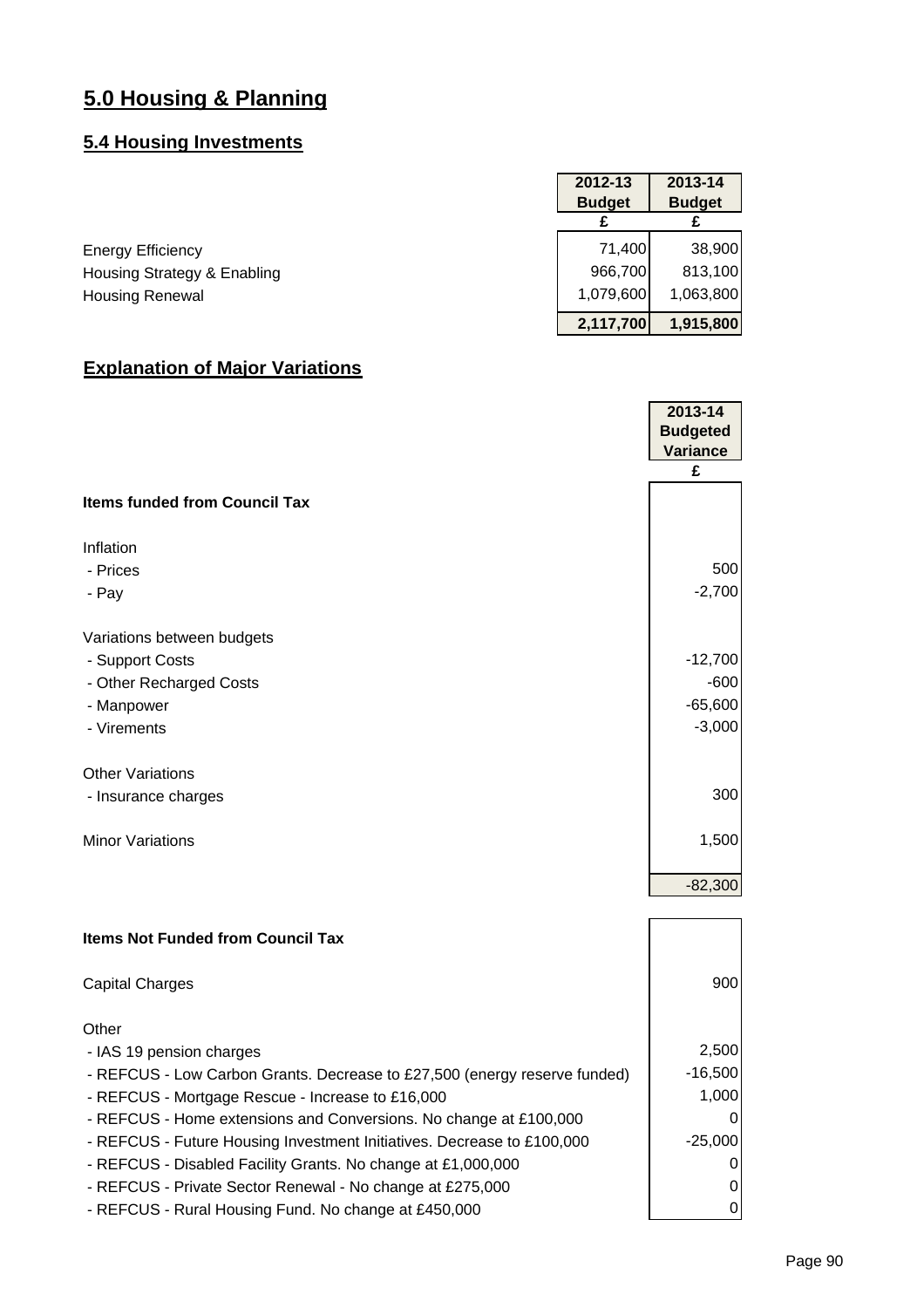|                                               | 2013-14         |
|-----------------------------------------------|-----------------|
|                                               | <b>Budgeted</b> |
|                                               | <b>Variance</b> |
|                                               |                 |
| - REFCUS - Equity loan scheme. Budget removed | $-100,000$      |
| - Projects revenue expenditure                | 17,500          |
|                                               |                 |
|                                               | $-119,600$      |
|                                               |                 |
|                                               |                 |

**Total Variations -201,900**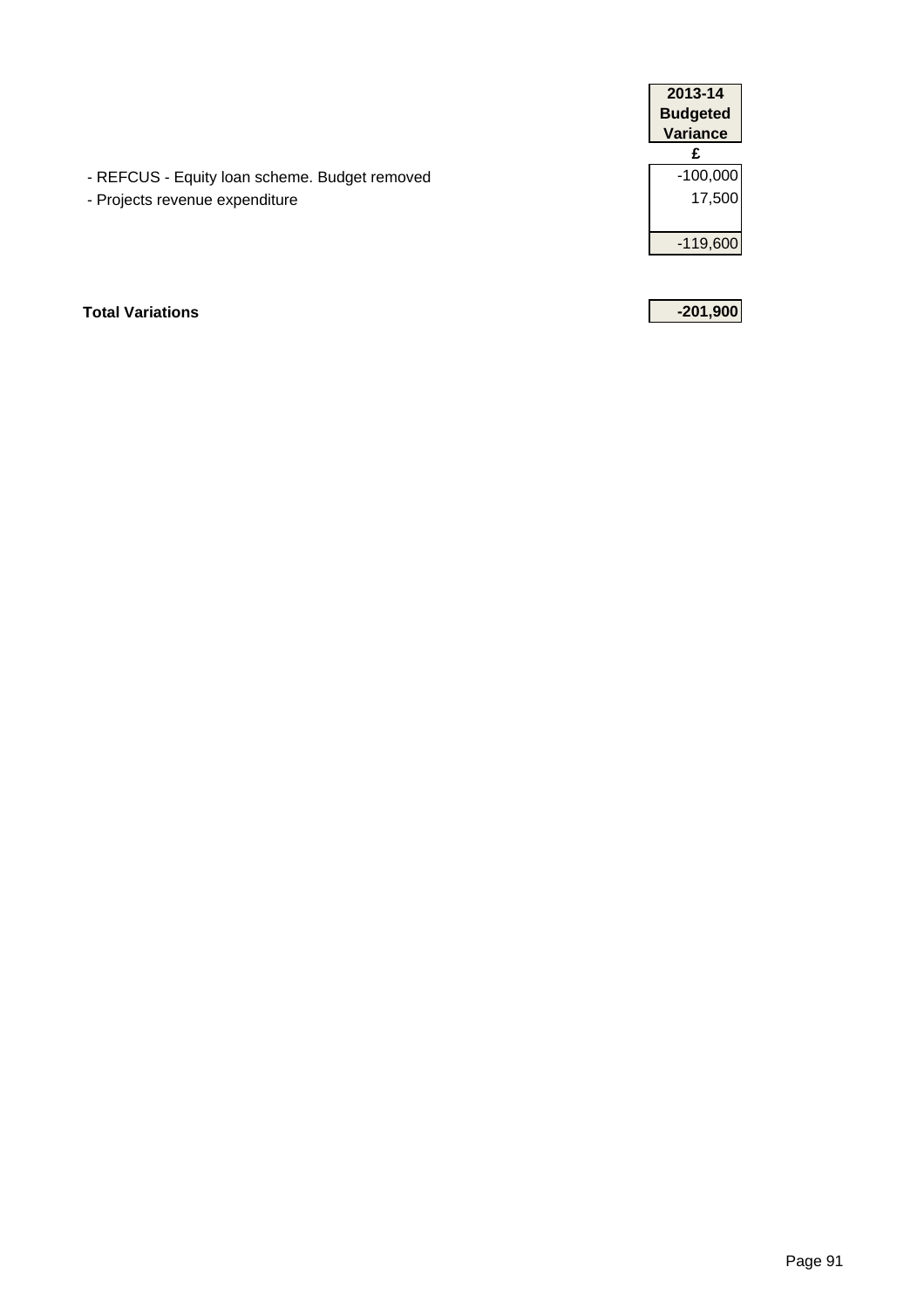### **5.5 Housing Options**

|                                 | 2012-13       | 2013-14       |
|---------------------------------|---------------|---------------|
|                                 | <b>Budget</b> | <b>Budget</b> |
|                                 | £             | £             |
| <b>Expenditure</b>              |               |               |
| <b>Employee Costs</b>           | 434,700       | 413,800       |
| Premises                        | 81,000        | 364,100       |
| Transport                       | 10,400        | 10,500        |
| Supplies and Services           | 257,400       | 320,900       |
| <b>Support Services</b>         | 302,900       | 288,700       |
| <b>Capital Charges</b>          | 24,300        | 32,700        |
|                                 |               |               |
|                                 | 1,110,700     | 1,430,700     |
|                                 |               |               |
| <b>Income</b>                   |               |               |
| <b>Grants and Contributions</b> | $-122,800$    | $-10,100$     |
| Sales Fees and Rents            | $-352,300$    | $-699,000$    |
| Interest and Other Income       | $-200$        | $-200$        |
|                                 |               |               |
|                                 | $-475,300$    | $-709,300$    |
|                                 |               |               |
| <b>Net Cost of Service</b>      | 635,400       | 721,400       |

|                                         | 2012-13<br><b>Budget</b> | 2013-14<br><b>Budget</b> |
|-----------------------------------------|--------------------------|--------------------------|
|                                         | £                        | £                        |
|                                         |                          |                          |
| Amortisation of Intangible Fixed Assets | 4,300                    | 4,000                    |
| Depreciation of Fixed Assets            | 20,000                   | 28,700                   |
| General Fund                            | 274,700                  | 364,000                  |
| <b>IAS19 Pension Adjustment</b>         | 5,800                    | 10,200                   |
| <b>Other Recharged Costs</b>            | 27,700                   | 25,800                   |
| <b>Recharged Support Costs</b>          | 302,900                  | 288,700                  |
|                                         |                          |                          |
| <b>Total Financing</b>                  | 635,400                  | 721,400                  |
|                                         |                          |                          |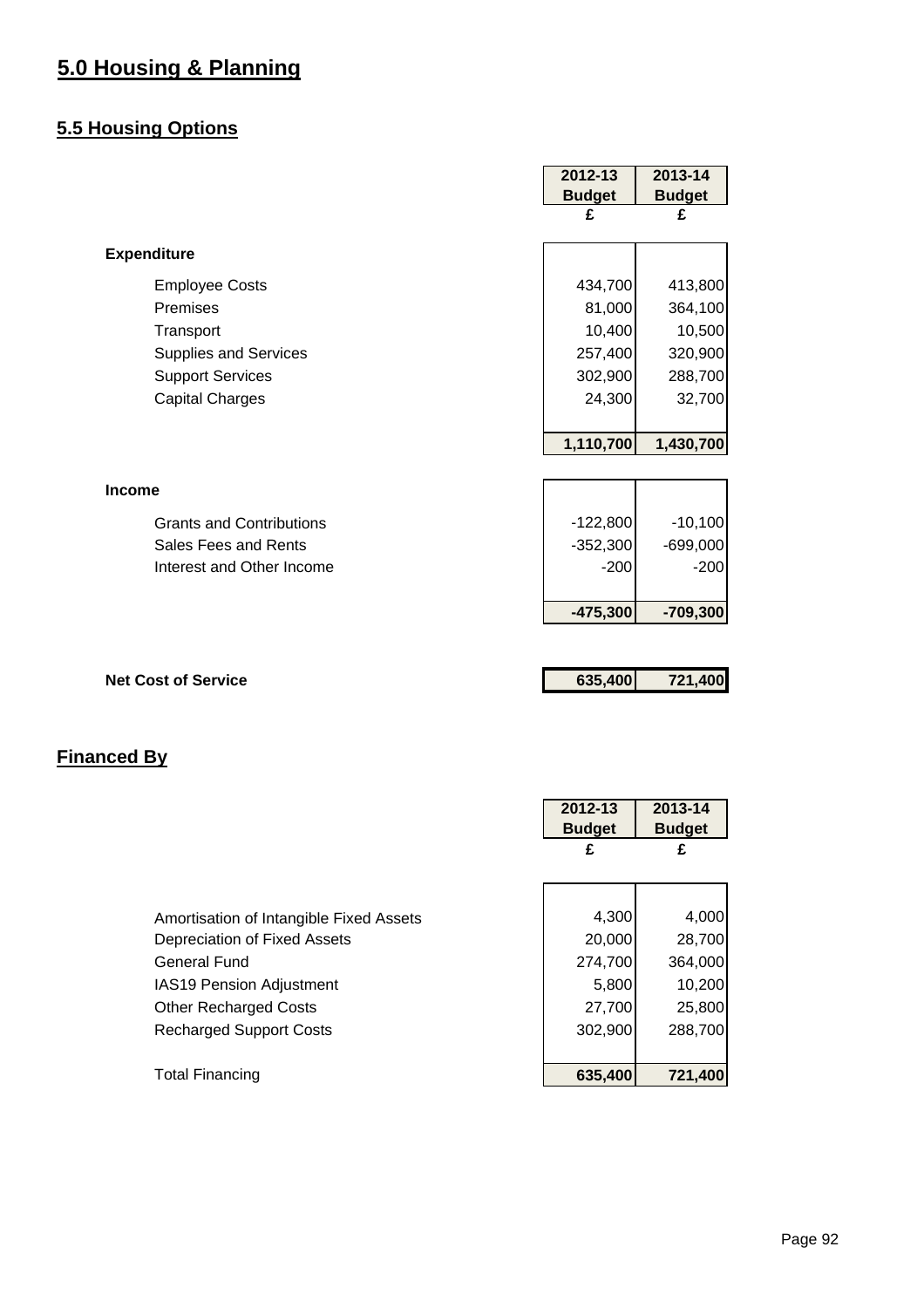### **5.5 Housing Options**

|                        | 2012-13       | 2013-14       |
|------------------------|---------------|---------------|
|                        | <b>Budget</b> | <b>Budget</b> |
|                        |               |               |
| <b>Housing General</b> | 132,000       | 118,300       |
| <b>Housing Options</b> | 503,400       | 603,100       |
|                        | 635,400       | 721,400       |

|                                                                              | 2013-14         |
|------------------------------------------------------------------------------|-----------------|
|                                                                              | <b>Budgeted</b> |
|                                                                              | <b>Variance</b> |
|                                                                              | £               |
| <b>Items funded from Council Tax</b>                                         |                 |
| Inflation                                                                    |                 |
| - Prices                                                                     | $-4,600$        |
| - Pay                                                                        | $-2,700$        |
| Variations between budgets                                                   |                 |
| - Support Costs                                                              | $-14,200$       |
| - Other Recharged Costs                                                      | $-1,900$        |
| - Manpower                                                                   | 7,700           |
| <b>Other Variations</b>                                                      |                 |
| - Planned repairs and maintenance as per the 5 year programme                | $-100$          |
| - Insurance charges                                                          | 1,200           |
| - Homelessness funding received as part of business rate retention scheme    | 113,000         |
| - Utilities costs at Westward House                                          | $-18,300$       |
| - Adjustment to projected occupancy levels at Westward House from 75% to 70% | 26,200          |
| - Additional units available for occupation at Westward House                | $-29,400$       |
| - Lettings agency budget adjustments based on 30 tenancies                   | $-4,900$        |
| <b>Minor Variations</b>                                                      | 1,200           |
|                                                                              | 73,200          |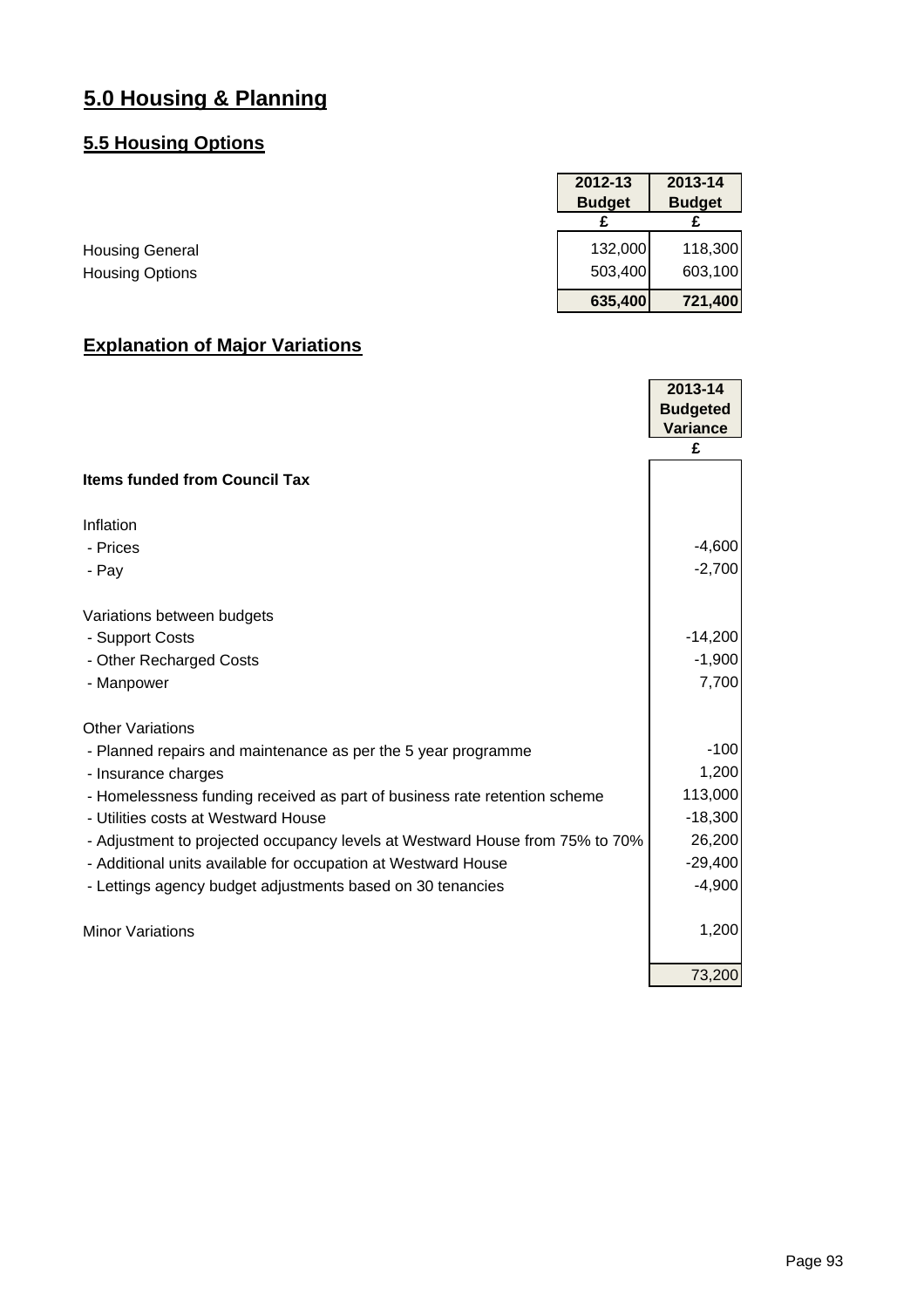|                                          | 2013-14<br><b>Budgeted</b><br><b>Variance</b> |
|------------------------------------------|-----------------------------------------------|
|                                          | £                                             |
| <b>Items Not Funded from Council Tax</b> |                                               |
| Capital Charges                          | 8,400                                         |
| Other                                    |                                               |
| - IAS 19 pension charges                 | 4,400                                         |
|                                          | 12,800                                        |

### **Total Variations 86,000**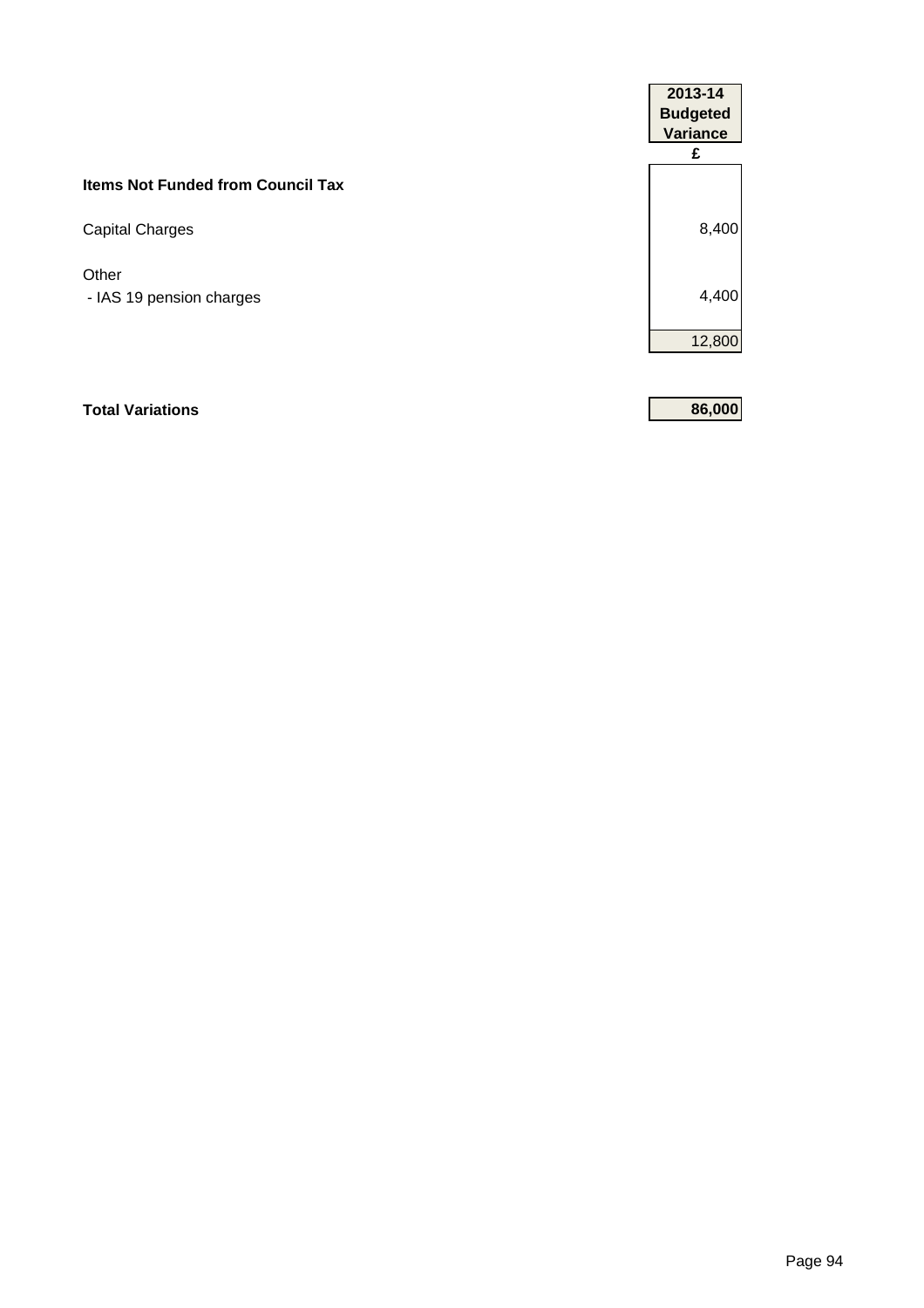### **5.6 Land Charges**

|                              | 2012-13       | 2013-14       |
|------------------------------|---------------|---------------|
|                              | <b>Budget</b> | <b>Budget</b> |
|                              | £             | £             |
| <b>Expenditure</b>           |               |               |
| <b>Employee Costs</b>        | 99,900        | 101,000       |
| <b>Supplies and Services</b> | 18,600        | 11,500        |
| <b>Contract Services</b>     | 23,100        | 23,800        |
| <b>Support Services</b>      | 39,700        | 51,100        |
| <b>Capital Charges</b>       | 3,200         | 3,300         |
|                              |               |               |
|                              | 184,500       | 190,700       |
|                              |               |               |
| <b>Income</b>                |               |               |
| Sales Fees and Rents         | $-186,300$    | $-197,400$    |
|                              | $-186,300$    | $-197,400$    |
|                              |               |               |
| <b>Net Cost of Service</b>   | $-1,800$      | $-6,700$      |

|                                         | 2012-13<br><b>Budget</b><br>£ | 2013-14<br><b>Budget</b><br>£ |
|-----------------------------------------|-------------------------------|-------------------------------|
|                                         |                               |                               |
| Amortisation of Intangible Fixed Assets | 2,100                         | 2,300                         |
| Depreciation of Fixed Assets            | 1,100                         | 1,100                         |
| <b>General Fund</b>                     | $-59,100$                     | $-70,000$                     |
| <b>IAS19 Pension Adjustment</b>         | 1,200                         | 2,200                         |
| <b>Other Recharged Costs</b>            | 13,200                        | 6,600                         |
| <b>Recharged Support Costs</b>          | 39,700                        | 51,100                        |
|                                         |                               |                               |
| <b>Total Financing</b>                  | $-1,800$                      | $-6,700$                      |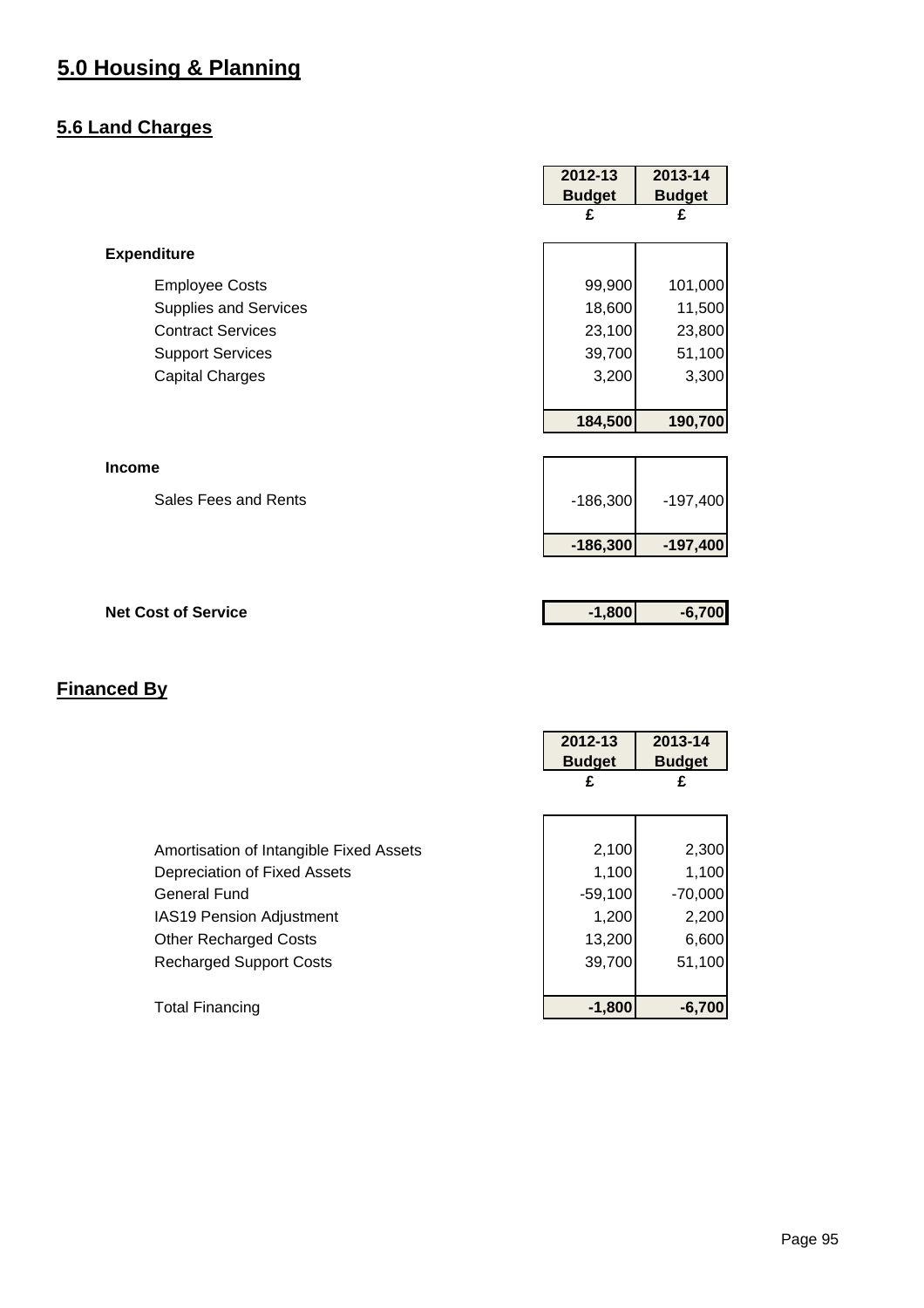#### **5.6 Land Charges**

|                     | 2012-13       | 2013-14       |
|---------------------|---------------|---------------|
|                     | <b>Budget</b> | <b>Budget</b> |
|                     |               |               |
| <b>Land Charges</b> | $-1,800$      | $-6,700$      |
|                     | $-1,800$      | $-6,700$      |

### **Explanation of Major Variations**

|                                                                                 | 2013-14<br><b>Budgeted</b> |
|---------------------------------------------------------------------------------|----------------------------|
|                                                                                 | <b>Variance</b><br>£       |
|                                                                                 |                            |
| <b>Items funded from Council Tax</b>                                            |                            |
| Inflation                                                                       |                            |
| - Prices                                                                        | 300                        |
| - Pay                                                                           | $-800$                     |
| Variations between budgets                                                      |                            |
| - Support Costs                                                                 | 11,400                     |
| - Other Recharged Costs                                                         | $-6,600$                   |
| - Manpower                                                                      | 100                        |
| <b>Other Variations</b>                                                         |                            |
| - Insurance charges                                                             | $-500$                     |
| - Increase in Land Charges income budget to recover additional costs in 2013/14 | $-10,700$                  |
| <b>Minor Variations</b>                                                         | 800                        |
|                                                                                 |                            |
|                                                                                 | $-6,000$                   |
| <b>Items Not Funded from Council Tax</b>                                        |                            |
| <b>Capital Charges</b>                                                          | 100                        |
|                                                                                 |                            |
| Other                                                                           | 1,000                      |
| - IAS 19 pension charges                                                        |                            |
|                                                                                 | 1,100                      |
|                                                                                 |                            |

### **Total Variations -4,900**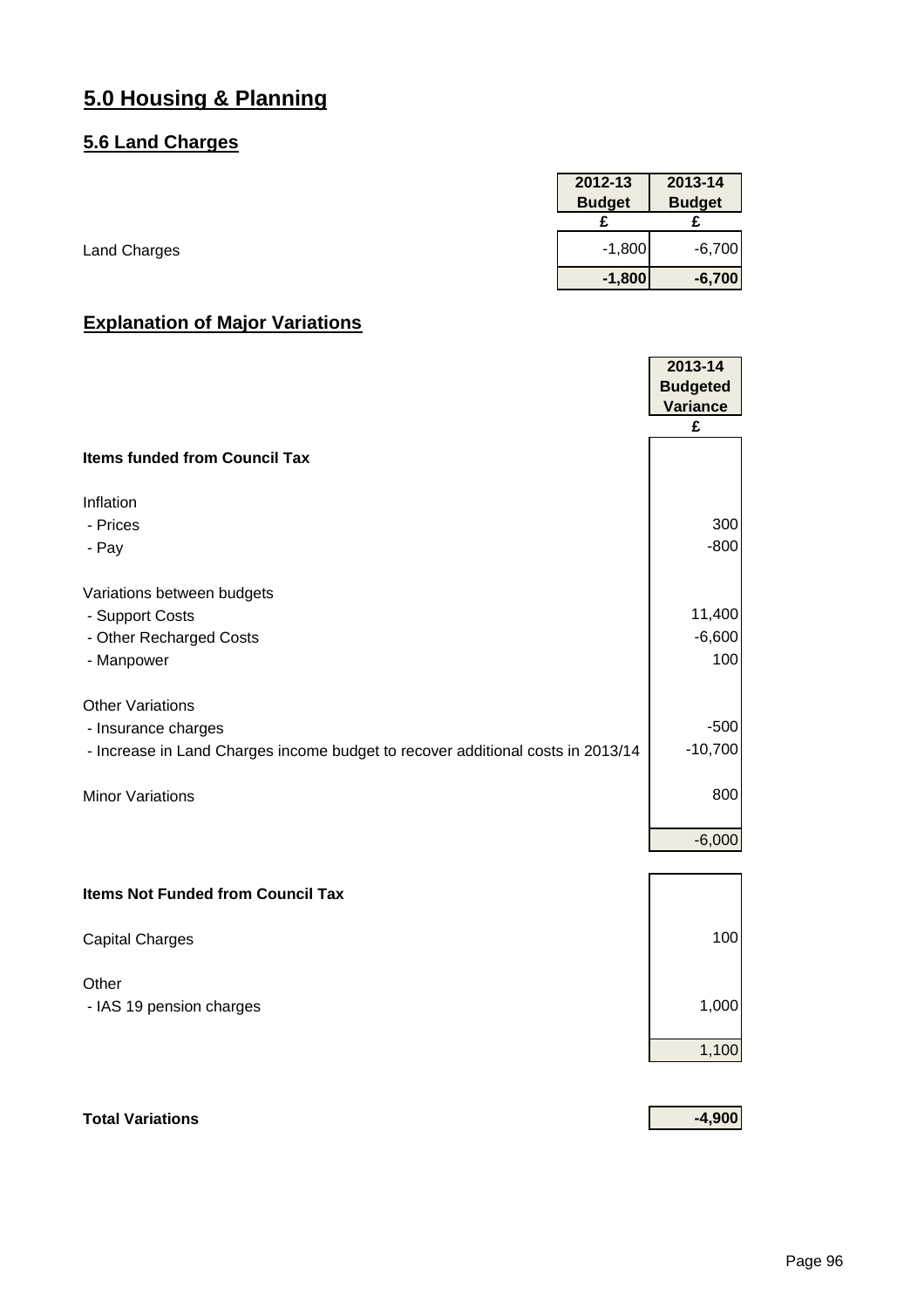### **5.7 Planning Policy**

|                            | 2012-13       | 2013-14       |
|----------------------------|---------------|---------------|
|                            | <b>Budget</b> | <b>Budget</b> |
|                            | £             | £             |
| <b>Expenditure</b>         |               |               |
| <b>Employee Costs</b>      | 314,500       | 379,100       |
| Transport                  | 2,700         | 2,800         |
| Supplies and Services      | 183,400       | 113,600       |
| <b>Support Services</b>    | 41,100        | 40,600        |
| <b>Capital Charges</b>     | 9,400         | 7,900         |
|                            |               |               |
|                            | 551,100       | 544,000       |
|                            |               |               |
| <b>Income</b>              |               |               |
| Sales Fees and Rents       | $-500$        | $-500$        |
|                            | $-500$        | $-500$        |
|                            |               |               |
| <b>Net Cost of Service</b> | 550,600       | 543,500       |
|                            |               |               |
|                            |               |               |

|                                         | 2012-13<br><b>Budget</b> | 2013-14<br><b>Budget</b> |
|-----------------------------------------|--------------------------|--------------------------|
|                                         | £                        | £                        |
|                                         |                          |                          |
| Amortisation of Intangible Fixed Assets | 7,800                    | 5,700                    |
| Depreciation of Fixed Assets            | 1,600                    | 2,200                    |
| General Fund                            | 268,800                  | 343,000                  |
| <b>IAS19 Pension Adjustment</b>         | 6,900                    | 10,400                   |
| <b>Other Recharged Costs</b>            | 15,900                   | 13,200                   |
| <b>Other Reserves</b>                   | 53,500                   | 41,500                   |
| <b>Recharged Support Costs</b>          | 41,100                   | 40,600                   |
| Revenue Reserve Fund                    | 155,000                  | 86,900                   |
|                                         |                          |                          |
| <b>Total Financing</b>                  | 550,600                  | 543,500                  |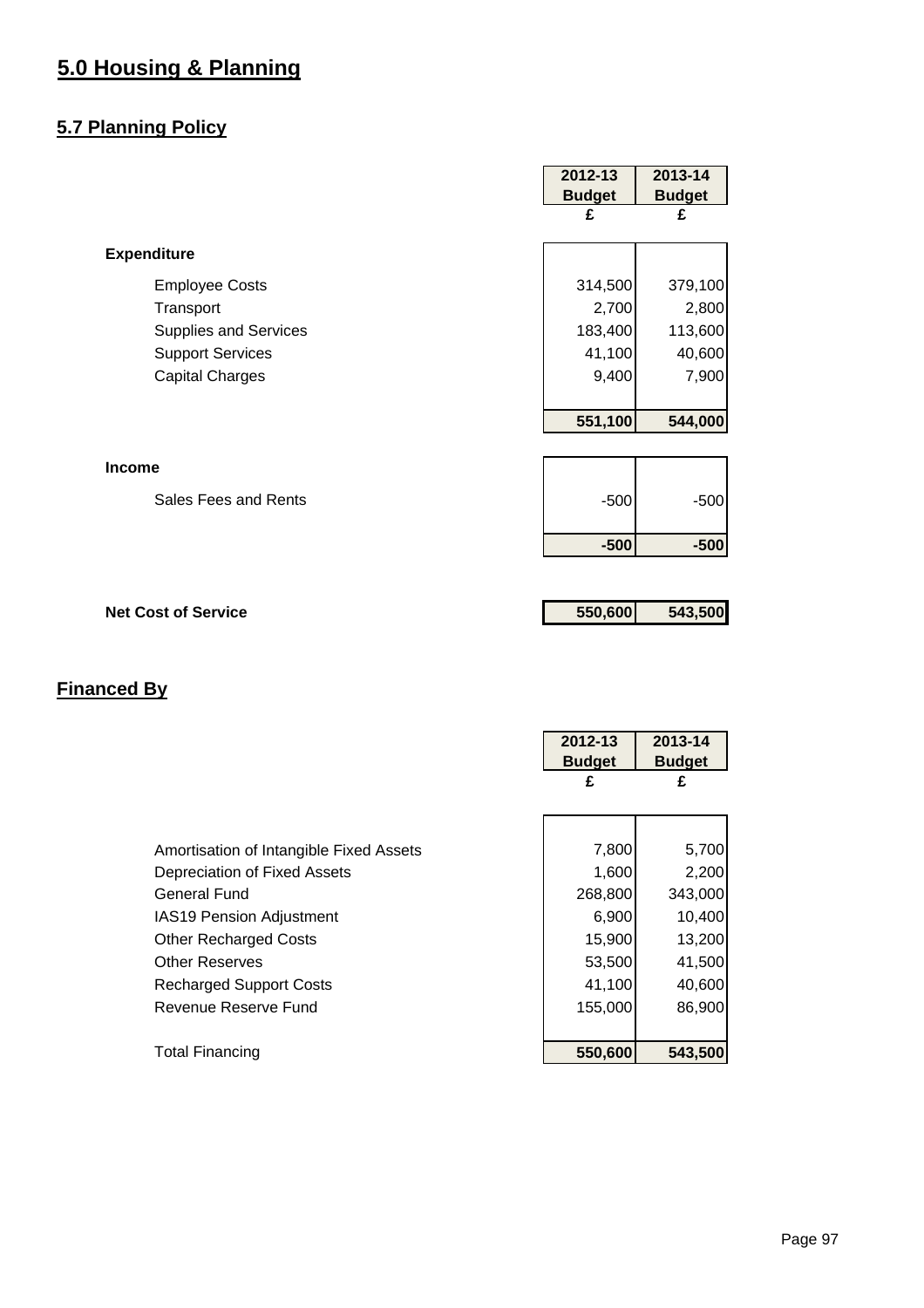#### **5.7 Planning Policy**

|                           | 2012-13       | 2013-14       |
|---------------------------|---------------|---------------|
|                           | <b>Budget</b> | <b>Budget</b> |
|                           |               |               |
| Planning & Transportation | 550,600       | 543,500       |
|                           | 550,600       | 543,500       |

|                                          | 2013-14<br><b>Budgeted</b><br><b>Variance</b> |
|------------------------------------------|-----------------------------------------------|
|                                          | £                                             |
| <b>Items funded from Council Tax</b>     |                                               |
| Inflation                                |                                               |
| - Prices                                 | 300                                           |
| - Pay                                    | $-2,600$                                      |
| Variations between budgets               |                                               |
| - Support Costs                          | $-500$                                        |
| - Other Recharged Costs                  | $-2,700$                                      |
| - Manpower                               | 71,900                                        |
| <b>Efficiency Savings</b>                |                                               |
| - Management Restructure                 | 3,700                                         |
| <b>Other Variations</b>                  |                                               |
| - Insurance charges                      | 800                                           |
| <b>Minor Variations</b>                  | 100                                           |
|                                          | 71,000                                        |
|                                          |                                               |
| <b>Items Not Funded from Council Tax</b> |                                               |
| <b>Capital Charges</b>                   | $-1,500$                                      |
| Other                                    |                                               |
| - IAS 19 pension charges                 | 3,500                                         |
| - Projects revenue expenditure           | $-68,100$                                     |
| - Local development reserve              | $-12,000$                                     |
|                                          | $-78,100$                                     |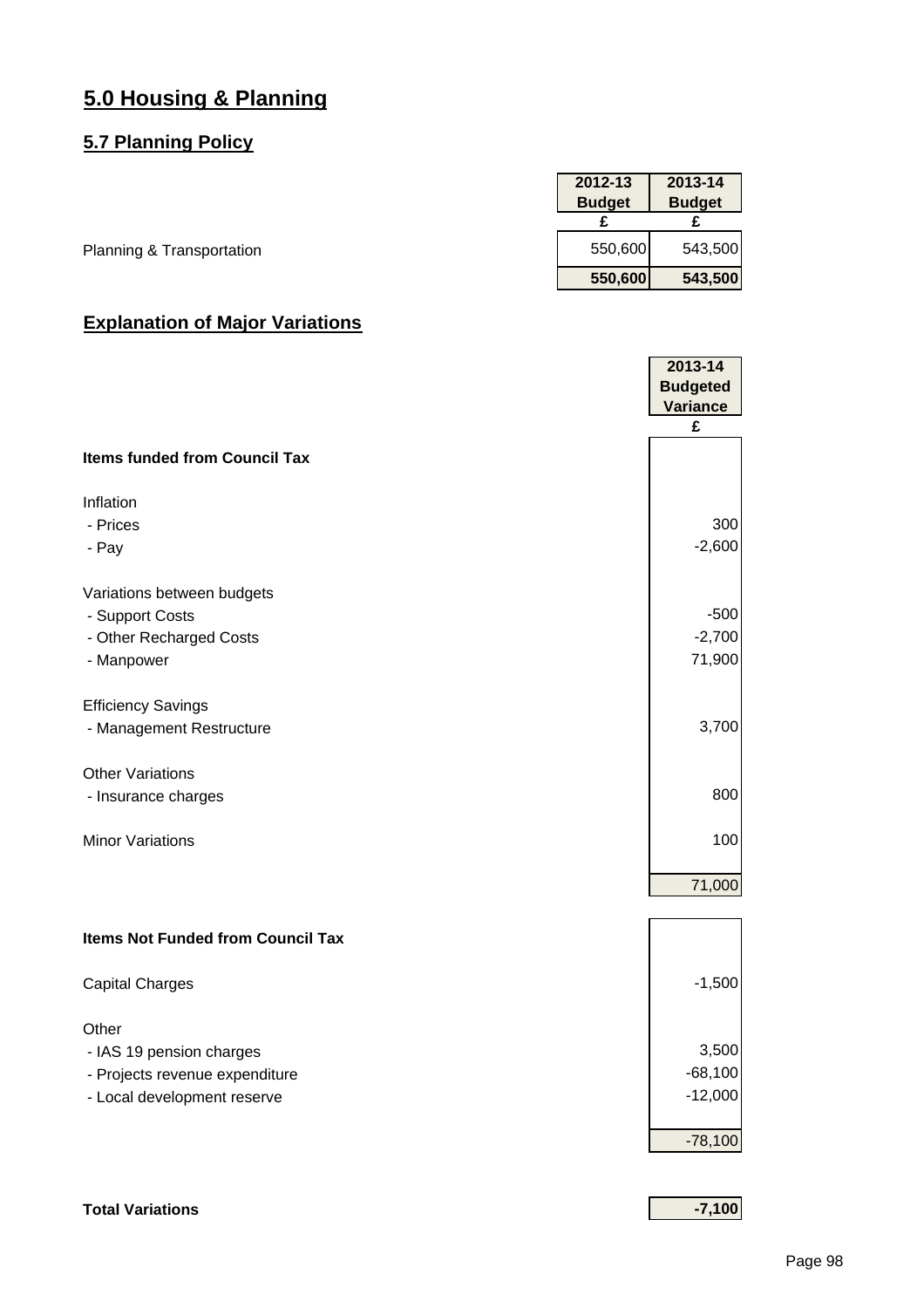#### **5.8 Street Naming & Numbering**

|                              | 2012-13       | 2013-14       |
|------------------------------|---------------|---------------|
|                              | <b>Budget</b> | <b>Budget</b> |
|                              | £             | £             |
| <b>Expenditure</b>           |               |               |
| <b>Employee Costs</b>        |               | 6,300         |
| Premises                     | 12,400        | 8,700         |
| <b>Supplies and Services</b> | O             | 5,100         |
| <b>Support Services</b>      | 15,400        | 800           |
|                              | 27,800        | 20,900        |
| <b>Income</b>                |               |               |
| Sales Fees and Rents         | $-1,400$      | $-1,400$      |
|                              | $-1,400$      | $-1,400$      |
|                              |               |               |
| <b>Net Cost of Service</b>   | 26,400        | 19,500        |

|                                | 2012-13<br><b>Budget</b> | 2013-14<br><b>Budget</b> |
|--------------------------------|--------------------------|--------------------------|
|                                | £                        | £                        |
|                                |                          |                          |
| General Fund                   | 11,000                   | 13,600                   |
| <b>Other Recharged Costs</b>   |                          | 5,100                    |
| <b>Recharged Support Costs</b> | 15,400                   | 800                      |
|                                |                          |                          |
| <b>Total Financing</b>         | 26,400                   | 19,500                   |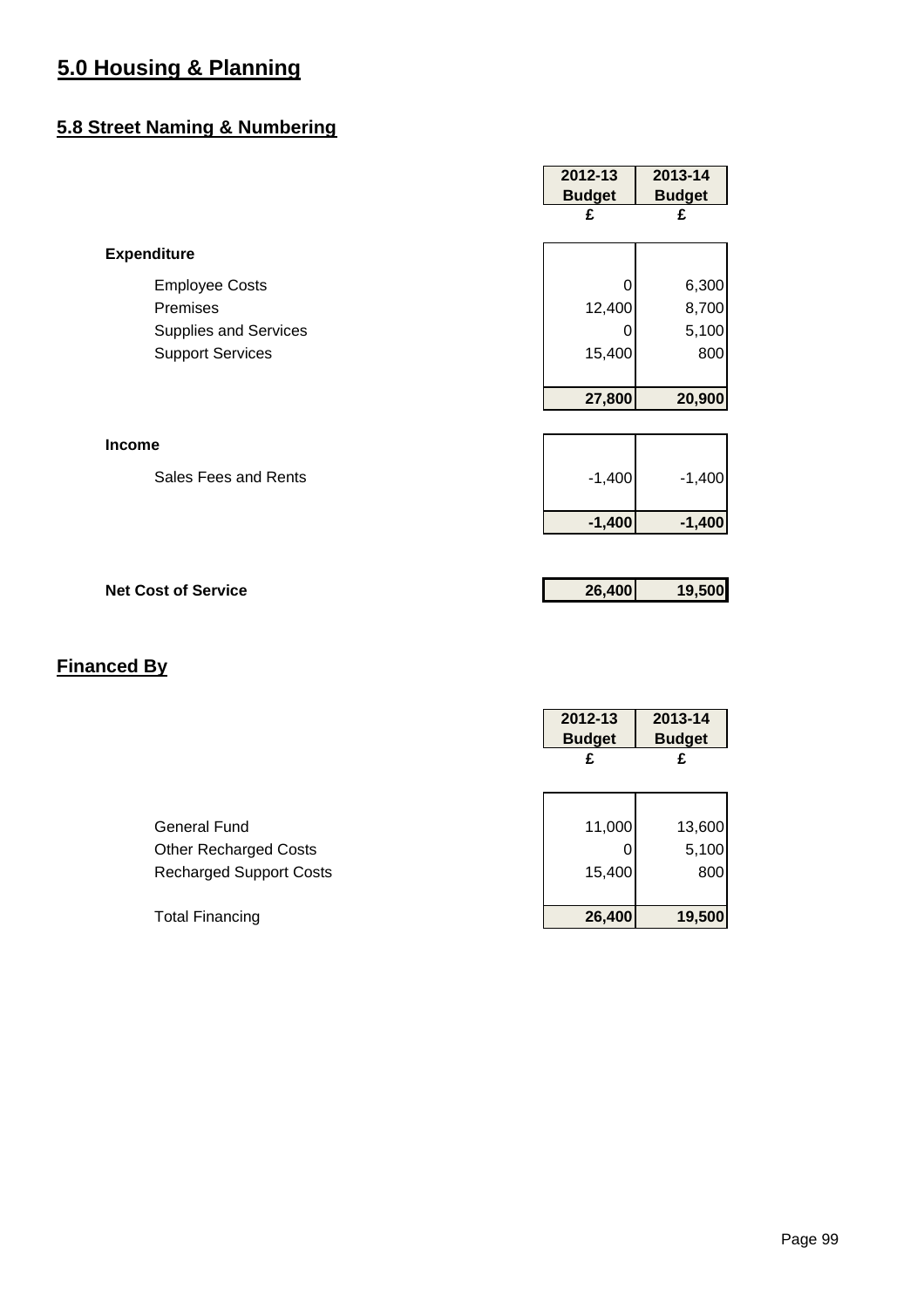#### **5.8 Street Naming & Numbering**

|                                      | 2012-13       | 2013-14       |
|--------------------------------------|---------------|---------------|
|                                      | <b>Budget</b> | <b>Budget</b> |
|                                      |               |               |
| <b>Street Naming &amp; Numbering</b> | 26,400        | 19,500        |
|                                      | 26,400        | 19,500        |

### **Explanation of Major Variations**

|                                      | 2013-14         |
|--------------------------------------|-----------------|
|                                      | <b>Budgeted</b> |
|                                      | <b>Variance</b> |
|                                      | £               |
| <b>Items funded from Council Tax</b> |                 |
| Inflation                            |                 |
| - Prices                             | 400             |
| Variations between budgets           |                 |
| - Support Costs                      | $-14,600$       |
| - Other Recharged Costs              | 5,100           |
| - Manpower                           | 6,300           |
| - Virements                          | $-3,900$        |
| <b>Minor Variations</b>              | $-200$          |
|                                      | $-6,900$        |

**Total Variations -6,900**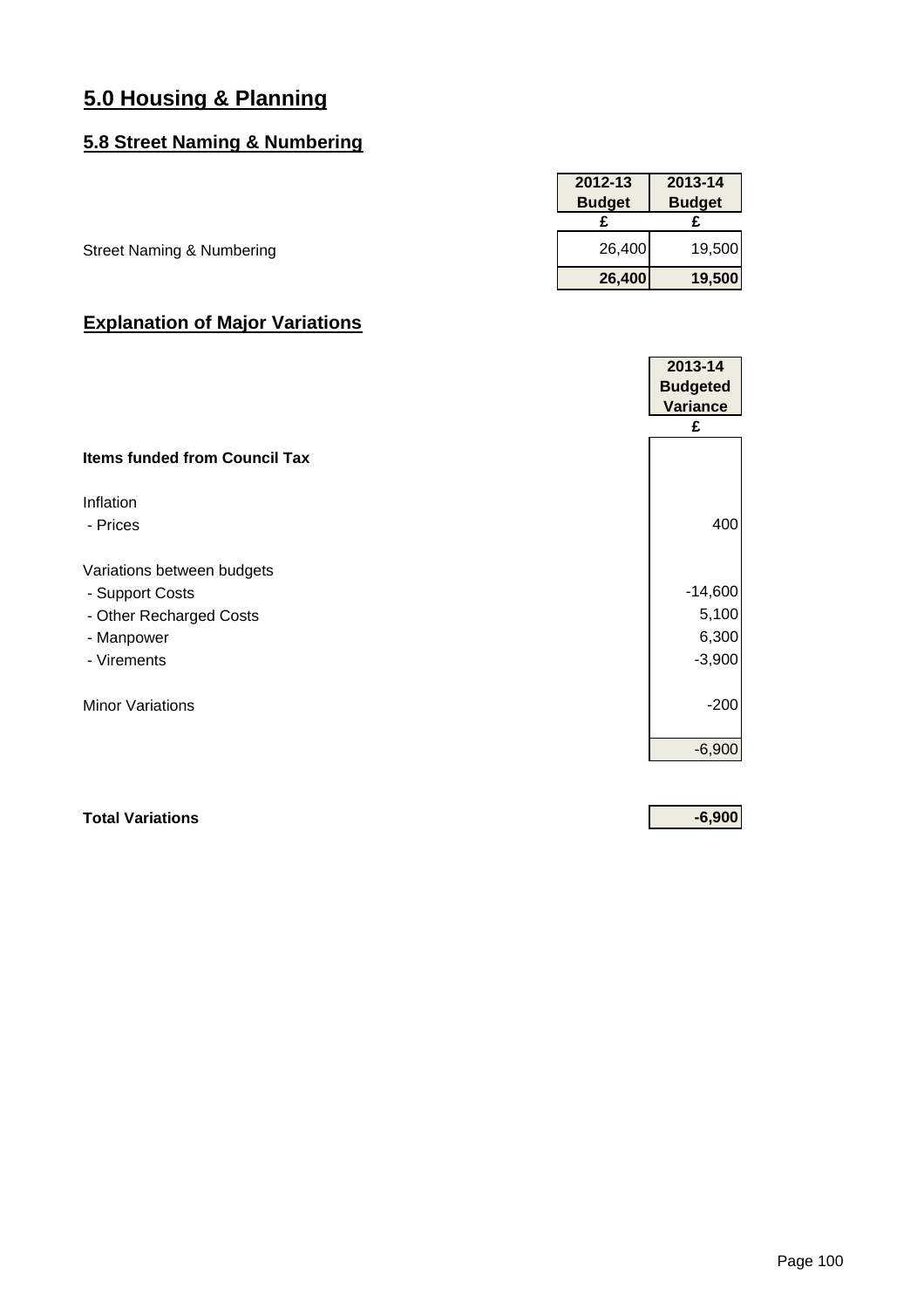#### **6.1 Corporate Plans**

|                              | 2012-13<br><b>Budget</b> | 2013-14<br><b>Budget</b> |
|------------------------------|--------------------------|--------------------------|
|                              | £                        | £                        |
| <b>Expenditure</b>           |                          |                          |
| <b>Employee Costs</b>        | 1,000                    | 1,100                    |
| <b>Supplies and Services</b> | 3,600                    | 0                        |
| <b>Support Services</b>      | 21,200                   | 100                      |
|                              |                          |                          |
|                              | 25,800                   | 1,300                    |
|                              |                          |                          |
| <b>Income</b>                |                          |                          |
|                              |                          |                          |
|                              | $\mathbf 0$              | $\bf{0}$                 |
|                              |                          |                          |
| <b>Net Cost of Service</b>   | 25,800                   | 1,300                    |

### **Financed By**

|                                         | 2012-13<br><b>Budget</b> | 2013-14<br><b>Budget</b> |
|-----------------------------------------|--------------------------|--------------------------|
|                                         | £                        | £                        |
|                                         |                          |                          |
| Amortisation of Intangible Fixed Assets |                          | 100                      |
| <b>General Fund</b>                     | 4,600                    | 1,100                    |
| <b>Recharged Support Costs</b>          | 21,200                   | 100                      |
|                                         |                          |                          |
| <b>Total Financing</b>                  | 25,800                   | 1,300                    |

Page 101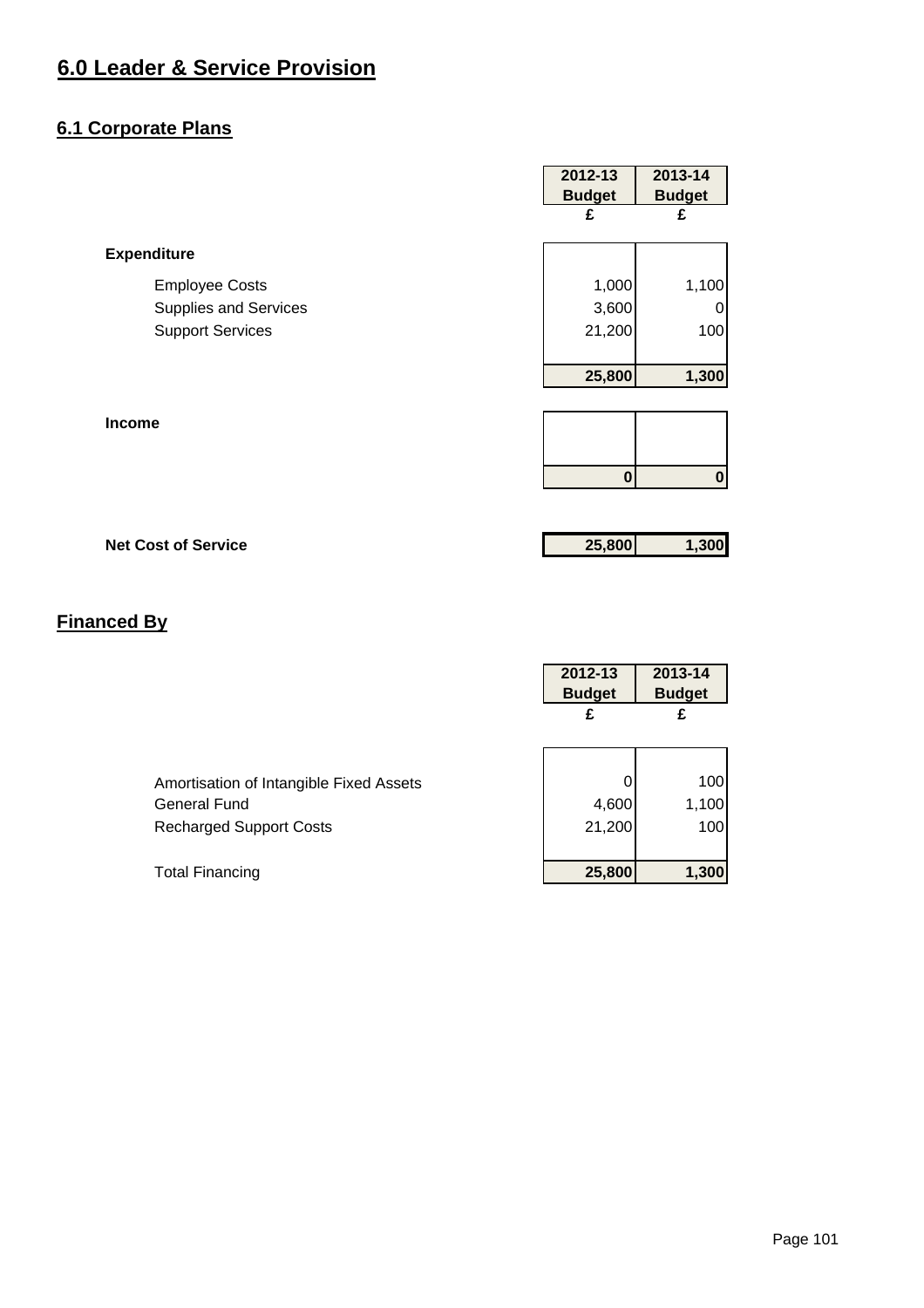#### **6.1 Corporate Plans**

|                 | 2012-13       | 2013-14       |
|-----------------|---------------|---------------|
|                 | <b>Budget</b> | <b>Budget</b> |
|                 |               |               |
| Corporate Plans | 25,800        | 1,300         |
|                 | 25,800        | 1,300         |

### **Explanation of Major Variations**

|                                                                              | 2013-14<br><b>Budgeted</b> |
|------------------------------------------------------------------------------|----------------------------|
|                                                                              | <b>Variance</b><br>£       |
| <b>Items funded from Council Tax</b>                                         |                            |
| Inflation<br>- Prices                                                        | 100                        |
| Variations between budgets<br>- Support Costs                                | $-21,100$                  |
| <b>Other Variations</b><br>- Community and corporate strategy printing costs | $-3,700$                   |
| <b>Minor Variations</b>                                                      | 100                        |
|                                                                              | $-24,600$                  |
| <b>Items Not Funded from Council Tax</b>                                     |                            |
| <b>Capital Charges</b>                                                       | 100                        |
|                                                                              | 100                        |
|                                                                              |                            |

#### **Total Variations -24,500**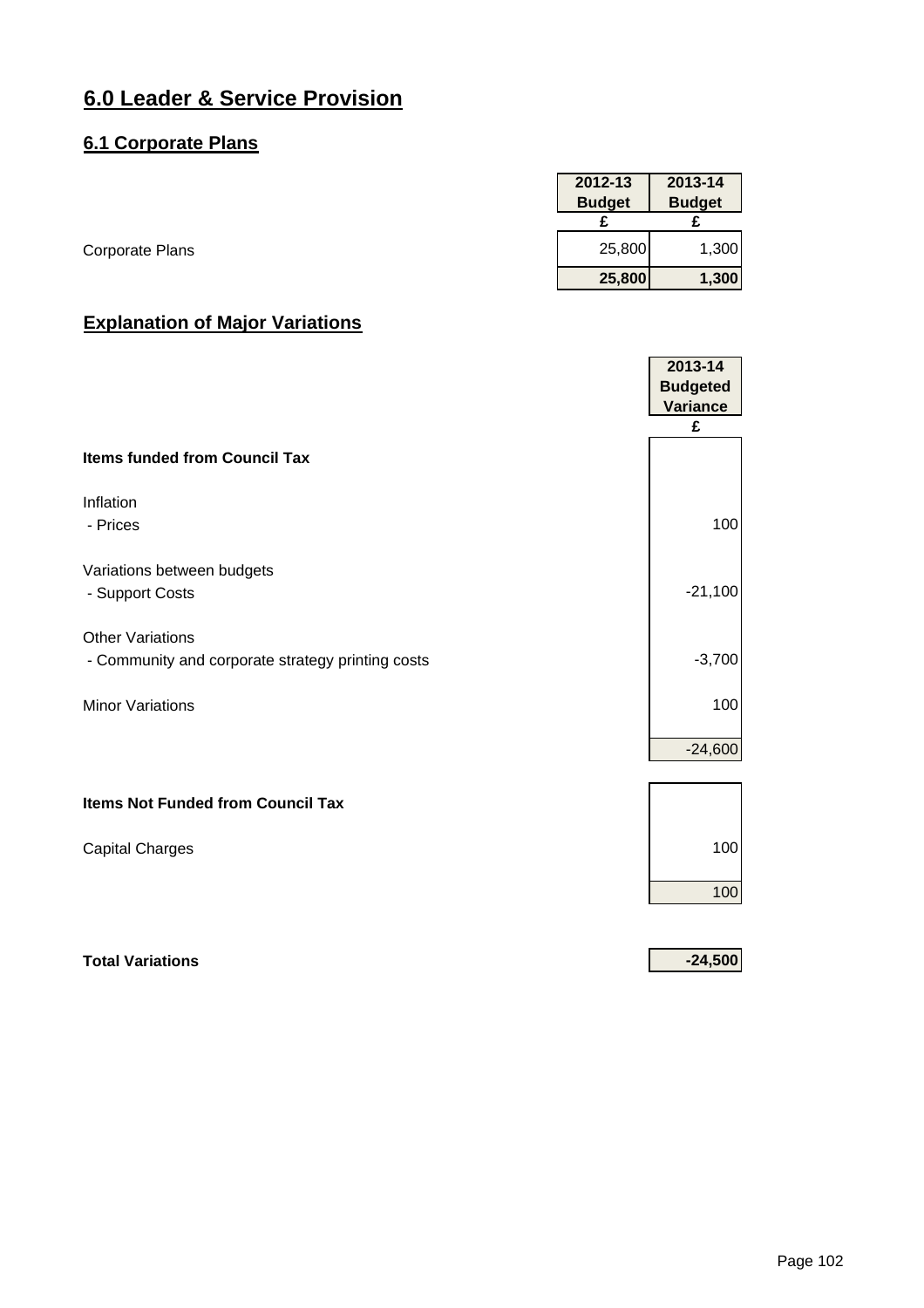#### **6.2 Local Partnerships**

|                              | 2012-13       | 2013-14       |
|------------------------------|---------------|---------------|
|                              | <b>Budget</b> | <b>Budget</b> |
|                              | £             | £             |
| <b>Expenditure</b>           |               |               |
| <b>Employee Costs</b>        | 135,300       | 134,400       |
| <b>Supplies and Services</b> | 42,400        | 43,200        |
| <b>Support Services</b>      | 23,600        | 25,500        |
| <b>Capital Charges</b>       | 1,700         | 2,000         |
|                              |               |               |
|                              | 203,000       | 205,100       |
|                              |               |               |
| <b>Income</b>                |               |               |
| Recharges to Other Accounts  | $-35,000$     | $-34,600$     |
|                              | $-35,000$     | $-34,600$     |
|                              |               |               |
| <b>Net Cost of Service</b>   | 168,000       | 170,500       |

|                                         | 2012-13<br><b>Budget</b><br>£ | 2013-14<br><b>Budget</b><br>£ |
|-----------------------------------------|-------------------------------|-------------------------------|
|                                         | 700                           | 800                           |
| Amortisation of Intangible Fixed Assets |                               |                               |
| Depreciation of Fixed Assets            | 1,000                         | 1,200                         |
| General Fund                            | 135,500                       | 134,400                       |
| <b>IAS19 Pension Adjustment</b>         | 2,700                         | 4,100                         |
| <b>Other Recharged Costs</b>            | 4,500                         | 4,500                         |
| <b>Recharged Support Costs</b>          | 23,600                        | 25,500                        |
|                                         |                               |                               |
| <b>Total Financing</b>                  | 168,000                       | 170,500                       |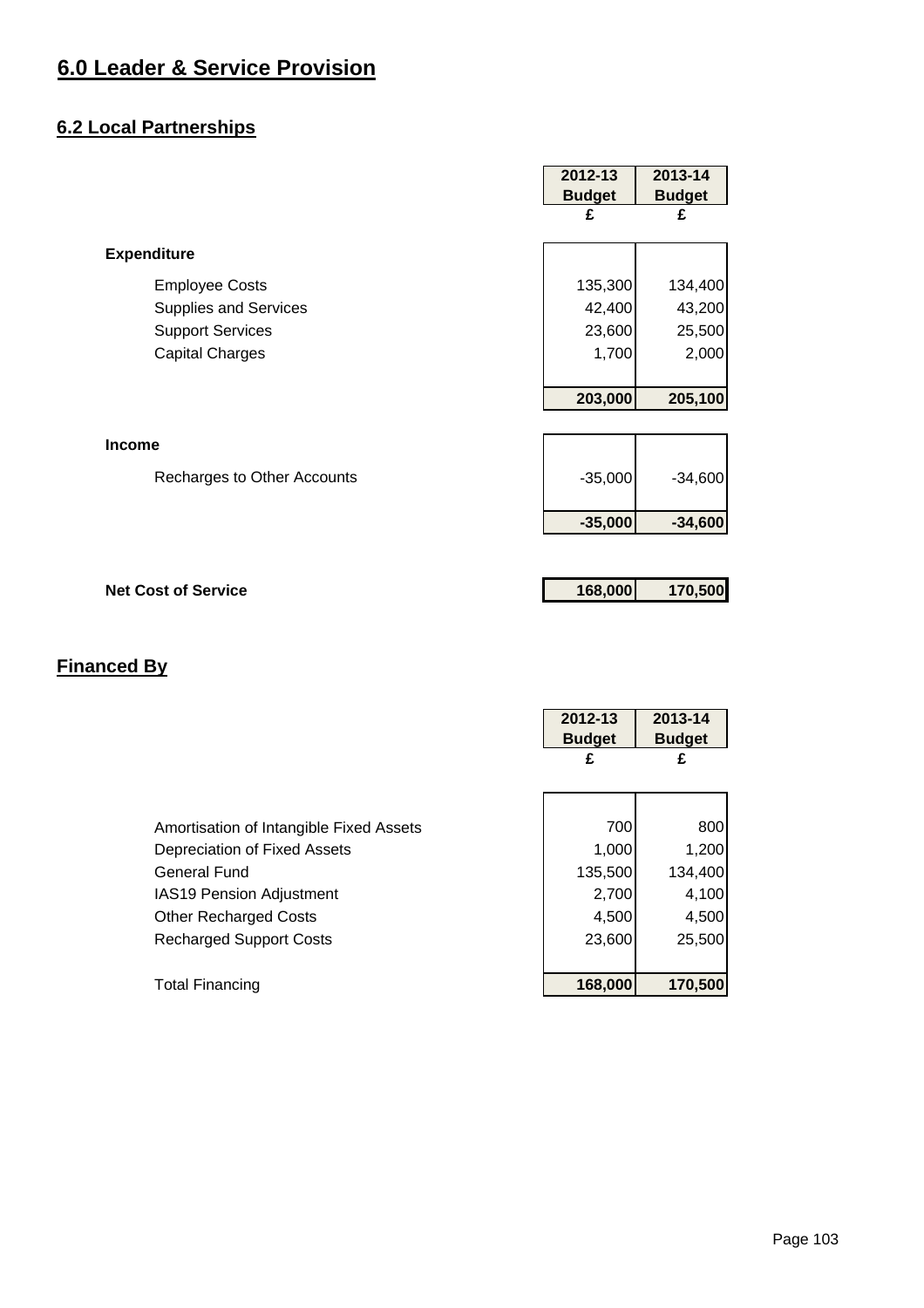#### **6.2 Local Partnerships**

|                           | 2012-13       | 2013-14       |
|---------------------------|---------------|---------------|
|                           | <b>Budget</b> | <b>Budget</b> |
|                           |               |               |
| <b>Local Partnerships</b> | 168,000       | 170,500       |
|                           | 168,000       | 170,500       |

|                                          | 2013-14<br><b>Budgeted</b><br><b>Variance</b><br>£ |
|------------------------------------------|----------------------------------------------------|
| <b>Items funded from Council Tax</b>     |                                                    |
| Inflation                                |                                                    |
| - Prices                                 | 800                                                |
| - Pay                                    | $-1,100$                                           |
| Variations between budgets               |                                                    |
| - Support Costs                          | 1,900                                              |
| - Other Recharged Costs                  | 400                                                |
| - Manpower                               | $-1,700$                                           |
| <b>Minor Variations</b>                  | 500                                                |
|                                          | 800                                                |
| <b>Items Not Funded from Council Tax</b> |                                                    |
| <b>Capital Charges</b>                   | 300                                                |
| Other                                    |                                                    |
| - IAS 19 pension charges                 | 1,400                                              |
|                                          | 1,700                                              |
|                                          |                                                    |
| <b>Total Variations</b>                  | 2,500                                              |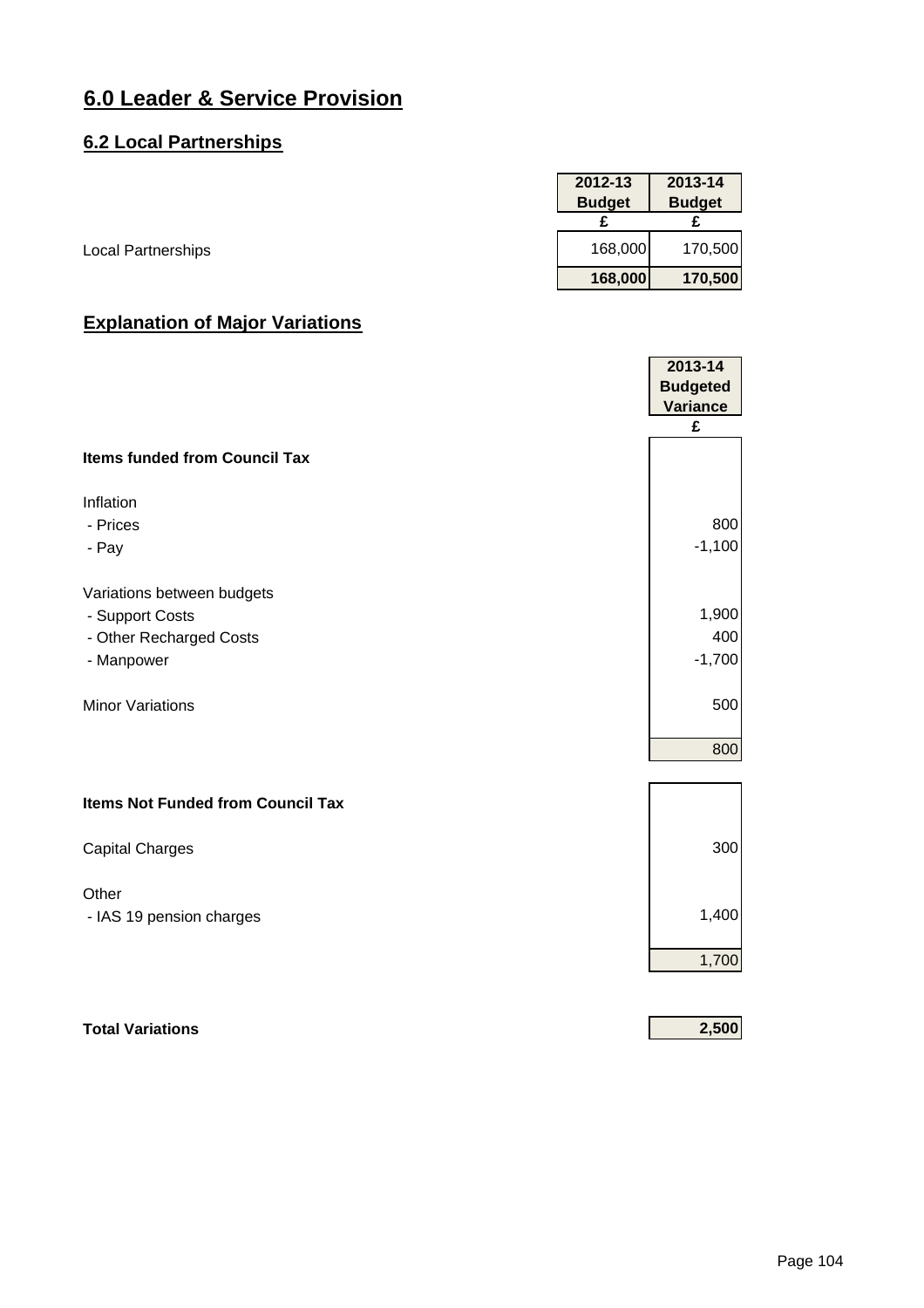## **7.0 Leisure, Wellbeing & Community Services**

#### **7.1 Arts & Heritage**

|                                 | 2012-13       | 2013-14       |
|---------------------------------|---------------|---------------|
|                                 | <b>Budget</b> | <b>Budget</b> |
|                                 | £             | £             |
| <b>Expenditure</b>              |               |               |
| <b>Employee Costs</b>           | 321,800       | 277,200       |
| Premises                        | 606,500       | 367,700       |
| Transport                       | 3,400         | 2,000         |
| <b>Supplies and Services</b>    | 666,900       | 1,038,000     |
| <b>Support Services</b>         | 116,600       | 111,400       |
| <b>Capital Charges</b>          | 47,300        | 160,400       |
|                                 |               |               |
|                                 | 1,762,500     | 1,956,700     |
|                                 |               |               |
| <b>Income</b>                   |               |               |
| <b>Grants and Contributions</b> | $-279,100$    | $-73,000$     |
| Sales Fees and Rents            | $-350,500$    | $-186,900$    |
| Recharges to Other Accounts     | $-500$        | $-400$        |
|                                 |               |               |
|                                 | $-630,100$    | $-260,300$    |
|                                 |               |               |
| <b>Net Cost of Service</b>      | 1,132,400     | 1,696,400     |
|                                 |               |               |

|                                                  | 2012-13       | 2013-14       |
|--------------------------------------------------|---------------|---------------|
|                                                  | <b>Budget</b> | <b>Budget</b> |
|                                                  | £             | £             |
|                                                  |               |               |
|                                                  |               |               |
| Amortisation of Intangible Fixed Assets          | 2,400         | 1,800         |
| Depreciation of Fixed Assets                     | 44,900        | 158,600       |
| Energy Efficiency Reserve                        | 44,000        | 0             |
| General Fund                                     | 440,400       | 478,700       |
| <b>IAS19 Pension Adjustment</b>                  | 9,300         | 8,500         |
| <b>Other Recharged Costs</b>                     | 15,300        | 9,600         |
| <b>Other Reserves</b>                            | 5,800         | 6,300         |
| <b>Recharged Support Costs</b>                   | 116,600       | 111,400       |
| Revenue Expenditure Funded from Capital (REFCUS) | 0             | 500,000       |
| Revenue Reserve Fund                             | 59,200        | 27,000        |
| Theatre and Gallery Reserve                      | 394,500       | 394,500       |
|                                                  |               |               |
| <b>Total Financing</b>                           | 1,132,400     | 1,696,400     |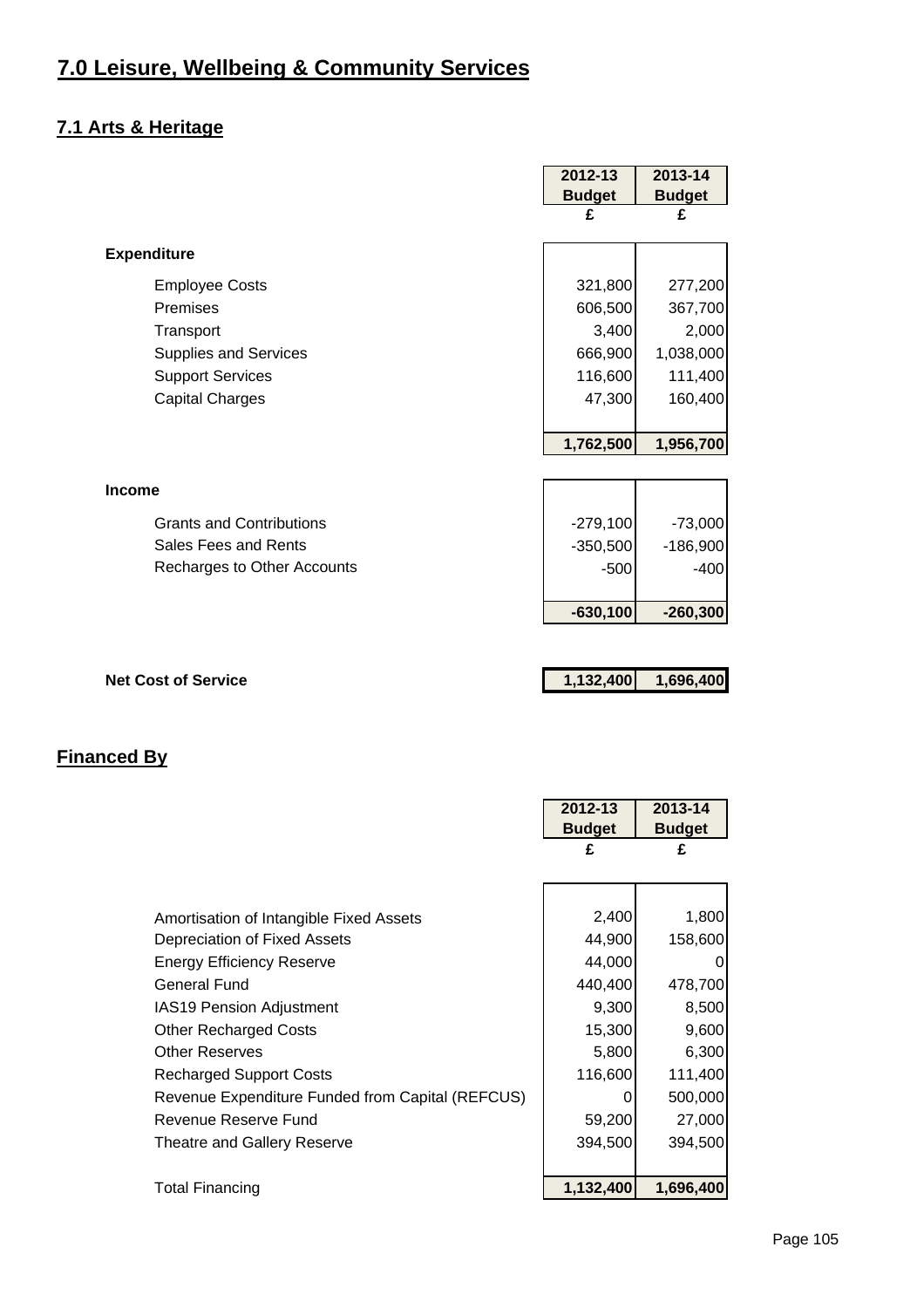## **7.0 Leisure, Wellbeing & Community Services**

#### **7.1 Arts & Heritage**

|                        | 2012-13       | 2013-14       |
|------------------------|---------------|---------------|
|                        | <b>Budget</b> | <b>Budget</b> |
|                        |               |               |
| Archaeology & Heritage | 148,800       | 45,400        |
| Arts Development       | 26,600        | 25,100        |
| Museums                | 525,100       | 703,600       |
| <b>Strategic Arts</b>  | 431,900       | 922,300       |
|                        | 1,132,400     | 1,696,400     |

|                                                               | 2013-14         |
|---------------------------------------------------------------|-----------------|
|                                                               | <b>Budgeted</b> |
|                                                               | Variance        |
|                                                               | £               |
| <b>Items funded from Council Tax</b>                          |                 |
| Inflation                                                     |                 |
| - Prices                                                      | 3,700           |
| - Pay                                                         | $-2,000$        |
| Variations between budgets                                    |                 |
| - Support Costs                                               | $-5,200$        |
| - Other Recharged Costs                                       | $-5,600$        |
| - Manpower                                                    | $-41,200$       |
| - Virements                                                   | 14,400          |
| <b>Efficiency Savings</b>                                     |                 |
| - Disinvestment in Arts                                       | $-1,500$        |
| <b>Other Variations</b>                                       |                 |
| - Planned repairs and maintenance as per the 5 year programme | $-700$          |
| - Insurance charges                                           | 2,700           |
| - NNDR                                                        | 40,200          |
| - Novium admissions income                                    | 28,000          |
| - Novium trading income                                       | 12,800          |
| - Rental income                                               | $-11,200$       |
| <b>Minor Variations</b>                                       | $-200$          |
|                                                               | 34,200          |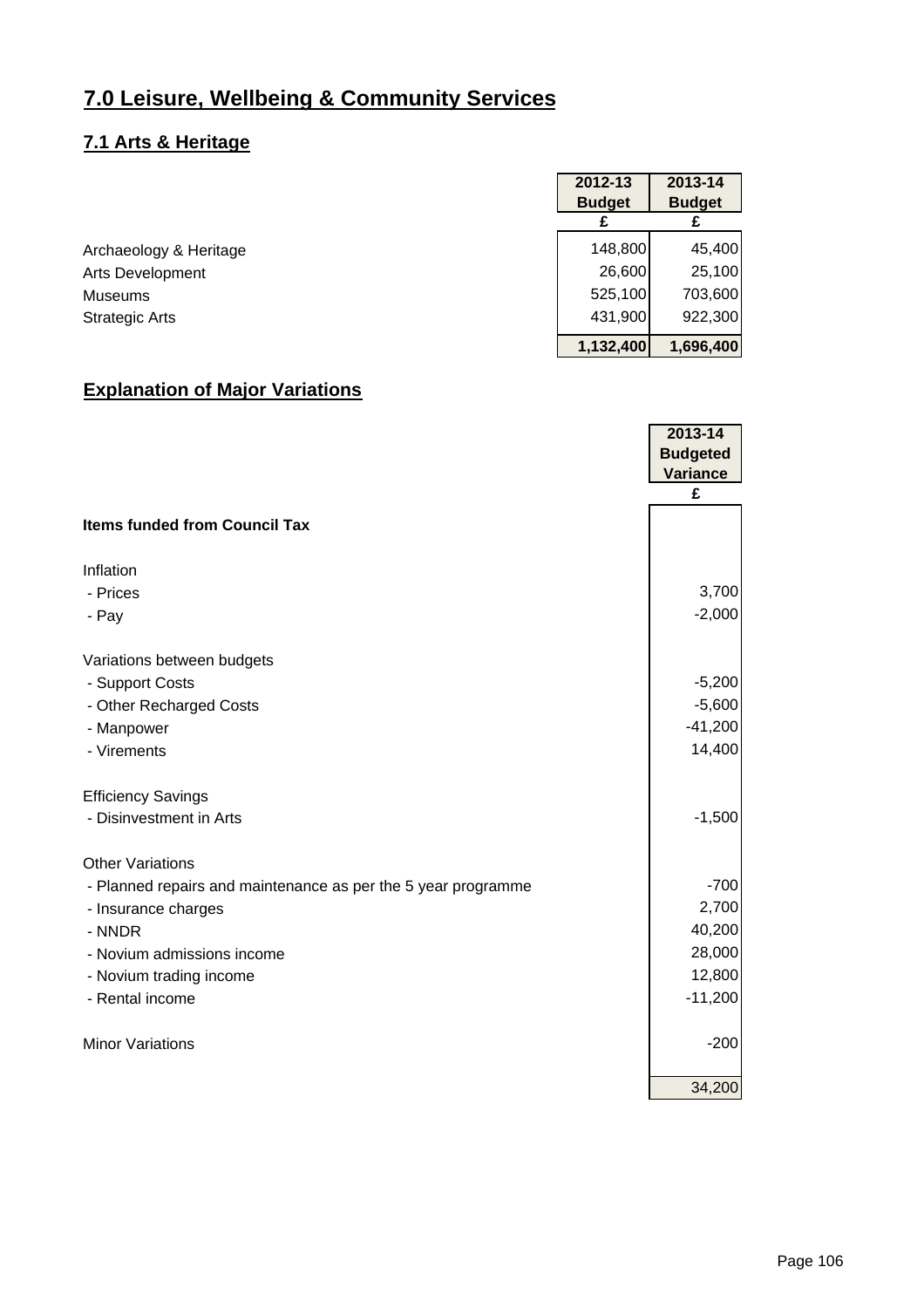|                                                              | 2013-14         |
|--------------------------------------------------------------|-----------------|
|                                                              | <b>Budgeted</b> |
|                                                              | <b>Variance</b> |
|                                                              | £               |
| <b>Items Not Funded from Council Tax</b>                     |                 |
| <b>Capital Charges</b>                                       | 113,100         |
| Other                                                        |                 |
| - IAS 19 pension charges                                     | $-800$          |
| - REFCUS - Chichester Festival Theatre. Increase to £500,000 | 500,000         |
| - Projects revenue expenditure                               | $-76,200$       |
| - Leisure and Wellbeing admin support post                   | 500             |
| - Chichester festivities grant                               | $-6,800$        |
|                                                              | 529,800         |

**Total Variations 564,000**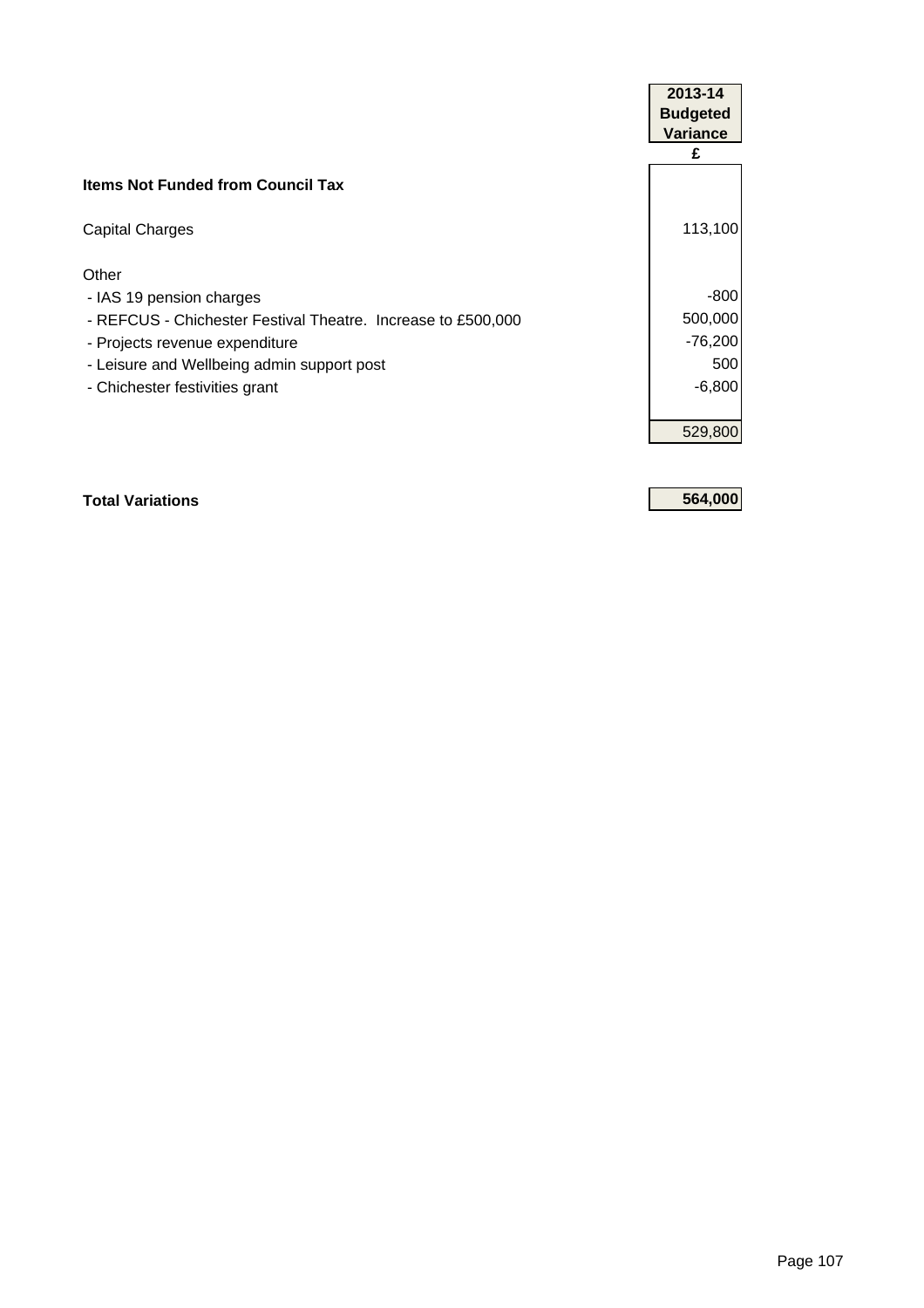## **7.2 Careline**

|                                 | 2012-13       | 2013-14       |
|---------------------------------|---------------|---------------|
|                                 | <b>Budget</b> | <b>Budget</b> |
|                                 | £             | £             |
| <b>Expenditure</b>              |               |               |
| <b>Employee Costs</b>           | 605,100       | 640,200       |
| Premises                        | 18,200        | 22,400        |
| Transport                       | 20,900        | 18,600        |
| <b>Supplies and Services</b>    | 165,600       | 171,100       |
| <b>Support Services</b>         | 95,400        | 118,000       |
| <b>Capital Charges</b>          | 5,700         | 5,600         |
|                                 |               |               |
|                                 | 910,900       | 975,900       |
|                                 |               |               |
| <b>Income</b>                   |               |               |
| <b>Grants and Contributions</b> | $-69,400$     |               |
| Sales Fees and Rents            | $-907,100$    | $-1,002,400$  |
|                                 |               |               |
|                                 | $-976,500$    | $-1,002,400$  |
|                                 |               |               |
|                                 |               |               |
| <b>Net Cost of Service</b>      | $-65,600$     | $-26,500$     |

|                                         | 2012-13<br><b>Budget</b> | 2013-14<br><b>Budget</b> |
|-----------------------------------------|--------------------------|--------------------------|
|                                         |                          | £                        |
|                                         |                          |                          |
| Amortisation of Intangible Fixed Assets | 900                      | 1,100                    |
| Depreciation of Fixed Assets            | 4,800                    | 4,500                    |
| General Fund                            | $-189,700$               | $-177,000$               |
| <b>IAS19 Pension Adjustment</b>         | 9,700                    | 16,300                   |
| <b>Other Recharged Costs</b>            | 13,300                   | 10,600                   |
| <b>Recharged Support Costs</b>          | 95,400                   | 118,000                  |
|                                         |                          |                          |
| <b>Total Financing</b>                  | $-65,600$                | $-26,500$                |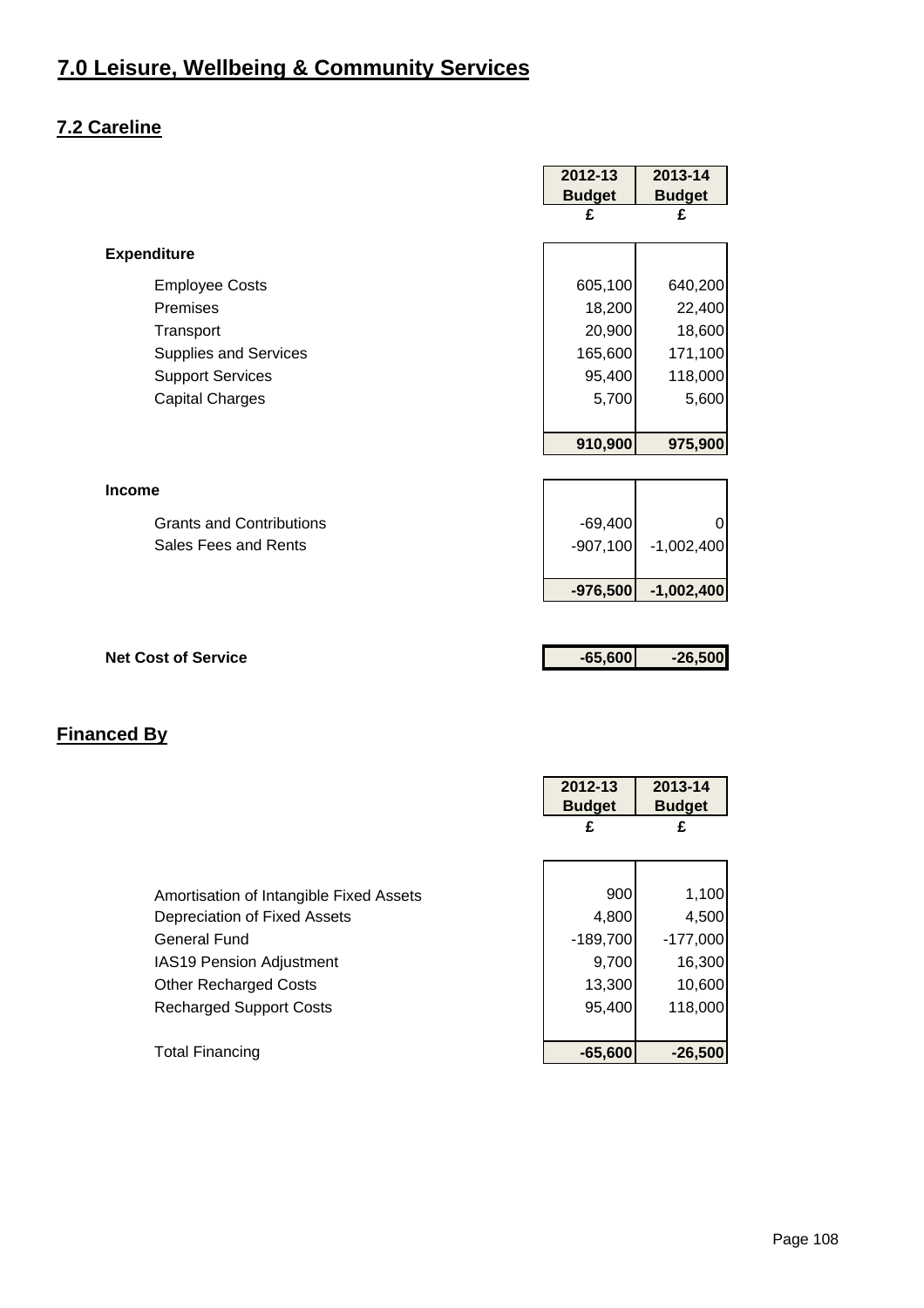#### **7.2 Careline**

| 2013-14<br>2012-13 |
|--------------------|
| <b>Budget</b>      |
|                    |
| $-65,600$          |
| $-65,600$          |

## **Explanation of Major Variations**

|                                                               | 2013-14<br><b>Budgeted</b><br>Variance<br>£ |
|---------------------------------------------------------------|---------------------------------------------|
| <b>Items funded from Council Tax</b>                          |                                             |
|                                                               |                                             |
| Inflation<br>- Prices                                         | $-19,200$                                   |
| - Pay                                                         | $-3,800$                                    |
|                                                               |                                             |
| Variations between budgets                                    |                                             |
| - Support Costs                                               | 22,600                                      |
| - Other Recharged Costs                                       | $-2,700$                                    |
| - Manpower                                                    | 33,800                                      |
| <b>Other Variations</b>                                       |                                             |
| - Planned repairs and maintenance as per the 5 year programme | 200                                         |
| - Insurance charges                                           | 1,000                                       |
| - NNDR                                                        | 600                                         |
|                                                               | 32,500                                      |
|                                                               |                                             |
| <b>Items Not Funded from Council Tax</b>                      |                                             |
| Other                                                         |                                             |
| - IAS 19 pension charges                                      | 6,600                                       |

**Total Variations 39,100**

6,600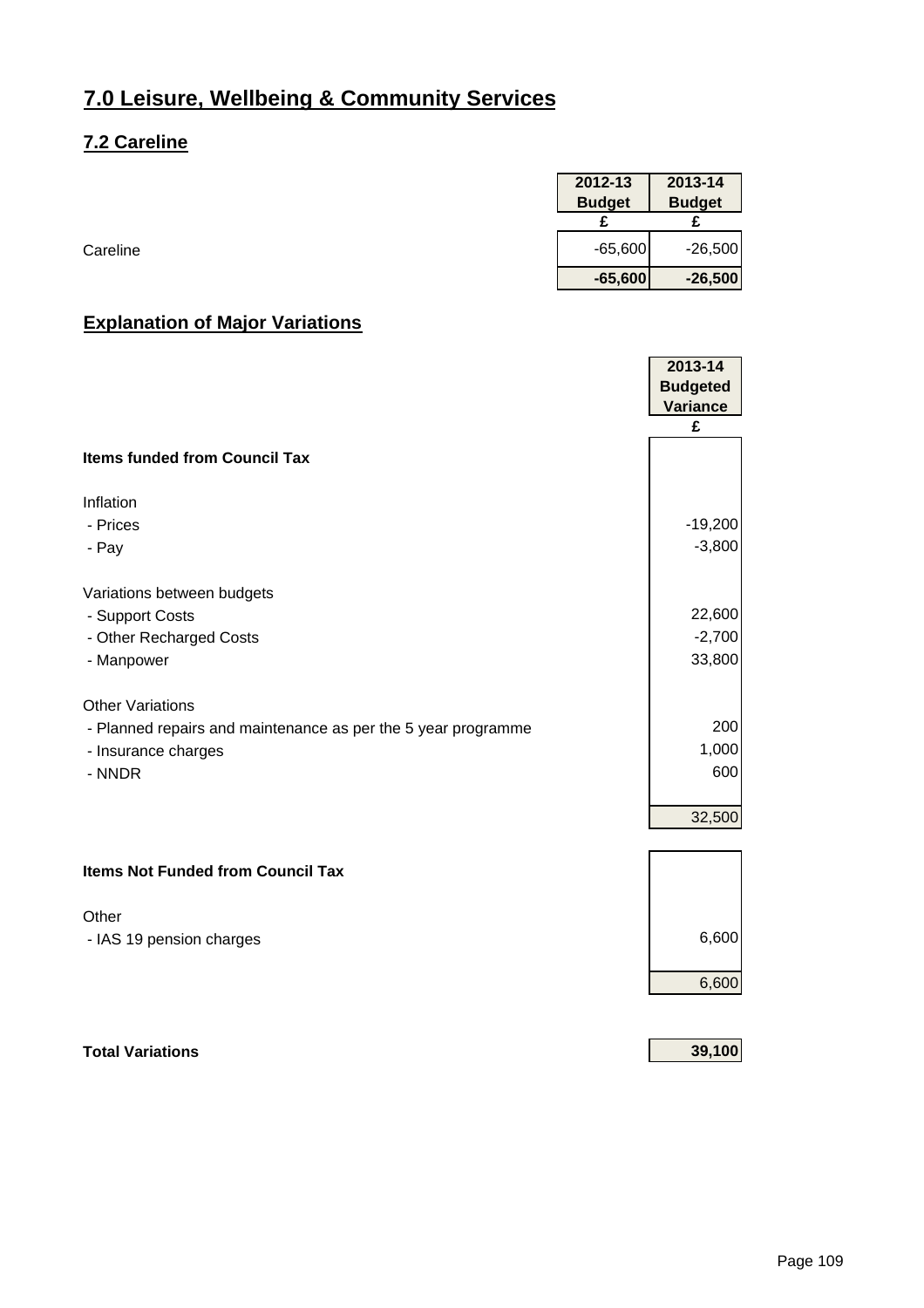## **7.3 Commercial & Public Safety**

|                              | 2012-13       | 2013-14       |
|------------------------------|---------------|---------------|
|                              | <b>Budget</b> | <b>Budget</b> |
|                              | £             | £             |
| <b>Expenditure</b>           |               |               |
| <b>Employee Costs</b>        | 367,600       | 349,600       |
| Transport                    | 4,500         | 5,500         |
| <b>Supplies and Services</b> | 52,500        | 48,600        |
| <b>Support Services</b>      | 59,400        | 55,900        |
| <b>Capital Charges</b>       | 3,600         | 4,300         |
|                              |               |               |
|                              | 487,600       | 463,900       |
|                              |               |               |
| <b>Income</b>                |               |               |
| Sales Fees and Rents         | $-6,600$      | $-4,300$      |
|                              | $-6,600$      | $-4,300$      |
|                              |               |               |
| <b>Net Cost of Service</b>   | 481,000       | 459,600       |
|                              |               |               |
|                              |               |               |

|                                                                                                                                                                                                     | 2012-13<br><b>Budget</b><br>£                          | 2013-14<br><b>Budget</b><br>£                           |
|-----------------------------------------------------------------------------------------------------------------------------------------------------------------------------------------------------|--------------------------------------------------------|---------------------------------------------------------|
| Amortisation of Intangible Fixed Assets<br>Depreciation of Fixed Assets<br><b>General Fund</b><br><b>IAS19 Pension Adjustment</b><br><b>Other Recharged Costs</b><br><b>Recharged Support Costs</b> | 1,500<br>2,100<br>391,100<br>7,100<br>19,800<br>59,400 | 1,800<br>2,500<br>373,800<br>10,100<br>15,500<br>55,900 |
| <b>Total Financing</b>                                                                                                                                                                              | 481,000                                                | 459,600                                                 |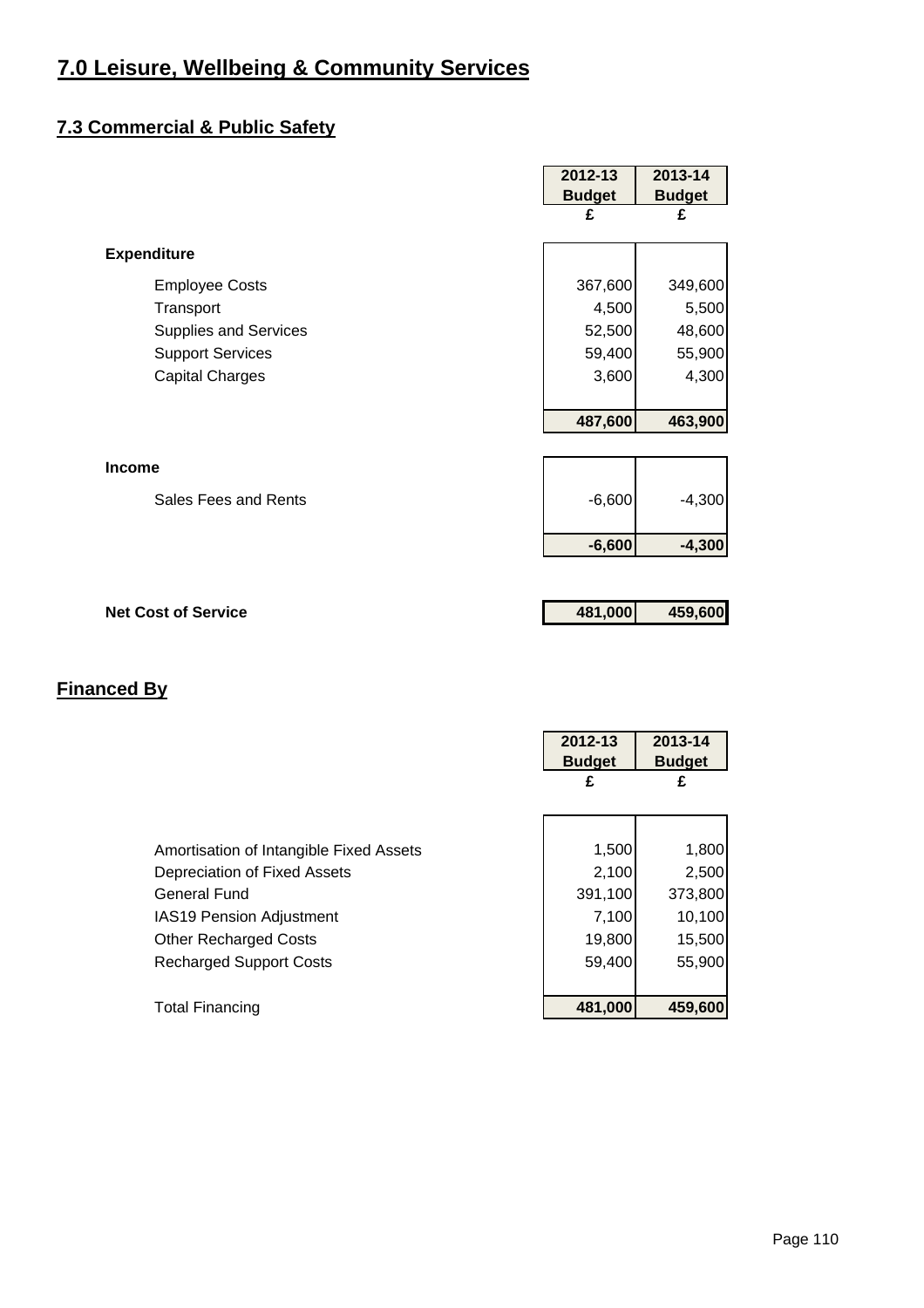#### **7.3 Commercial & Public Safety**

|                                   | 2012-13       | 2013-14       |
|-----------------------------------|---------------|---------------|
|                                   | <b>Budget</b> | <b>Budget</b> |
|                                   |               |               |
| Licencing                         | 50,800        | 39,400        |
| <b>Food Safety</b>                | 259,000       | 257,600       |
| Health & Safety                   | 133,100       | 131,700       |
| <b>Infectious Disease Control</b> | 38,100        | 30,900        |
|                                   | 481,000       | 459,600       |

#### **Explanation of Major Variations**

|                                                                          | 2013-14         |
|--------------------------------------------------------------------------|-----------------|
|                                                                          | <b>Budgeted</b> |
|                                                                          | <b>Variance</b> |
|                                                                          | £               |
| <b>Items funded from Council Tax</b>                                     |                 |
| Inflation                                                                |                 |
| - Prices                                                                 | 600             |
| - Pay                                                                    | $-2,400$        |
| Variations between budgets                                               |                 |
| - Support Costs                                                          | $-3,500$        |
| - Other Recharged Costs                                                  | $-4,300$        |
| - Manpower                                                               | $-19,400$       |
| <b>Other Variations</b>                                                  |                 |
|                                                                          | 700             |
| - Insurance charges                                                      |                 |
| - Removal of food safety budget as we are no longer receiving the income | 2,500           |
| <b>Minor Variations</b>                                                  | 700             |
|                                                                          |                 |
|                                                                          | $-25,100$       |
| <b>Items Not Funded from Council Tax</b>                                 |                 |
| <b>Capital Charges</b>                                                   | 700             |
| Other                                                                    |                 |
| - IAS 19 pension charges                                                 | 3,000           |
|                                                                          |                 |
|                                                                          | 3,700           |

#### **Total Variations -21,400**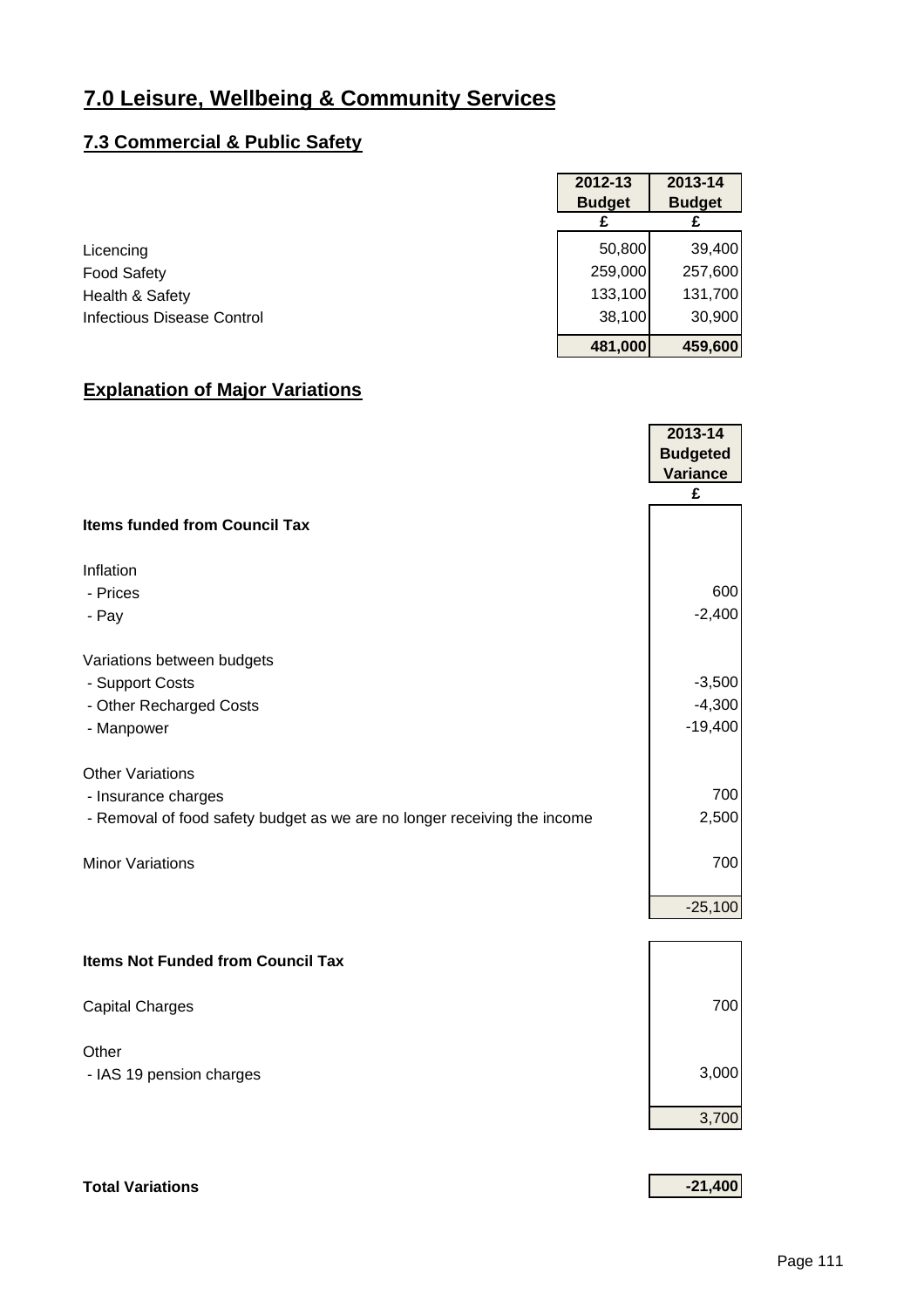## **7.4 Communities**

|                                 | 2012-13       | 2013-14       |
|---------------------------------|---------------|---------------|
|                                 | <b>Budget</b> | <b>Budget</b> |
|                                 | £             | £             |
| <b>Expenditure</b>              |               |               |
| <b>Employee Costs</b>           | 161,800       | 87,700        |
| Premises                        | 28,700        | 29,000        |
| Transport                       | 2,300         | 2,300         |
| <b>Supplies and Services</b>    | 545,100       | 300,100       |
| <b>Support Services</b>         | 64,900        | 19,100        |
| <b>Capital Charges</b>          | 8,300         | 7,700         |
|                                 |               |               |
|                                 | 811,100       | 445,900       |
|                                 |               |               |
| <b>Income</b>                   |               |               |
| <b>Grants and Contributions</b> | $-181,600$    | $-90,000$     |
| Sales Fees and Rents            | $-18,000$     | $-16,400$     |
|                                 |               |               |
|                                 | $-199,600$    | $-106,400$    |
|                                 |               |               |
| <b>Net Cost of Service</b>      | 611,500       | 339,500       |
|                                 |               |               |

|                                                     | 2012-13<br><b>Budget</b> | 2013-14<br><b>Budget</b> |
|-----------------------------------------------------|--------------------------|--------------------------|
|                                                     | £                        | £                        |
|                                                     |                          |                          |
| Amortisation of Intangible Fixed Assets             | 900                      | 500                      |
| Depreciation of Fixed Assets                        | 7,400                    | 7,200                    |
| General Fund                                        | 265,300                  | 284,100                  |
| <b>IAS19 Pension Adjustment</b>                     | 2,800                    | 2,500                    |
| <b>Other Recharged Costs</b>                        | 4,800                    | 2,500                    |
| Policy Initiatives and Performance Improvement Fund | 2,800                    |                          |
| <b>Recharged Support Costs</b>                      | 64,900                   | 19,100                   |
| Revenue Expenditure Funded from Capital (REFCUS)    | 262,600                  | 23,600                   |
| <b>Total Financing</b>                              | 611,500                  | 339,500                  |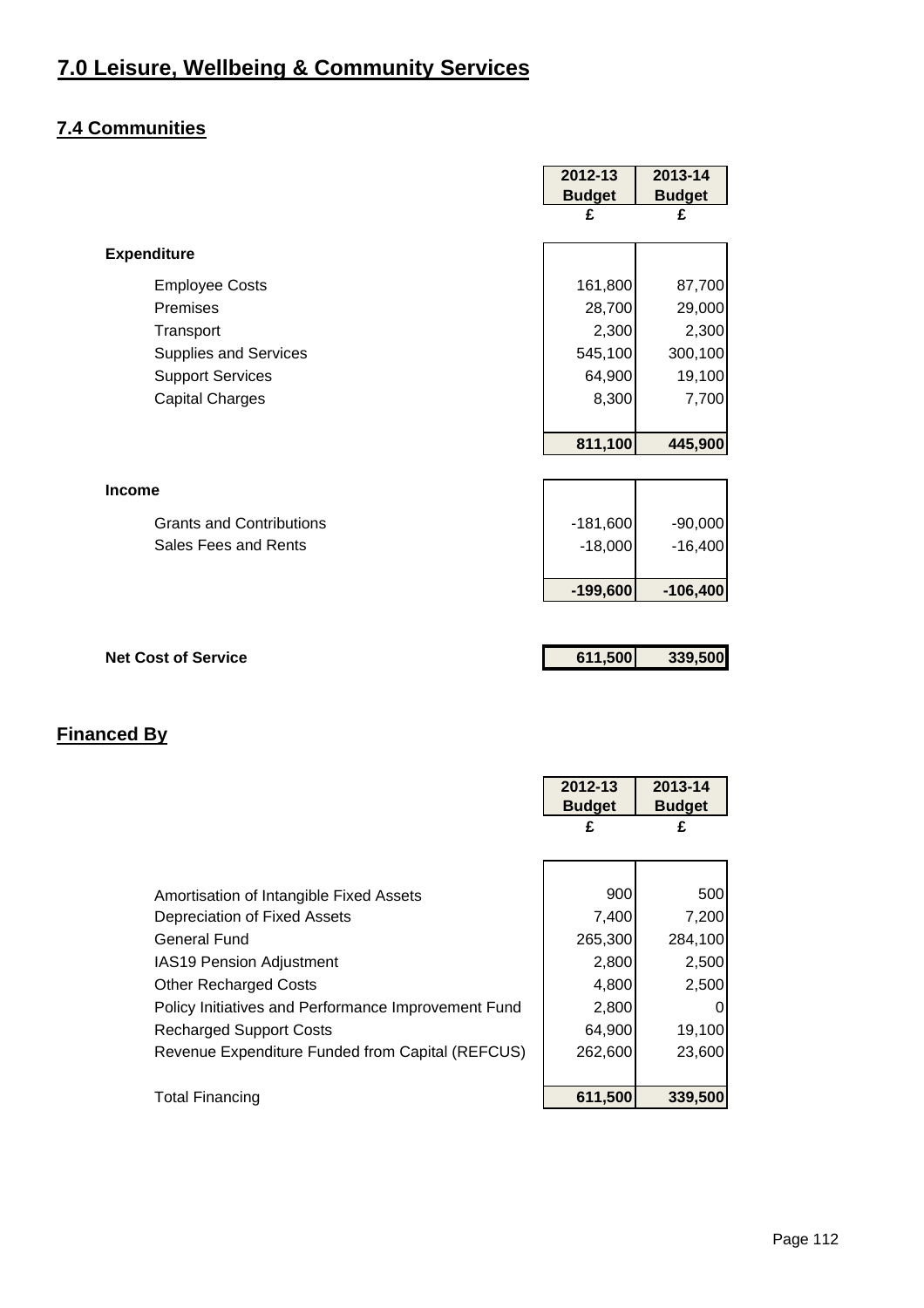#### **7.4 Communities**

|                              | 2012-13       | 2013-14       |
|------------------------------|---------------|---------------|
|                              | <b>Budget</b> | <b>Budget</b> |
|                              |               |               |
| <b>Concessionary Fares</b>   | 22,600        |               |
| <b>Community Development</b> | 588,900       | 339,500       |
|                              | 611,500       | 339,500       |

#### **Explanation of Major Variations**

|                                                           | 2013-14<br><b>Budgeted</b> |
|-----------------------------------------------------------|----------------------------|
|                                                           | Variance                   |
|                                                           | £                          |
| <b>Items funded from Council Tax</b>                      |                            |
| Inflation                                                 |                            |
| - Prices                                                  | 3,600                      |
| - Pay                                                     | $-600$                     |
| Variations between budgets                                |                            |
| - Support Costs                                           | $-45,800$                  |
| - Other Recharged Costs                                   | $-2,300$                   |
| - Manpower                                                | $-7,300$                   |
| <b>Other Variations</b>                                   |                            |
| - Concessionary fares administration transferring to WSCC | 23,600                     |
| <b>Minor Variations</b>                                   | $-800$                     |
|                                                           | $-29,600$                  |
|                                                           |                            |
| <b>Items Not Funded from Council Tax</b>                  |                            |
| <b>Capital Charges</b>                                    | $-600$                     |
| Other                                                     |                            |
| - IAS 19 pension charges                                  |                            |
| - REFCUS - New Park Centre - Decrease to £23,600          | $-239,000$<br>$-2,800$     |
| - Policy initiatives                                      |                            |
|                                                           | $-242,400$                 |
|                                                           |                            |
|                                                           |                            |

**Total Variations -272,000**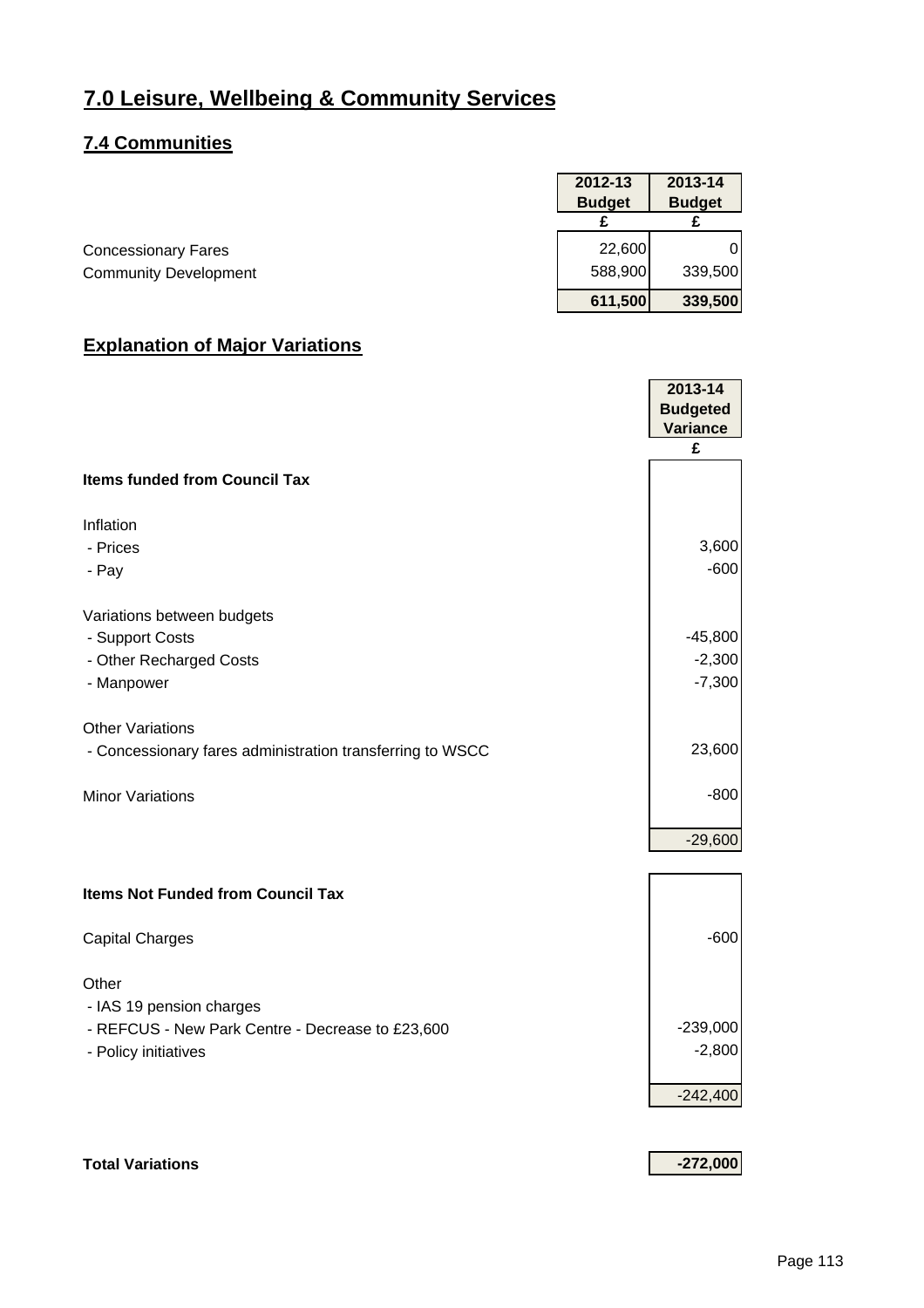## **7.5 Community Safety**

| 2012-13       | 2013-14                             |
|---------------|-------------------------------------|
| <b>Budget</b> | <b>Budget</b>                       |
| £             | £                                   |
|               |                                     |
| 394,500       | 404,800                             |
| 21,600        | 20,500                              |
| 15,400        | 15,500                              |
| 162,700       | 150,600                             |
| 31,400        | 32,300                              |
| 66,700        | 54,000                              |
| 61,200        | 35,900                              |
|               |                                     |
| 753,500       | 713,600                             |
|               |                                     |
|               |                                     |
| $-150,900$    | $-134,700$                          |
| 0             | $-34,500$                           |
|               |                                     |
| $-150,900$    | $-169,200$                          |
|               |                                     |
|               |                                     |
|               | 544,400                             |
|               |                                     |
|               |                                     |
|               |                                     |
|               | 2013-14                             |
|               | <b>Budget</b>                       |
|               | 602,600<br>2012-13<br><b>Budget</b> |

| Amortisation of Intangible Fixed Assets | 3,400   | 2,000   |
|-----------------------------------------|---------|---------|
| Depreciation of Fixed Assets            | 57,800  | 33,900  |
| <b>General Fund</b>                     | 417,400 | 419,100 |
| IAS19 Pension Adjustment                | 6,300   | 10,800  |
| <b>Other Recharged Costs</b>            | 28,300  | 20,200  |
| <b>Other Reserves</b>                   | 22,700  | 4,400   |
| <b>Recharged Support Costs</b>          | 66,700  | 54,000  |
|                                         |         |         |
| <b>Total Financing</b>                  | 602,600 | 544,400 |

**£ £**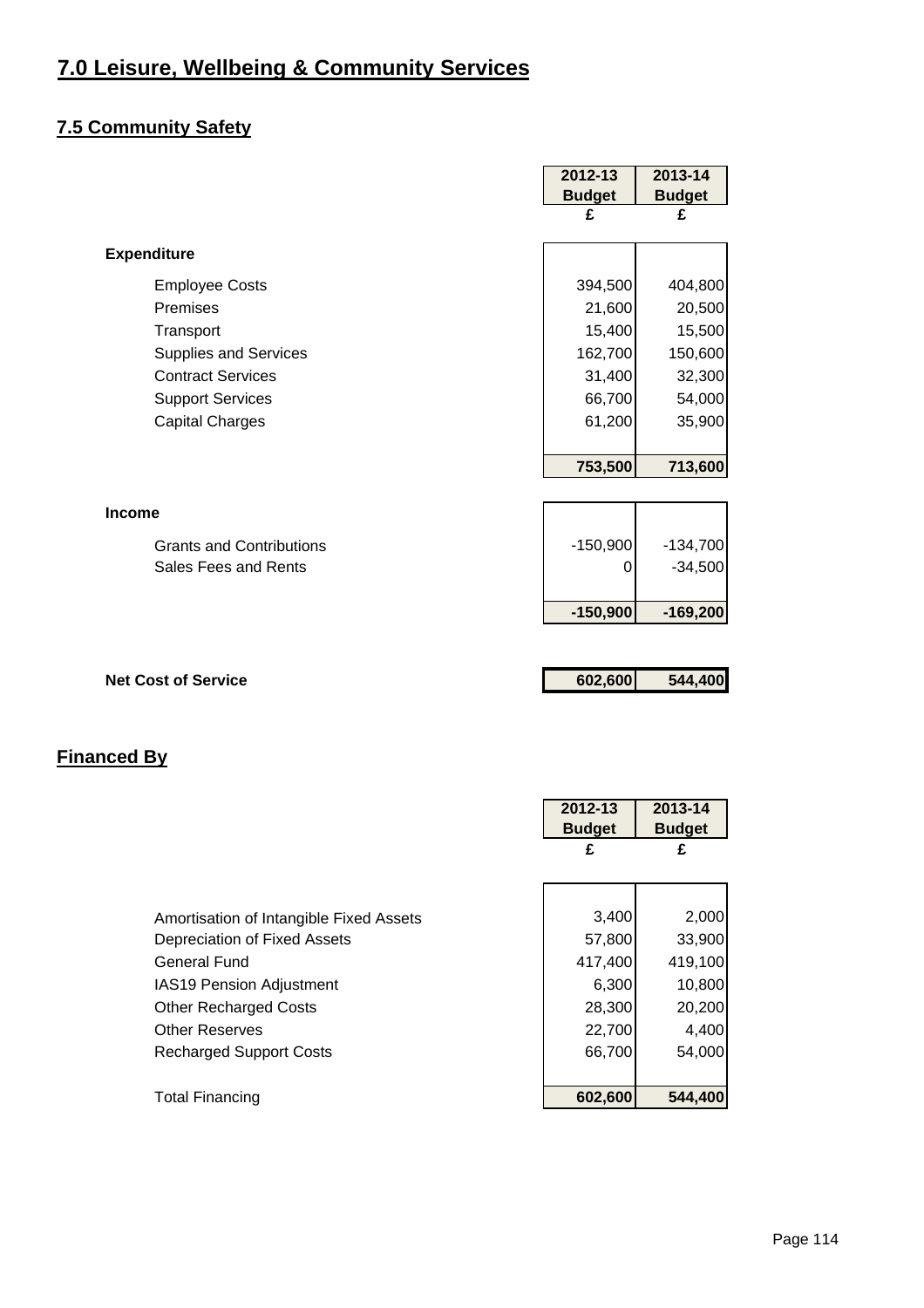#### **7.5 Community Safety**

|                         | 2012-13<br><b>Budget</b> | 2013-14<br><b>Budget</b> |
|-------------------------|--------------------------|--------------------------|
|                         |                          |                          |
| <b>CCTV</b>             | 236,100                  | 220,800                  |
| <b>Community Safety</b> | 365,400                  | 322,400                  |
| Footway Lighting        | 1,100                    | 1,200                    |
|                         | 602,600                  | 544,400                  |

#### **Explanation of Major Variations**

|                                                               | 2013-14         |
|---------------------------------------------------------------|-----------------|
|                                                               | <b>Budgeted</b> |
|                                                               | <b>Variance</b> |
|                                                               | £               |
| <b>Items funded from Council Tax</b>                          |                 |
| Inflation                                                     |                 |
| - Prices                                                      | 5,200           |
| - Pay                                                         | $-2,800$        |
| Variations between budgets                                    |                 |
| - Support Costs                                               | $-12,700$       |
| - Other Recharged Costs                                       | $-8,100$        |
| - Manpower                                                    | 17,900          |
| <b>Other Variations</b>                                       |                 |
| - Insurance charges                                           | 1,500           |
| - Additional contribution from RSLs towards community wardens | $-18,700$       |
| <b>Minor Variations</b>                                       | $-1,400$        |
|                                                               | $-19,100$       |
| <b>Items Not Funded from Council Tax</b>                      |                 |
| <b>Capital Charges</b>                                        | $-25,300$       |
| Other                                                         |                 |
| - IAS 19 pension charges                                      | 4,500           |
| - Community wardens                                           | $-18,300$       |
|                                                               | $-39,100$       |
|                                                               |                 |

#### **Total Variations -58,200**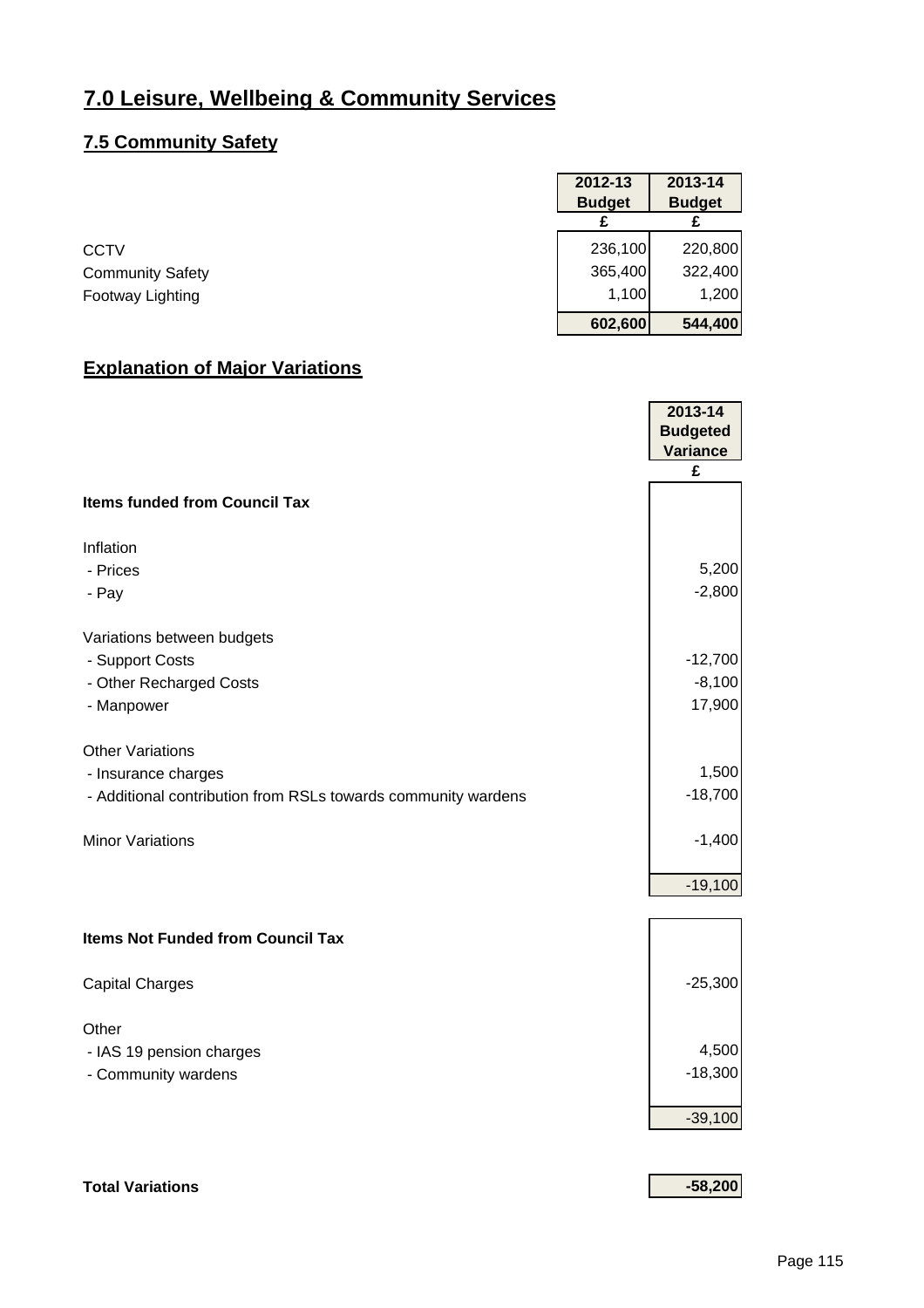## **7.6 Health Development**

|                              | 2012-13       | 2013-14       |
|------------------------------|---------------|---------------|
|                              | <b>Budget</b> | <b>Budget</b> |
|                              | £             | £             |
| <b>Expenditure</b>           |               |               |
| <b>Employee Costs</b>        | 115,700       | 119,200       |
| Transport                    | 2,200         | 2,300         |
| <b>Supplies and Services</b> | 32,300        | 36,000        |
| <b>Support Services</b>      | 32,000        | 39,000        |
| <b>Capital Charges</b>       | 3,600         | 4,700         |
|                              |               |               |
|                              | 185,800       | 201,200       |
|                              |               |               |
| <b>Income</b>                |               |               |
|                              | $\bf{0}$      | $\bf{0}$      |
|                              |               |               |
|                              |               |               |

**Net Cost of Service 185,800 201,200** 

|                                         | 2012-13<br><b>Budget</b><br>£ | 2013-14<br><b>Budget</b><br>£ |
|-----------------------------------------|-------------------------------|-------------------------------|
| Amortisation of Intangible Fixed Assets | 2,100                         | 2,600                         |
| Depreciation of Fixed Assets            | 1,500                         | 2,100                         |
| General Fund                            | 137,600                       | 138,500                       |
| <b>IAS19 Pension Adjustment</b>         | 2,100                         | 5,900                         |
| <b>Other Recharged Costs</b>            | 6,100                         | 8,300                         |
| <b>Other Reserves</b>                   | 4,400                         | 4,800                         |
| <b>Recharged Support Costs</b>          | 32,000                        | 39,000                        |
|                                         |                               |                               |
| <b>Total Financing</b>                  | 185,800                       | 201,200                       |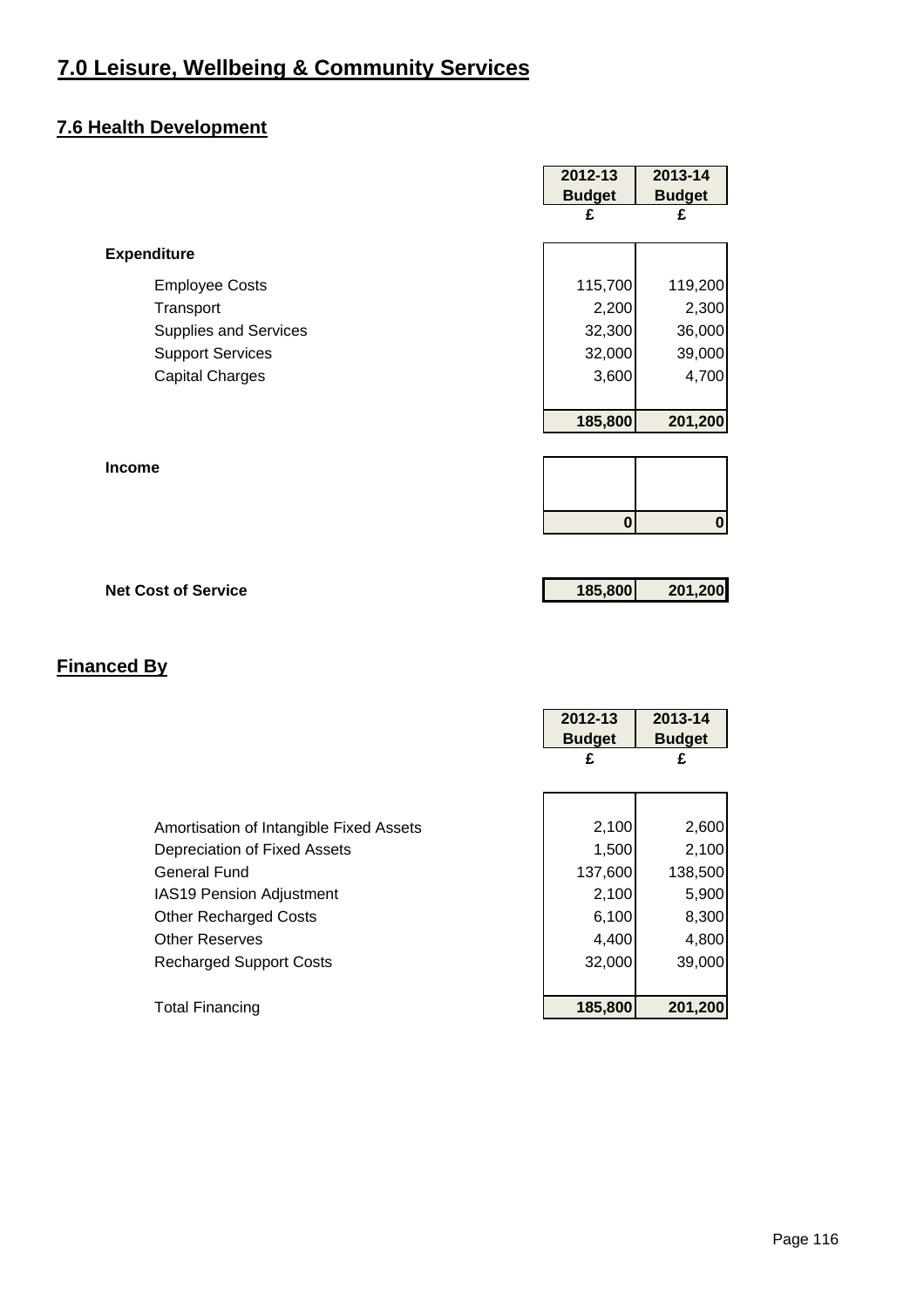#### **7.6 Health Development**

|                         | 2012-13       | 2013-14       |
|-------------------------|---------------|---------------|
|                         | <b>Budget</b> | <b>Budget</b> |
|                         |               |               |
| <b>Health Promotion</b> | 185,800       | 201,200       |
|                         | 185,800       | 201,200       |

## **Explanation of Major Variations**

|                                            | 2013-14<br><b>Budgeted</b><br><b>Variance</b> |
|--------------------------------------------|-----------------------------------------------|
|                                            | £                                             |
| <b>Items funded from Council Tax</b>       |                                               |
| Inflation                                  |                                               |
| - Prices                                   | 400                                           |
| - Pay                                      | $-800$                                        |
| Variations between budgets                 |                                               |
| - Support Costs                            | 7,000                                         |
| - Other Recharged Costs                    | 2,200                                         |
| <b>Other Variations</b>                    |                                               |
| - Insurance charges                        | 1,200                                         |
| <b>Minor Variations</b>                    | 100                                           |
|                                            | 10,100                                        |
| <b>Items Not Funded from Council Tax</b>   |                                               |
| <b>Capital Charges</b>                     | 1,100                                         |
| Other                                      |                                               |
| - IAS 19 pension charges                   | 3,800                                         |
| - Leisure and Wellbeing admin support post | 400                                           |
|                                            | 5,300                                         |
|                                            |                                               |

#### **Total Variations 15,400**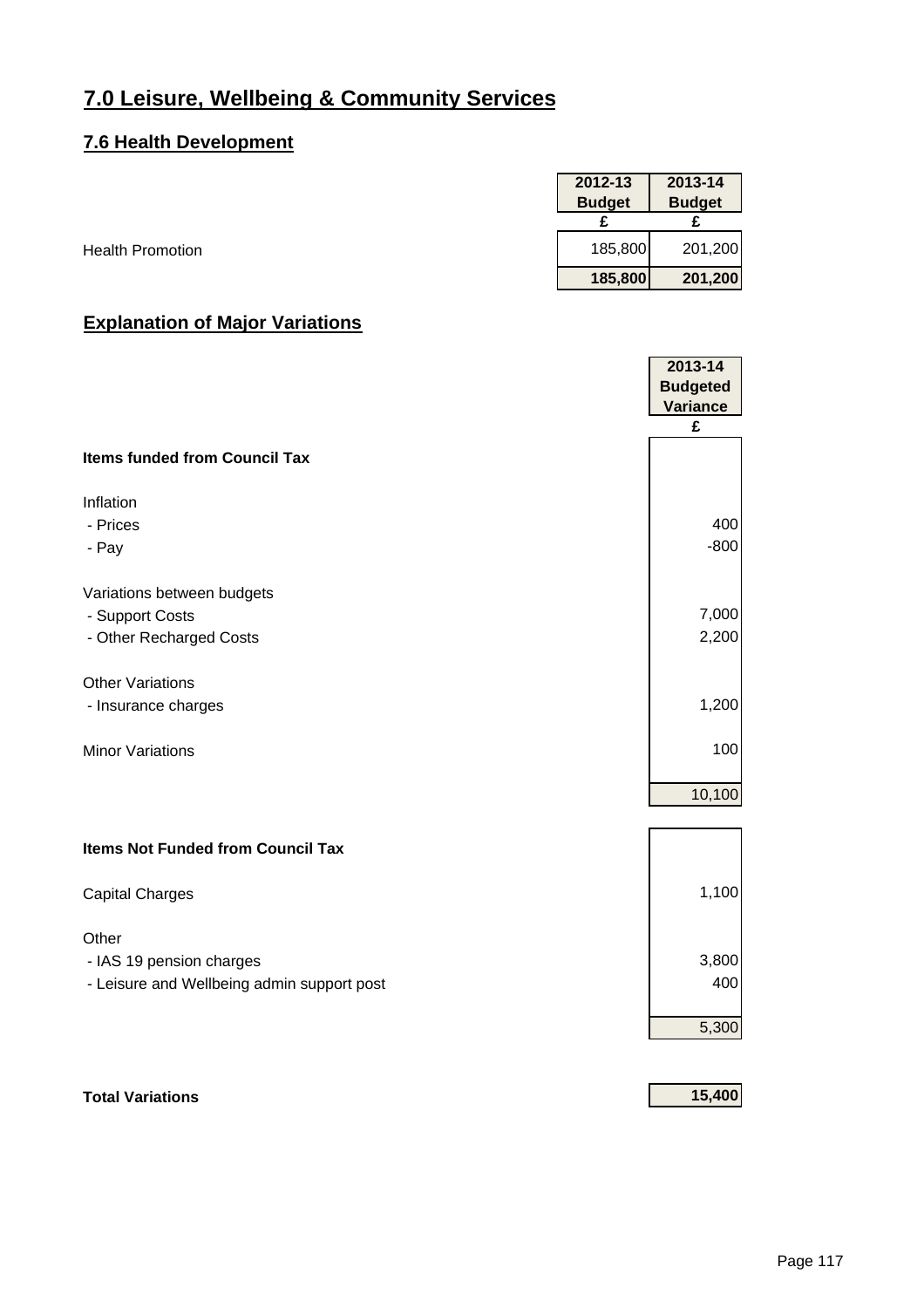## **7.7 Sports & Leisure**

|                              | 2012-13       | 2013-14       |
|------------------------------|---------------|---------------|
|                              | <b>Budget</b> | <b>Budget</b> |
|                              | £             | £             |
|                              |               |               |
| <b>Expenditure</b>           |               |               |
| <b>Employee Costs</b>        | 700,700       | 2,403,100     |
| Premises                     | 431,300       | 900,900       |
| Transport                    | 60,400        | 47,800        |
| <b>Supplies and Services</b> | 313,700       | 770,400       |
| <b>Contract Services</b>     | $-96,700$     | 88,300        |
| <b>Support Services</b>      | 415,000       | 463,700       |
| <b>Capital Charges</b>       | 641,100       | 724,600       |
|                              |               |               |
|                              | 2,465,500     | 5,398,800     |
|                              |               |               |
| <b>Income</b>                |               |               |
| Sales Fees and Rents         | $-240,900$    | $-2,928,400$  |
| Interest and Other Income    | $-700$        | $-700$        |
| Recharges to Other Accounts  | $-8,700$      | $-13,500$     |
|                              |               |               |
|                              | $-250,300$    | $-2,942,600$  |
|                              |               |               |
| <b>Net Cost of Service</b>   | 2,215,200     | 2,456,200     |

|                                         | 2012-13       | 2013-14       |
|-----------------------------------------|---------------|---------------|
|                                         | <b>Budget</b> | <b>Budget</b> |
|                                         | £             | £             |
|                                         |               |               |
| Amortisation of Intangible Fixed Assets | 8,900         | 8,100         |
| Depreciation of Fixed Assets            | 632,200       | 716,500       |
| General Fund                            | 1,038,600     | 1,147,100     |
| IAS19 Pension Adjustment                | 28,200        | 19,600        |
| <b>Other Recharged Costs</b>            | 83,300        | 51,200        |
| <b>Other Reserves</b>                   | 9,000         | 9,700         |
| <b>Recharged Support Costs</b>          | 415,000       | 463,700       |
| Revenue Reserve Fund                    | 0             | 40,300        |
|                                         |               |               |
| <b>Total Financing</b>                  | 2,215,200     | 2.456.200     |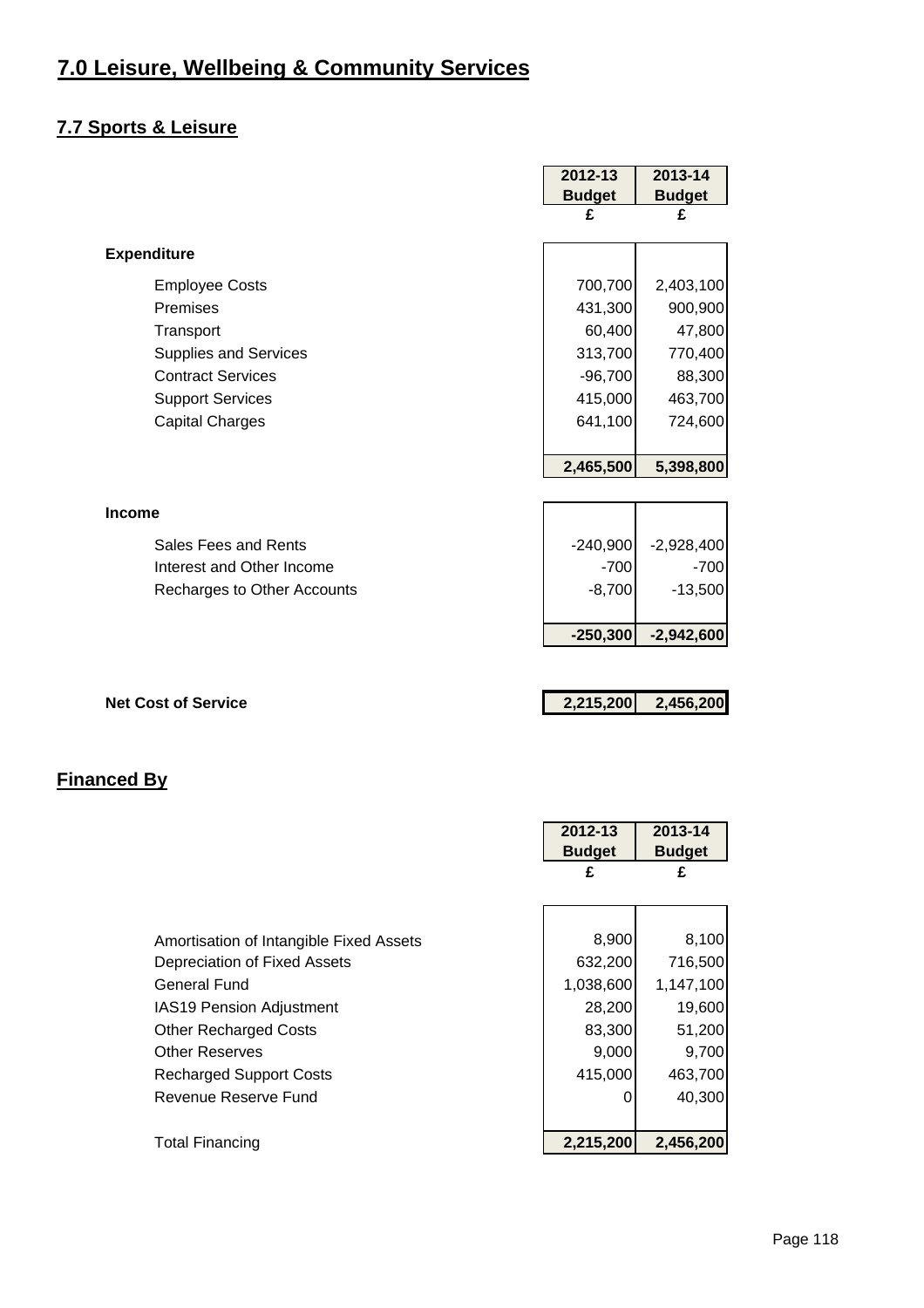#### **7.7 Sports & Leisure**

|                                    | 2012-13       | 2013-14       |
|------------------------------------|---------------|---------------|
|                                    | <b>Budget</b> | <b>Budget</b> |
|                                    |               |               |
| Foreshores                         | 148,200       | 160,800       |
| Sport & Leisure Development        | 215,900       | 275,500       |
| Parks, Pitches, Play & Open Spaces | 801,900       | 813,700       |
| <b>Westgate Leisure</b>            | 1,049,200     | 1,206,200     |
|                                    | 2,215,200     | 2,456,200     |

## **Explanation of Major Variations**

|                                                                                  | 2013-14         |
|----------------------------------------------------------------------------------|-----------------|
|                                                                                  | <b>Budgeted</b> |
|                                                                                  | <b>Variance</b> |
|                                                                                  | £               |
| <b>Items funded from Council Tax</b>                                             |                 |
| Inflation                                                                        |                 |
| - Prices                                                                         | 6,200           |
| - Pay                                                                            | $-4,700$        |
| Variations between budgets                                                       |                 |
| - Support Costs                                                                  | 48,700          |
| - Other Recharged Costs                                                          | $-33,500$       |
| - Manpower                                                                       | 25,900          |
| - Virements                                                                      | 31,900          |
| <b>New Growth Proposals</b>                                                      |                 |
| - Running costs of the Grange Leisure Centre, increasing to £85,000 from 2014-15 | 60,000          |
| <b>Efficiency Savings</b>                                                        |                 |
| - Grants service review                                                          | $-13,300$       |
| - CCS Vehicle Maintenance net saving £78,500                                     | $-14,700$       |
| - Management Restructure                                                         | 4,800           |
| - CCS Grounds Maintenance staffing                                               | $-40,000$       |
| - CCS fuel efficiency                                                            | $-2,000$        |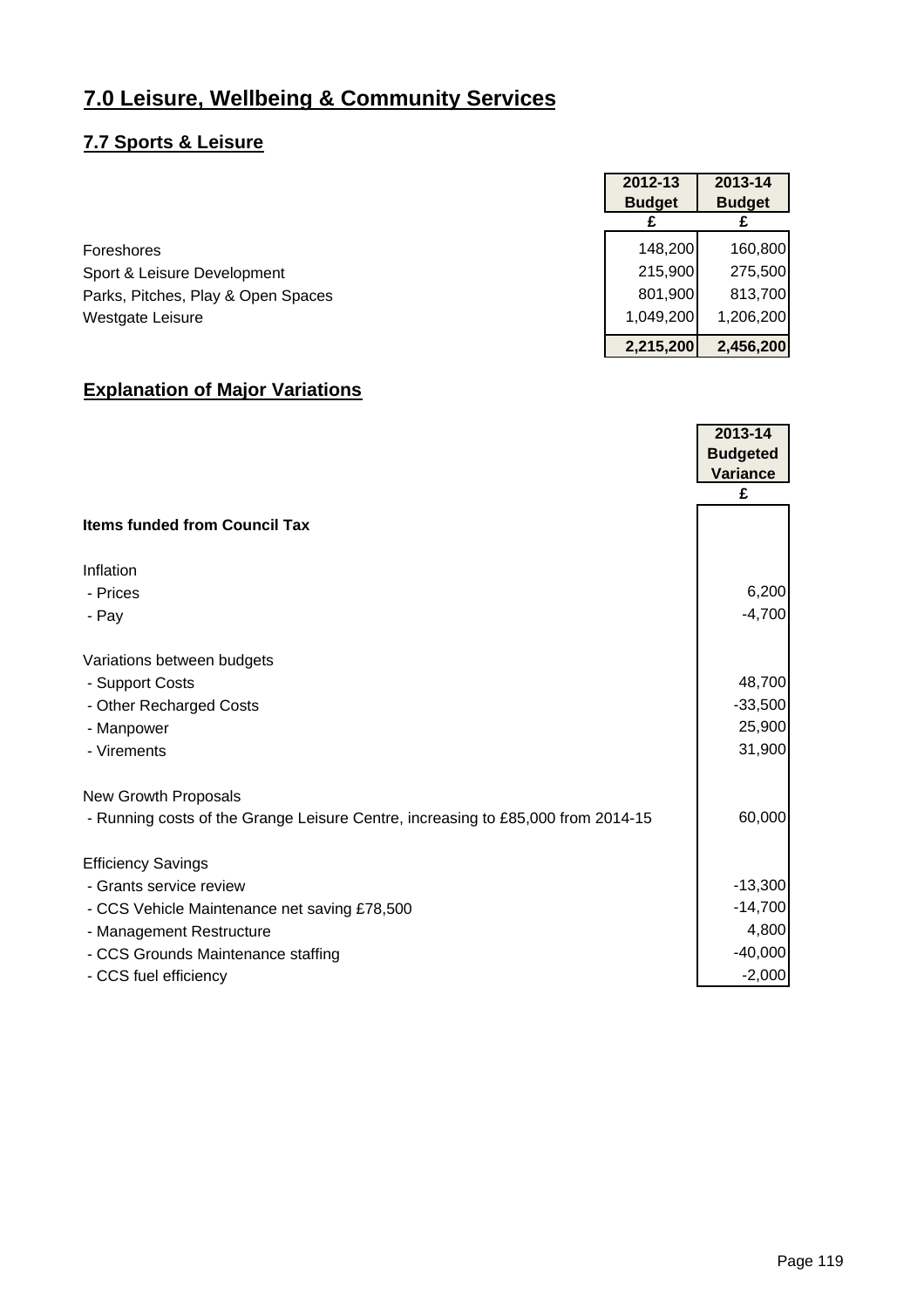|                                                               | 2013-14         |
|---------------------------------------------------------------|-----------------|
|                                                               | <b>Budgeted</b> |
|                                                               | <b>Variance</b> |
|                                                               | £               |
|                                                               |                 |
| <b>Other Variations</b>                                       |                 |
| - Planned repairs and maintenance as per the 5 year programme | $-23,900$       |
| - Insurance charges                                           | $-2,400$        |
| - NNDR                                                        | 45,900          |
| - Licence and rental income                                   | 25,600          |
| - Loss of Real Ale and Jazz Festival income                   | 3,900           |
| - Outsourced floral displays                                  | 6,300           |
| - Westgate Leisure Centre operating costs                     | 12,200          |
| - Bourne Leisure Centre operating costs                       | $-10,800$       |
|                                                               |                 |
| <b>Minor Variations</b>                                       | $-1,000$        |
|                                                               |                 |
|                                                               | 125,100         |
|                                                               |                 |
| <b>Items Not Funded from Council Tax</b>                      |                 |
|                                                               |                 |
| <b>Capital Charges</b>                                        | 83,500          |
|                                                               |                 |
| Other                                                         |                 |
| - IAS 19 pension charges                                      | $-8,600$        |
| - Projects revenue expenditure                                | 40,300          |
| - Leisure and Wellbeing admin support post                    | 700             |
|                                                               |                 |
|                                                               | 115,900         |

**Total Variations 241,000**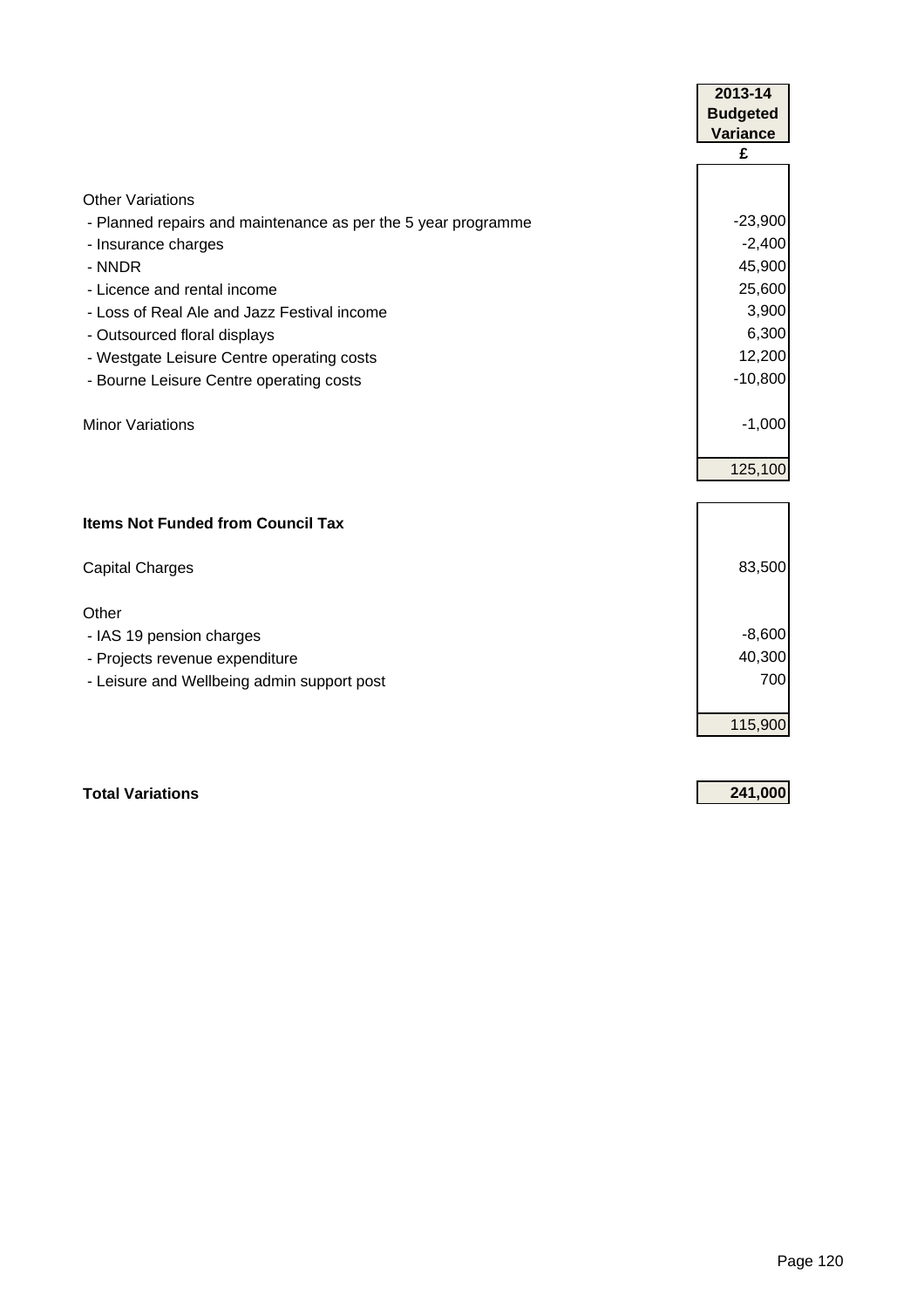#### **7.8 Youth**

|                              | 2012-13<br><b>Budget</b><br>£ | 2013-14<br><b>Budget</b><br>£ |
|------------------------------|-------------------------------|-------------------------------|
| <b>Expenditure</b>           |                               |                               |
| <b>Employee Costs</b>        | 52,400                        | 52,500                        |
| Transport                    | 1,400                         | 1,400                         |
| <b>Supplies and Services</b> | 11,600                        | 11,900                        |
| <b>Support Services</b>      | 7,900                         | 7,800                         |
| <b>Capital Charges</b>       | 600                           | 900                           |
|                              | 73,900                        | 74,500                        |
| <b>Income</b>                |                               |                               |
|                              | $\bf{0}$                      | $\bf{0}$                      |
|                              |                               |                               |
| <b>Net Cost of Service</b>   | 73,900                        | 74,500                        |

|                                         | 2012-13<br><b>Budget</b><br>£ | 2013-14<br><b>Budget</b><br>£ |
|-----------------------------------------|-------------------------------|-------------------------------|
| Amortisation of Intangible Fixed Assets | 300                           | 300                           |
| Depreciation of Fixed Assets            | 300                           | 600                           |
| <b>General Fund</b>                     | 62,600                        | 62,400                        |
| <b>IAS19 Pension Adjustment</b>         | 1,100                         | 1,700                         |
| <b>Other Recharged Costs</b>            | 1,700                         | 1,700                         |
| <b>Recharged Support Costs</b>          | 7,900                         | 7,800                         |
|                                         |                               |                               |
| <b>Total Financing</b>                  | 73,900                        | 74,500                        |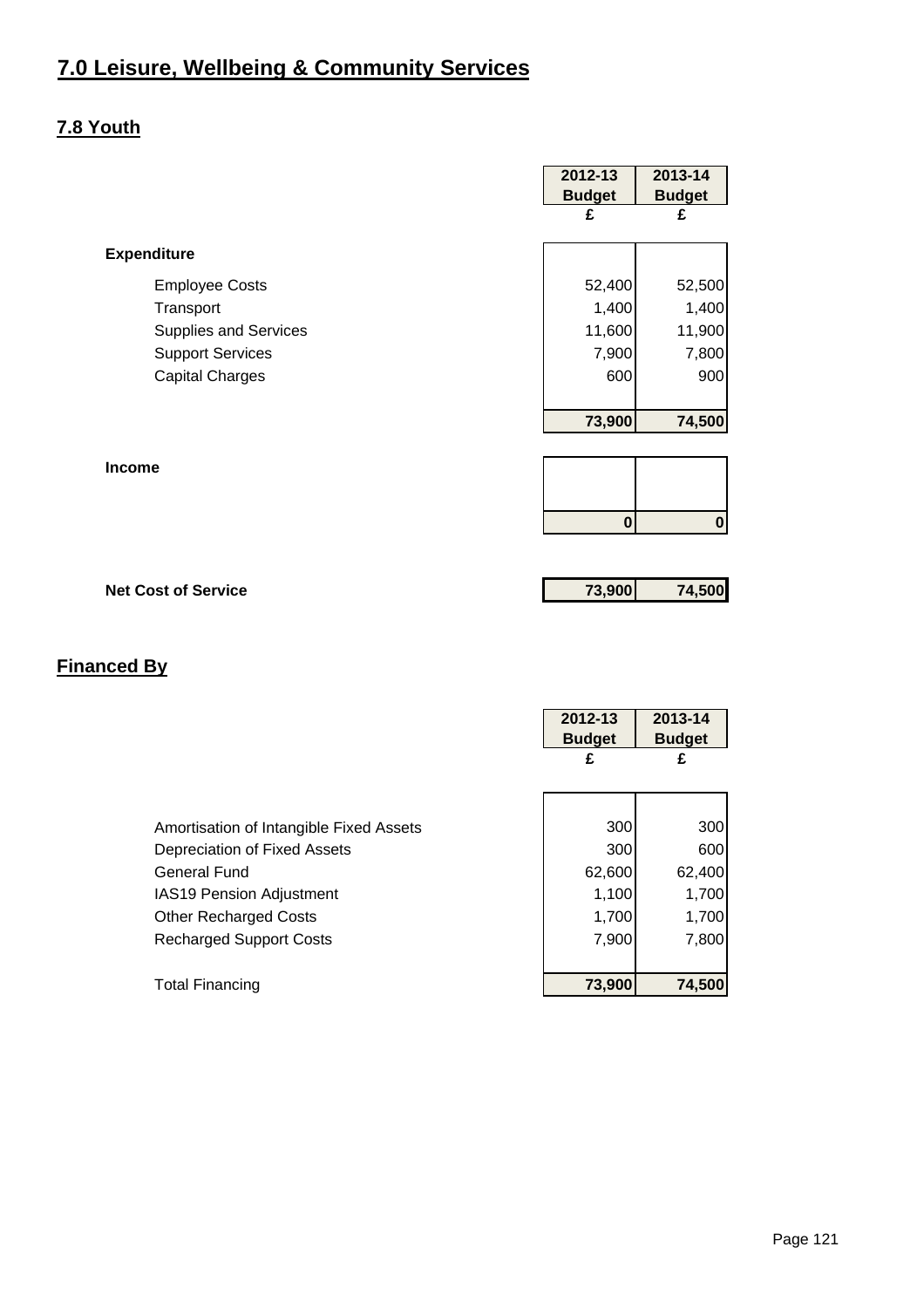#### **7.8 Youth**

| 2012-13<br>2013-14             |
|--------------------------------|
| <b>Budget</b><br><b>Budget</b> |
|                                |
| 73,900<br>74,500               |
| 73,900<br>74,500               |

## **Explanation of Major Variations**

|                                          | 2013-14<br><b>Budgeted</b><br><b>Variance</b> |
|------------------------------------------|-----------------------------------------------|
|                                          | £                                             |
| <b>Items funded from Council Tax</b>     |                                               |
| Inflation                                |                                               |
| - Prices                                 | 200                                           |
| - Pay                                    | $-400$                                        |
| Variations between budgets               |                                               |
| - Support Costs                          | $-100$                                        |
| - Manpower                               | $-100$                                        |
| <b>Other Variations</b>                  |                                               |
| - Insurance charges                      | 100                                           |
|                                          | $-300$                                        |
| <b>Items Not Funded from Council Tax</b> |                                               |
| <b>Capital Charges</b>                   | 300                                           |
| Other                                    |                                               |
| - IAS 19 pension charges                 | 600                                           |
|                                          | 900                                           |
|                                          |                                               |

**Total Variations 600**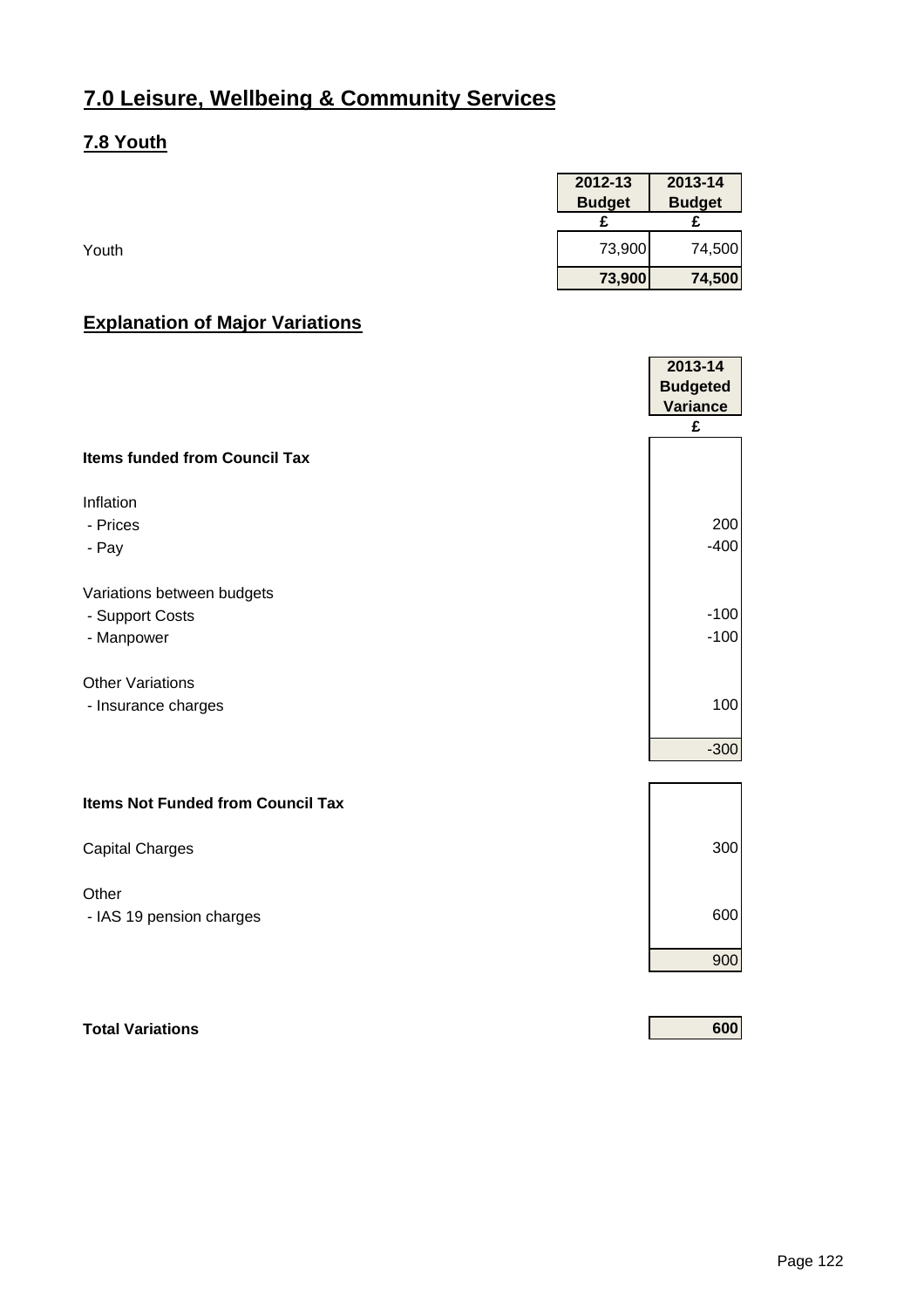#### **8.1 Commissioning**

|                              | 2012-13       | 2013-14       |
|------------------------------|---------------|---------------|
|                              | <b>Budget</b> | <b>Budget</b> |
|                              | £             | £             |
| <b>Expenditure</b>           |               |               |
| <b>Employee Costs</b>        | 91,500        | 91,500        |
| <b>Supplies and Services</b> | 2,100         | 2,300         |
| <b>Capital Charges</b>       | 300           | 500           |
|                              | 93,900        | 94,300        |
| <b>Income</b>                |               |               |
|                              | $\bf{0}$      | $\bf{0}$      |

**Net Cost of Service 93,900 94,300 94,300** 

|                                         | 2012-13<br><b>Budget</b> | 2013-14<br><b>Budget</b> |
|-----------------------------------------|--------------------------|--------------------------|
|                                         | £                        | £                        |
|                                         |                          |                          |
| Amortisation of Intangible Fixed Assets |                          | 100<br>200               |
| Depreciation of Fixed Assets            |                          | 300<br>200               |
| <b>General Fund</b>                     | 90,700                   | 90,000                   |
| <b>IAS19 Pension Adjustment</b>         |                          | 2,700<br>1,800           |
| <b>Other Recharged Costs</b>            |                          | 1,100<br>1,100           |
|                                         |                          |                          |
| <b>Total Financing</b>                  | 93,900                   | 94,300                   |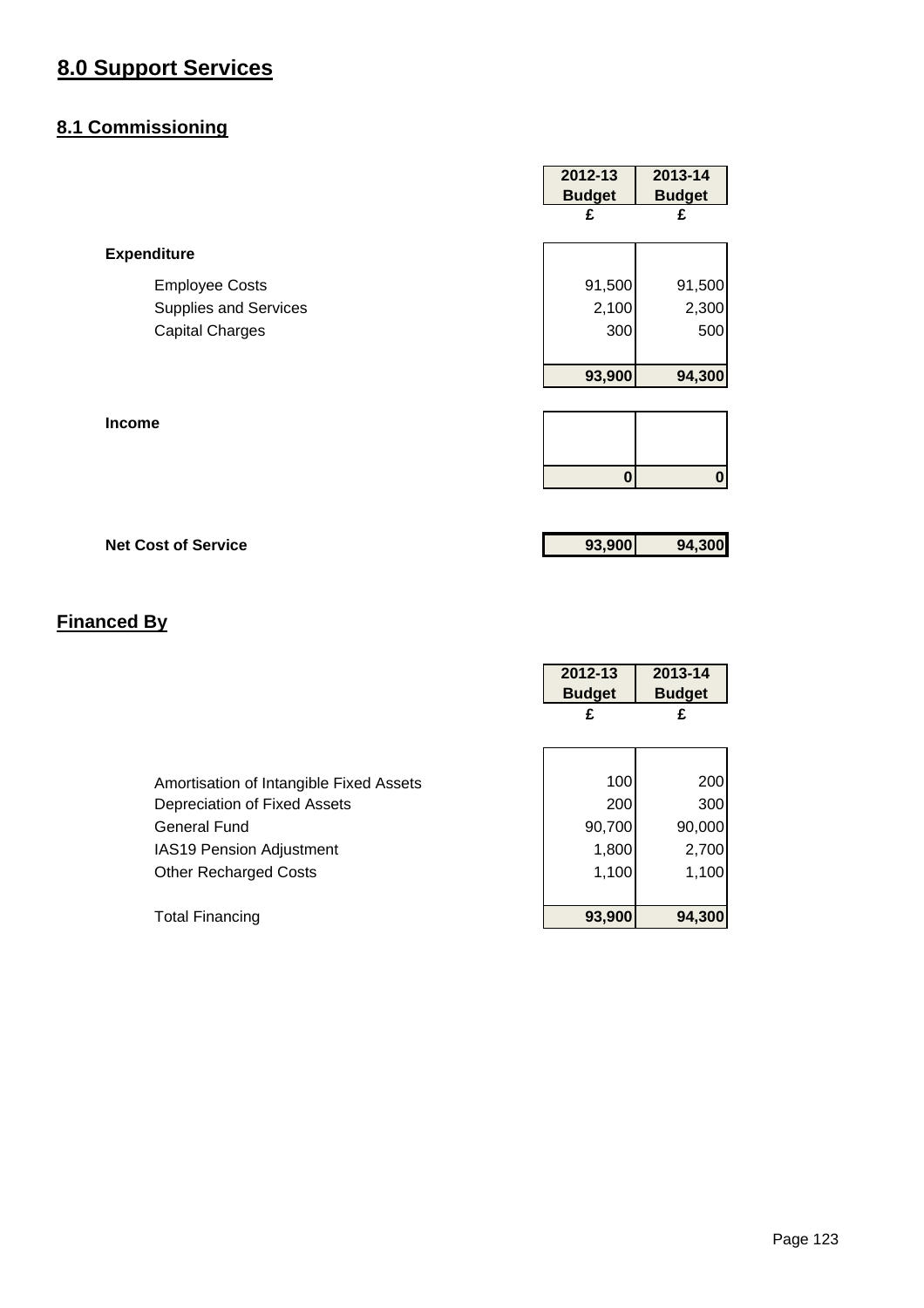#### **8.1 Commissioning**

|               | 2012-13       | 2013-14       |
|---------------|---------------|---------------|
|               | <b>Budget</b> | <b>Budget</b> |
|               |               |               |
| Commissioning | 93,900        | 94,300        |
|               | 93,900        | 94,300        |

## **Explanation of Major Variations**

|                                          | 2013-14<br><b>Budgeted</b> |
|------------------------------------------|----------------------------|
|                                          | <b>Variance</b>            |
|                                          | £                          |
| <b>Items funded from Council Tax</b>     |                            |
| Inflation                                |                            |
| - Pay                                    | $-700$                     |
|                                          |                            |
| Variations between budgets               |                            |
| - Manpower                               | $-200$                     |
| <b>Other Variations</b>                  |                            |
| - Insurance charges                      | 200                        |
|                                          |                            |
|                                          | $-700$                     |
|                                          |                            |
| <b>Items Not Funded from Council Tax</b> |                            |
| <b>Capital Charges</b>                   | 200                        |
|                                          |                            |
| Other                                    |                            |
| - IAS 19 pension charges                 | 900                        |
|                                          | 1,100                      |
|                                          |                            |
|                                          |                            |

**Total Variations 400**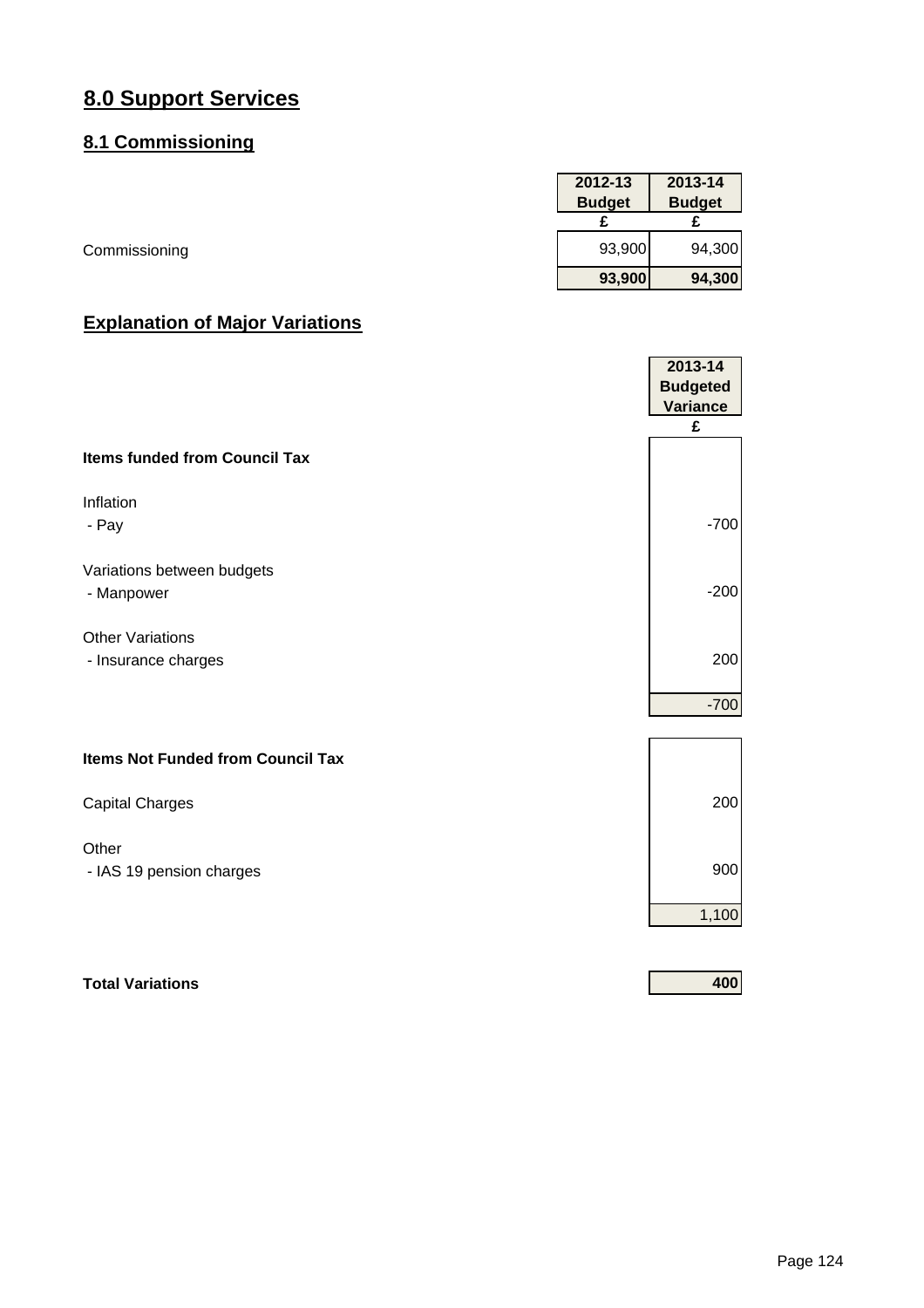## **8.2 Corporate Policy Advice**

|                              | 2012-13<br><b>Budget</b> | 2013-14<br><b>Budget</b> |
|------------------------------|--------------------------|--------------------------|
|                              | £                        | £                        |
| <b>Expenditure</b>           |                          |                          |
| <b>Employee Costs</b>        | 188,100                  | 87,300                   |
| Transport                    | 600                      | 600                      |
| <b>Supplies and Services</b> | 9,800                    | 8,700                    |
| <b>Capital Charges</b>       | 1,800                    | 1,600                    |
|                              |                          |                          |
|                              | 200,300                  | 98,200                   |
|                              |                          |                          |
| <b>Income</b>                |                          |                          |
|                              |                          |                          |
|                              | $\bf{0}$                 | $\mathbf 0$              |
|                              |                          |                          |
| <b>Net Cost of Service</b>   | 200,300                  | 98,200                   |

|                                         | 2012-13<br><b>Budget</b> | 2013-14<br><b>Budget</b> |
|-----------------------------------------|--------------------------|--------------------------|
|                                         | £                        | £                        |
|                                         |                          |                          |
| Amortisation of Intangible Fixed Assets | 800                      | 600                      |
| Depreciation of Fixed Assets            | 1,000                    | 1,000                    |
| <b>General Fund</b>                     | 190,100                  | 88,600                   |
| <b>IAS19 Pension Adjustment</b>         | 3,800                    | 4,400                    |
| <b>Other Recharged Costs</b>            | 4,600                    | 3,600                    |
|                                         |                          |                          |
| <b>Total Financing</b>                  | 200,300                  | 98,200                   |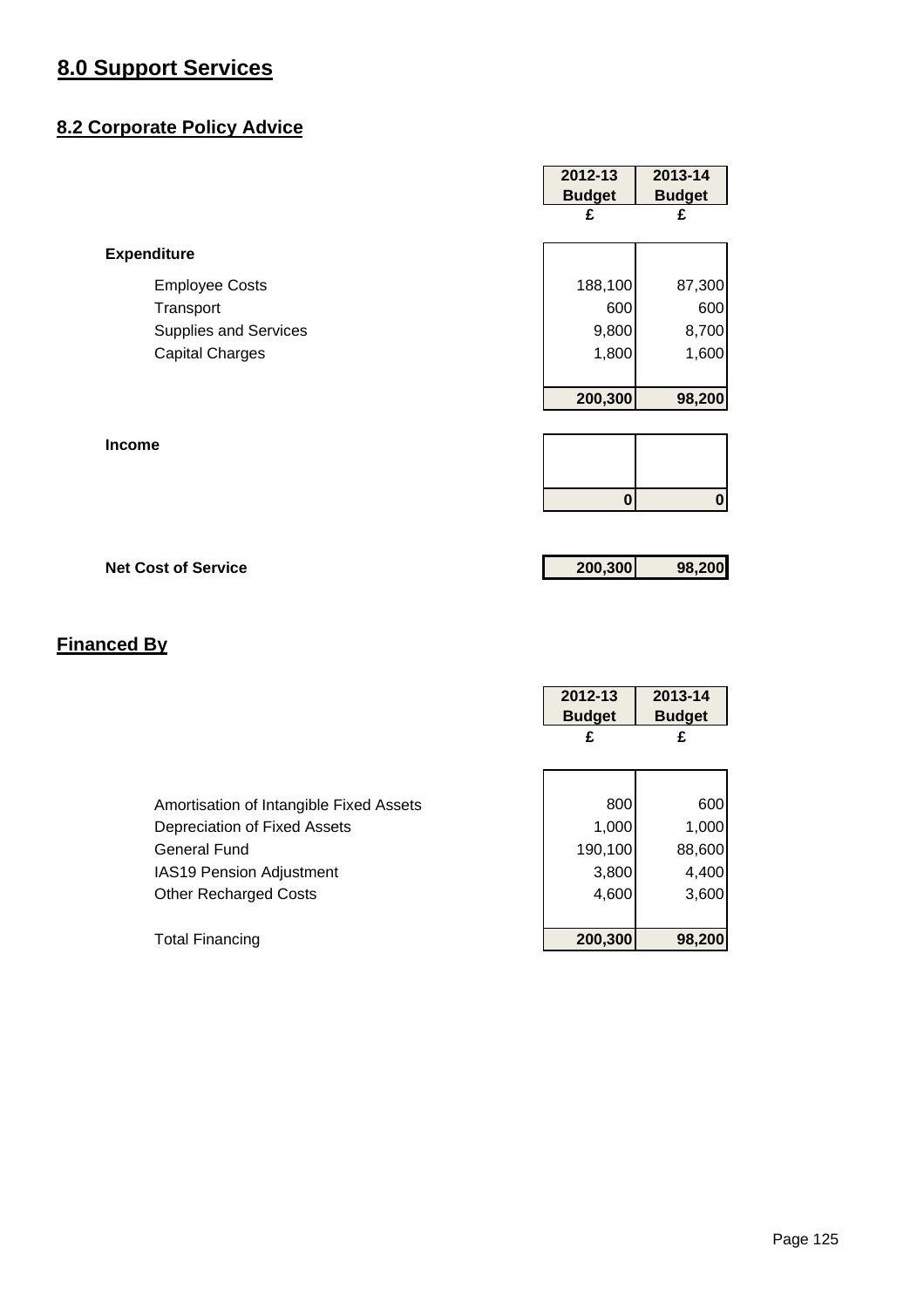#### **8.2 Corporate Policy Advice**

|                                | 2012-13       | 2013-14       |
|--------------------------------|---------------|---------------|
|                                | <b>Budget</b> | <b>Budget</b> |
|                                |               |               |
| <b>Corporate Policy Advice</b> | 200,300       | 98,200        |
|                                | 200,300       | 98,200        |

## **Explanation of Major Variations**

|                                          | 2013-14         |
|------------------------------------------|-----------------|
|                                          | <b>Budgeted</b> |
|                                          | <b>Variance</b> |
|                                          | £               |
| <b>Items funded from Council Tax</b>     |                 |
| Inflation                                |                 |
| - Pay                                    | $-900$          |
|                                          |                 |
| Variations between budgets               |                 |
| - Other Recharged Costs                  | $-1,000$        |
| - Manpower                               | $-100,500$      |
|                                          |                 |
| <b>Other Variations</b>                  |                 |
| - Insurance charges                      | $-100$          |
|                                          |                 |
|                                          | $-102,500$      |
|                                          |                 |
| <b>Items Not Funded from Council Tax</b> |                 |
|                                          | $-200$          |
| <b>Capital Charges</b>                   |                 |
| Other                                    |                 |
| - IAS 19 pension charges                 | 600             |
|                                          |                 |
|                                          | 400             |
|                                          |                 |
|                                          |                 |
| <b>Total Variations</b>                  | $-102,100$      |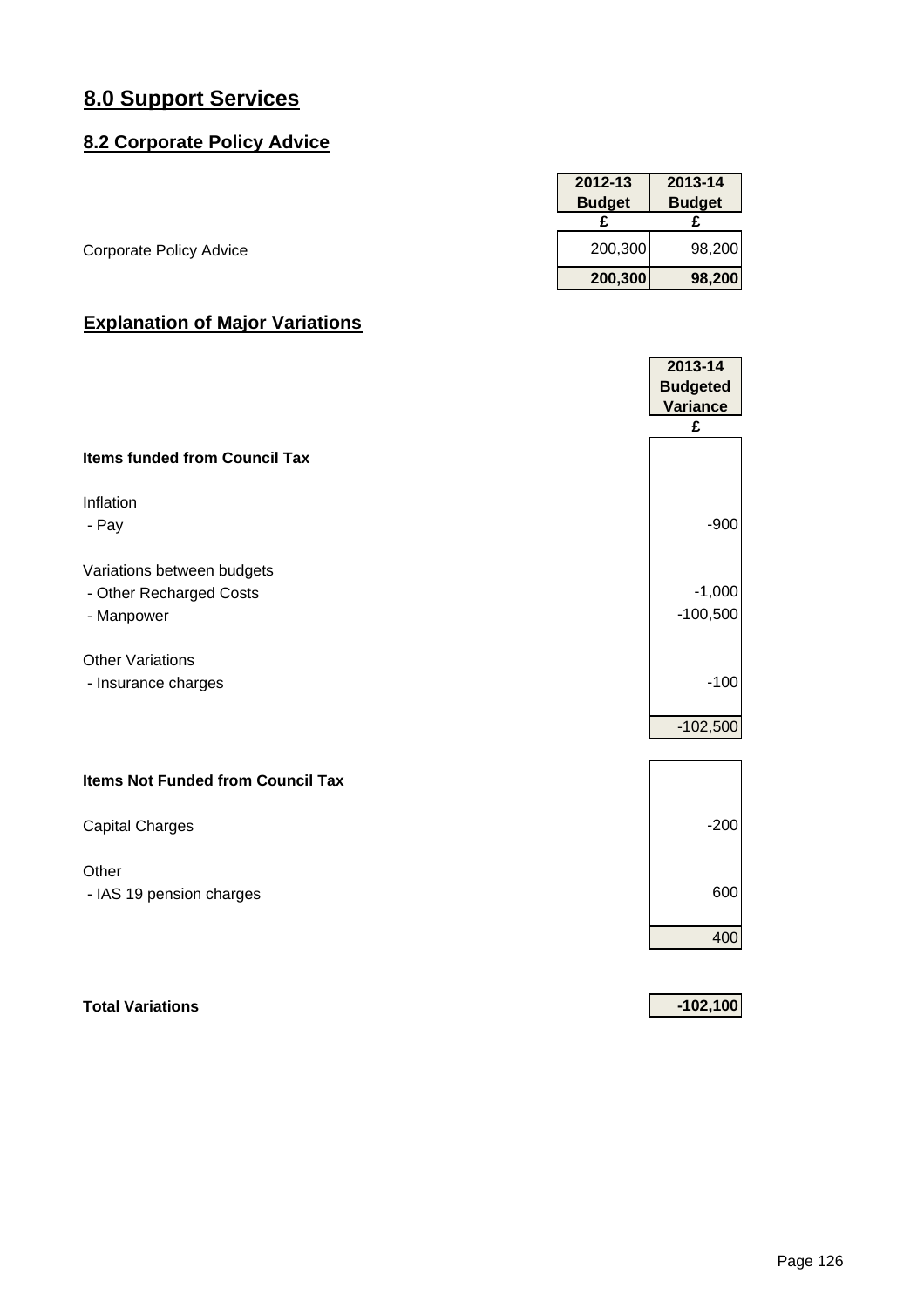## **8.3 Facilities Management, Property & Customer Services**

|                            | 2012-13       | 2013-14       |
|----------------------------|---------------|---------------|
|                            | <b>Budget</b> | <b>Budget</b> |
|                            | £             | £             |
| <b>Expenditure</b>         |               |               |
|                            |               |               |
| <b>Employee Costs</b>      | 1,930,900     | 1,938,100     |
| Premises                   | 527,200       | 468,400       |
| Transport                  | 23,600        | 24,400        |
| Supplies and Services      | 517,900       | 441,300       |
| <b>Contract Services</b>   | 47,900        | 40,600        |
| <b>Capital Charges</b>     | 170,900       | 150,300       |
|                            |               |               |
|                            | 3,218,400     | 3,063,100     |
|                            |               |               |
| <b>Income</b>              |               |               |
| Sales Fees and Rents       |               |               |
|                            | $-82,500$     | $-87,200$     |
|                            | $-82,500$     | $-87,200$     |
|                            |               |               |
|                            |               |               |
| <b>Net Cost of Service</b> | 3,135,900     | 2,975,900     |
|                            |               |               |

|                                         | <b>Budget</b><br><b>Budget</b> |
|-----------------------------------------|--------------------------------|
| £                                       | £                              |
|                                         |                                |
| Amortisation of Intangible Fixed Assets | 77,500<br>60,100               |
| Asset Reserve                           | 60,000<br>60,000               |
| Depreciation of Fixed Assets            | 93,400<br>90,200               |
| General Fund                            | 2,718,200<br>2,610,000         |
| <b>IAS19 Pension Adjustment</b>         | 35,500<br>53,900               |
| <b>Other Recharged Costs</b>            | 83,700<br>77,200               |
| <b>Other Reserves</b>                   | 26,100<br>16,500               |
| Revenue Reserve Fund                    | 8,000<br>41,500                |
|                                         |                                |
| Total Financing                         | 3,135,900<br>2,975,900         |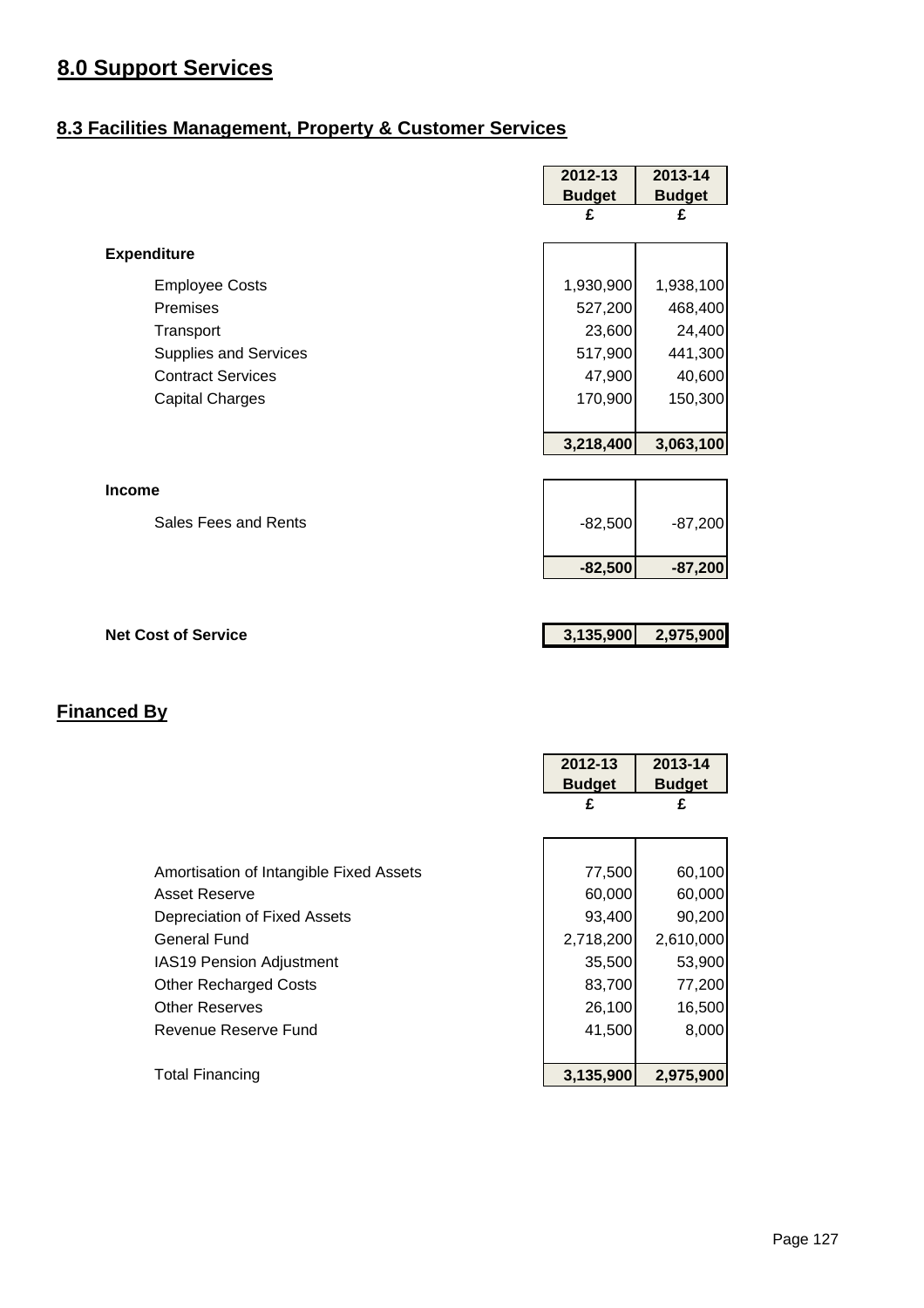#### **8.3 Facilities Management, Property & Customer Services**

|                                                     | 2012-13       | 2013-14       |
|-----------------------------------------------------|---------------|---------------|
|                                                     | <b>Budget</b> | <b>Budget</b> |
|                                                     |               |               |
| Facilities, Property & Customer Services Management | 72,800        | 84,800        |
| Admin Buildings                                     | 838,600       | 782,700       |
| <b>Customer Services</b>                            | 649,300       | 603,000       |
| Information & Communication Technology              | 1,064,200     | 995,700       |
| <b>Property Services</b>                            | 511,000       | 509,700       |
|                                                     | 3,135,900     | 2,975,900     |

## **Explanation of Major Variations**

|                                                                         | 2013-14<br><b>Budgeted</b> |
|-------------------------------------------------------------------------|----------------------------|
|                                                                         | <b>Variance</b>            |
|                                                                         | £                          |
| <b>Items funded from Council Tax</b>                                    |                            |
| Inflation                                                               |                            |
| - Prices                                                                | 22,500                     |
| - Pay                                                                   | $-13,400$                  |
| Variations between budgets                                              |                            |
| - Other Recharged Costs                                                 | $-6,500$                   |
| - Manpower                                                              | $-4,600$                   |
| - Virements                                                             | 24,200                     |
| <b>Efficiency Savings</b>                                               |                            |
| - Disinvesting in the Chichester Tourist Information Centre             | $-10,900$                  |
| - Withdrawal from the Petworth Library                                  | $-29,700$                  |
| - New building and window cleaning contract                             | $-25,700$                  |
| - Reductions in IT maintenance costs and ceasing of data circuits       | $-34,500$                  |
| - Management Restructure                                                | 4,800                      |
| <b>Other Variations</b>                                                 |                            |
| - Planned repairs and maintenance as per the 5 year programme           | $-22,000$                  |
| - Insurance charges                                                     | $-6,100$                   |
| - NNDR                                                                  | $-5,000$                   |
| - Adjustment to the utilities budgets to reflect previous years outturn | $-12,600$                  |
| <b>Minor Variations</b>                                                 | 4,800                      |
|                                                                         | $-114,700$                 |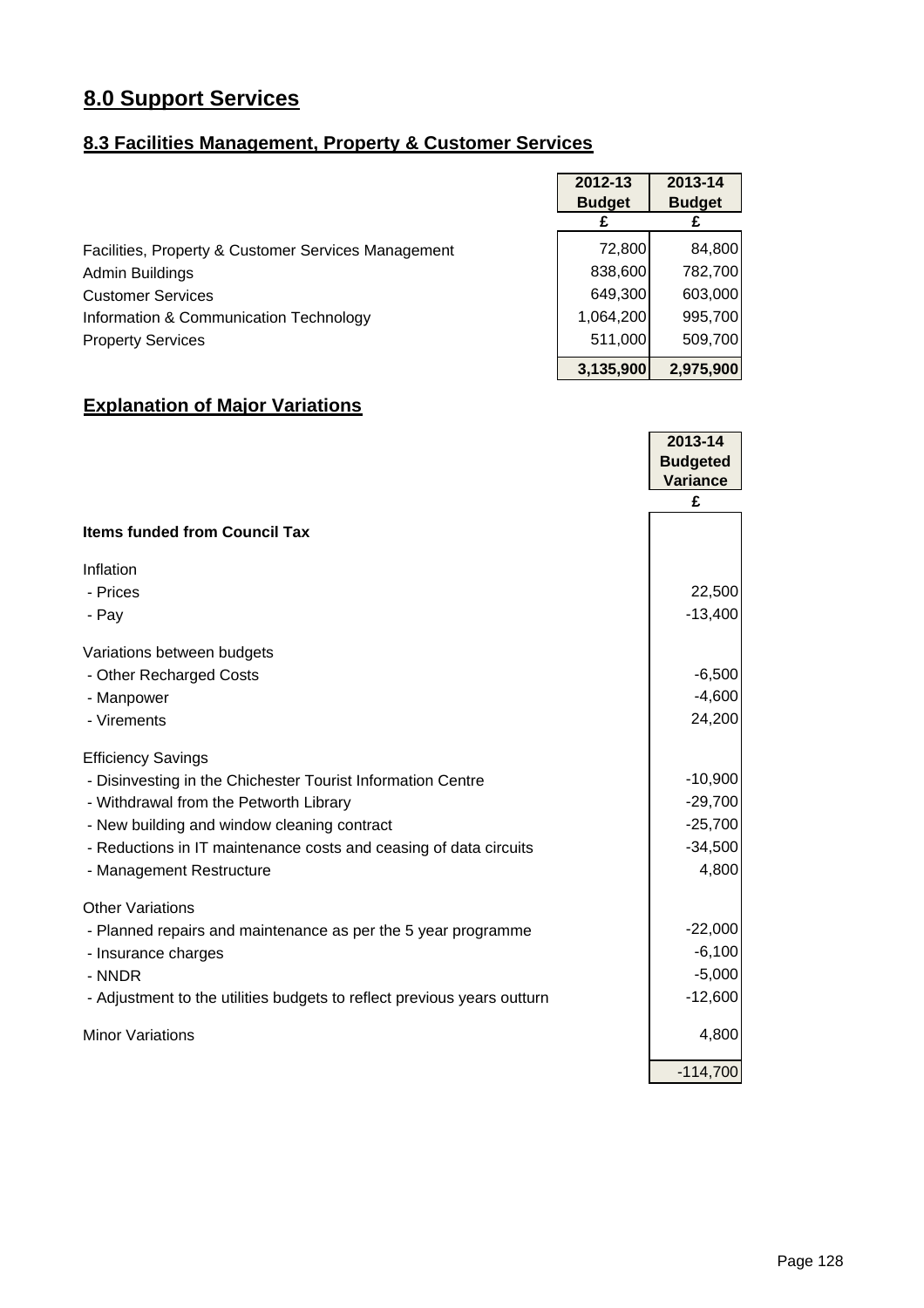|                                                                 | 2013-14         |  |
|-----------------------------------------------------------------|-----------------|--|
|                                                                 | <b>Budgeted</b> |  |
|                                                                 | <b>Variance</b> |  |
|                                                                 | £               |  |
| <b>Items Not Funded from Council Tax</b>                        |                 |  |
| <b>Capital Charges</b>                                          | $-20,600$       |  |
| Other                                                           |                 |  |
| - IAS 19 pension charges                                        | 18,400          |  |
| - Removal of salary budget reprofiled from 2011/12 to 2012/13   | $-26,100$       |  |
| - Reprofiling salary underspends for IT from 2012/13 to 2013/14 | 16,500          |  |
| - Projects revenue expenditure                                  | $-33,500$       |  |
|                                                                 | $-45,300$       |  |
| <b>Total Variations</b>                                         | $-160,000$      |  |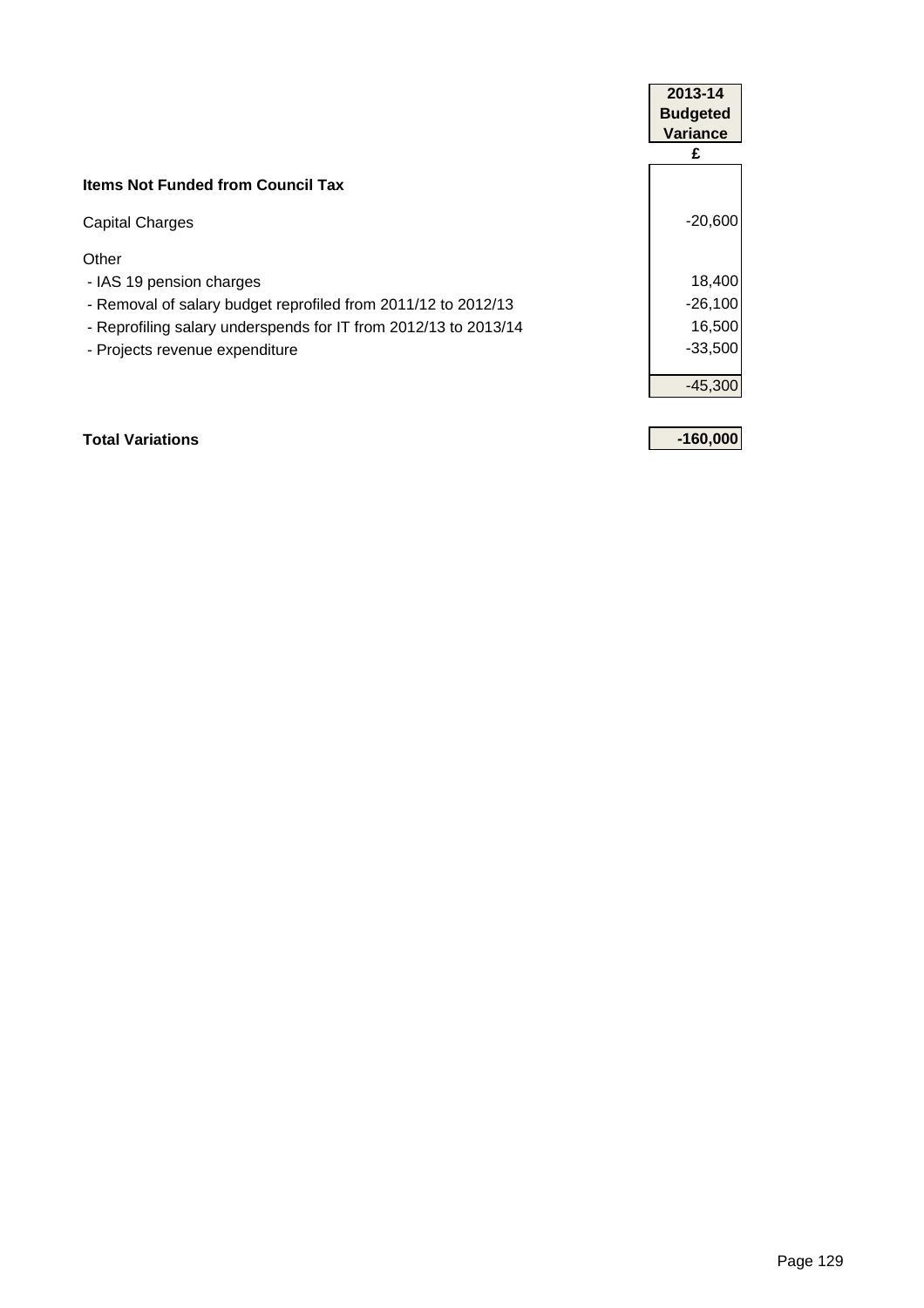#### **8.4 Finance & Legal Services**

|                              | 2012-13       | 2013-14       |
|------------------------------|---------------|---------------|
|                              | <b>Budget</b> | <b>Budget</b> |
|                              | £             | £             |
| <b>Expenditure</b>           |               |               |
| <b>Employee Costs</b>        | 1,370,100     | 1,182,100     |
| Transport                    | 3,200         | 3,200         |
| <b>Supplies and Services</b> | 155,400       | 173,500       |
| <b>Capital Charges</b>       | 12,400        | 30,400        |
|                              |               |               |
|                              | 1,541,100     | 1,389,200     |
|                              |               |               |
| <b>Income</b>                |               |               |
| Sales Fees and Rents         | $-20,100$     | $-1,200$      |
|                              | $-20,100$     | $-1,200$      |
|                              |               |               |
|                              |               |               |

## **Net Cost of Service** 1,521,000 1,388,000

|                                                                                                                                                            | 2012-13<br><b>Budget</b><br>£                   | 2013-14<br><b>Budget</b><br>£                    |
|------------------------------------------------------------------------------------------------------------------------------------------------------------|-------------------------------------------------|--------------------------------------------------|
| Amortisation of Intangible Fixed Assets<br>Depreciation of Fixed Assets<br>General Fund<br><b>IAS19 Pension Adjustment</b><br><b>Other Recharged Costs</b> | 5,300<br>7,100<br>1,398,400<br>26,100<br>84,100 | 22,300<br>8,100<br>1,245,900<br>33,500<br>78,200 |
| <b>Total Financing</b>                                                                                                                                     | 1,521,000                                       | 1,388,000                                        |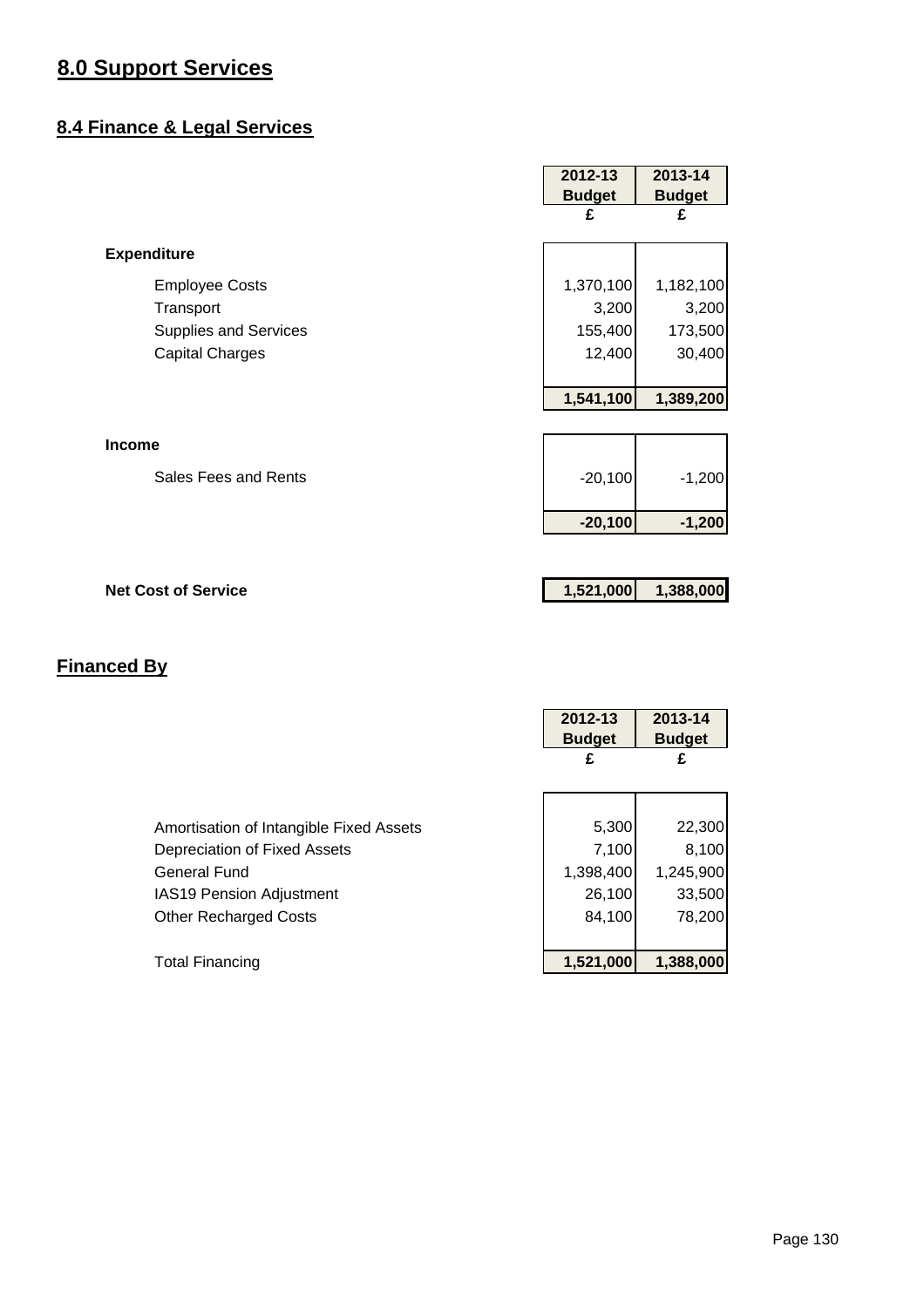## **8.4 Finance & Legal Services**

|                                     | 2012-13       | 2013-14       |
|-------------------------------------|---------------|---------------|
|                                     | <b>Budget</b> | <b>Budget</b> |
|                                     |               |               |
| Finance & Legal Services Management | 220,000       | 102,500       |
| <b>Audit Services</b>               | 150,100       | 159,500       |
| Financial Strategy & Accounting     | 695,200       | 694,300       |
| <b>Legal Services</b>               | 455,700       | 431,700       |
|                                     | 1,521,000     | 1,388,000     |

## **Explanation of Major Variations**

|                                      | 2013-14         |
|--------------------------------------|-----------------|
|                                      | <b>Budgeted</b> |
|                                      | <b>Variance</b> |
|                                      | £               |
| <b>Items funded from Council Tax</b> |                 |
| Inflation                            |                 |
| - Prices                             | 1,900           |
| - Pay                                | $-9,400$        |
| Variations between budgets           |                 |
| - Other Recharged Costs              | $-5,900$        |
| - Manpower                           | $-2,000$        |
| - Virements                          | 20,600          |
| <b>Efficiency Savings</b>            |                 |
| - Legal Services Restructure 2013-14 | $-45,100$       |
| - Management Restructure             | $-116,100$      |
| <b>Other Variations</b>              |                 |
| - Insurance charges                  | $-700$          |
| <b>Minor Variations</b>              | $-1,700$        |
|                                      | $-158,400$      |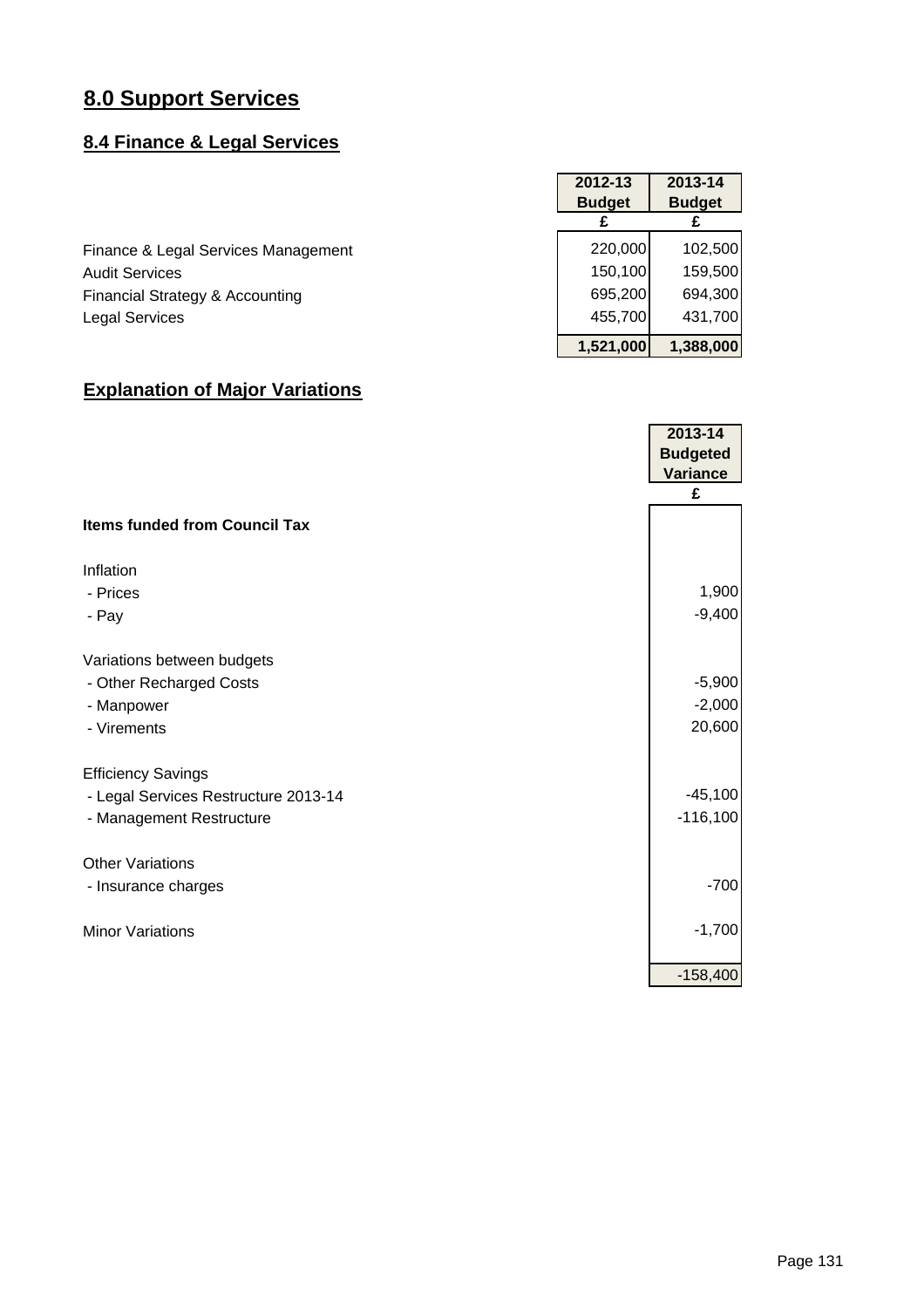|                                          | 2013-14<br><b>Budgeted</b><br><b>Variance</b> |
|------------------------------------------|-----------------------------------------------|
|                                          | £                                             |
| <b>Items Not Funded from Council Tax</b> |                                               |
| Capital Charges                          | 18,000                                        |
| Other                                    |                                               |
| - IAS 19 pension charges                 | 7,400                                         |
|                                          | 25,400                                        |

## **Total Variations -133,000**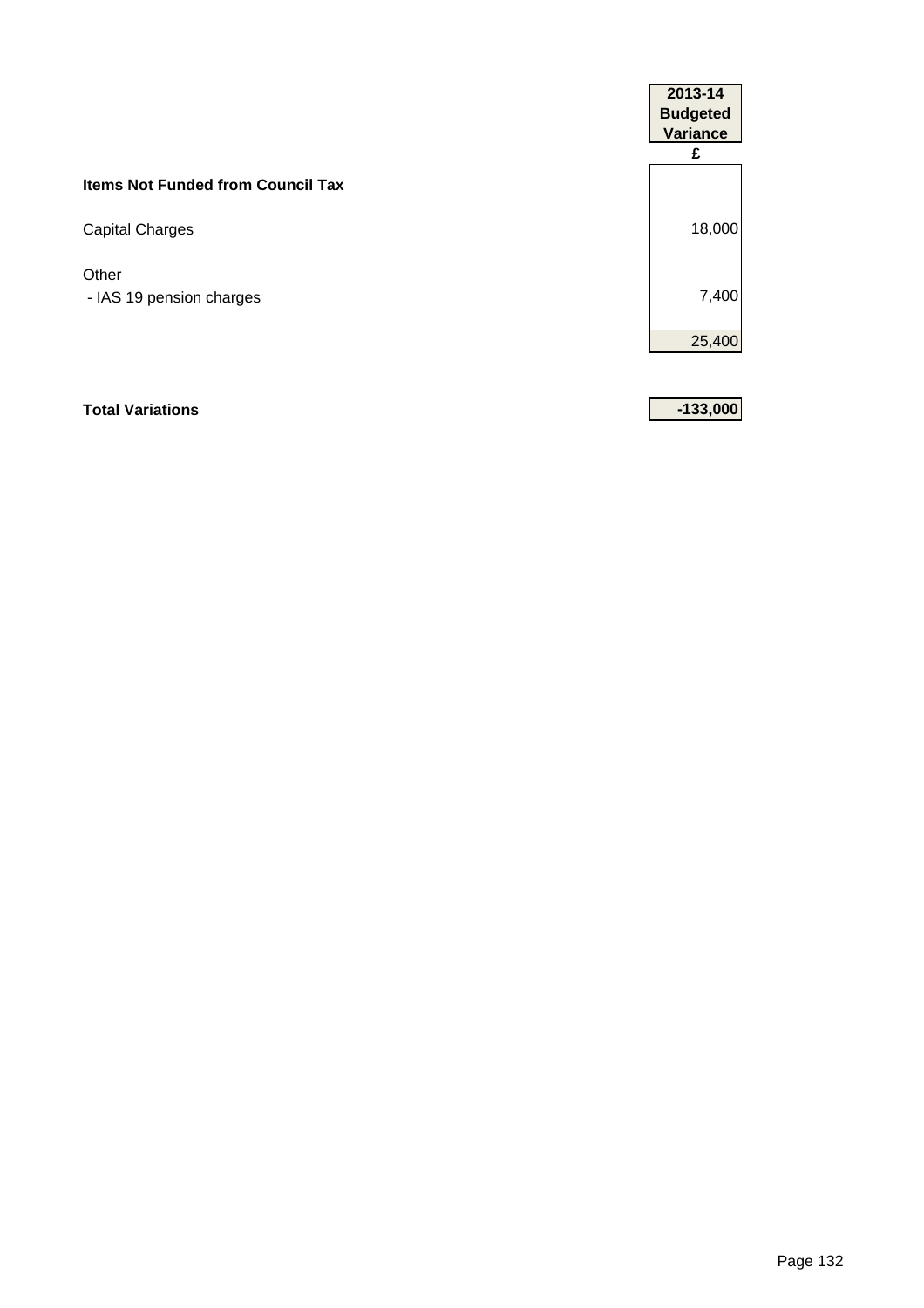#### **8.5 Revenues & Support Services**

|                              | 2012-13       | 2013-14          |
|------------------------------|---------------|------------------|
|                              | <b>Budget</b> | <b>Budget</b>    |
|                              | £             | £                |
| <b>Expenditure</b>           |               |                  |
| <b>Employee Costs</b>        | 541,600       | 608,400          |
| Transport                    | 2,700         | 2,800            |
| <b>Supplies and Services</b> | 66,200        | 75,900           |
| <b>Capital Charges</b>       | 9,900         | 10,700           |
|                              |               |                  |
|                              | 620,400       | 697,800          |
|                              |               |                  |
| Income                       |               |                  |
|                              |               |                  |
|                              | $\mathbf{0}$  | $\boldsymbol{0}$ |
|                              |               |                  |
| <b>Net Cost of Service</b>   | 620,400       | 697,800          |

|                                         | 2012-13<br><b>Budget</b> | 2013-14<br><b>Budget</b> |
|-----------------------------------------|--------------------------|--------------------------|
|                                         | £                        | £                        |
|                                         |                          |                          |
| Amortisation of Intangible Fixed Assets | 5,800                    | 5,400                    |
| Depreciation of Fixed Assets            | 4,100                    | 5,300                    |
| <b>General Fund</b>                     | 565,300                  | 632,300                  |
| <b>IAS19 Pension Adjustment</b>         | 10,700                   | 18,200                   |
| <b>Other Recharged Costs</b>            | 34,500                   | 36,600                   |
|                                         |                          |                          |
| <b>Total Financing</b>                  | 620,400                  | 697,800                  |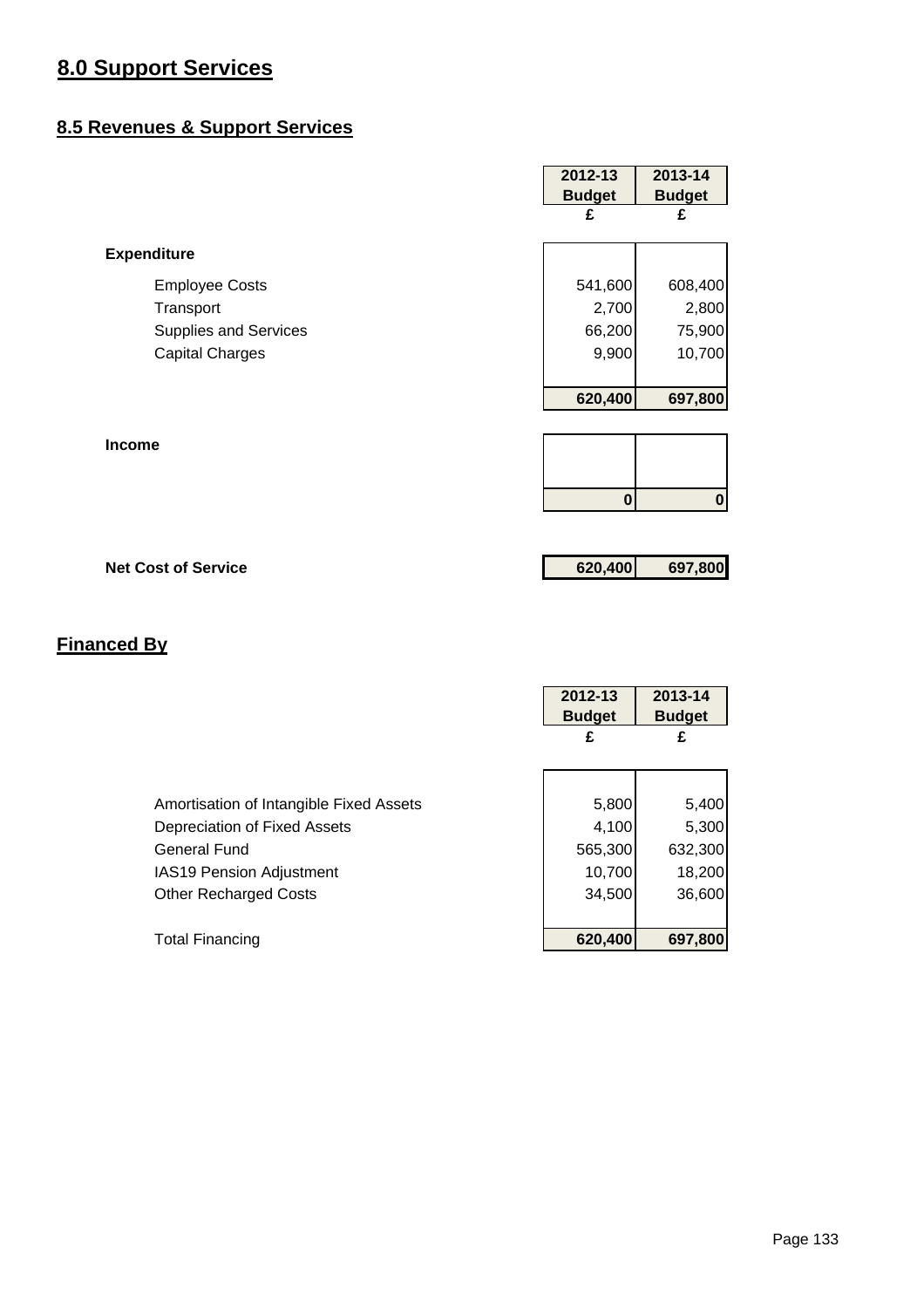## **8.5 Revenues & Support Services**

|                                        | 2012-13       | 2013-14       |
|----------------------------------------|---------------|---------------|
|                                        | <b>Budget</b> | <b>Budget</b> |
|                                        |               |               |
| Revenues & Support Services Management |               | 83,900        |
| Human Resources                        | 314,300       | 318,700       |
| <b>Revenues Services</b>               | 230,100       | 242,100       |
| <b>Public Relations</b>                | 76,000        | 53,100        |
|                                        | 620,400       | 697,800       |

## **Explanation of Major Variations**

|                                      | 2013-14         |
|--------------------------------------|-----------------|
|                                      | <b>Budgeted</b> |
|                                      | <b>Variance</b> |
|                                      | £               |
| <b>Items funded from Council Tax</b> |                 |
| Inflation                            |                 |
| - Prices                             | 700             |
| - Pay                                | $-4,000$        |
| Variations between budgets           |                 |
| - Other Recharged Costs              | 2,100           |
| - Manpower                           | 57,400          |
| - Virements                          | 8,000           |
| <b>Efficiency Savings</b>            |                 |
| - Management Restructure             | 5,800           |
| <b>Other Variations</b>              |                 |
| - Insurance charges                  | 1,300           |
| - HR / Payroll postage budget        | $-2,300$        |
| <b>Minor Variations</b>              | 100             |
|                                      | 69,100          |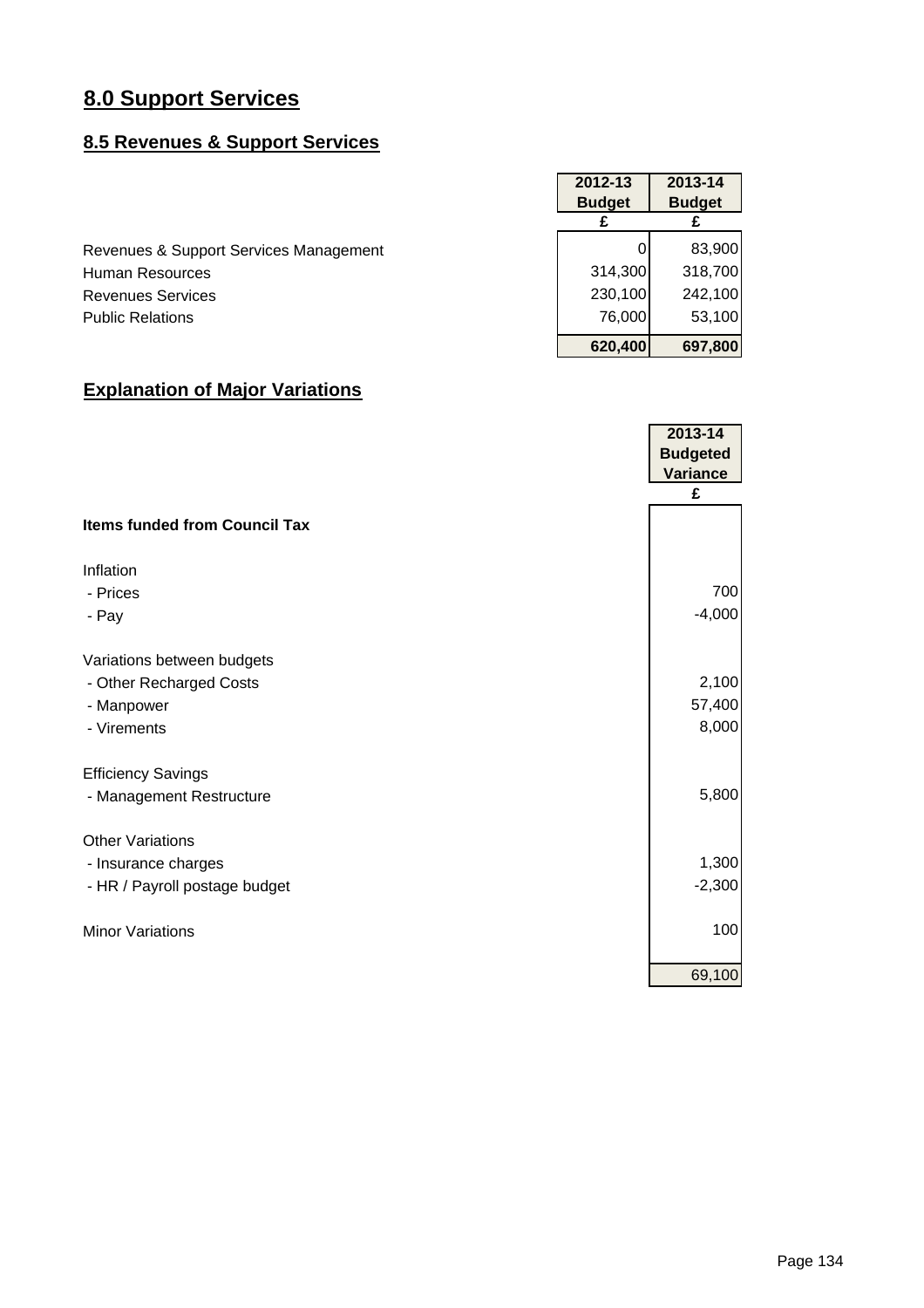| 2013-14<br><b>Budgeted</b><br><b>Variance</b> |
|-----------------------------------------------|
| £                                             |
|                                               |
| 800                                           |
|                                               |
| 7,500                                         |
| 8,300                                         |
|                                               |

## **Total Variations 77,400**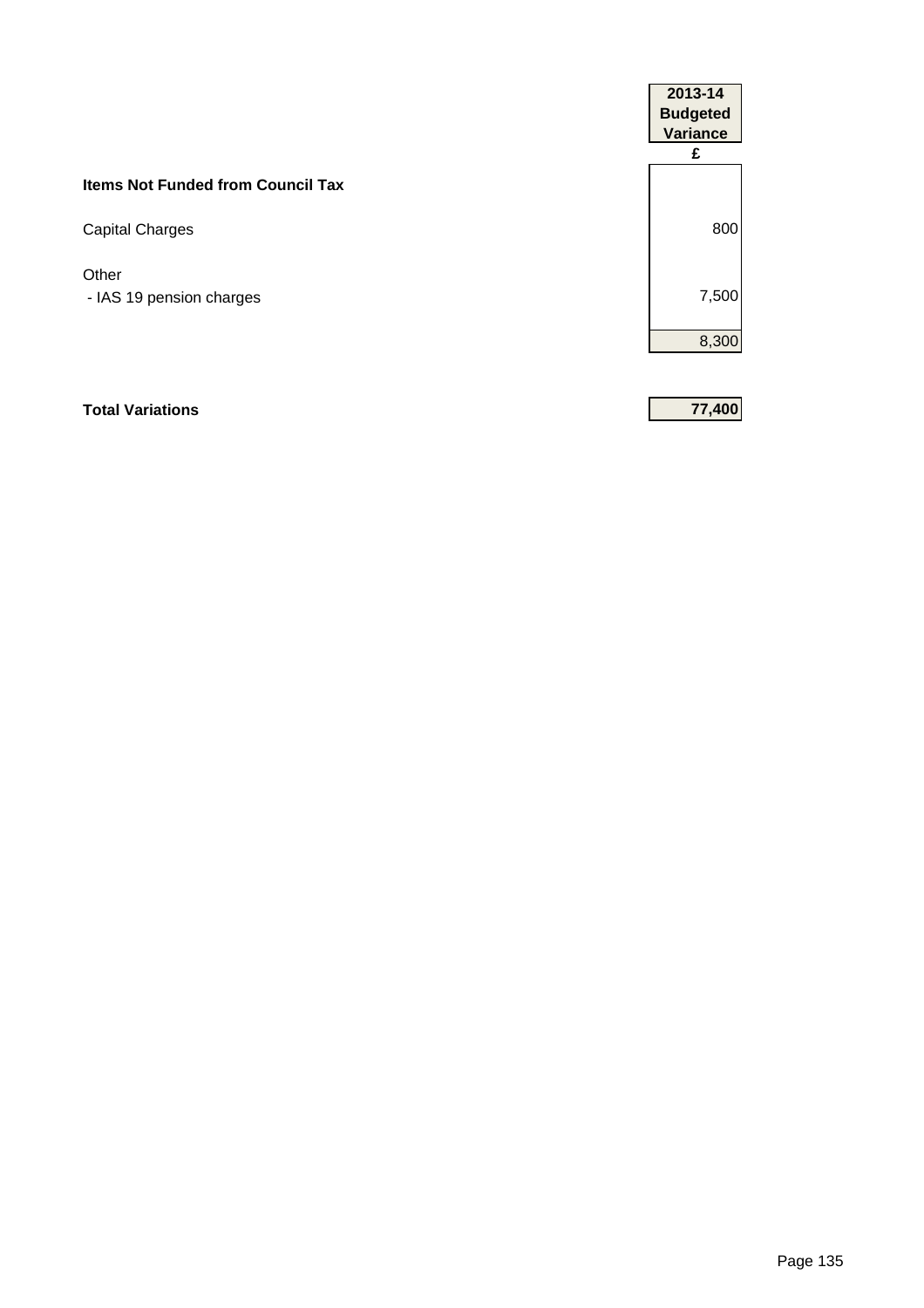# **Manpower Budget**

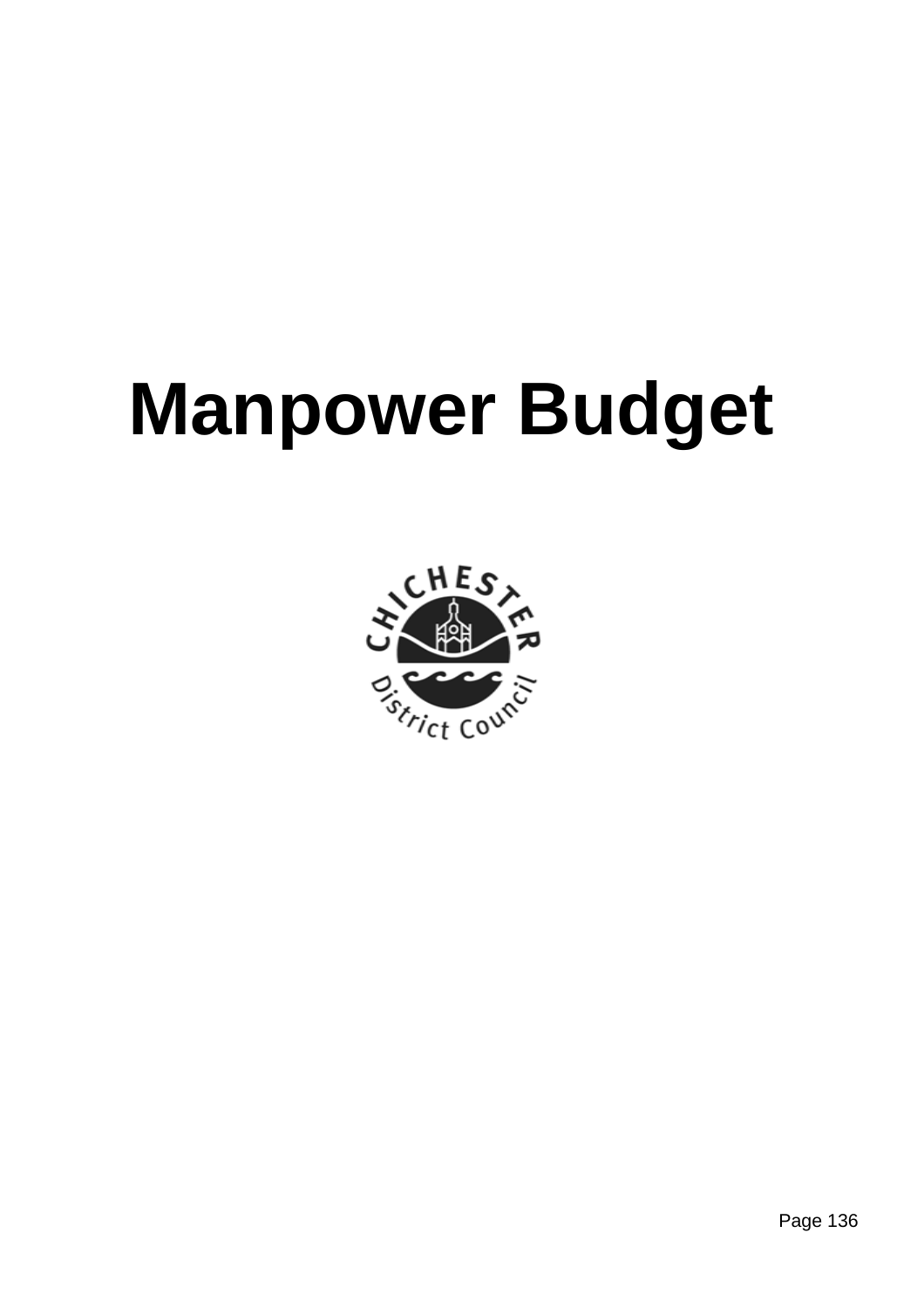#### **Budget 2012/13 Manpower Budget MANPOWER BUDGET**

|                                               | <b>Full Time Equivalents</b> |                 | <b>Budgets</b>          |                             |  |  |
|-----------------------------------------------|------------------------------|-----------------|-------------------------|-----------------------------|--|--|
|                                               | Estimate                     | <b>Estimate</b> |                         | Estimate 2012 Estimate 2013 |  |  |
|                                               | 2012-13                      | 2013-14         | 13                      | 14                          |  |  |
|                                               |                              |                 | $\overline{\mathbf{f}}$ | $\overline{\mathrm{f}}$     |  |  |
| <b>Core Funded</b>                            |                              |                 |                         |                             |  |  |
| Environment                                   | 215.20                       | 213.16          | 5,914,716               | 5,808,156                   |  |  |
| <b>Executive Office</b>                       | 40.69                        | 38.64           | 1,855,116               | 1,601,100                   |  |  |
| Home & Communities                            | 154.80                       | 153.23          | 4,719,199               | 4,706,888                   |  |  |
| Support Services & The Economy                | 170.59                       | 168.10          | 5,123,171               | 5,031,373                   |  |  |
| Pay Award Provision                           |                              |                 |                         | 160,000                     |  |  |
| <b>Sub-Total</b>                              | 581.28                       | 573.13          | 17,612,202              | 17,307,517                  |  |  |
| <b>Variation from Original Estimate</b>       |                              | $-8.15$         |                         | $-304,685$                  |  |  |
| <b>Posts Funded from Outside Base Budget</b>  | 16.50                        | 21.08           | 536,200                 | 687,400                     |  |  |
| <b>Sub-Total</b>                              | 16.50                        | 21.08           | 536,200                 | 687,400                     |  |  |
| <b>Variation from Original Estimate</b>       |                              | 4.58            |                         | 151,200                     |  |  |
| <b>Total</b>                                  | 597.78                       | 594.21          | 18,148,402              | 17,994,917                  |  |  |
| <b>Total variation from Original Estimate</b> |                              | $-3.57$         |                         | $-153,485$                  |  |  |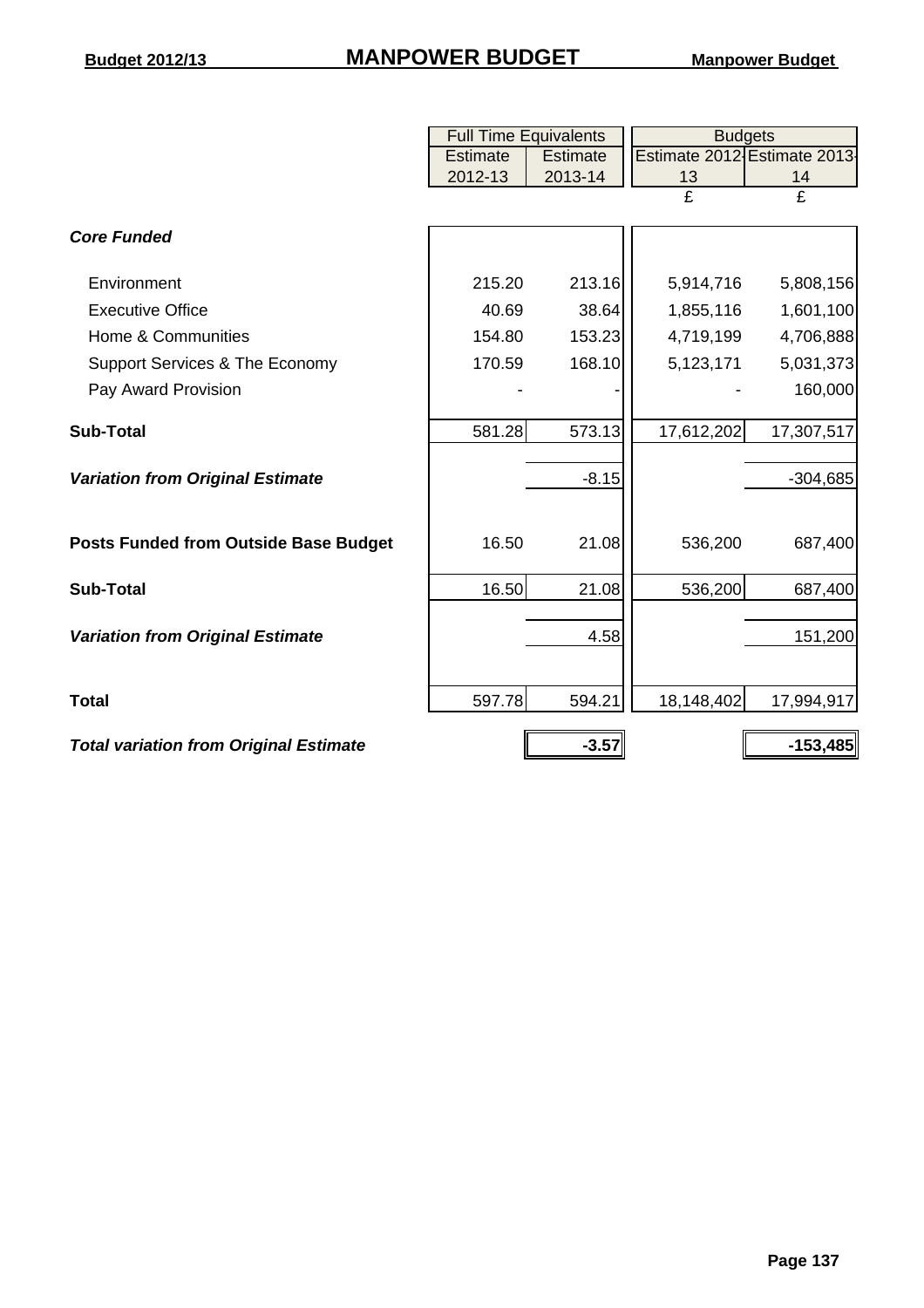# **Capital Programme**

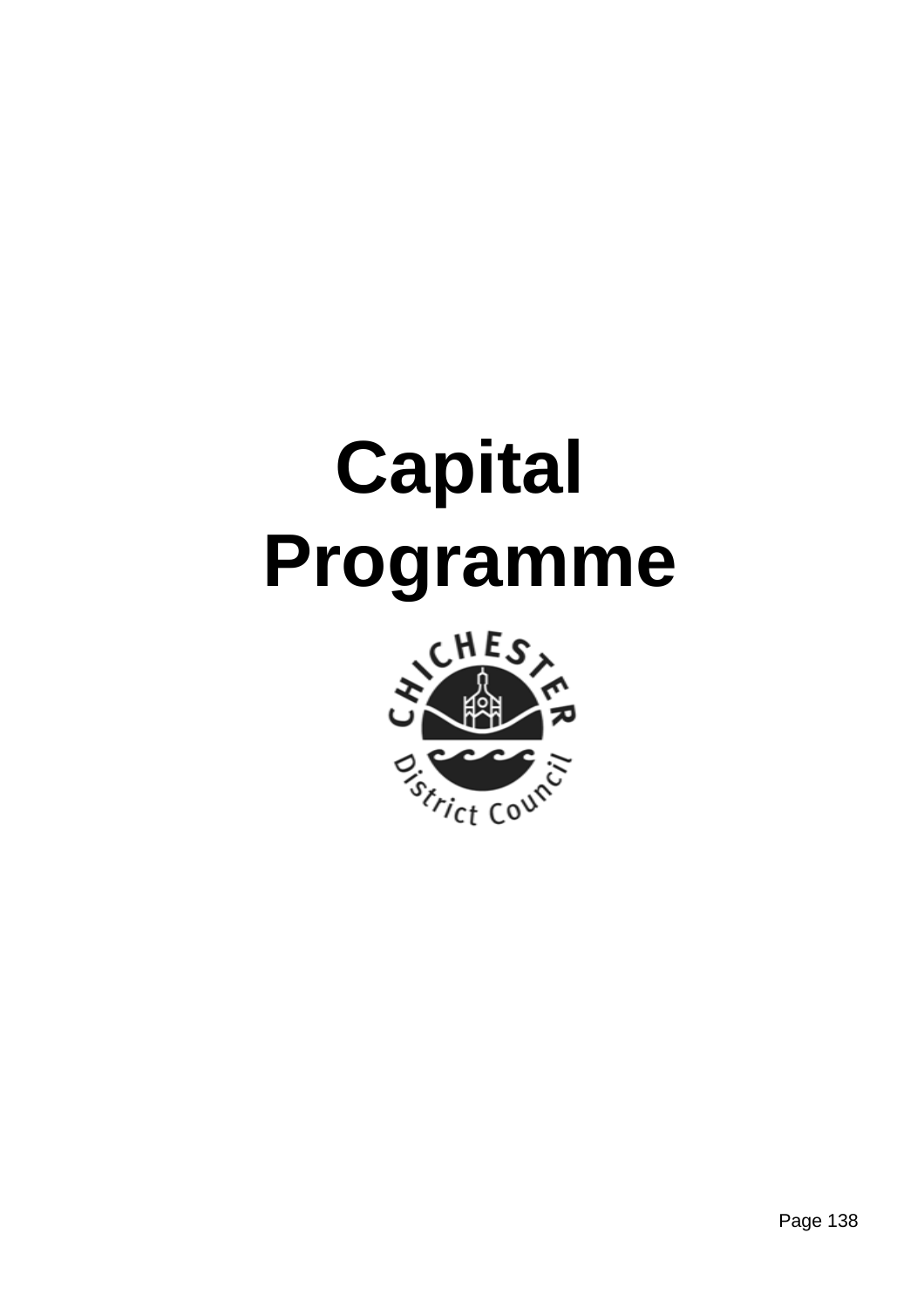# **Capital Programme 2012/13**

|                                                             | <b>Total</b>    | <b>Total Prior</b> |           |            |           |           |           |           |
|-------------------------------------------------------------|-----------------|--------------------|-----------|------------|-----------|-----------|-----------|-----------|
| Project                                                     | <b>Approved</b> | Year               | 2012/13   | 2013/14    | 2014/15   | 2015/16   | 2016/17   | 2017/18   |
|                                                             | <b>Budget</b>   | <b>Payments</b>    |           |            |           |           |           |           |
|                                                             | £               | £                  | £         | £          | £         | £         | £         | £         |
| <b>Capital Financing Summary</b>                            |                 |                    |           |            |           |           |           |           |
| <b>Capital Receipts</b>                                     |                 |                    |           |            |           |           |           |           |
| <b>Capital Receipts Reserve</b>                             |                 |                    | 6,560,700 | 8,250,900  | 2,508,500 | 2,097,000 | 1,214,500 | 3,130,200 |
| <b>Revenue Financing</b>                                    |                 |                    |           |            |           |           |           |           |
| Revenue Reserve Fund                                        |                 |                    |           |            |           |           |           |           |
| - Revenue Expenditure                                       |                 |                    | 1,352,200 | 126,500    | 44,700    | 48,900    | 92,800    |           |
| Commuted Payments (S106)                                    |                 |                    | 217,800   | 146,500    | 17,100    |           |           |           |
| Revenues & Benefits Reserves (Automated Telephone Payments) |                 |                    | 19,300    |            |           |           |           |           |
| <b>Energy Efficiency Reserve</b>                            |                 |                    | 12,400    | 42,600     | 27,500    | 27,500    | 27,500    |           |
| <b>Soft Loans</b>                                           |                 |                    |           |            |           |           |           |           |
| <b>Capital Grants</b>                                       |                 |                    |           |            |           |           |           |           |
| <b>Disabled Facilities Grants</b>                           |                 |                    | 523,000   | 523,000    | 523,000   | 102,200   |           |           |
| <b>DEFRA Coastal Change Grant</b>                           |                 |                    | 2,000     | 7,000      |           |           |           |           |
| <b>Environment Agency Coastal Grant</b>                     |                 |                    | 7,500     |            |           |           |           |           |
| Environment Agency Beach Management Grant                   |                 |                    | 100,400   | 200,000    | 200,000   | 150,000   |           |           |
| <b>Other Contributions</b>                                  |                 |                    |           |            |           |           |           |           |
| Heritage Lottery Fund - City Walls                          |                 |                    | 133,600   | 185,700    |           |           |           |           |
| Youth Opportunities Fund - Redevelopment of Skatepark       |                 |                    | 30,700    |            |           |           |           |           |
| Grange (Monument Trust and WSCC)                            |                 |                    | 637,800   | 663,800    |           |           |           |           |
| Playbuilder (WSCC)                                          |                 |                    |           | 10,200     |           |           |           |           |
|                                                             |                 |                    |           |            |           |           |           |           |
| <b>Funding Totals</b>                                       |                 |                    | 9,597,400 | 10,156,200 | 3,320,800 | 2,425,600 | 1,334,800 | 3,130,200 |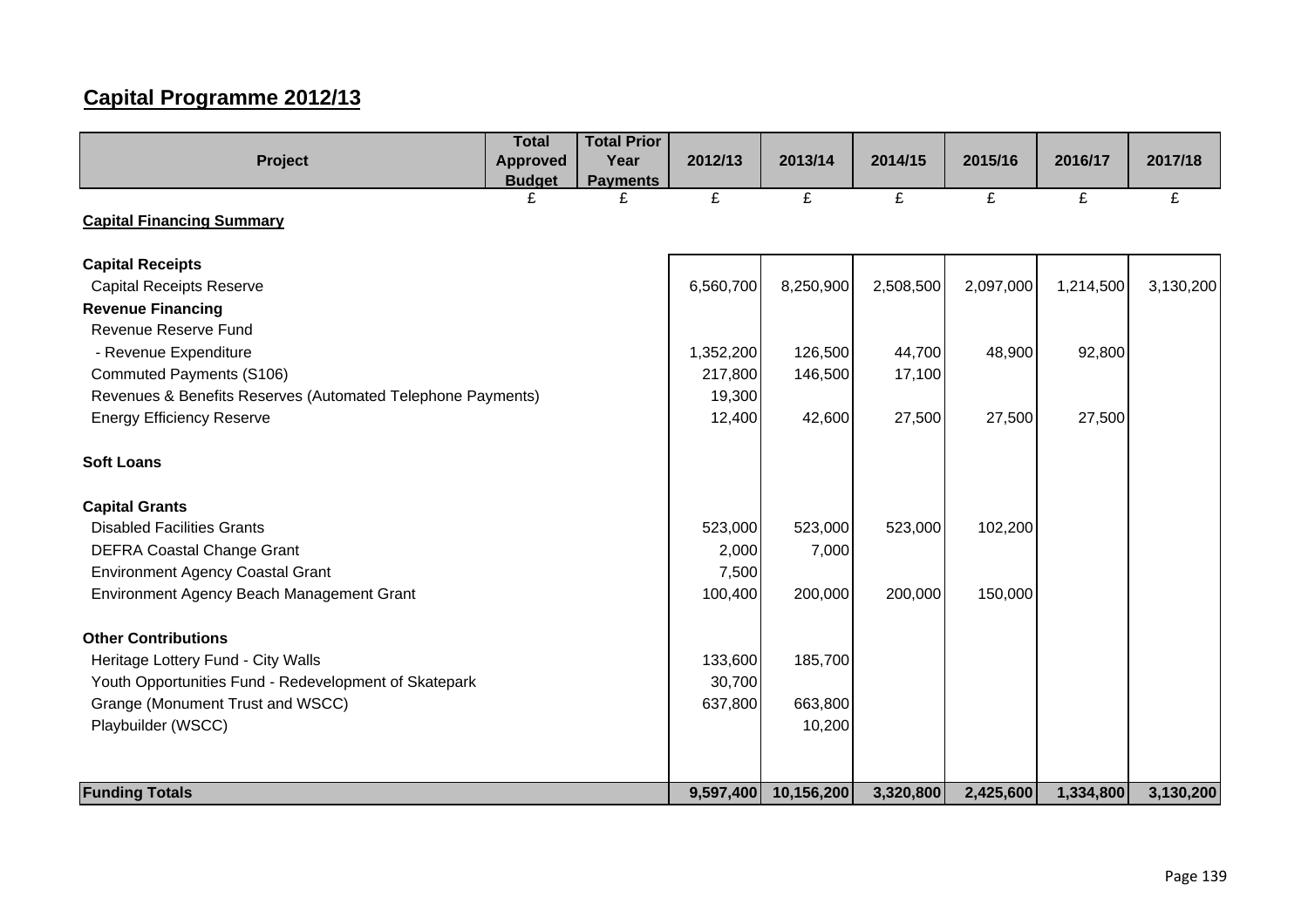|                                                | <b>Total</b>    | <b>Total Prior</b> |         |         |          |          |          |          |
|------------------------------------------------|-----------------|--------------------|---------|---------|----------|----------|----------|----------|
| Project                                        | <b>Approved</b> | Year               | 2012/13 | 2013/14 | 2014/15  | 2015/16  | 2016/17  | 2017/18  |
|                                                | <b>Budget</b>   | <b>Payments</b>    |         |         |          |          |          |          |
|                                                | £               | £                  | £       | £       | £        | £        | £        | £        |
| <b>Economy, Tourism &amp; Car Parks</b>        |                 |                    |         |         |          |          |          |          |
| Marine Drive Car Park, East Wittering          | 75,800          | 74,229             | 1,600   |         |          |          |          |          |
| Variable Message Signing                       | 60,400          | 190                | 60,200  |         |          |          |          |          |
| East Pallant Car Park Expansion                | 34,000          |                    | 34,000  |         |          |          |          |          |
|                                                |                 |                    |         |         |          |          |          |          |
| <b>Economy, Tourism &amp; Car Parks Totals</b> | 170,200         | 74,419             | 95,800  | 0       | $\bf{0}$ | $\bf{0}$ | $\bf{0}$ | $\bf{0}$ |
|                                                |                 |                    |         |         |          |          |          |          |
| <b>Corporate Services &amp; Communications</b> |                 |                    |         |         |          |          |          |          |
| Government Connect - Code of Connection        | 51,700          | 46,882             | 4,800   |         |          |          |          |          |
| Network Infrastructure 2b                      | 121,000         | 114,014            |         | 7,000   |          |          |          |          |
| <b>Website Enhancements</b>                    | 27,200          | 10,097             |         | 17,100  |          |          |          |          |
| Website Enhancements - Channel Shift           | 114,700         | 95,695             |         | 19,000  |          |          |          |          |
| <b>CRM Stage 2 Rollout</b>                     | 94,400          | 17,764             |         | 40,000  | 36,600   |          |          |          |
| Website Gateway Infrastructure                 | 250,000         |                    | 131,700 | 118,300 |          |          |          |          |
| <b>Business Continuity Management Strategy</b> | 54,000          | 47,787             | 4,300   | 1,900   |          |          |          |          |
| Content Management System Upgrade              | 10,000          | 1,392              | 8,600   |         |          |          |          |          |
| Wide Area Network (WAN)                        | 36,100          |                    | 36,100  |         |          |          |          |          |
| New Ways of Working PID                        | 5,000           |                    | 1,000   | 4,000   |          |          |          |          |
| Uninterruptable Power Supplies (EPH)           | 9,100           |                    | 9,100   |         |          |          |          |          |
| Enterprise Gateway - Plot 12 Terminus Rd       | 17,000          | 5,800              |         | 11,200  |          |          |          |          |
|                                                |                 |                    |         |         |          |          |          |          |
| <b>Corporate Services &amp; Comms Totals</b>   | 790,200         | 339,431            | 195,600 | 218,500 | 36,600   | $\bf{0}$ | $\bf{0}$ | 0        |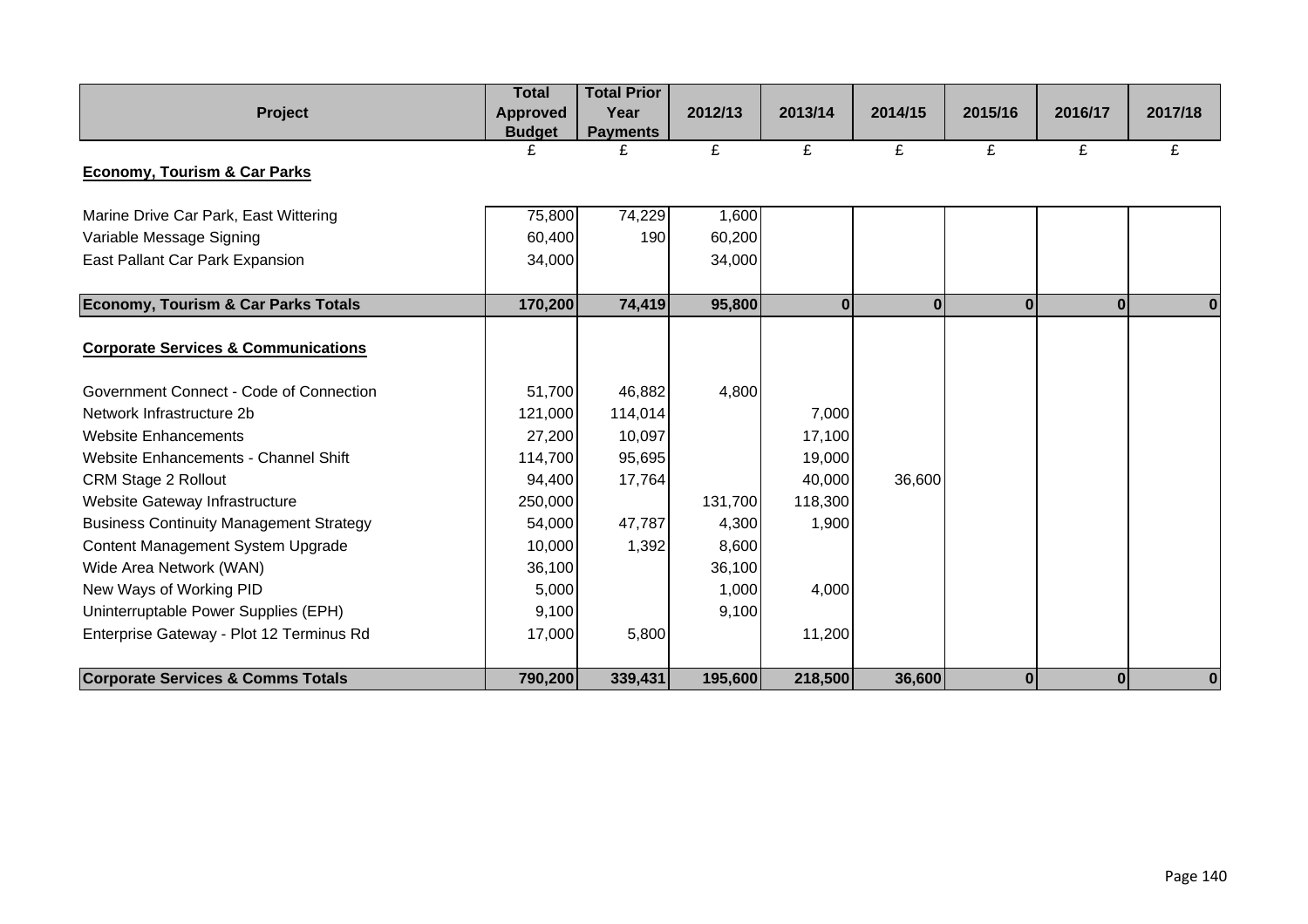|                                                       | <b>Total</b>    | <b>Total Prior</b> |           |           |           |              |         |           |
|-------------------------------------------------------|-----------------|--------------------|-----------|-----------|-----------|--------------|---------|-----------|
| Project                                               | <b>Approved</b> | Year               | 2012/13   | 2013/14   | 2014/15   | 2015/16      | 2016/17 | 2017/18   |
|                                                       | <b>Budget</b>   | <b>Payments</b>    |           |           |           |              |         |           |
|                                                       | £               | £                  | £         | £         | £         | £            | £       | £         |
| <b>Finance</b>                                        |                 |                    |           |           |           |              |         |           |
|                                                       |                 |                    |           |           |           |              |         |           |
| Asset Register                                        | 25,600          | 18,148             | 7,500     |           |           |              |         |           |
| <b>Automated Telephone Payments</b>                   | 19,300          |                    | 19,300    |           |           |              |         |           |
| Finance Management System (FMS)                       | 268,300         |                    |           | 268,300   |           |              |         |           |
| Asset Projects - Replacement Only (Uncommitted)       | 2,222,700       |                    |           |           |           |              |         | 2,222,700 |
|                                                       |                 |                    |           |           |           |              |         |           |
| <b>Finance Totals</b>                                 | 2,535,900       | 18,148             | 26,800    | 268,300   | 0         | $\mathbf{0}$ | 0       | 2,222,700 |
|                                                       |                 |                    |           |           |           |              |         |           |
| <b>Housing &amp; Planning</b>                         |                 |                    |           |           |           |              |         |           |
|                                                       |                 |                    |           |           |           |              |         |           |
| Community Halls (committed portion)                   | 179,700         | 144,228            | 35,500    |           |           |              |         |           |
| New Park Road Community Facility Development          | 1,118,900       | 354,611            | 727,400   | 36,900    |           |              |         |           |
| Discretionary Private Sector Renewal Grants and Loans | 1,422,300       | 426,533            | 190,000   | 275,000   | 275,000   | 255,800      |         |           |
| <b>Housing Condition Stock Modelling</b>              | 12,500          |                    | 12,500    |           |           |              |         |           |
| Env Health Officer (Temp)                             | 100,000         |                    | 25,000    | 37,500    | 12,500    |              |         | 25,000    |
| <b>Mandatory Disabled Facilities Grants</b>           | 5,575,400       | 2,808,127          | 525,000   | 800,000   | 800,000   | 642,300      |         |           |
| <b>Rural Housing Fund</b>                             | 3,000,000       | 500,133            | 105,800   | 503,000   | 500,000   | 500,000      | 480,000 | 411,100   |
| <b>Future Housing Investment Initiatives</b>          | 250,000         |                    | 50,000    | 100,000   | 100,000   |              |         |           |
| Mortgage Rescue                                       | 50,000          | 3,000              | 14,000    | 16,000    | 17,000    |              |         |           |
| Home Extensions and Conversions                       | 300,000         | 7,677              | 35,000    | 70,000    | 70,000    | 70,000       | 47,300  |           |
| Under-Occupied HydeMartlet Properties (Apr 09)        | 66,000          | 40,204             |           | 5,000     | 5,000     | 5000         | 5,000   | 5,800     |
| Equity Loan Scheme (Parity Trust)                     | 226,000         |                    | 113,000   | 113,000   |           |              |         |           |
| Westward House Refurbishment                          | 985,200         | 12,230             | 952,500   | 20,500    |           |              |         |           |
| Additional Affordable Housing (S106)                  | 86,800          |                    | 86,800    |           |           |              |         |           |
| Local Development Framework 2007-2011 (Renamed        | 1,081,400       | 347,116            | 127,300   | 159,700   | 447,300   |              |         |           |
| Development Plan at 07/02/12 Cabinet)                 |                 |                    |           |           |           |              |         |           |
|                                                       |                 |                    |           |           |           |              |         |           |
| <b>Housing &amp; Planning Totals</b>                  | 14,454,200      | 4,643,858          | 2,999,800 | 2,136,600 | 2,226,800 | 1,473,100    | 532,300 | 441,900   |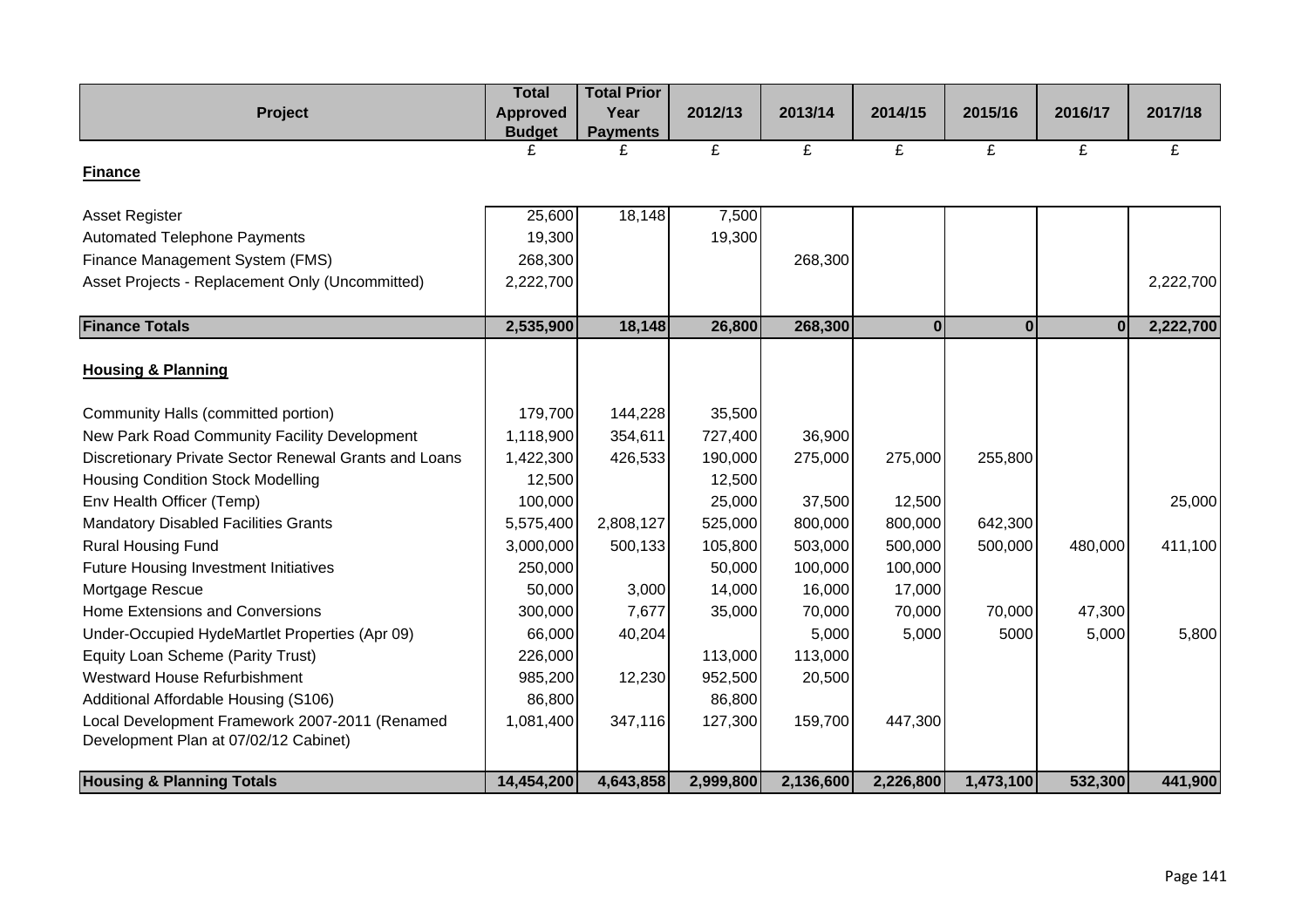|                                                                   | <b>Total</b>    | <b>Total Prior</b> |           |         |         |         |         |         |
|-------------------------------------------------------------------|-----------------|--------------------|-----------|---------|---------|---------|---------|---------|
| Project                                                           | <b>Approved</b> | Year               | 2012/13   | 2013/14 | 2014/15 | 2015/16 | 2016/17 | 2017/18 |
|                                                                   | <b>Budget</b>   | <b>Payments</b>    |           |         |         |         |         |         |
|                                                                   |                 | £                  | £         | £       | £       | £       | £       | £       |
| <b>Environment</b>                                                |                 |                    |           |         |         |         |         |         |
| Low Carbon Chichester District Grants (was Energy                 | 137,500         |                    | 12,400    | 42,600  | 27,500  | 27,500  | 27,500  |         |
| <b>Efficiency Projects)</b>                                       |                 |                    |           |         |         |         |         |         |
| Coastal Change - reinstatement of 2 sea access ramps,             | 150,000         | 141,047            | 2,000     | 7,000   |         |         |         |         |
| Selsey                                                            |                 |                    |           |         |         |         |         |         |
| Selsey West Beach Coast Protection - Beach                        | 1,521,000       | 1,501,549          | 19,500    |         |         |         |         |         |
| Renourishment<br>Beach Management Plan Works (Selsey, Bracklesham | 750,000         | 99,552             | 100,400   | 200,000 | 200,000 | 150,000 |         |         |
| and East Wittering)                                               |                 |                    |           |         |         |         |         |         |
| CCS Vehicle Replacement 2012/13                                   | 2,025,400       |                    | 2,025,400 |         |         |         |         |         |
| CCS Vehicle Replacement - Cabinet 06/11/12                        | 662,200         |                    | 70,000    | 592,200 |         |         |         |         |
| Vehicle Replacement Programme (Uncommitted)                       | 1,987,400       |                    |           |         | 509,800 | 575,000 | 575,000 | 327,600 |
| Westhampnett Depot Refurbishment                                  | 20,000          | 250                | 19,700    |         |         |         |         |         |
|                                                                   |                 |                    |           |         |         |         |         |         |
| <b>Environment Totals</b>                                         | 7,253,500       | 1,742,398          | 2,249,400 | 841,800 | 737,300 | 752,500 | 602,500 | 327,600 |
|                                                                   |                 |                    |           |         |         |         |         |         |
|                                                                   |                 |                    |           |         |         |         |         |         |
| <b>Leisure, Wellbeing &amp; Community</b>                         |                 |                    |           |         |         |         |         |         |
|                                                                   |                 |                    |           |         |         |         |         |         |
| Bishops Palace Gardens - Tudor Walls Major Repair                 | 79,800          | 39,533             |           | 40,300  |         |         |         |         |
| Historic Wall Repairs at Priory Park                              | 25,000          | 4,500              | 20,500    |         |         |         |         |         |
| Priory Park Motte - Health & Safety works                         | 35,000          |                    |           | 35,000  |         |         |         |         |
| Bracklesham Bay - Use of S106                                     | 2,023,300       | 1,904,864          | 48,400    | 70,000  |         |         |         |         |
| <b>Chichester Skatepark</b>                                       | 206,200         | 168,473            | 37,700    |         |         |         |         |         |
| Priory Park and New Park Play Area                                | 170,000         | 138,324            | 3,500     | 28,200  |         |         |         |         |
| <b>Playbuilder Projects</b>                                       | 117,800         | 107,604            |           | 10,200  |         |         |         |         |
| Portfield Football Club Capital Grant                             | 844,700         | 837,847            | 6,900     |         |         |         |         |         |
| Petworth Leisure Facilities (Skatepark)                           | 811,900         | 761,940            |           | 50,000  |         |         |         |         |
| Rural Playground Initiatives (committed portion)                  | 79,600          | 66,205             | 13,400    |         |         |         |         |         |
| Leisure Grants - Large (committed portion)                        | 335,000         | 266,027            | 69,000    |         |         |         |         |         |
| Leisure Grants - Small (committed portion)                        | 58,200          | 56,399             | 1,800     |         |         |         |         |         |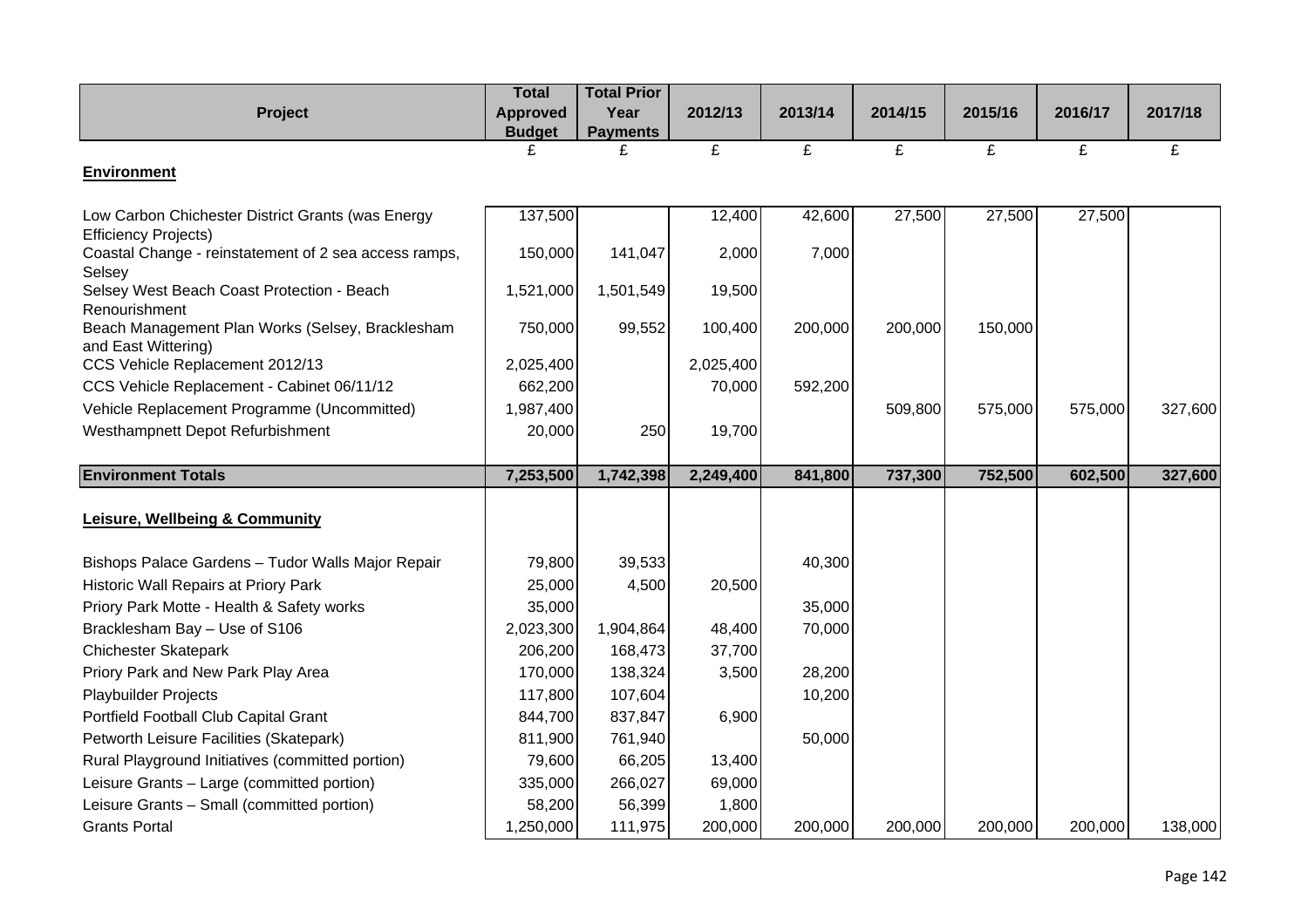|                                                    | Total           | <b>Total Prior</b> |           |            |           |           |           |           |
|----------------------------------------------------|-----------------|--------------------|-----------|------------|-----------|-----------|-----------|-----------|
| <b>Project</b>                                     | <b>Approved</b> | Year               | 2012/13   | 2013/14    | 2014/15   | 2015/16   | 2016/17   | 2017/18   |
|                                                    | <b>Budget</b>   | <b>Payments</b>    |           |            |           |           |           |           |
|                                                    |                 |                    | £         | £          | £         | £         | £         | £         |
| The Grange, Midhurst (Phase 1 & 2)                 | 8,209,000       | 644,137            | 2,240,000 | 5,204,800  | 120,100   |           |           |           |
| Novium Museum, Tower Street                        | 6,905,000       | 5,567,754          | 1,131,400 | 205,800    |           |           |           |           |
| City Walls - Funded by Heritage Lottery Fund / MRP | 909,400         | 471,956            | 183,000   | 254,400    |           |           |           |           |
| <b>Chichester Festival Theatre</b>                 | 500,000         |                    |           | 500,000    |           |           |           |           |
| Westgate Carbon Trust                              | 1,789,500       | 1,731,963          | 57,500    |            |           |           |           |           |
| Westgate Building Development and Major Repairs    | 252,000         | 199,645            | 8,400     | 44,000     |           |           |           |           |
| Westgate Fitness Equipment Replacement             | 288,000         | 283,798            | 4,200     |            |           |           |           |           |
| <b>Disability Discrimination Act</b>               | 32,000          | 27,726             | 4,300     |            |           |           |           |           |
| New Park CCTV (use of S106)                        | 72,200          | 23,854             |           | 48,300     |           |           |           |           |
|                                                    |                 |                    |           |            |           |           |           |           |
| Leisure, Wellbeing & Community Totals              | 24,993,600      | 13,414,525         | 4,030,000 | 6,691,000  | 320,100   | 200,000   | 200,000   | 138,000   |
|                                                    |                 |                    |           |            |           |           |           |           |
| <b>Grand Totals</b>                                | 50,197,600      | 20,232,779         | 9,597,400 | 10,156,200 | 3,320,800 | 2,425,600 | 1,334,800 | 3,130,200 |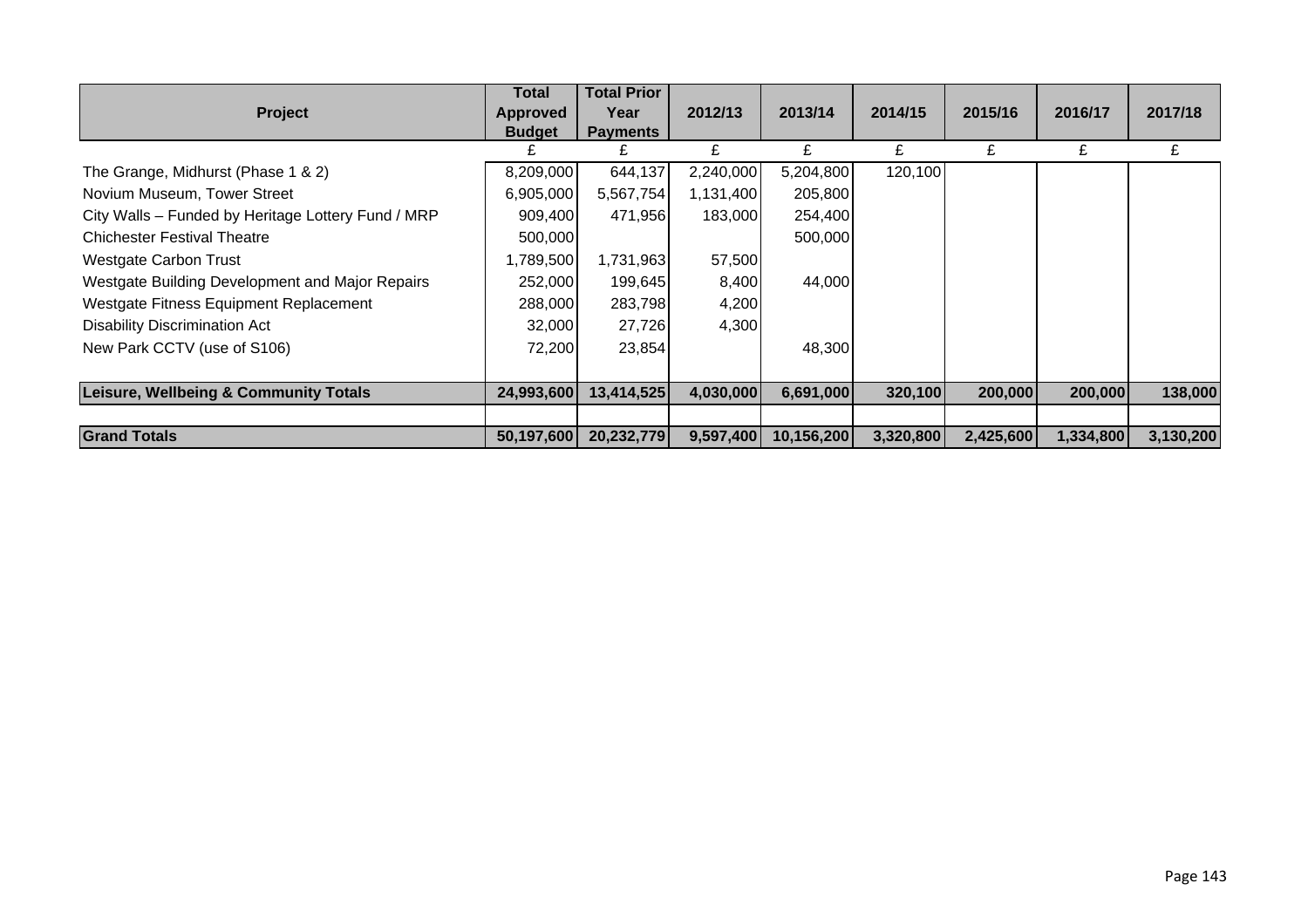# **Revenue Budget (Service Reporting Code of Practice Analysis)**

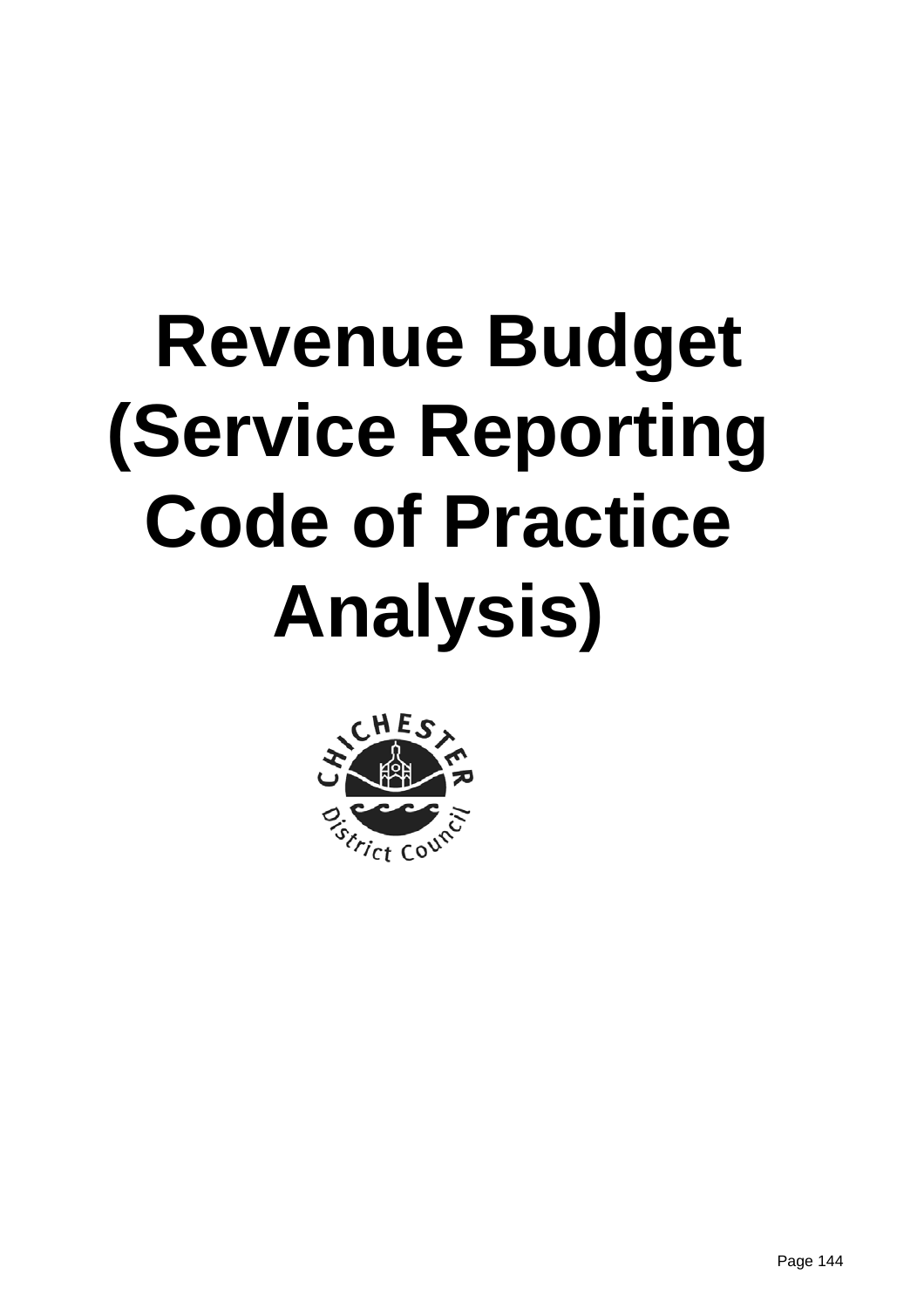# **SERVICE REPORTING CODE OF PRACTICE**

|                                                     | 2012/13<br>Original | 2013/14<br><b>Estimate</b> |
|-----------------------------------------------------|---------------------|----------------------------|
| <b>SUMMARY</b>                                      |                     |                            |
| <b>Adult Social Care</b>                            | $-65,600$           | $-26,500$                  |
| <b>Central Services</b>                             | 3,953,000           | 4,177,300                  |
| <b>Cultural and Related Services</b>                | 3,488,300           | 4,198,200                  |
| <b>Environmental Health and Regulatory Services</b> | 5,742,200           | 5,653,800                  |
| <b>Planning Services</b>                            | 2,719,500           | 2,404,300                  |
| <b>Highways and Transport Services</b>              | $-2,846,800$        | $-3,142,300$               |
| <b>Housing Services</b>                             | 3,222,500           | 2,853,800                  |
|                                                     | 16,213,100          | 16,118,600                 |

#### **ADULT SOCIAL CARE**

|                                | 2012/13<br>Original | 2013/14<br><b>Estimate</b> |
|--------------------------------|---------------------|----------------------------|
| <b>Adult Social care</b>       | $-65,600$           | $-26,500$                  |
| <b>Total Adult Social Care</b> | $-65,600$           | $-26,500$                  |

# **CENTRAL SERVICES**

|                                       | 2012/13<br><b>Original</b> | 2013/14<br><b>Estimate</b> |
|---------------------------------------|----------------------------|----------------------------|
| Corporate and Democratic Core Costs   | 2,684,500                  | 2,479,800                  |
| <b>Non Distributed Costs</b>          | $-110,600$                 | 29,200                     |
| <b>Central Services to the Public</b> | 1,379,100                  | 1,668,300                  |
| <b>Total Central Services</b>         | 3,953,000                  | 4,177,300                  |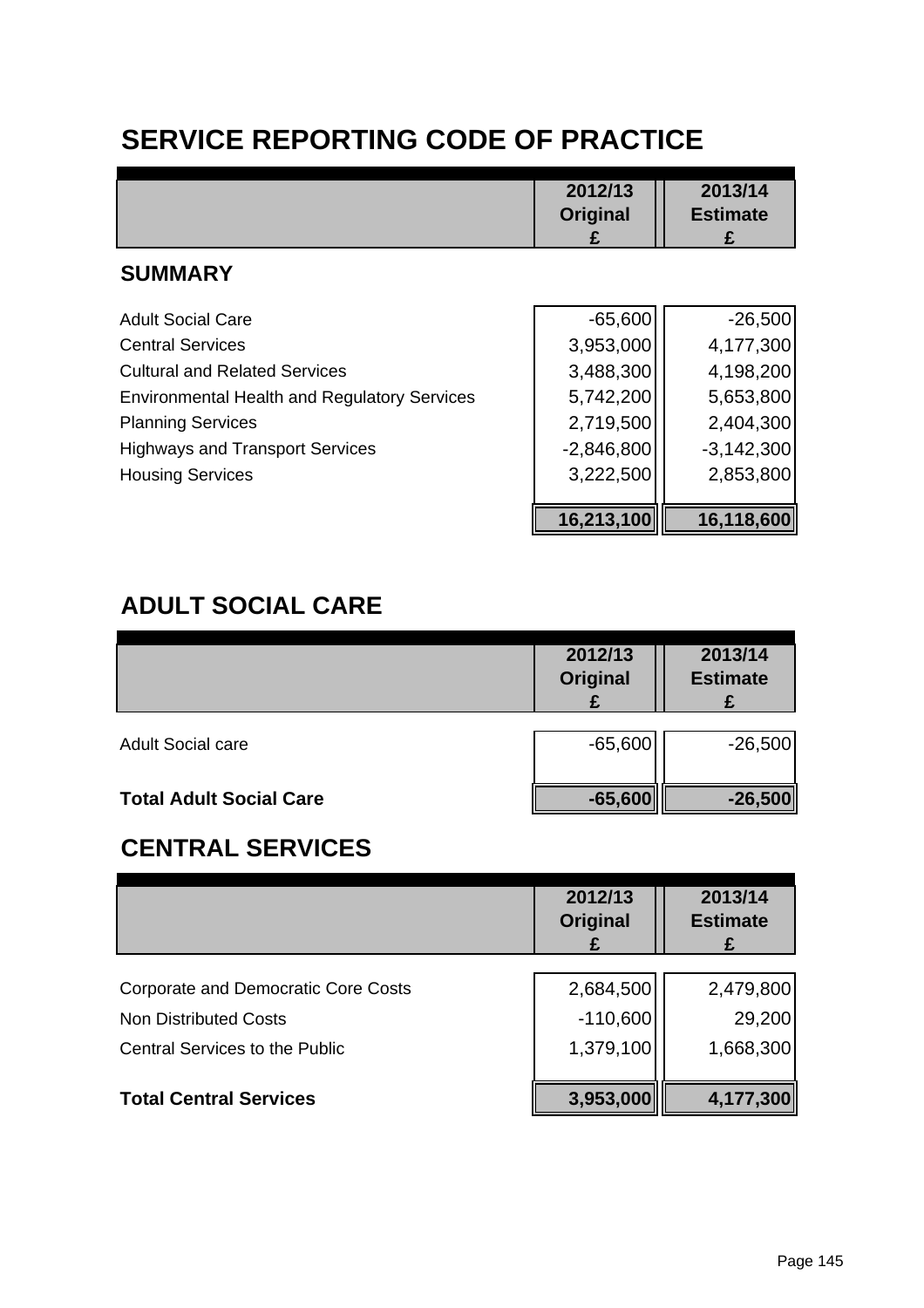# **CULTURAL AND RELATED SERVICES**

|                                            | 2012/13<br><b>Original</b> | 2013/14<br><b>Estimate</b><br>£ |
|--------------------------------------------|----------------------------|---------------------------------|
| <b>Culture and Heritage</b>                | 1,132,400                  | 1,696,400                       |
| Open Space                                 | 757,200                    | 807,500                         |
| <b>Recreation and Sport</b>                | 1,458,000                  | 1,648,700                       |
| Tourism                                    | 140,700                    | 45,600                          |
|                                            |                            |                                 |
| <b>Total Cultural and Related Services</b> | 3,488,300                  | 4,198,200                       |

### **ENVIRONMENTAL HEALTH AND REGULATORY SERVICE**

|                                                                     | 2012/13<br><b>Original</b> | 2013/14<br><b>Estimate</b> |
|---------------------------------------------------------------------|----------------------------|----------------------------|
| Cemetery, Cremation and Mortuary Services                           | 61,600                     | 71,300                     |
| <b>Coast Protection</b>                                             | 458,200                    | 468,400                    |
| Community Safety (CCTV)                                             | 235,500                    | 220,800                    |
| <b>Community Safety (Crime Reduction)</b>                           | 8,200                      | 16,700                     |
| <b>Community Safety (Safety Services)</b>                           | 358,900                    | 306,900                    |
| Flood Defence and Land Drainage                                     | 14,100                     | 40,500                     |
| Recycling                                                           | $-78,500$                  | $-116,500$                 |
| <b>Regulatory Services</b>                                          | 1,887,300                  | 1,830,700                  |
| <b>Street Cleansing</b>                                             | 950,900                    | 932,500                    |
| <b>Trade Waste</b>                                                  | $-88,600$                  | $-6,300$                   |
| <b>Waste Collection</b>                                             | 1,934,600                  | 1,888,800                  |
| <b>Total Environmental Health and Regulatory</b><br><b>Services</b> | 5,742,200                  | 5,653,800                  |